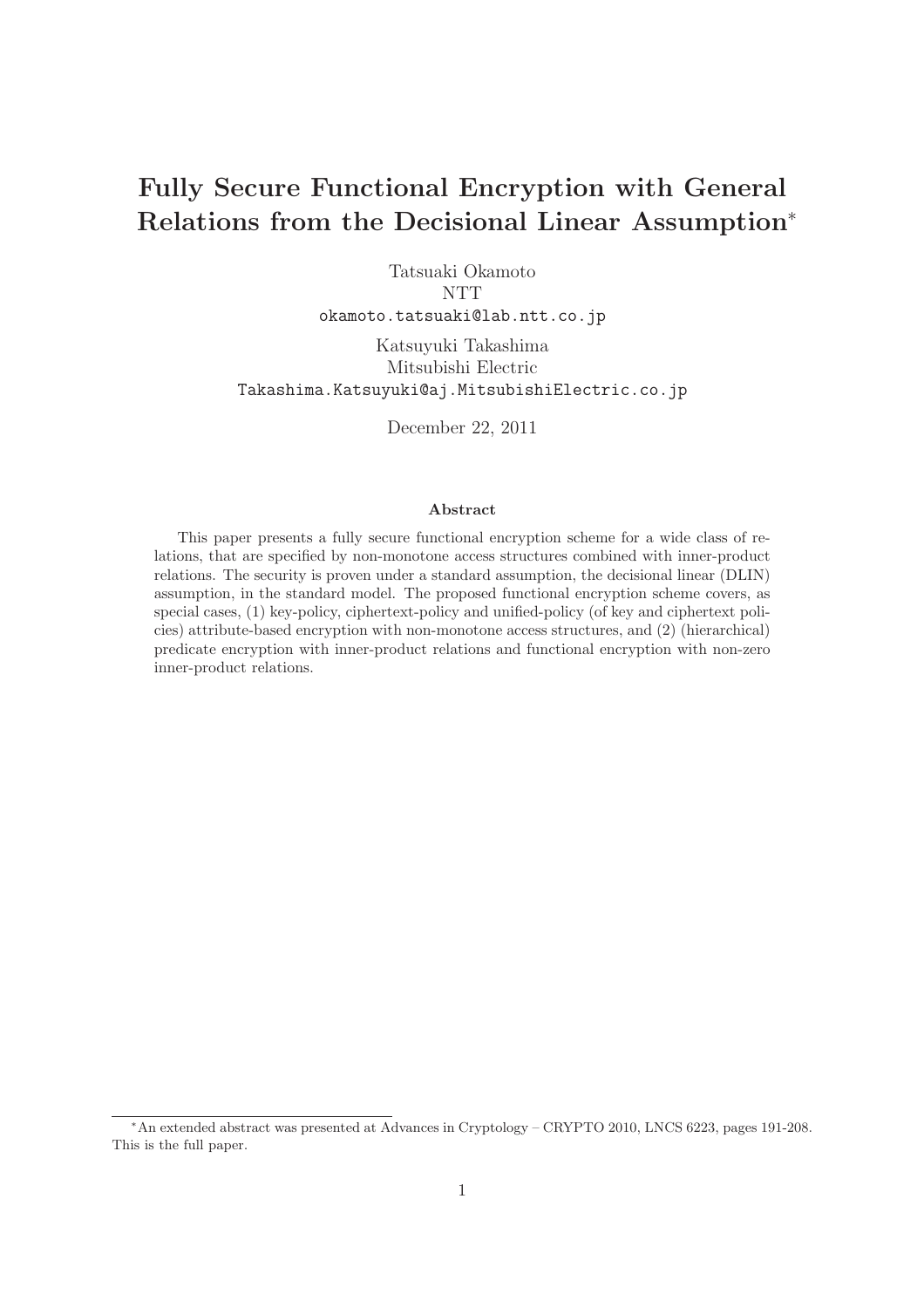# **Contents**

| 1              | Introduction<br>1.1<br>1.2<br>1.3                                                                                                                                                                                                                                                                                               | 3<br>3<br>$\overline{4}$<br>6 |  |  |  |  |  |
|----------------|---------------------------------------------------------------------------------------------------------------------------------------------------------------------------------------------------------------------------------------------------------------------------------------------------------------------------------|-------------------------------|--|--|--|--|--|
| $\bf{2}$       | Dual Pairing Vector Spaces by Direct Product of Symmetric Pairing Groups                                                                                                                                                                                                                                                        | 6                             |  |  |  |  |  |
| 3              | <b>Functional Encryption with General Relations</b><br>Span Programs and Non-Monotone Access Structures<br>3.1<br>Key-Policy Functional Encryption with General Relations<br>3.2<br>Ciphertext-Policy Functional Encryption with General Relations<br>3.3<br>Unified-Policy Functional Encryption with General Relations<br>3.4 | 8<br>8<br>-9<br>10<br>11      |  |  |  |  |  |
| 4              | Decisional Linear (DLIN) Assumption                                                                                                                                                                                                                                                                                             | 11                            |  |  |  |  |  |
| $\bf{5}$       | Lemmas for the Proofs of Main Theorems                                                                                                                                                                                                                                                                                          | 12                            |  |  |  |  |  |
| 6              | <b>KP-FE Scheme</b><br>6.1<br>6.2                                                                                                                                                                                                                                                                                               | 13<br>13<br>14                |  |  |  |  |  |
| $\overline{7}$ | <b>CP-FE Scheme</b><br>7.1<br>7.2                                                                                                                                                                                                                                                                                               | 21<br>21<br>23                |  |  |  |  |  |
| 8              | <b>UP-FE Scheme</b><br>8.1<br>8.2                                                                                                                                                                                                                                                                                               | 28<br>-28                     |  |  |  |  |  |
| 9              | Fully Secure (CCA Secure) CP-FE Scheme<br>9.1<br>9.2<br>9.3                                                                                                                                                                                                                                                                     | 31<br>31<br>33                |  |  |  |  |  |
| Appendices     |                                                                                                                                                                                                                                                                                                                                 |                               |  |  |  |  |  |
|                | A Dual Pairing Vector Spaces (DPVS)<br>A.2 Dual Pairing Vector Spaces by Direct Product of Asymmetric Pairing Groups                                                                                                                                                                                                            | $37\,$<br>37<br>38            |  |  |  |  |  |
|                | B Proofs of Lemmas 1 and 2<br>Outline<br>B.1<br>B.2                                                                                                                                                                                                                                                                             | 39<br>39<br>40<br>42<br>45    |  |  |  |  |  |
|                | C Proof of Lemma 3                                                                                                                                                                                                                                                                                                              |                               |  |  |  |  |  |
|                | D Problems 3, 4 and 5 for CCA-Secure CP-FE                                                                                                                                                                                                                                                                                      | 48                            |  |  |  |  |  |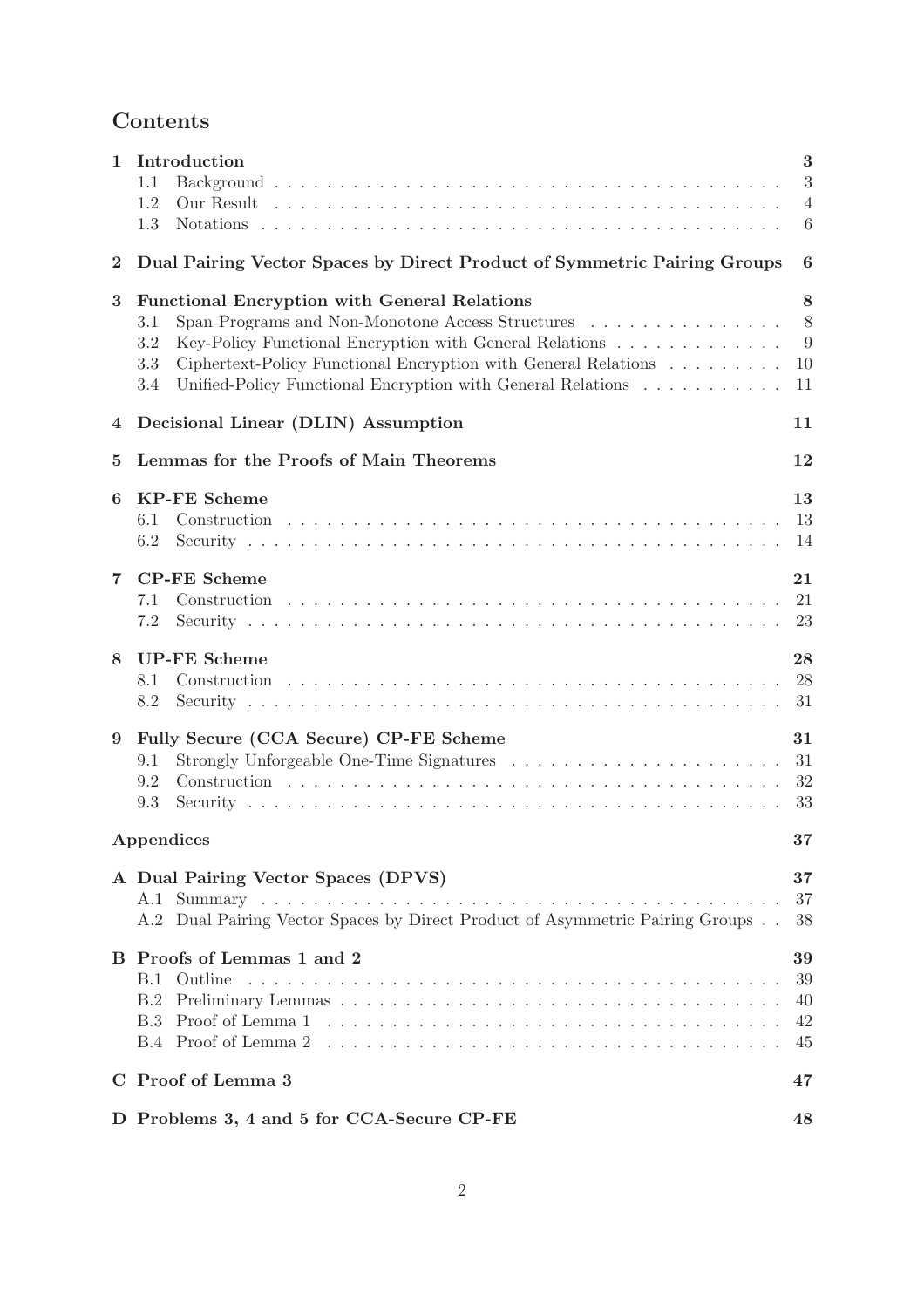#### **E** Generalized Version of Lemma 3 50

| F | How to Relax the Restriction that $\tilde{\rho}$ Is Injective |                                                                 |     |  |  |  |  |  |  |
|---|---------------------------------------------------------------|-----------------------------------------------------------------|-----|--|--|--|--|--|--|
|   | F.1                                                           |                                                                 |     |  |  |  |  |  |  |
|   | F.2                                                           |                                                                 |     |  |  |  |  |  |  |
|   |                                                               | 52<br>G Special Cases                                           |     |  |  |  |  |  |  |
|   |                                                               |                                                                 |     |  |  |  |  |  |  |
|   |                                                               |                                                                 |     |  |  |  |  |  |  |
|   |                                                               |                                                                 |     |  |  |  |  |  |  |
|   |                                                               |                                                                 |     |  |  |  |  |  |  |
|   |                                                               |                                                                 |     |  |  |  |  |  |  |
|   | <b>H</b> HIPE Schemes                                         |                                                                 |     |  |  |  |  |  |  |
|   |                                                               |                                                                 |     |  |  |  |  |  |  |
|   |                                                               |                                                                 |     |  |  |  |  |  |  |
|   |                                                               |                                                                 |     |  |  |  |  |  |  |
|   | H.3                                                           |                                                                 |     |  |  |  |  |  |  |
|   |                                                               |                                                                 |     |  |  |  |  |  |  |
|   |                                                               | H.3.2                                                           | 59  |  |  |  |  |  |  |
|   |                                                               |                                                                 | -61 |  |  |  |  |  |  |
|   |                                                               |                                                                 |     |  |  |  |  |  |  |
|   |                                                               | Equivalence of Delegated and Freshly-Generated Keys 62<br>H.4.2 |     |  |  |  |  |  |  |

# **1 Introduction**

# **1.1 Background**

Although numerous encryption systems have been developed over several thousand years, any traditional encryption system before the 1970's had a great restriction on the relation between a ciphertext encrypted by an encryption-key and the decryption-key such that these keys should be equivalent. The innovative notion of public-key cryptosystems in the 1970's relaxed this restriction, where these keys differ and the encryption-key can be published.

Recently, a new innovative class of encryption systems, *functional encryption* (FE), has been extensively studied. FE provides more sophisticated and flexible relations between the keys where a secret key,  $\mathsf{sk}_{\Psi}$ , is associated with a parameter,  $\Psi$ , and message m is encrypted to a ciphertext  $Enc(m, pk, \Upsilon)$  using system public key pk along with another parameter  $\Upsilon$ . Ciphertext Enc(m, pk,  $\Upsilon$ ) can be decrypted by secret sk<sub>Ψ</sub> if and only if a relation  $R(\Psi, \Upsilon)$  holds. FE has various applications in the areas of access control for databases, mail services, and contents distribution [3, 8, 10, 17, 18, 23, 24, 25, 26, 28].

When R is the simplest relation or equality relation, i.e.,  $R(\Psi, \Upsilon)$  holds iff  $\Psi = \Upsilon$ , it is *identity-based encryption* (IBE) [4, 5, 6, 7, 11, 13, 14, 16].

As a more general class of FE, *attribute-based encryption* (ABE) schemes have been proposed [3, 8, 10, 17, 18, 23, 24, 25, 26, 28], where either one of the parameters for encryption and secret key is a tuple of attributes, and the other is an access structure or (monotone) span program along with a tuple of attributes, e.g.,  $\Upsilon$  is a general access structure  $(\hat{M}, (v_1, \ldots, v_i))$  (or a tuple of attributes  $(x_1,\ldots,x_i)$ , resp.) for encryption and  $\Psi := (x_1,\ldots,x_i)$  (or  $\Psi := (\hat{M}, (v_1,\ldots,v_i)),$ resp.) for a secret key. Here, some elements of the tuples may be empty.  $R(\Psi, \Upsilon)$  holds iff the truth-value vector of  $(T(x_1 = v_1),...,T(x_i = v_i))$  is accepted by  $\tilde{M}$ , where  $T(\psi) := 1$  if  $\psi$  is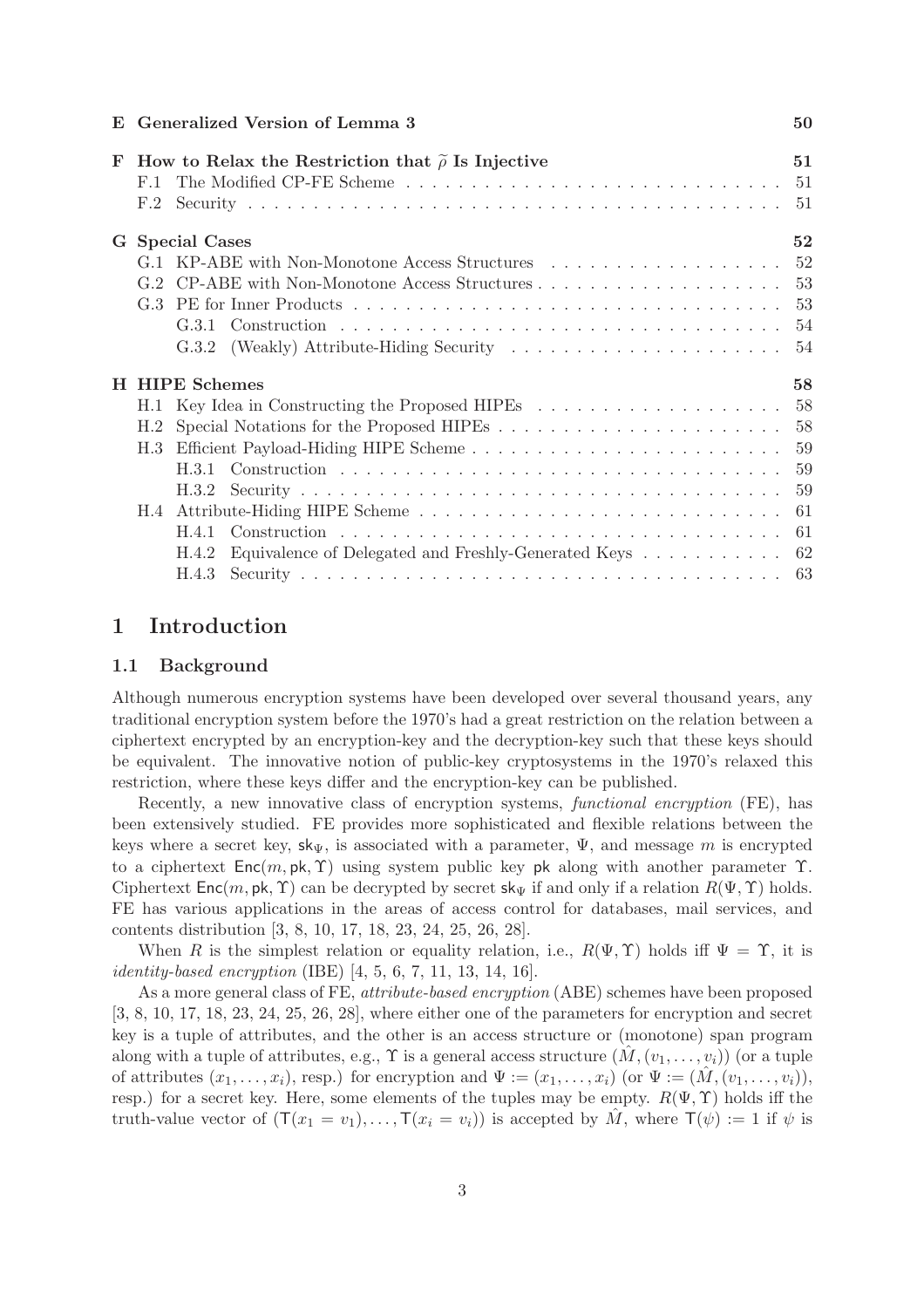true, and  $\mathsf{T}(\psi) := 0$  if  $\psi$  is false (For example,  $\mathsf{T}(x = v) := 1$  if  $x = v$ , and  $\mathsf{T}(x = v) := 0$  if  $x \neq v$ ).

If parameter  $\Psi$  for a secret key is access structure (policy)  $(\hat{M}, (v_1,\ldots,v_i))$ , it is called keypolicy ABE (KP-ABE). If parameter  $\Upsilon$  for encryption is  $(\hat{M}, (v_1,\ldots,v_i))$ , it is ciphertext-policy ABE (CP-ABE).

*Inner-product encryption* (IPE) [18] is also a class of FE, where each parameter for encryption and secret key is a vector over a field or ring (e.g.,  $\vec{x} := (x_1, \ldots, x_n) \in \mathbb{F}_q^n$  and cryption and secret key is a vector over a field or ring (e.g.,  $\vec{x} := (x_1, \ldots, x_n) \in \mathbb{F}_q^n$  and  $\vec{v} := (v_1, \ldots, v_n) \in \mathbb{F}_q^n$  for encryption and secret key, respectively), and  $R(\vec{v}, \vec{x})$  holds iff  $\vec{x} \cdot \vec{v} = 0$ , w sents a wide class of relations including equality, conjunction and disjunction (more generally, CNF and DNF) of equality relations and polynomial relations.

There are two types of secrecy in FE, *attribute-hiding* and *payload-hiding* [18]. Roughly speaking, attribute-hiding requires that a ciphertext conceal the associated attribute as well as the plaintext, while payload-hiding only requires that a ciphertext conceal the plaintext. Attribute-hiding FE is called *predicate encryption* (PE) [18]. *Anonymous* IBE and *hiddenvector encryption* (HVE) [10] are a class of PE and covered by predicate IPE, or PE with inner-product relations.

Although many ABE and IPE schemes have been presented over the last several years, no adaptively-secure (or fully-secure) scheme has been proposed in the standard model except [19]. The ABE scheme in [19] supports monotone access structures with equality relations and is secure under non-standard assumptions over composite order pairing groups. The IPE scheme in [19] supports inner-product relations and is secure under a non-standard assumption, whose size depends on some parameter that is not the security parameter.

No adaptively-secure (or fully-secure) ABE (even for monotone access structures) or IPE scheme has been proposed under a standard assumption in the standard model, and no adaptivelysecure (or fully-secure) ABE scheme with *non-monotone* access structures has been proposed (even under non-standard assumptions) in the standard model. In addition, to the best of our knowledge, no FE scheme (even with selective security) has been presented that supports more general relations than those for ABE, i.e., access structures with equality relations, and those for IPE, i.e., inner-product relations.

## **1.2 Our Result**

• This paper proposes an adaptively secure functional encryption (FE) scheme for a wide class of relations, that are specified by non-monotone access structures combined with inner-product relations. More precisely, either one of the parameters for encryption and a secret key is a tuple of attribute vectors and the other is a non-monotone access structure or span program  $\hat{M} := (M, \rho)$  along with a tuple of attribute vectors, e.g.,  $\Upsilon := (\vec{x}_1, \ldots, \vec{x}_i) \in \mathbb{F}_q^{n_1 + \cdots + n_i}$  for encryption, and  $\Psi := (\hat{M}, (\vec{v}_1, \ldots, \vec{v}_i) \in \mathbb{F}_q^{n_1 + \cdots + n_i})$ for a secret key. The component-wise inner-product relations for attribute vector components, e.g.,  $\{\overrightarrow{x}_t \cdot \overrightarrow{v}_t = 0 \text{ or not } \}_{t \in \{1,\dots,i\}}$ , are input to span program M, and  $R(\Psi, \Upsilon)$ holds iff the truth-value vector of  $(\mathsf{T}(\vec{x}_1 \cdot \vec{v}_1 = 0), \ldots, \mathsf{T}(\vec{x}_i \cdot \vec{v}_i = 0))$  is accepted by span program M. Note that in this paper (e.g., Section 6), parameter  $(\vec{x}_1,\ldots,\vec{x}_i)$  above is expressed by  $\Gamma := \{(t, \overrightarrow{x}_t) \mid 1 \le t \le d\}$ , where  $1 \le t \le d$  means that t is an element of some subset of  $\{1,\ldots,d\}$ , and parameter  $(M, (\vec{v}_1,\ldots,\vec{v}_i))$  above is expressed by  $\mathbb{S} := (M,\rho)$ , where  $\rho$  in S is abused as  $\rho$  in M<sup> $\tilde{M}$ </sup> combined with  $(\vec{v}_1,\ldots,\vec{v}_i)$  (see Definition 4),

Similarly to ABE, we propose two types of FE schemes, the KP-FE and CP-FE schemes (in Sections 6 and 7), where parameter  $\Psi$  for a secret key is access structure (policy)  $\mathbb{S} := (M, \rho)$  in KP-FE, and parameter  $\Upsilon$  for encryption is  $\mathbb{S}$  in CP-FE.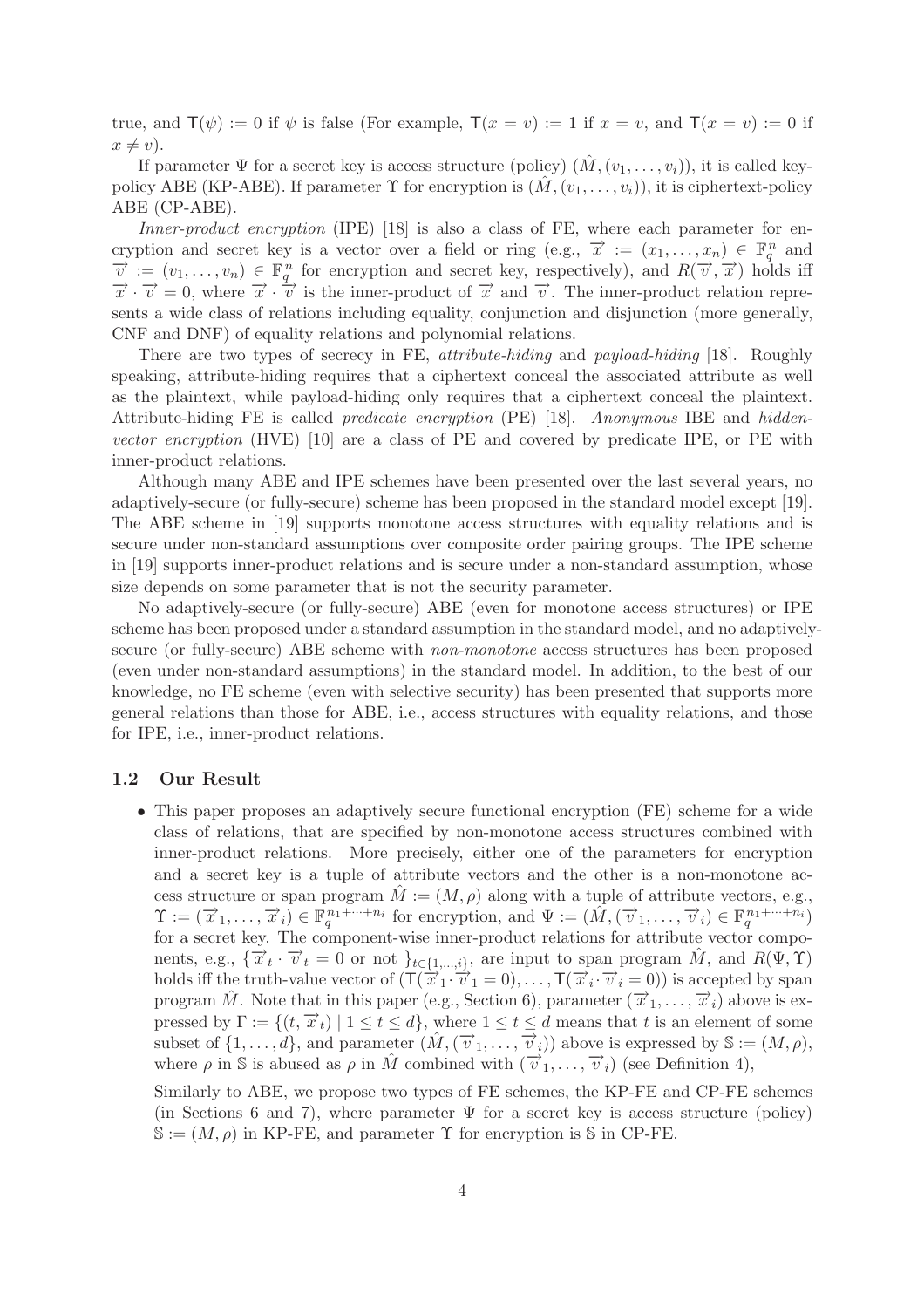In addition, we show a generalized notion of KP-FE and CP-FE, unified-policy FE (UP-FE) in Section 8, where a parameter for a secret key or encryption is a combination of access structure (policy) S and attributes  $\Gamma$ , and a ciphertext can be decrypted by a secret key when the both policies for the secret key and encryption are satisfied simultaneously. (The notion of UP-ABE and the first UP-ABE scheme were proposed by Attrapadung and Imai [1].)

Since the class of relations supported by the proposed FE scheme is more general than that for ABE and IPE, the proposed FE scheme includes the following schemes as special cases:

- 1. The (KP, CP and UP)-ABE schemes for non-monotone access structures with equality relations. Here, the underlying attribute vectors of the FE scheme,  $\{\vec{x}_t\}_{t\in\{1,\ldots,d\}}$ and  $\{\vec{v}_t\}_{t\in\{1,\ldots,d\}}$ , are specialized to two-dimensional vectors for the equality relation, e.g.,  $\vec{x}_t := (1, x_t)$  and  $\vec{v}_t := (v_t, -1)$ , where  $\vec{x}_t \cdot \vec{v}_t = 0$  iff  $x_t = v_t$  (see Appendices G.1 and G.2 for KP-ABE and CP-ABE).
- 2. The (zero-)IPE and non-zero-IPE schemes, where a non-zero-IPE scheme is a class of FE with  $R(\vec{v}, \vec{x})$  iff  $\vec{x} \cdot \vec{v} \neq 0$ . Here, the underlying access structure S of the FE scheme is specialized to the 1-out-of-1 secret sharing. The IPE scheme, is 'weakly-attribute-hiding,' where a type of key queries are not allowed in 'weaklyattribute-hiding' (see the definition in [19]), while there is no such restriction in 'fully-attribute-hiding' ([18]). See Appendix G.3 for our (weakly-attribute-hiding) IPE scheme, which is slightly modified from a straightforward IPE-specialization of our FE scheme for improving efficiency.
- 3. If the underlying access structure is specialized to the d-out-of-d secret sharing, our FE scheme can be specialized to a *hierarchical* zero/non-zero-IPE scheme by adding delegation and rerandomization mechanisms. We show two hierarchical (zero-)IPE (HIPE) schemes in Appendix H, where one is payload-hiding and the other (weakly) attribute-hiding.
- The proposed FE scheme with such a wide class of relations is proven to be *adaptively secure* (adaptively payload-hiding against CPA) under a standard assumption, the *decisional linear (DLIN)* assumption (over prime order pairing groups), in the standard model.

Note that even for FE with the simplest relations or the equality relations, i.e., IBE, only a few IBE schemes are known to be adaptively secure under standard assumptions; the Waters IBE scheme [27] under the DBDH assumption, and the Waters IBE scheme [29] under the DBDH and DLIN assumptions.

• To prove the security, this paper elaborately combines the dual system encryption methodology proposed by Waters [29] and the concept of dual pairing vector spaces (DPVS) proposed by Okamoto and Takashima [21, 22], in a manner similar to that in [19]. See Section 2 for the concept and actual construction of DPVS.

This paper also develops a new technique to prove the security based on the DLIN assumption. This provides a new methodology of employing a simple assumption defined on primitive groups to prove a complicated scheme that is designed on a higher level concept, DPVS.

In our methodology, the top level of the security proof (based on the dual system encryption methodology) directly employs only top level assumptions (assumptions by Problems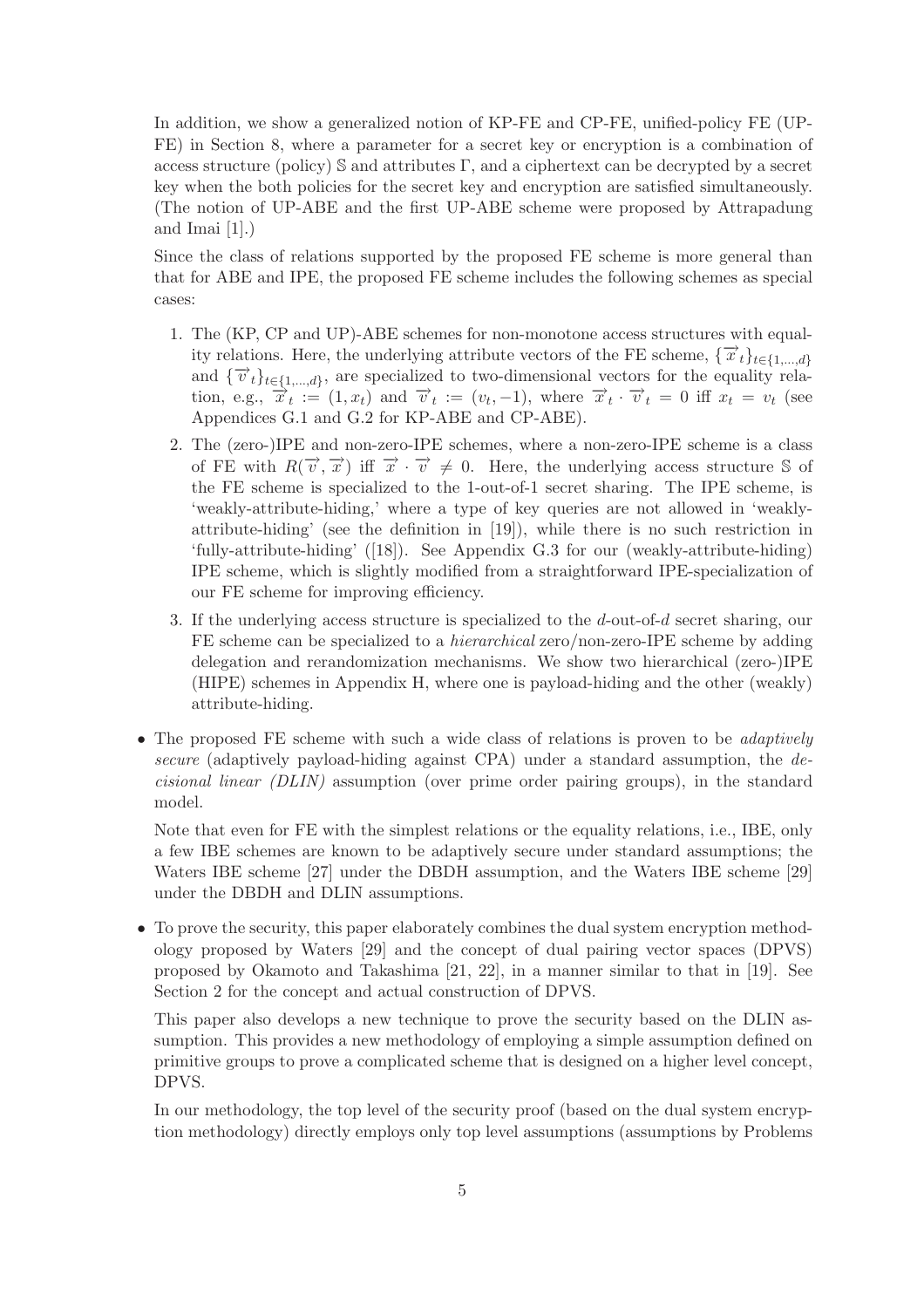1 and 2), that are defined on DPVS. The methodology bridges the top level assumptions and the primitive one, the DLIN assumption, in a hierarchical manner, where several levels of assumptions are constructed hierarchically. Such a modular way of proof greatly clarifies the logic of a complicated security proof.

- The efficiency of the proposed FE scheme is comparable to that of the existing ABE and IPE schemes. For example, if the proposed FE scheme is specialized to IPE, the key and ciphertext sizes of our IPE scheme (Appendix G.3) are  $(3n+2) \cdot |G|$ , while they are  $(2n+3)\cdot |G|$  for the IPE scheme in [19], where n is the dimension of the attribute vectors, and  $|G|$  denotes the size of an element of prime order pairing group  $\mathbb{G}$ , e.g., 256 bits.
- It is easy to convert the (CPA-secure) proposed FE scheme to a CCA-secure FE scheme by employing an existing general conversion such as that by Canetti, Halevi and Katz [12] or that by Boneh and Katz [9] (using additional 7-dimensional dual spaces  $(\mathbb{B}_{d+1}, \mathbb{B}_{d+1}^*)$ with  $n_{d+1} := 2$  on the proposed FE scheme, and a strongly unforgeable one-time signature scheme or message authentication code with encapsulation). That is, we can present a *fully secure* (adaptively payload-hiding against CCA) FE scheme for the same class of relations in the *standard model* under the DLIN assumption as well as a strongly unforgeable onetime signature scheme or message authentication code with encapsulation (see Section 9).

#### **1.3 Notations**

When A is a random variable or distribution,  $y \stackrel{R}{\leftarrow} A$  denotes that y is randomly selected from A according to its distribution. When A is a set,  $y \leftarrow A$  denotes that y is uniformly selected from A.  $y := z$  denotes that y is set, defined or substituted by z. When a is a fixed value,  $A(x) \rightarrow a$  (e.g.,  $A(x) \rightarrow 1$ ) denotes the event that machine (algorithm) A outputs a on input x. A function  $f : \mathbb{N} \to \mathbb{R}$  is *negligible* in  $\lambda$ , if for every constant  $c > 0$ , there exists an integer n such that  $f(\lambda) < \lambda^{-c}$  for all  $\lambda > n$ .

We denote the finite field of order q by  $\mathbb{F}_q$ , and  $\mathbb{F}_q \setminus \{0\}$  by  $\mathbb{F}_q^{\times}$ . A vector symbol denotes a vector representation over  $\mathbb{F}_q$ , e.g.,  $\overrightarrow{x}$  denotes  $(x_1,\ldots,x_n) \in \mathbb{F}_q^n$ . For two vectors  $\overrightarrow{x}$  =  $(x_1,\ldots,x_n)$  and  $\vec{v} = (v_1,\ldots,v_n), \vec{x} \cdot \vec{v}$  denotes the inner-product  $\sum_{i=1}^n$  $(x_1, \ldots, x_n)$  and  $\overrightarrow{v} = (v_1, \ldots, v_n), \overrightarrow{x} \cdot \overrightarrow{v}$  denotes the inner-product  $\sum_{i=1}^n x_i v_i$ . The vector  $\overrightarrow{0}$  is abused as the zero vector in  $\mathbb{F}_q^n$  for any n.  $X^T$  denotes the transpose of matrix X.  $I_{\ell}$  and  $0_{\ell}$  denote the  $\ell \times \ell$  identity matrix and the  $\ell \times \ell$  zero matrix, respectively. A bold face letter denotes an element of vector space V, e.g.,  $x \in V$ . When  $b_i \in V$   $(i = 1, \ldots, n)$ ,  $\mathsf{span}\langle \boldsymbol{b}_1,\ldots,\boldsymbol{b}_n\rangle\subseteq\mathbb{V}$  (resp.  $\mathsf{span}\langle\overrightarrow{x}_1,\ldots,\overrightarrow{x}_n\rangle)$  denotes the subspace generated by  $\boldsymbol{b}_1,\ldots,\boldsymbol{b}_n$ (resp.  $\overrightarrow{x}_1,\ldots,\overrightarrow{x}_n$ ). For vectors  $\overrightarrow{x} := (x_1,\ldots,x_N), \overrightarrow{y} := (y_1,\ldots,y_N) \in \mathbb{F}_q^N$  and bases  $\mathbb{B} :=$  $(\boldsymbol{b}_1,\ldots,\boldsymbol{b}_N),\mathbb{B}^* := (\boldsymbol{b}_1^*,\ldots,\boldsymbol{b}_N^*), (\vec{x})_{\mathbb{B}} \ (= (x_1,\ldots,x_N)_{\mathbb{B}})$  denotes linear combination  $\sum_{i=1}^N x_i \boldsymbol{b}_i$ , and  $(\vec{y})_{\mathbb{B}^*}$  (=  $(y_1,\ldots,y_N)_{\mathbb{B}^*}$ ) denotes  $\sum_{i=1}^N y_i b_i^*$ . For a format of attribute vectors  $\vec{n}$  :=  $(d; n_1, \ldots, n_d)$  that indicates dimensions of vector spaces,  $\vec{e}_{t,j}$  denotes the canonical basis vector  $j-1$  $n_t$ −j

#### (  $\overline{0\cdots 0}, 1,$  $\widetilde{0 \cdots 0}$   $\in \mathbb{F}_q^{n_t}$  for  $t = 1,\ldots,d$  and  $j = 1,\ldots,n_t$ .

# **2 Dual Pairing Vector Spaces by Direct Product of Symmetric Pairing Groups**

**Definition 1** *"Symmetric bilinear pairing groups"*  $(q, \mathbb{G}, \mathbb{G}_T, G, e)$  *are a tuple of a prime q, cyclic additive group*  $\mathbb{G}$  *and multiplicative group*  $\mathbb{G}_T$  *of order*  $q$ ,  $G \neq 0 \in \mathbb{G}$ *, and a polynomial-*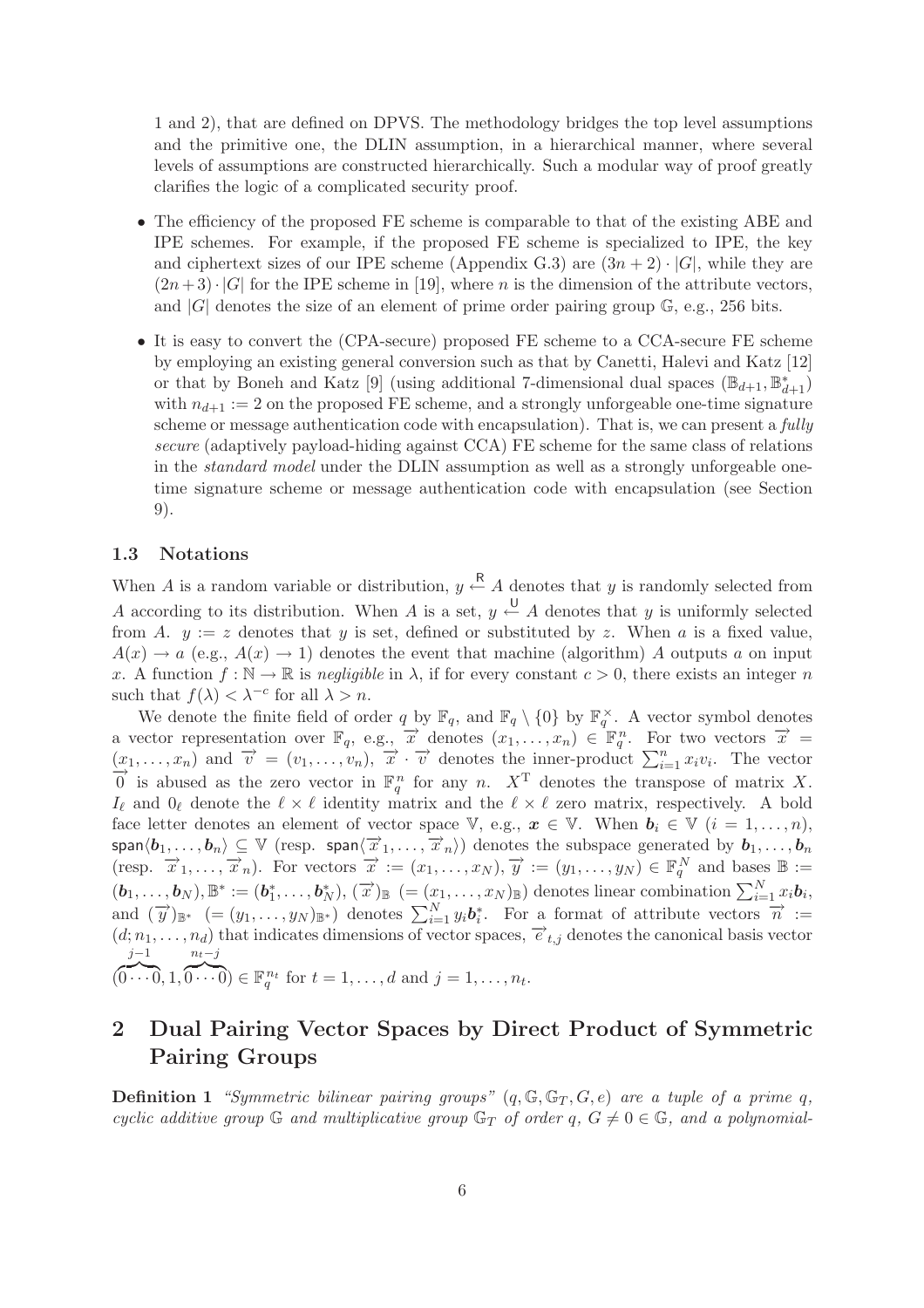*time computable nondegenerate bilinear pairing*  $e : \mathbb{G} \times \mathbb{G} \to \mathbb{G}_T$  *i.e.,*  $e(sG, tG) = e(G, G)^{st}$  *and*  $e(G, G) \neq 1.$ 

Let  $\mathcal{G}_{\text{bpg}}$  be an algorithm that takes input  $1^{\lambda}$  and outputs a description of bilinear pairing *groups*  $(q, \mathbb{G}, \mathbb{G}_T, G, e)$  *with security parameter*  $\lambda$ *.* 

In this paper, we concentrate on the symmetric version of dual pairing vector spaces [21, 22] constructed using symmetric bilinear pairing groups given in Definition 1.

**Definition 2** *"Dual pairing vector spaces (DPVS)"*  $(q, \mathbb{V}, \mathbb{G}_T, \mathbb{A}, e)$  by a direct product of sym*metric pairing groups*  $(q, \mathbb{G}, \mathbb{G}_T, G, e)$  *are a tuple of prime q, N-dimensional vector space*  $V :=$ N

 $\mathbb{G} \times \cdots \times \mathbb{G}$  *over*  $\mathbb{F}_q$ *, cyclic group*  $\mathbb{G}_T$  *of order* q*, canonical basis*  $\mathbb{A} := (\boldsymbol{a}_1, \ldots, \boldsymbol{a}_N)$  *of*  $\mathbb{V}$ *, where*  $i-1$   $N-i$ 

 $a_i := (\overbrace{0, \ldots, 0}^{0}, G, \overbrace{0, \ldots, 0}^{0}, \text{ and pairing } e : \mathbb{V} \times \mathbb{V} \to \mathbb{G}_T.$ 

*The pairing is defined by*  $e(x, y) := \prod_{i=1}^{N} e(G_i, H_i) \in \mathbb{G}_T$  where  $x := (G_1, \ldots, G_N) \in \mathbb{V}$ *and*  $y := (H_1, \ldots, H_N) \in \mathbb{V}$ . This is nondegenerate bilinear i.e.,  $e(sx, ty) = e(x, y)^{st}$  and if  $e(\mathbf{x}, \mathbf{y}) = 1$  *for all*  $\mathbf{y} \in \mathbb{V}$ *, then*  $\mathbf{x} = \mathbf{0}$ *. For all i and j*,  $e(\mathbf{a}_i, \mathbf{a}_j) = e(G, G)^{\delta_{i,j}}$  *where*  $\delta_{i,j} = 1$  *if*  $i = j$ , and 0 *otherwise*, and  $e(G, G) \neq 1 \in \mathbb{G}_T$ .

*DPVS* also has linear transformations  $\phi_{i,j}$  on  $\nabla$  *s.t.*  $\phi_{i,j}(\boldsymbol{a}_j) = \boldsymbol{a}_i$  and  $\phi_{i,j}(\boldsymbol{a}_k) = \boldsymbol{0}$  if  $k \neq j$ , i−1  $N-i$ 

*which can be easily achieved by*  $\phi_{i,j}(\boldsymbol{x}) :=$  (  $\overline{0,\ldots,0}, G_j,$  $\overline{0,\ldots,0}$  where  $\boldsymbol{x} := (G_1,\ldots,G_N)$ . We *call*  $\phi_{i,j}$  *"distortion maps".* 

*DPVS generation algorithm*  $\mathcal{G}_{\text{dpvs}}$  *takes input*  $1^{\lambda}$  ( $\lambda \in \mathbb{N}$ ) and  $N \in \mathbb{N}$ , and outputs a descrip*tion of* param<sub>V</sub> :=  $(q, \mathbb{V}, \mathbb{G}_T, \mathbb{A}, e)$  *with security parameter*  $\lambda$  *and*  $N$ -dimensional  $\mathbb{V}$ . It can be *constructed using* Gbpg*.*

For the asymmetric version of DPVS,  $(q, \mathbb{V}, \mathbb{V}^*, \mathbb{G}_T, \mathbb{A}, \mathbb{A}^*, e)$ , see Appendix A.2. The above symmetric version is obtained by identifying  $\mathbb{V} = \mathbb{V}^*$  and  $\mathbb{A} = \mathbb{A}^*$  in the asymmetric version.

We describe random dual orthonormal basis generator  $\mathcal{G}_{ob}$  below, which is used as a subroutine in the proposed FE scheme.

$$
G_{\text{ob}}(1^{\lambda}, \overrightarrow{n} := (d; n_1, \ldots, n_d)) : \text{param}_{\mathbb{G}} := (q, \mathbb{G}, \mathbb{G}_T, G, e) \xleftarrow{\mathbb{R}} G_{\text{bpg}}(1^{\lambda}), \psi \xleftarrow{\mathbb{U}} \mathbb{F}_q^{\times},
$$
  
\n
$$
N_0 := 5, \quad N_t := 3n_t + 1 \quad \text{for } t = 1, \ldots, d,
$$
  
\nfor  $t = 0, \ldots, d,$   
\n
$$
\text{param}_{\mathbb{V}_t} := (q, \mathbb{V}_t, \mathbb{G}_T, \mathbb{A}_t, e) := G_{\text{dpvs}}(1^{\lambda}, N_t, \text{param}_{\mathbb{G}}),
$$
  
\n
$$
X_t := \begin{pmatrix} \overrightarrow{\chi}_{t,1} \\ \vdots \\ \overrightarrow{\chi}_{t,N_t} \end{pmatrix} := (\chi_{t,i,j})_{i,j} \xleftarrow{\mathbb{U}} GL(N_t, \mathbb{F}_q), \begin{pmatrix} \overrightarrow{\vartheta}_{t,1} \\ \vdots \\ \overrightarrow{\vartheta}_{t,N_t} \end{pmatrix} := (\vartheta_{t,i,j})_{i,j} := \psi \cdot (X_t^{\mathsf{T}})^{-1},
$$
  
\n
$$
\mathbf{b}_{t,i} := (\overrightarrow{\chi}_{t,i})_{\mathbb{A}_t} = \sum_{j=1}^{N_t} \chi_{t,i,j} \mathbf{a}_{t,j} \quad \text{for } i = 1, \ldots, N_t, \quad \mathbb{B}_t := (\mathbf{b}_{t,1}, \ldots, \mathbf{b}_{t,N_t}),
$$
  
\n
$$
\mathbf{b}_{t,i}^* := (\overrightarrow{\vartheta}_{t,i})_{\mathbb{A}_t} = \sum_{j=1}^{N_t} \vartheta_{t,i,j} \mathbf{a}_{t,j} \quad \text{for } i = 1, \ldots, N_t, \quad \mathbb{B}_t^* := (\mathbf{b}_{t,1}^*, \ldots, \mathbf{b}_{t,N_t}^*),
$$
  
\n
$$
gr := e(G, G)^{\psi}, \quad \text{param}_{\overrightarrow{n}} := (\{\text{param}_{\mathbb{V}_t}\}_{t=0, \ldots, d}, \quad gr),
$$
  
\nreturn 
$$
(\text{param}_{\overrightarrow{n
$$

We note that  $g_T = e(b_{t,i}, b_{t,i}^*)$  for  $t = 0, ..., d; i = 1, ..., N_t$ .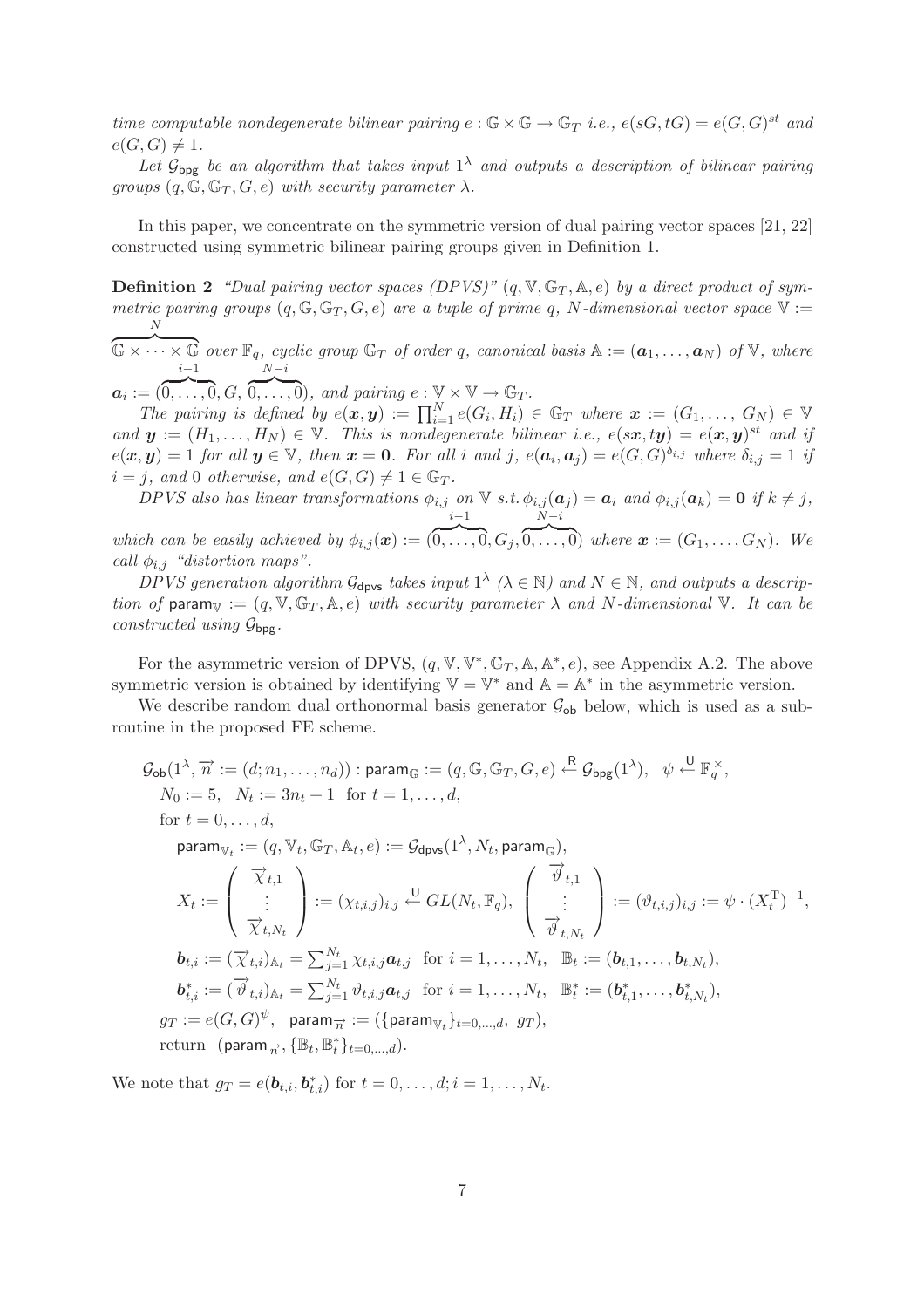# **3 Functional Encryption with General Relations**

# **3.1 Span Programs and Non-Monotone Access Structures**

**Definition 3 (Span Programs [2])** *Let*  $\{p_1, \ldots, p_n\}$  *be a set of variables. A span program over*  $\mathbb{F}_q$  *is a labeled matrix*  $\hat{M} := (M, \rho)$  *where* M *is a*  $(\ell \times r)$  *matrix over*  $\mathbb{F}_q$  *and*  $\rho$  *is a labeling of the rows of* M *by literals from*  $\{p_1, \ldots, p_n, \neg p_1, \ldots, \neg p_n\}$  *(every row is labeled by one literal),*  $i.e., \rho: \{1,\ldots,\ell\} \to \{p_1,\ldots,p_n,\neg p_1,\ldots,\neg p_n\}.$ 

*A span program accepts or rejects an input by the following criterion. For every input sequence*  $\delta \in \{0,1\}^n$  *define the submatrix*  $M_{\delta}$  *of*  $M$  consisting of those rows whose labels are set *to 1 by the input*  $\delta$ , *i.e.*, *either rows labeled by some*  $p_i$  *such that*  $\delta_i = 1$  *or rows labeled by some*  $\neg p_i$  *such that*  $\delta_i = 0$ *.* (*i.e.*,  $\gamma : \{1, \ldots, \ell\} \to \{0, 1\}$  *is defined by*  $\gamma(j) = 1$  *if*  $[\rho(j) = p_i] \wedge [\delta_i = 1]$ *or*  $[\rho(j) = \neg p_i] \wedge [\delta_i = 0]$ *, and*  $\gamma(j) = 0$  *otherwise.*  $M_\delta := (M_j)_{\gamma(j)=1}$ *, where*  $M_j$  *is the j-th row of* M*.)*

*The span program*  $\hat{M}$  *accepts*  $\delta$  *if and only if*  $\hat{I} \in \text{span}\langle M_{\delta}\rangle$ , *i.e., some linear combination of the rows of*  $M_{\delta}$  *gives the all one vector*  $\overrightarrow{1}$ *. (The row vector has the value 1 in each coordinate.) A span program computes a Boolean function* f *if it accepts exactly those inputs*  $\delta$  *where*  $f(\delta) = 1$ *.* 

*A span program is called monotone if the labels of the rows are only the positive literals* {p1,...,pn}*. Monotone span programs compute monotone functions. (So, a span program in general is "non"-monotone.)*

We assume that the matrix M satisfies the condition:  $M_i \neq \overrightarrow{0}$  for  $i = 1, \ldots, \ell$ .

We now introduce a non-monotone access structure with evaluating map  $\gamma$  by using the inner-product of attribute vectors, that is employed in the proposed functional encryption schemes.

**Definition 4 (Inner-Products of Attribute Vectors and Access Structures)**  $\mathcal{U}_t$   $(t = 1,$ ...,d and  $U_t$  ⊂ {0,1}<sup>\*</sup>) is a sub-universe, a set of attributes, each of which is expressed by *a pair of sub-universe id and*  $n_t$ -dimensional vector, *i.e.*,  $(t, \overrightarrow{v})$ *, where*  $t \in \{1, ..., d\}$  *and*  $\overrightarrow{v} \in \mathbb{F}_q^{n_t} \setminus {\{\overrightarrow{0}\}}$ *.* 

*We now define such an attribute to be a variable* p of a span program  $\hat{M} := (M, \rho)$ , *i.e.,*  $p := (t, \overrightarrow{v})$ *. An access structure* S *is span program*  $\hat{M} := (M, \rho)$  *along with variables*  $p := (t, \overrightarrow{v}), p' := (t', \overrightarrow{v}'), \ldots, i.e., \mathbb{S} := (M, \rho) \text{ such that } \rho : \{1, \ldots, \ell\} \rightarrow \{(t, \overrightarrow{v}), (t', \overrightarrow{v}'), \ldots, \ell\}$  $\neg(t, \overrightarrow{v}), \neg(t', \overrightarrow{v}'), \ldots \}.$ 

Let  $\Gamma$  *be a set of attributes, i.e.,*  $\Gamma := \{(t, \overrightarrow{x}_t) \mid \overrightarrow{x}_t \in \mathbb{F}_q^{n_t} \setminus \{\overrightarrow{0}\}, 1 \leq t \leq d\}$ *, where*  $1 \leq t \leq d$ *means that t is an element of some subset of*  $\{1, \ldots, d\}$ *.* 

*When*  $\Gamma$  *is given to access structure* S, map  $\gamma : \{1, \ldots, \ell\} \to \{0, 1\}$  *for span program*  $\hat{M} :=$  $(M, \rho)$  *is defined as follows: For*  $i = 1, \ldots, \ell$ , set  $\gamma(i) = 1$  *if*  $[\rho(i) = (t, \vec{v}_i)] \wedge [(t, \vec{x}_t) \in \Gamma]$  $\wedge [\overrightarrow{v_i} \cdot \overrightarrow{x}_t = 0]$  *or*  $[\rho(i) = \neg(t, \overrightarrow{v_i})] \wedge [(t, \overrightarrow{x}_t) \in \Gamma] \wedge [\overrightarrow{v_i} \cdot \overrightarrow{x}_t \neq 0]$ . Set  $\gamma(i) = 0$  *otherwise.* 

 $Access$  structure  $\mathbb{S} := (M, \rho)$  *accepts*  $\Gamma$  *iff*  $\overline{1} \in \text{span}\langle (M_i)_{\gamma(i)=1} \rangle$ .

We now construct a secret-sharing scheme for a non-monotone access structure or span program.

**Definition 5** *A secret-sharing scheme for span program*  $\hat{M} := (M, \rho)$  *is:* 

1. Let M be  $\ell \times r$  matrix. Let column vector  $\vec{f}^T := (f_1, \ldots, f_r)^T \stackrel{\cup}{\leftarrow} \mathbb{F}_q^r$ Let M be  $\ell \times r$  matrix. Let column vector  $f^T := (f_1, \ldots, f_r)^T \stackrel{\sim}{\leftarrow} \mathbb{F}_q^r$ . Then,  $s_0 := \overrightarrow{1} \cdot \overrightarrow{f}^T = \sum_{k=1}^r f_k$  is the secret to be shared, and  $\overrightarrow{s}^T := (s_1, \ldots, s_\ell)^T := M \cdot \overrightarrow{f}^T$  is the *vector of*  $\ell$  *shares of the secret*  $s_0$  *and the share*  $s_i$  *belongs to*  $\rho(i)$ *.*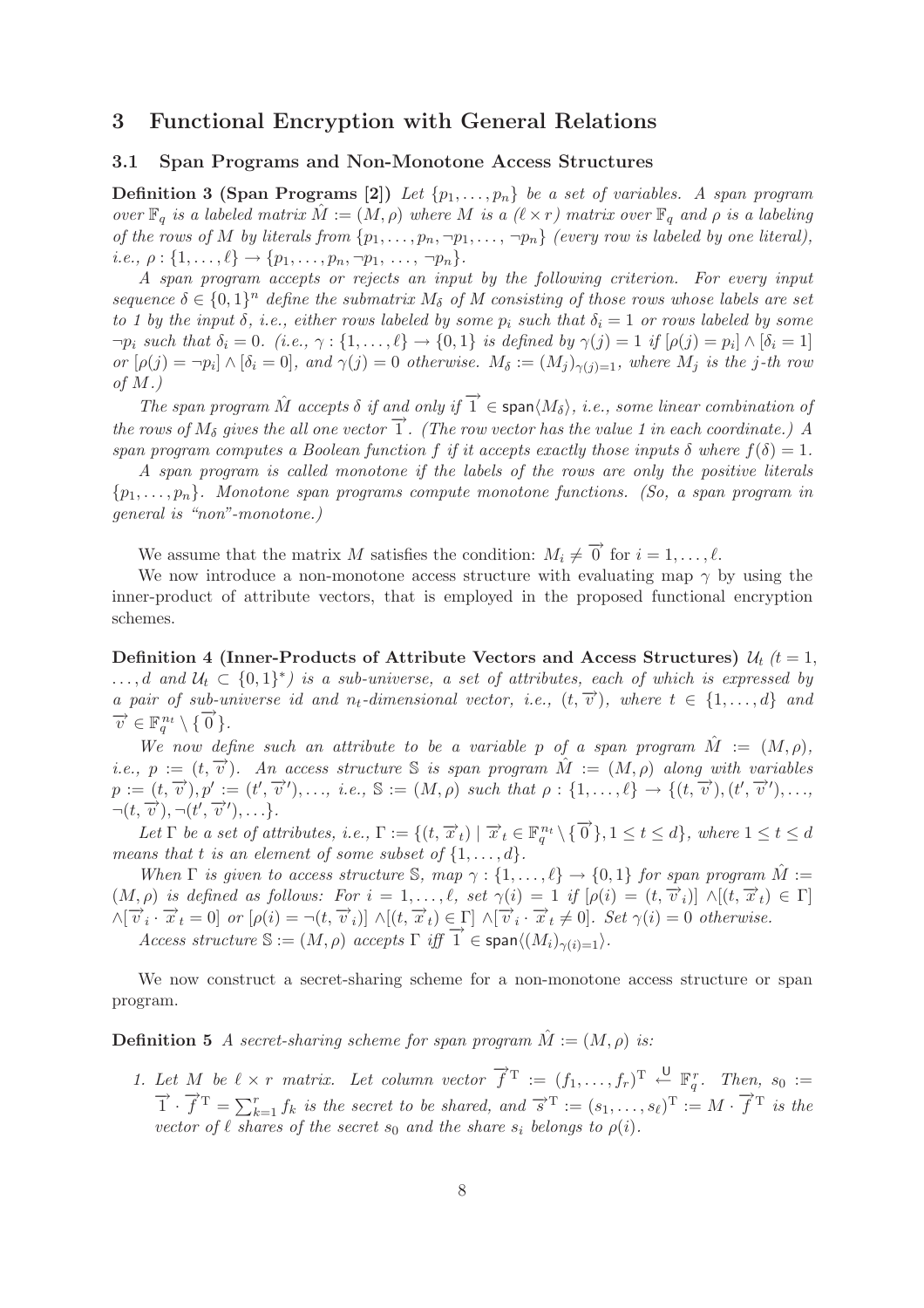2. If span program  $\hat{M} := (M, \rho)$  accept  $\delta$ , or access structure  $\mathbb{S} := (M, \rho)$  accepts  $\Gamma$ , i.e.,  $\overrightarrow{1} \in \text{span}\langle (M_i)_{\gamma(i)=1} \rangle$  with  $\gamma : \{1, \ldots, \ell\} \to \{0, 1\}$ , then there exist constants  $\{\alpha_i \in \mathbb{F}_q \mid \mathbb{S}_q \to \{$  $i \in I$ } such that  $I \subseteq \{i \in \{1, ..., \ell\} \mid \gamma(i) = 1\}$  and  $\sum_{i \in I} \alpha_i s_i = s_0$ . Furthermore, these *constants*  $\{\alpha_i\}$  *can be computed in time polynomial in the size of matrix* M.

#### **3.2 Key-Policy Functional Encryption with General Relations**

**Definition 6 (Key-Policy Functional Encryption : KP-FE)** *A key-policy functional encryption scheme consists of four algorithms.*

- Setup *This is a randomized algorithm that takes as input security parameter and format*  $\vec{n} :=$  $(d; n_1, \ldots, n_d)$  *of attributes. It outputs public parameters* pk *and master secret key* sk.
- KeyGen *This is a randomized algorithm that takes as input access structure* S := (M, ρ)*,* pk *and* sk. It outputs a decryption key sks.
- Enc *This is a randomized algorithm that takes as input message* m*, a set of attributes,* Γ :=  $\{(t, \overrightarrow{x}_t)|\overrightarrow{x}_t \in \mathbb{F}_q^{n_t} \setminus {\overrightarrow{0}}\}, 1 \leq t \leq d\}$ , and public parameters pk. It outputs a ciphertext ctΓ*.*
- Dec *This takes as input ciphertext* ct<sup>Γ</sup> *that was encrypted under a set of attributes* Γ*, decryption key* sks *for access structure* S, and *public parameters* pk. It outputs either plaintext m or *the distinguished symbol* ⊥*.*

A KP-FE scheme should have the following correctness property: for all  $(\mathsf{pk}, \mathsf{sk}) \stackrel{\mathsf{R}}{\leftarrow} \mathsf{Setup}(1^\lambda,$  $\overrightarrow{n}$ ), all access structures S, all decryption keys sk<sub>S</sub>  $\leftarrow$  KeyGen(pk, sk, S), all messages m, all attribute sets Γ, all ciphertexts  $ct_\Gamma \stackrel{R}{\leftarrow}$  Enc(pk,  $m, \Gamma$ ), it holds that  $m = \mathsf{Dec}(\mathsf{pk},\mathsf{sk}_\mathbb{S},\mathsf{ct}_\Gamma)$  with overwhelming probability, if S accepts Γ.

**Definition 7** *The model for proving the adaptively payload-hiding security of KP-FE under chosen plaintext attack is:*

- Setup *The challenger runs the setup algorithm*,  $(\mathsf{pk}, \mathsf{sk}) \leftarrow \mathsf{Setup}(1^\lambda, \overrightarrow{n})$ , and gives public *parameters* pk *to the adversary.*
- **Phase 1** *The adversary is allowed to adaptively issue a polynomial number of queries,* S*, to the challenger or oracle* KeyGen(pk, sk, ·) *for private keys,* sk<sub>S</sub> *associated with* S.
- **Challenge** *The adversary submits two messages*  $m^{(0)}$ ,  $m^{(1)}$  *and a set of attributes*, Γ, provided *that no* S *queried to the challenger in Phase 1 accepts* Γ*. The challenger flips a coin*  $b \stackrel{\text{U}}{\leftarrow} \{0,1\}$ , and computes  $\mathsf{ct}_{\Gamma}^{(b)}$  $\leftarrow^{\mathsf{R}}$  Enc(pk,  $m^{(b)}$ ,  $\Gamma$ ). It gives  $\mathsf{ct}_{\Gamma}^{(b)}$  to the adversary.
- **Phase 2** *The adversary is allowed to adaptively issue a polynomial number of queries,* S*, to the challenger or oracle* KeyGen(pk, sk, ·) *for private keys,* sk<sub>S</sub> *associated with* S, *provided that* S *does not accept* Γ*.*
- Guess *The adversary outputs a guess* b' of b.

*The advantage of adversary* A *in the above game is defined as*  $\mathsf{Adv}_{\mathcal{A}}^{\mathsf{KP-FE,PH}}(\lambda) := \Pr[b' = \emptyset]$ b] − 1/2 *for any security parameter* λ*. A KP-FE scheme is adaptively payload-hiding secure if all polynomial time adversaries have at most a negligible advantage in the above game.*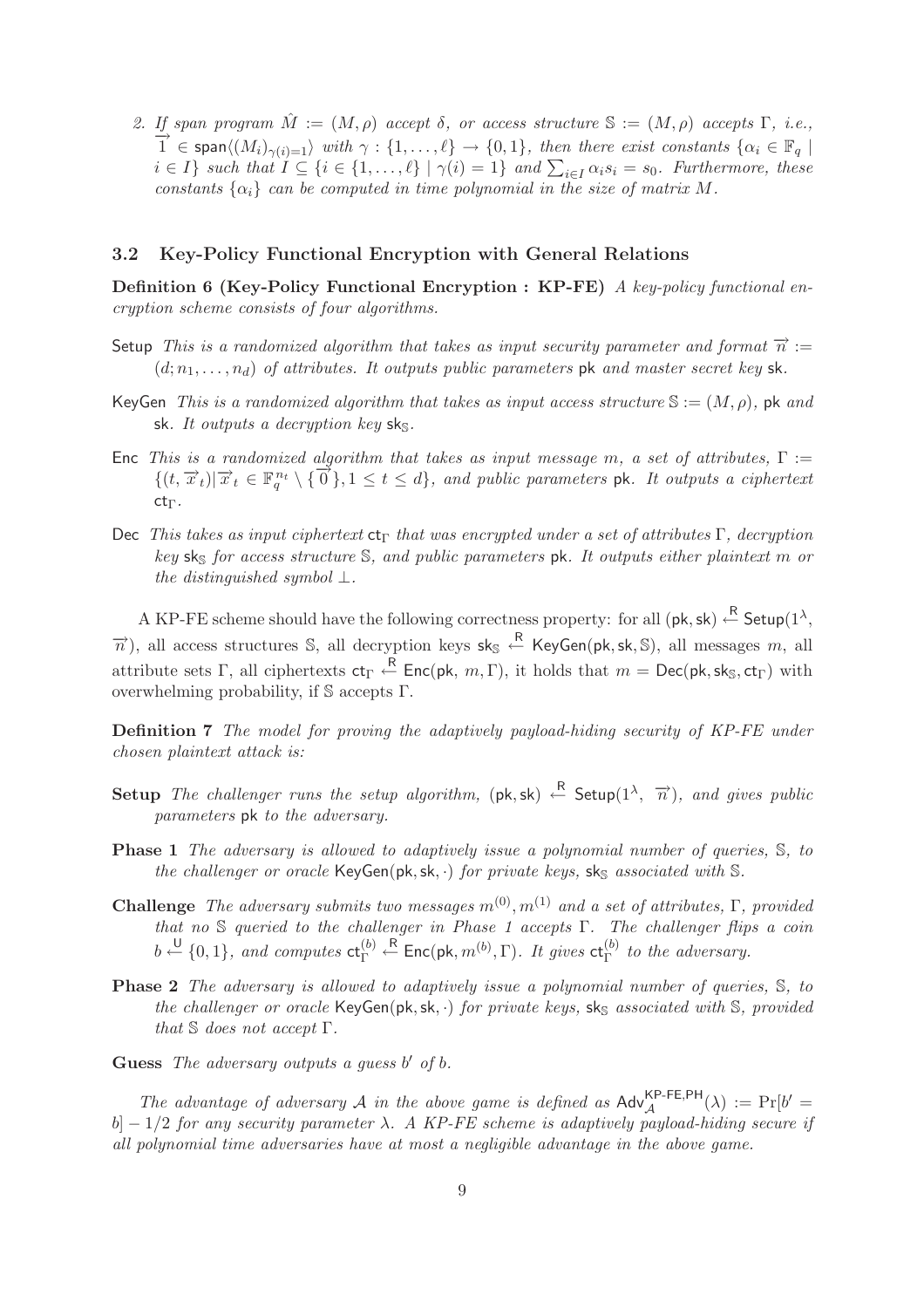*We note that the model can easily be extended to handle chosen-ciphertext attacks (CCA) by allowing for decryption queries in Phases 1 and 2. The advantage of adversary* A *in the CCA game is defined as*  $\mathsf{Adv}_{\mathcal{A}}^{\mathsf{KP-FE},\mathsf{CCA-PH}}(\lambda) := \Pr[b' = b] - 1/2$  *for any security parameter*  $\lambda$ *.* 

## **3.3 Ciphertext-Policy Functional Encryption with General Relations**

**Definition 8 (Ciphertext-Policy Functional Encryption : CP-FE)** *A ciphertext-policy functional encryption scheme consists of four algorithms.*

- Setup *This is a randomized algorithm that takes as input security parameter and format*  $\vec{n}$  :=  $(d; n_1, \ldots, n_d)$  *of attributes. It outputs the public parameters* pk *and a master key* sk.
- KeyGen *This is a randomized algorithm that takes as input a set of attributes*,  $\Gamma := \{(t, \vec{x}_t) | \vec{x}_t\}$  $\in \mathbb{F}_q^{n_t}, 1 \leq t \leq d\}$ , pk and sk. It outputs a decryption key.
- Enc *This is a randomized algorithm that takes as input message m, access structure*  $\mathbb{S} := (M, \rho)$ *, and the public parameters* pk*. It outputs the ciphertext.*
- Dec *This takes as input the ciphertext that was encrypted under access structure* S*, the decryption key for a set of attributes* Γ*, and the public parameters* pk*. It outputs either plaintext* m *or the distinguished symbol* ⊥*.*

A CP-FE scheme should have the following correctness property: for all  $(\mathsf{pk}, \mathsf{sk}) \stackrel{\mathsf{R}}{\leftarrow} \mathsf{Setup}(1^\lambda,$  $\overrightarrow{n}$ ), all attribute sets Γ, all decryption keys sk<sub>Γ</sub>  $\leftarrow$  KeyGen(pk, sk, Γ), all messages m, all access structures S, all ciphertexts  $ct_S \leftarrow R$  Enc(pk,  $m, S$ ), it holds that  $m = Dec(pk, sk_\Gamma, ct_S)$  with overwhelming probability, if S accepts Γ.

**Definition 9** *The model for proving the adaptively payload-hiding security of CP-FE under chosen plaintext attack is:*

- Setup *The challenger runs the setup algorithm,*  $(\mathsf{pk}, \mathsf{sk}) \overset{\mathsf{R}}{\leftarrow}$  Setup $(1^\lambda, \overrightarrow{n})$ *, and gives the public parameters* pk *to the adversary.*
- **Phase 1** *The adversary is allowed to issue a polynomial number of queries,* Γ*, to the challenger or oracle* KeyGen(pk, sk, ·) *for private keys,* sk<sub>Γ</sub> *associated with* Γ.
- **Challenge** *The adversary submits two messages*  $m^{(0)}$ ,  $m^{(1)}$  *and an access structure*,  $\mathbb{S}$  := (M, ρ)*, provided that the* S *does not accept any* Γ *sent to the challenger in Phase 1.* The challenger flips a random coin  $b \stackrel{\bigcup}{\leftarrow} \{0,1\}$ , and computes  $ct_{\mathbb{S}}^{(b)}$  $\stackrel{\ \ \ R}{\leftarrow}$  Enc(pk,  $m^{(b)}, \mathbb{S}$ ). It gives  $ct_{S}^{(b)}$  to the adversary.
- **Phase 2** *The adversary is allowed to issue a polynomial number of queries,* Γ*, to the challenger or oracle* KeyGen(pk, sk, ·) *for private keys,* sk<sub>Γ</sub> *associated with* Γ, *provided that* S *does not accept* Γ*.*
- Guess *The adversary outputs a guess* b' of b.

*The advantage of an adversary*  $\mathcal A$  *in the above game is defined as*  $\mathsf{Adv}_{\mathcal A}^{\mathsf{CP-FE,PH}}(\lambda) := \Pr[b' = \emptyset]$ b] − 1/2 *for any security parameter* λ*. A CP-FE scheme is adaptively payload-hiding secure if all polynomial time adversaries have at most a negligible advantage in the above game.*

*We note that the model can easily be extended to handle chosen-ciphertext attacks (CCA) by allowing for decryption queries in Phase 1 and 2. The advantage of an adversary* A *in the CCA game is defined as*  $\mathsf{Adv}_{\mathcal{A}}^{\mathsf{CP-FE},\mathsf{CCA-PH}}(\lambda) := \Pr[b' = b] - 1/2$  *for any security parameter*  $\lambda$ *.*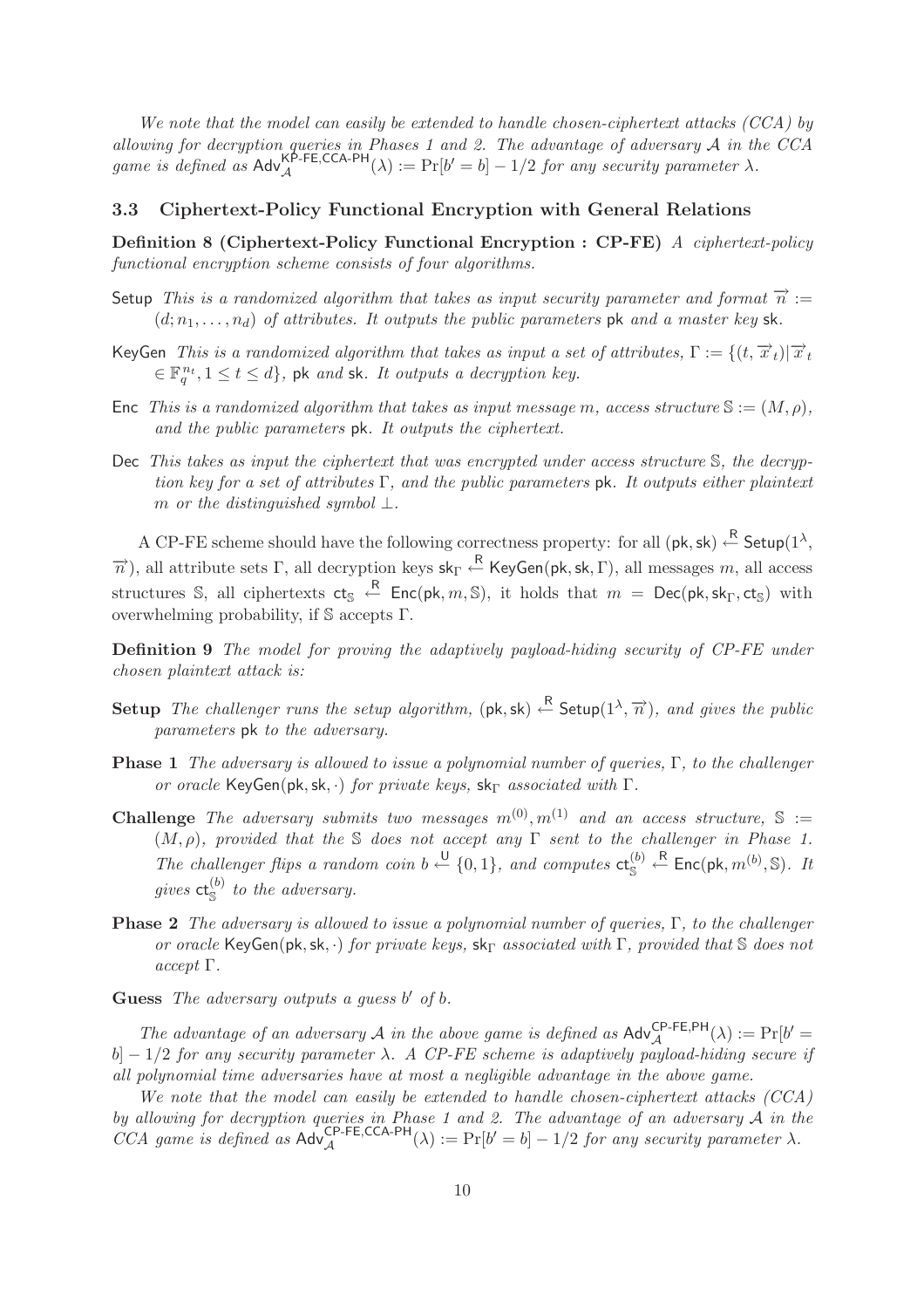#### **3.4 Unified-Policy Functional Encryption with General Relations**

**Definition 10 (Unified-Policy Functional Encryption : UP-FE)** *A unified-policy functional encryption scheme consists of four algorithms.*

- Setup *This is a randomized algorithm that takes as input security parameter and format*  $\vec{n} :=$  $((d<sup>KP</sup>; n<sub>1</sub><sup>KP</sup>, \ldots, n<sub>d<sup>KP</sup></sub><sup>KP</sup>), (d<sup>CP</sup>; n<sub>1</sub><sup>CP</sup>, \ldots, n<sub>d<sup>CP</sup></sub><sup>CP</sup>)) of attributes. It outputs public parameters pk$ *and master secret key* sk*.*
- KeyGen *This is a randomized algorithm that takes as input access structure*  $\mathbb{S}^{KP} := (M^{KP}, \rho^{KP}),$ *a set of attributes,*  $\Gamma^{\text{CP}} := \{ (t, \overrightarrow{x}_t^{\text{CP}}) | \overrightarrow{x}_t^{\text{CP}}} \in \mathbb{F}_q^{n_t^{\text{CP}}} \setminus \{ \overrightarrow{0} \}, 1 \leq t \leq d^{\text{CP}} \}, \text{pk } and \text{ sk. It}$ *outputs a decryption key*  $sk_{\text{SKP}}$ <sub>Γ</sub>CP).
- Enc *This is a randomized algorithm that takes as input message m, a set of attributes,*  $\Gamma^{\text{KP}}$  :=  $\{(t, \overrightarrow{x}_t^{KP}) | \overrightarrow{x}_t^{KP} \in \mathbb{F}_q^{n_t^{KP}} \setminus \{\overrightarrow{0}\}, 1 \leq t \leq d^{KP}\}\text{, } access\text{ structure } \mathbb{S}^{CP} := (M^{CP}, \rho^{CP})\text{, and }$ *public parameters* **pk***. It outputs a ciphertext* **ct**<sub>(Γ</sub>KP<sub>,</sub>S<sup>CP</sup>)*.*
- Dec *This takes as input a ciphertext*  $ct_{(Γ<sup>KP</sup>,S<sup>CP</sup>)}$  *that was encrypted under a set of attributes and access structure,*  $(\Gamma^{KP}, \mathbb{S}^{CP})$ *, decryption key*  $sk_{\mathbb{S}^{KP}, \Gamma^{CP}}$  *for access structure and a set of attributes,* (SKP, ΓCP)*, and public parameters* pk*. It outputs either plaintext* m *or the distinguished symbol* ⊥*.*

A UP-FE scheme should have the following correctness property: for all  $(\mathsf{pk}, \mathsf{sk}) \stackrel{\mathsf{R}}{\leftarrow} \mathsf{Setup}(1^\lambda,$  $\overrightarrow{n}$ ), all access structures S<sup>KP</sup>, all attribute sets  $\Gamma^{CP}$ , all decryption keys sk<sub>(SKP,  $\Gamma^{CP}$ )</sub>  $\leftarrow$  KeyGen(pk, sk,  $S^{KP}, \Gamma^{CP}$ ), all messages m, all attribute sets  $\Gamma^{KP}$ , all access structures  $S^{CP}$ , all ciphertexts  $\mathsf{ct}_{(\Gamma^{\mathsf{KP}},\mathbb{S}^{\mathsf{CP}})} \overset{\mathsf{R}}{\leftarrow} \mathsf{Enc}(\mathsf{pk},m,\Gamma^{\mathsf{KP}},\mathbb{S}^{\mathsf{CP}}), \text{ it holds that } m = \mathsf{Dec}(\mathsf{pk},\mathsf{sk}_{(\mathbb{S}^{\mathsf{KP}},\Gamma^{\mathsf{CP}})},\mathsf{ct}_{(\Gamma^{\mathsf{KP}},\mathbb{S}^{\mathsf{CP}})}) \text{ with over$ whelming probability, if  $\mathbb{S}^{KP}$  accepts  $\Gamma^{KP}$  and  $\mathbb{S}^{CP}$  accepts  $\Gamma^{CP}$ .

The adaptively payload-hiding security of UP-FE under chosen plaintext attack (and chosen ciphertext attack) are defined similarly as those of KP-FE and CP-FE. (See Definition 7 and 9.)

# **4 Decisional Linear (DLIN) Assumption**

**Definition 11 (DLIN: Decisional Linear Assumption)** *The DLIN problem is to guess* β ∈  $\{0,1\}$ *, given* (param<sub>G</sub>,  $G, \xi G, \kappa G, \delta \xi G, \sigma \kappa G, Y_\beta$ )  $\stackrel{\text{R}}{\leftarrow}$   $\mathcal{G}_{\beta}^{\text{DLIN}}(1^{\lambda})$ *, where* 

$$
\mathcal{G}_{\beta}^{\text{DLIN}}(1^{\lambda}) : \text{param}_{\mathbb{G}} := (q, \mathbb{G}, \mathbb{G}_{T}, G, e) \xleftarrow{\mathbb{R}} \mathcal{G}_{\text{bpg}}(1^{\lambda}),
$$

$$
\kappa, \delta, \xi, \sigma \xleftarrow{\mathbb{U}} \mathbb{F}_{q}, \quad Y_{0} := (\delta + \sigma)G, \quad Y_{1} \xleftarrow{\mathbb{U}} \mathbb{G},
$$
 return (param <sub>$\mathbb{G}$</sub> ,  $G, \xi G, \kappa G, \delta \xi G, \sigma \kappa G, Y_{\beta}),$ 

*for*  $\beta \stackrel{\cup}{\leftarrow} \{0,1\}$ . For a probabilistic machine  $\mathcal{E}$ , we define the advantage of  $\mathcal{E}$  for the DLIN *problem as:*

$$
\mathsf{Adv}^{\mathsf{DLIN}}_{\mathcal{E}}(\lambda) := \left| \mathsf{Pr}\left[\mathcal{E}(1^{\lambda}, \varrho) \to 1 \Big| \varrho \stackrel{\mathsf{R}}{\leftarrow} \mathcal{G}_0^{\mathsf{DLIN}}(1^{\lambda}) \right] - \mathsf{Pr}\left[\mathcal{E}(1^{\lambda}, \varrho) \to 1 \Big| \varrho \stackrel{\mathsf{R}}{\leftarrow} \mathcal{G}_1^{\mathsf{DLIN}}(1^{\lambda}) \right] \right|.
$$

*The DLIN assumption is: For any probabilistic polynomial-time adversary*  $\mathcal{E}$ *, the advantage*  $\mathsf{Adv}_{\mathcal{E}}^{\mathsf{DLIN}}(\lambda)$  *is negligible in*  $\lambda$ .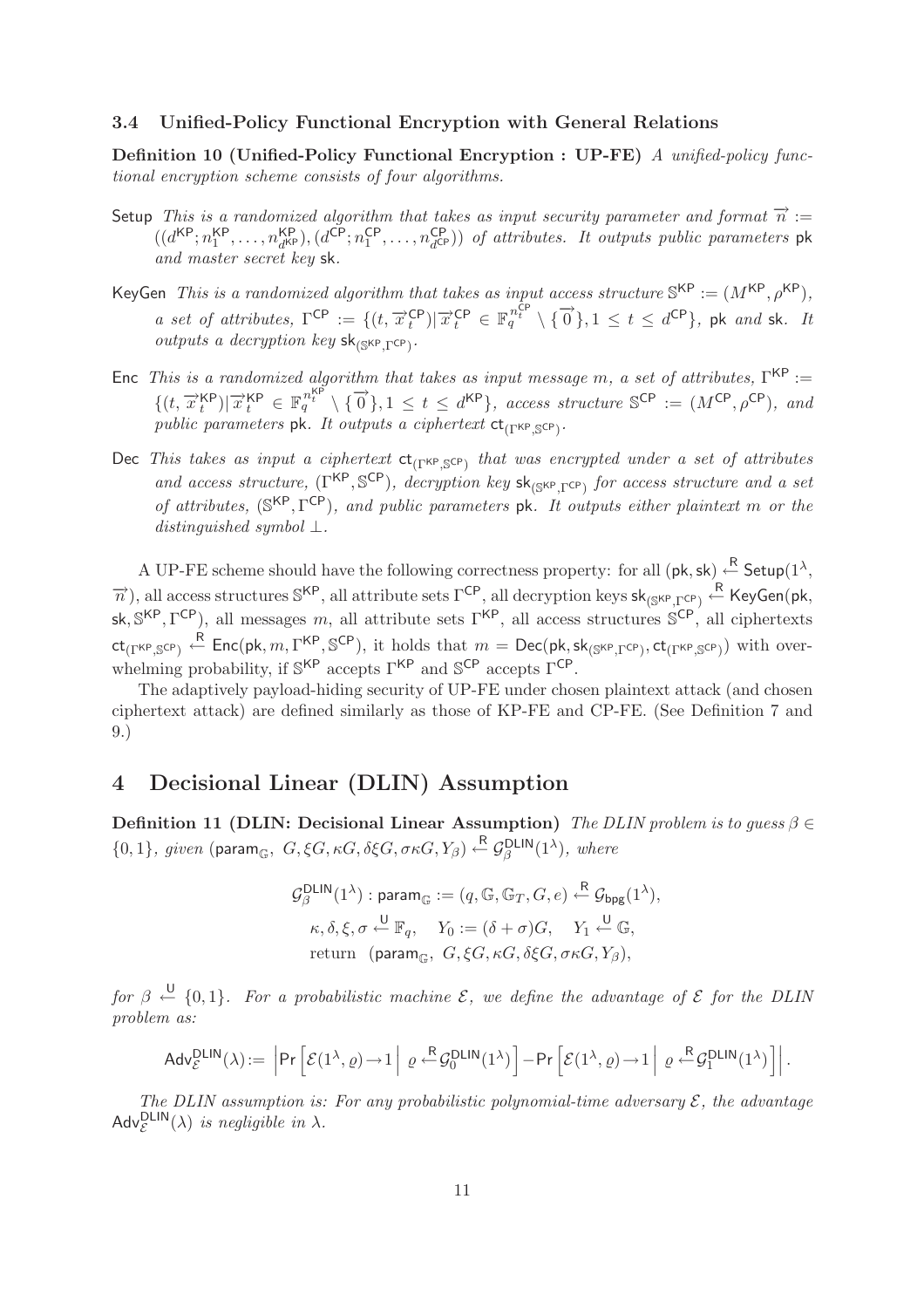# **5 Lemmas for the Proofs of Main Theorems**

We will show three lemmas for the proof of Theorems 1 and 2.

 $\textbf{Definition 12 (Problem 1)} \ \textit{Problem 1} \ is \ to \ guess \ \beta, \ \textit{given} \ (\textsf{param}_{\overrightarrow{n}}, \mathbb{B}_0, \widehat{\mathbb{B}}_0^*, \boldsymbol{e}_{\beta,0}, \{\mathbb{B}_t, \widehat{\mathbb{B}}_t^*, \boldsymbol{e}_{\beta,t,1}, \dots, \boldsymbol{e}_{\beta,0}\})$  $e_{t,i}\}_{t=1,\dots,d; i=2,\dots,n_t}$ )  $\leftarrow^R \mathcal{G}_{\beta}^{P1}(1^{\lambda}, \overrightarrow{n})$ *, where* 

$$
\mathcal{G}_{\beta}^{\mathsf{P1}}(1^{\lambda}, \overrightarrow{n}) : (param_{\overrightarrow{n}}, \{\mathbb{B}_{t}, \mathbb{B}_{t}^{*}\}_{t=0,\dots,d}) \xleftarrow{\mathsf{R}} \mathcal{G}_{\mathsf{ob}}(1^{\lambda}, \overrightarrow{n}),
$$
\n
$$
\widehat{\mathbb{B}}_{0}^{*} := (\mathbf{b}_{0,1}^{*}, \mathbf{b}_{0,3}^{*}, \dots, \mathbf{b}_{0,5}^{*}), \widehat{\mathbb{B}}_{t}^{*} := (\mathbf{b}_{t,1}^{*}, \dots, \mathbf{b}_{t,n_{t}}, \mathbf{b}_{t,2n_{t}+1}, \dots, \mathbf{b}_{t,3n_{t}+1}) \text{ for } t = 1, \dots, d,
$$
\n
$$
\omega, z_{0}, \gamma_{0} \xleftarrow{\mathsf{U}} \mathbb{F}_{q}, \quad e_{0,0} := (\omega, 0, 0, 0, \gamma_{0})_{\mathbb{B}_{0}}, \quad e_{1,0} := (\omega, z_{0}, 0, 0, \gamma_{0})_{\mathbb{B}_{0}},
$$
\nfor  $t = 1, \dots, d$ ;\n
$$
\overrightarrow{e}_{t,1} := (1, 0^{n_{t}-1}) \in \mathbb{F}_{q}^{n_{t}}, \quad \overrightarrow{z}_{t} \xleftarrow{\mathsf{U}} \mathbb{F}_{q}^{n_{t}}, \quad \gamma_{t} \xleftarrow{\mathsf{U}} \mathbb{F}_{q},
$$
\n
$$
e_{0,t,1} := (\omega \overrightarrow{e}_{t,1}, \dots, \omega \overrightarrow{e}_{t,1}, \dots, \omega \overrightarrow{e}_{t,1}, \dots, \omega \overrightarrow{e}_{t,1}, \dots, \omega \overrightarrow{e}_{t,t}, \dots, \omega \overrightarrow{e}_{t,t})_{\mathbb{B}_{t}},
$$
\n
$$
e_{1,t,1} := (\omega \overrightarrow{e}_{t,1}, \dots, \overrightarrow{e}_{t}, \dots, \omega \overrightarrow{e}_{t,1}, \dots, \omega \overrightarrow{e}_{t,1}, \dots, \omega \overrightarrow{e}_{t,1}, \dots, \omega \overrightarrow{e}_{t,1}, \dots, \omega \overrightarrow{e}_{t,1}, \dots, \omega \overrightarrow{e}_{t,1}, \dots, \omega \overrightarrow{e}_{t,1}, \dots, \omega \overrightarrow{e}_{t,
$$

return (param $_{\overrightarrow{n}}, \mathbb{B}_0, \widehat{\mathbb{B}}_0^*, \boldsymbol{e}_{\beta,0}, \{\mathbb{B}_t, \widehat{\mathbb{B}}_t^*, \boldsymbol{e}_{\beta,t,1}, \boldsymbol{e}_{t,i}\}_{t=1,...,d; i=2,...,n_t}),$ 

 $for \beta \stackrel{\bigcup}{\leftarrow} \{0,1\}$ . For a probabilistic machine B, we define the advantage of B as the quantity

$$
\mathsf{Adv}_{\mathcal{B}}^{\mathsf{P1}}(\lambda) := \left| \mathsf{Pr}\left[\mathcal{B}(1^{\lambda}, \varrho) \to 1 \left| \varrho \stackrel{\mathsf{R}}{\leftarrow} \mathcal{G}_0^{\mathsf{P1}}(1^{\lambda}, \overrightarrow{n}) \right] - \mathsf{Pr}\left[\mathcal{B}(1^{\lambda}, \varrho) \to 1 \left| \varrho \stackrel{\mathsf{R}}{\leftarrow} \mathcal{G}_1^{\mathsf{P1}}(1^{\lambda}, \overrightarrow{n}) \right] \right| \right. .
$$

**Lemma 1** *For any adversary*  $\mathcal{B}$ *, there exist probabilistic machines*  $\mathcal{E}$ *, whose running times are essentially the same as that of B, such that for any security parameter*  $\lambda$ ,  $\text{Adv}_{\mathcal{B}}^{\text{P1}}(\lambda) \leq$ Adv $_{\mathcal{E}}^{\mathsf{DLIN}}(\lambda)+(d+6)/q.$ 

 $\bf{Definition \ 13 \ (Problem \ 2) \ \ } Problem \ 2 \ is \ to \ guess \ \beta, \ given \ (param_{\overrightarrow{n}}, \widehat{\mathbb{B}}_0, \mathbb{B}_0^*, \bm{h}_{\beta,0}^*, \bm{e}_0, \{\widehat{\mathbb{B}}_t, \mathbb{B}_t^*,\}$  $h_{\beta,t,i}^*, e_{t,i}\}_{t=1,\dots,d; i=1,\dots,n_t} \overset{\text{R}}{\leftarrow} \mathcal{G}_{\beta}^{\text{P2}}(1^{\lambda}, \overrightarrow{n})$ , where

$$
\mathcal{G}_{\beta}^{\mathsf{P2}}(1^{\lambda}, \overrightarrow{n}) : (\text{param}_{\overrightarrow{n}}, \{\mathbb{B}_{t}, \mathbb{B}_{t}^{*}\}_{t=0,\dots,d}) \xleftarrow{\mathsf{R}} \mathcal{G}_{\mathsf{ob}}(1^{\lambda}, \overrightarrow{n}),
$$
  
\n
$$
\widehat{\mathbb{B}}_{0} := (\mathbf{b}_{0,1}, \mathbf{b}_{0,3}, \dots, \mathbf{b}_{0,5}), \widehat{\mathbb{B}}_{t} := (\mathbf{b}_{t,1}, \dots, \mathbf{b}_{t,n_{t}}, \mathbf{b}_{t,2n_{t}+1}, \dots, \mathbf{b}_{t,3n_{t}+1}) \text{ for } t = 1, \dots, d,
$$
  
\n
$$
\delta, \delta_{0}, \omega \xleftarrow{\mathsf{U}} \mathbb{F}_{q}, \tau, u_{0} \xleftarrow{\mathsf{U}} \mathbb{F}_{q}^{\times}, z_{0} := u_{0}^{-1},
$$
  
\n
$$
\begin{pmatrix} \overrightarrow{z}_{t,1} \\ \vdots \\ \overrightarrow{z}_{t,n_{t}} \end{pmatrix} := Z_{t} \xleftarrow{\mathsf{U}} GL(n_{t}, \mathbb{F}_{q}), \begin{pmatrix} \overrightarrow{u}_{t,1} \\ \vdots \\ \overrightarrow{u}_{t,n_{t}} \end{pmatrix} := (Z_{t}^{-1})^{\mathrm{T}} \text{ for } t = 1, \dots, d,
$$
  
\n
$$
\mathbf{h}_{0,0}^{*} := (\delta, 0, 0, \delta_{0}, 0)_{\mathbb{B}_{0}^{*}}, \mathbf{h}_{1,0}^{*} := (\delta, u_{0}, 0, \delta_{0}, 0)_{\mathbb{B}_{0}^{*}}, \mathbf{e}_{0} := (\omega, \tau z_{0}, 0, 0, 0)_{\mathbb{B}_{0}},
$$
  
\nfor  $t = 1, \dots, d; i = 1, \dots, n_{t};$ 

$$
\overrightarrow{e}_{t,i} := (0^{i-1}, 1, 0^{n_t - i}) \in \mathbb{F}_q^{n_t}, \quad \overrightarrow{\delta}_{t,i} \stackrel{\mathsf{U}}{\leftarrow} \mathbb{F}_q^{n_t},
$$
\n
$$
\overrightarrow{h}_{0,t,i}^* := (\overrightarrow{\delta \overrightarrow{e}_{t,i}}, \overrightarrow{\delta}_{t,i}, \overrightarrow{\delta}_{t,i}, \overrightarrow{\delta}_{t,i}, \overrightarrow{\delta}_{t,i}, \overrightarrow{\delta}_{t,i}, \overrightarrow{\delta}_{t,i}, \overrightarrow{\delta}_{t,i}, \overrightarrow{\delta}_{t,i}, \overrightarrow{\delta}_{t,i}, \overrightarrow{\delta}_{t,i}, \overrightarrow{\delta}_{t,i}, \overrightarrow{\delta}_{t,i}, \overrightarrow{\delta}_{t,i}, \overrightarrow{\delta}_{t,i}, \overrightarrow{\delta}_{t,i}, \overrightarrow{\delta}_{t,i}, \overrightarrow{\delta}_{t,i}, \overrightarrow{\delta}_{t,i}, \overrightarrow{\delta}_{t,i}, \overrightarrow{\delta}_{t,i}, \overrightarrow{\delta}_{t,i}, \overrightarrow{\delta}_{t,i}, \overrightarrow{\delta}_{t,i}, \overrightarrow{\delta}_{t,i}, \overrightarrow{\delta}_{t,i}, \overrightarrow{\delta}_{t,i}, \overrightarrow{\delta}_{t,i}, \overrightarrow{\delta}_{t,i}, \overrightarrow{\delta}_{t,i}, \overrightarrow{\delta}_{t,i}, \overrightarrow{\delta}_{t,i}, \overrightarrow{\delta}_{t,i}, \overrightarrow{\delta}_{t,i}, \overrightarrow{\delta}_{t,i}, \overrightarrow{\delta}_{t,i}, \overrightarrow{\delta}_{t,i}, \overrightarrow{\delta}_{t,i}, \overrightarrow{\delta}_{t,i}, \overrightarrow{\delta}_{t,i}, \overrightarrow{\delta}_{t,i}, \overrightarrow{\delta}_{t,i}, \overrightarrow{\delta}_{t,i}, \overrightarrow{\delta}_{t,i}, \overrightarrow{\delta}_{t,i}, \overrightarrow{\delta}_{t,i}, \overrightarrow{\delta}_{t,i}, \overrightarrow{\delta}_{t,i}, \overrightarrow{\delta}_{t,i}, \overrightarrow{\delta}_{t,i}, \overrightarrow{\delta}_{t,i}, \overrightarrow{\delta}_{t,i}, \overrightarrow{\delta}_{t,i}, \overrightarrow{\delta}_{t,i}, \overrightarrow{\delta}_{t,i}, \overrightarrow{\delta}_{t,i}, \overrightarrow{\delta}_{t,i}, \overrightarrow{\delta}_{t,i}, \overrightarrow{\delta}_{t,i}, \overrightarrow{\delta}_{t,i}, \overrightarrow{\delta}_{t,i}, \overrightarrow{\delta}_{t,i}, \overrightarrow{\delta}_{t,i}, \overrightarrow{\delta}_{t,i}, \overrightarrow{\delta}_{t,i}, \overrightarrow{\delta}_{t,i}, \overrightarrow{\delta}_{t,i}, \overrightarrow{\delta}_{t,i}, \overrightarrow{\delta}_{t,i}, \overrightarrow{\delta}_{t,i}, \overrightarrow{\delta}_{t,i}, \overrightarrow{\delta}_{t,i}, \overrightarrow{\delta}_{t,i},
$$

 $\text{return } (\textsf{param}_{\overrightarrow{n}}, \widehat{\mathbb{B}}_0, \mathbb{B}^*_0, \boldsymbol{h}^*_{\beta,0}, \boldsymbol{e}_0, \{\widehat{\mathbb{B}}_t, \mathbb{B}^*_t, \boldsymbol{h}^*_{\beta,t,i}, \boldsymbol{e}_{t,i}\}_{t=1,..,d; i=1,..,n_t}),$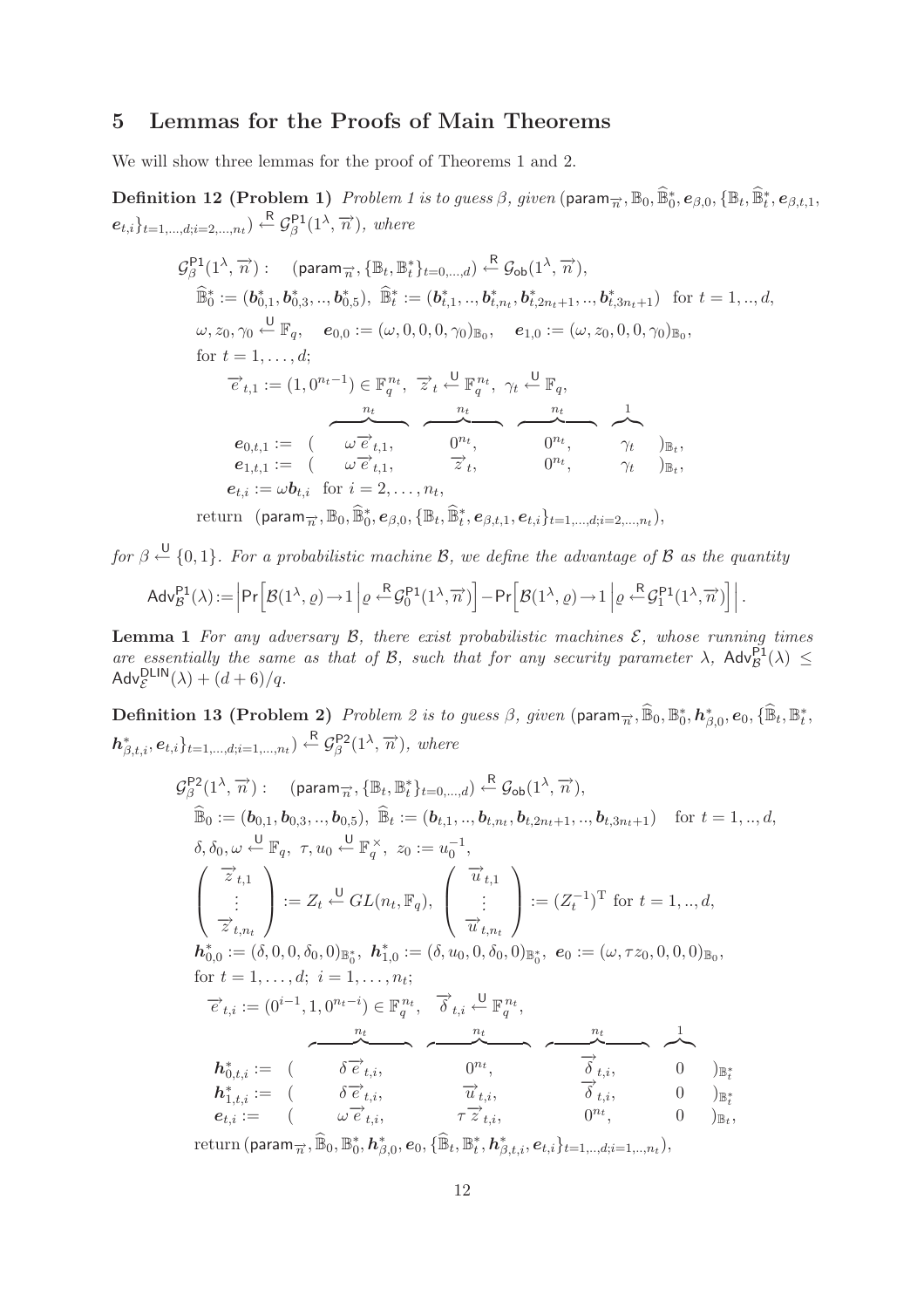$for \beta \stackrel{\bigcup}{\leftarrow} \{0,1\}$ . For a probabilistic adversary B, the advantage of B for Problem 2,  $\mathsf{Adv}_{\mathcal{B}}^{\mathsf{P2}}(\lambda)$ , is *similarly defined as in Definition 12.*

**Lemma 2** For any adversary  $\beta$ , there exists a probabilistic machine  $\mathcal{E}$ , whose running time *is essentially the same as that of B, such that for any security parameter*  $\lambda$ ,  $\mathsf{Adv}_{\mathcal{B}}^{\mathsf{P2}}(\lambda) \leq$  $\mathsf{Adv}_{\mathcal{E}}^{\mathsf{DLIN}}(\lambda) + 5/q.$ 

**Lemma 3**  $For p \in \mathbb{F}_q$ ,  $let C_p := \{(\vec{x}, \vec{v}) | \vec{x} \cdot \vec{v} = p\} \subset V \times V^*$  where V is n-dimensional vector  $space \ \mathbb{F}_q^n$ , and  $V^*$  *its dual.* For all  $(\overrightarrow{x}, \overrightarrow{v}) \in C_p$ , for all  $(\overrightarrow{r}, \overrightarrow{w}) \in C_p$ ,  $Pr[\overrightarrow{x}U = \overrightarrow{r} \ \wedge \ \overrightarrow{v}Z = \overrightarrow{w}]$  $= Pr\left[\overrightarrow{x} Z = \overrightarrow{r} \wedge \overrightarrow{v} U = \overrightarrow{w}\right] = 1/\sharp C_p$ , where  $Z \stackrel{\cup}{\leftarrow} GL(n,\mathbb{F}_q), U := (Z^{-1})^T$ .

# **6 KP-FE Scheme**

# **6.1 Construction**

We define function  $\tilde{\rho}: \{1,\ldots,\ell\} \to \{1,\ldots,d\}$  by  $\tilde{\rho}(i) := t$  if  $\rho(i) = (t, \vec{v})$  or  $\rho(i) = \neg(t, \vec{v})$ , where  $\rho$  is given in access structure  $\mathbb{S} := (M, \rho)$ . In the proposed scheme, we assume that  $\tilde{\rho}$  is injective for  $\mathbb{S} := (M, \rho)$  with decreation levels. We will show how to relax the restriction in injective for  $\mathbb{S} := (M, \rho)$  with decryption key sks. We will show how to relax the restriction in Appendix F.

In the description of the scheme, we assume that input vector,  $\vec{x}_t := (x_{t,1}, \ldots, x_{t,n_t}),$  is normalized such that  $x_{t,1} := 1$ . (If  $\vec{x}_t$  is not normalized, change it to a normalized one by  $(1/x_{t,1}) \cdot \overrightarrow{x}_t$ , assuming that  $x_{t,1}$  is non-zero).

Random dual basis generator  $\mathcal{G}_{ob}(1^{\lambda}, \overrightarrow{n})$  is defined at the end of Section 2. We refer to Section 1.3 for notations on DPVS.

Setup(1<sup>λ</sup>, 
$$
\overrightarrow{n}
$$
 := (d; n<sub>1</sub>,..., n<sub>d</sub>)): (param <sub>$\overrightarrow{n}$</sub> , { $\mathbb{B}_{t}$ ,  $\mathbb{B}_{t}^{*}$ } <sub>$t=0,...,d$</sub> )  $\stackrel{\text{R}}{\rightarrow} \mathcal{G}_{ob}(1^{\lambda}, \overrightarrow{n})$ ,  
\n $\widehat{\mathbb{B}}_{0} := (\mathbf{b}_{0,1}, \mathbf{b}_{0,3}, \mathbf{b}_{0,5}), \quad \widehat{\mathbb{B}}_{t} := (\mathbf{b}_{t,1}, ..., \mathbf{b}_{t,n_{t}}, \mathbf{b}_{t,3n_{t}+1})$  for  $t = 1, ..., d$ ,  
\n $\widehat{\mathbb{B}}_{0}^{*} := (\mathbf{b}_{0,1}^{*}, \mathbf{b}_{0,3}^{*}, \mathbf{b}_{0,4}^{*}), \quad \widehat{\mathbb{B}}_{t}^{*} := (\mathbf{b}_{t,1}^{*}, ..., \mathbf{b}_{t,n_{t}}, \mathbf{b}_{t,2n_{t}+1}, ..., \mathbf{b}_{t,3n_{t}}^{*})$  for  $t = 1, ..., d$ ,  
\n $\text{pk} := (1^{\lambda}, \text{param}_{\overrightarrow{n}}, \{\widehat{\mathbb{B}}_{t}\}_{t=0,...,d})$ ,  $\text{sk} := \{\widehat{\mathbb{B}}_{t}^{*}\}_{t=0,...,d}$ ,  
\nreturn pk, sk.  
\nKeyGen(pk, sk, S := (M, \rho)) :  
\n $\overrightarrow{f} \stackrel{\cup}{\leftarrow} \mathbb{F}_{q}^{r}, \overrightarrow{s}^{T} := (s_{1}, ..., s_{\ell})^{T} := M \cdot \overrightarrow{f}^{T}, s_{0} := \overrightarrow{1} \cdot \overrightarrow{f}^{T}, \eta_{0} \stackrel{\cup}{\leftarrow} \mathbb{F}_{q},$   
\n $\mathbf{b}_{0}^{*} := (-s_{0}, 0, 1, \eta_{0}, 0)_{\mathbb{B}_{0}^{*}}$ ,  
\nfor  $i = 1, ..., \ell$ ,  
\nif  $\rho(i) = (t, \overrightarrow{v}_{i}) = (v_{i,1}, ..., v_{i,n_{t}}) \in \mathbb{F}_{q}^{n_{t}} \setminus \{\over$ 

 $\mathbb{F}_q^{\cdots} \setminus \{ \mathbf{0} \} | \mathbf{1} \leq t \leq d, x_{t,1} := 1 \}$ :  $\omega, \varphi_0, \varphi_t, \zeta \stackrel{\mathsf{U}}{\leftarrow} \mathbb{F}_q \text{ for } (t, \overrightarrow{x}_t) \in \Gamma,$  $c_0 := (\omega, 0, \zeta, 0, \varphi_0)_{\mathbb{B}_0},$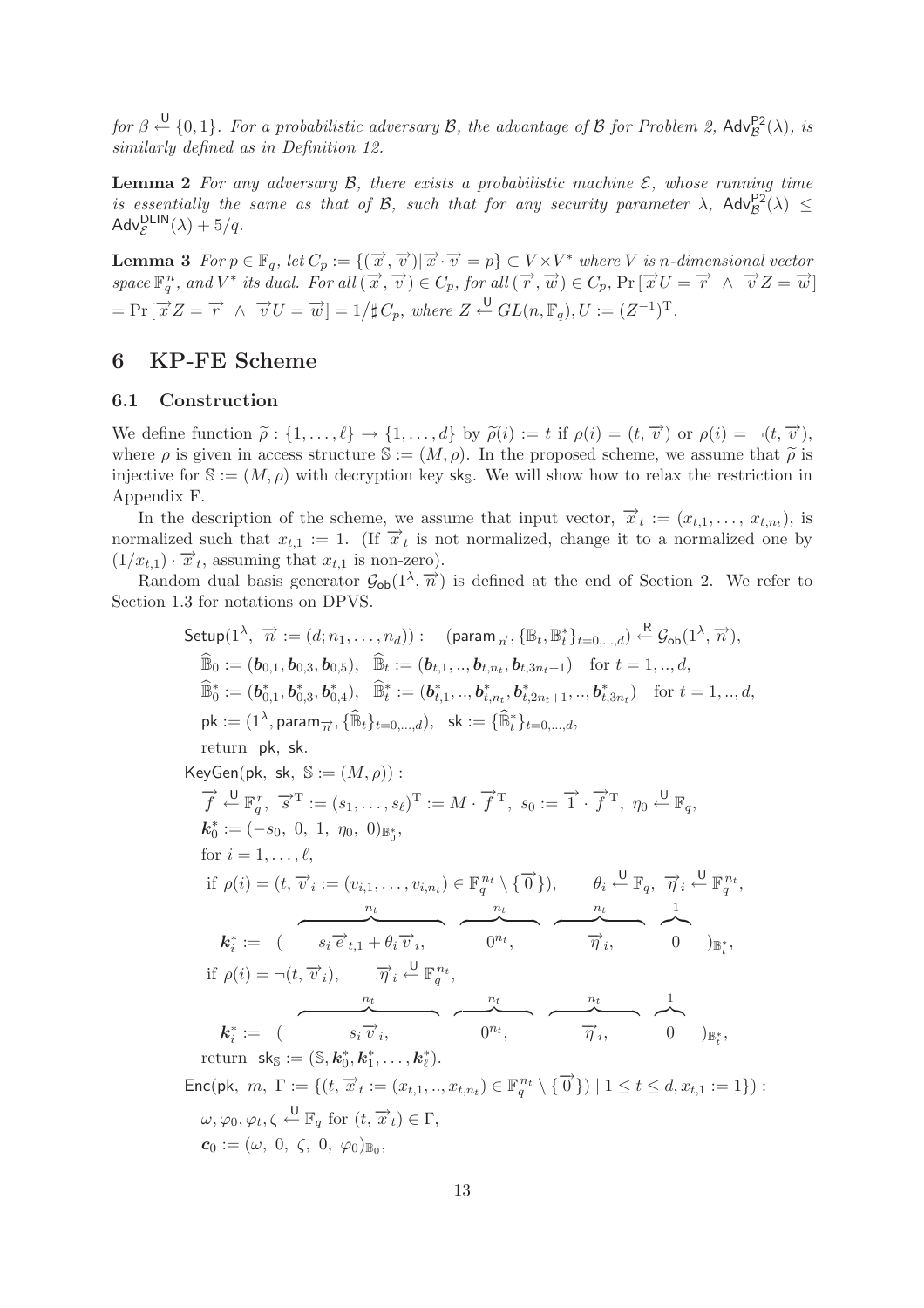$$
c_{t} := (\overbrace{\omega \overrightarrow{x}_{t}}, \overbrace{\omega^{n_{t}}}_{0^{n_{t}}}, \overbrace{\omega^{n_{t}}}_{0^{n_{t}}}, \overbrace{\varphi_{t}}_{0^{n_{t}}})_{\mathbb{B}_{t}} \text{ for } (t, \overrightarrow{x}_{t}) \in \Gamma,
$$
\n
$$
c_{d+1} := g_{T}^{\zeta} m, \text{ ct}_{\Gamma} := (\Gamma, c_{0}, \{c_{t}\}_{(t, \overrightarrow{x}_{t}) \in \Gamma}, c_{d+1}),
$$
\nreturn ct<sub>\Gamma</sub>.  
\nDec(pk, sk<sub>S</sub> := (S, k<sub>0</sub><sup>\*</sup>, k<sub>1</sub><sup>\*</sup>, ..., k<sub>\ell</sub><sup>\*</sup>), ct<sub>\Gamma</sub> := (\Gamma, c\_{0}, \{c\_{t}\}\_{(t, \overrightarrow{x}\_{t}) \in \Gamma}, c\_{d+1})) :  
\nIf S := (M, \rho) accepts \Gamma := \{(t, \overrightarrow{x}\_{t})\}, then compute I and \{\alpha\_{i}\}\_{i \in I} such that  
\n
$$
\overrightarrow{1} = \sum_{i \in I} \alpha_{i} M_{i}, \text{ where } M_{i} \text{ is the } i\text{-th row of } M, \text{ and}
$$
\n
$$
I \subseteq \{i \in \{1, ..., \ell\} \mid [\rho(i) = (t, \overrightarrow{v}_{i}) \land (t, \overrightarrow{x}_{t}) \in \Gamma \land \overrightarrow{v}_{i} \cdot \overrightarrow{x}_{t} \neq 0] \},
$$
\n
$$
\vee [\rho(i) = \neg(t, \overrightarrow{v}_{i}) \land (t, \overrightarrow{x}_{t}) \in \Gamma \land \overrightarrow{v}_{i} \cdot \overrightarrow{x}_{t} \neq 0] \},
$$
\n
$$
K := e(c_{0}, k_{0}^{*}) \prod_{i \in I \land \rho(i) = (t, \overrightarrow{v}_{i})} e(c_{t}, k_{i}^{*})^{\alpha_{i}} \prod_{i \in I \land \rho(i) = \neg(t, \overrightarrow{v}_{i})} e(c_{t}, k_{i}^{*})^{\alpha_{i}/(\overrightarrow{v}_{i} \cdot \overrightarrow{x}_{t})},
$$
\nreturn  $m' := c_{d+1}/K.$ 

**[Correctness]** If  $\mathbb{S} := (M, \rho)$  accepts  $\Gamma := \{(t, \overrightarrow{x}_t)\},\$ 

$$
e(\mathbf{c}_0, \mathbf{k}_0^*) \prod_{i \in I} \wedge \rho(i) = (t, \overrightarrow{v}_i) e(\mathbf{c}_t, \mathbf{k}_i^*)^{\alpha_i} \cdot \prod_{i \in I} \wedge \rho(i) = \neg(t, \overrightarrow{v}_i) e(\mathbf{c}_t, \mathbf{k}_i^*)^{\alpha_i/(\overrightarrow{v}_i \cdot \overrightarrow{x}_t)}
$$
  
\n
$$
= g_T^{-\delta s_0 + \zeta} \prod_{i \in I} \wedge \rho(i) = (t, \overrightarrow{v}_i) g_T^{\delta \alpha_i s_i} \prod_{i \in I} \wedge \rho(i) = \neg(t, \overrightarrow{v}_i) g_T^{\delta \alpha_i s_i(\overrightarrow{v}_i \cdot \overrightarrow{x}_t)/(\overrightarrow{v}_i \cdot \overrightarrow{x}_t)}
$$
  
\n
$$
= g_T^{\delta(-s_0 + \sum_{i \in I} \alpha_i s_i) + \zeta} = g_T^{\zeta}.
$$

#### **6.2 Security**

**Theorem 1** *The proposed KP-FE scheme is adaptively payload-hiding against chosen plaintext attacks under the DLIN assumption.*

For any adversary  $A$ , there exist probabilistic machines  $\mathcal{E}_1, \mathcal{E}_2^+$ , and  $\mathcal{E}_2$ , whose running times *are essentially the same as that of*  $A$ *, such that for any security parameter*  $\lambda$ *,* 

$$
\mathsf{Adv}_{\mathcal{A}}^{\mathsf{KP-FE,PH}}(\lambda) \leq \mathsf{Adv}_{\mathcal{E}_1}^{\mathsf{DLIN}}(\lambda) + \sum_{h=0}^{\nu-1} \left( \mathsf{Adv}_{\mathcal{E}_{2,h}^+}^{\mathsf{DLIN}}(\lambda) + \mathsf{Adv}_{\mathcal{E}_{2,h+1}}^{\mathsf{DLIN}}(\lambda) \right) + \epsilon,
$$

where  $\mathcal{E}_{2,h}^+(\cdot) := \mathcal{E}_2^+(h,\cdot), \mathcal{E}_{2,h+1}(\cdot) := \mathcal{E}_2(h,\cdot)$  *(h = 0,...,v - 1), v is the maximum number of*  $\mathcal{A}$ 's key queries and  $\epsilon := (2d\nu + 16\nu + d + 7)/q$ .

**Proof Outline of Theorem 1:** At the top level of strategy of the security proof, we follow the dual system encryption methodology proposed by Waters [29]. In the methodology, ciphertexts and secret keys have two forms, *normal* and *semi-functional*. In the proof herein, we also introduce another form called *pre-semi-functional*. The real system uses only normal ciphertexts and normal secret keys, and semi-functional/pre-semi-functional ciphertexts and keys are used only in a sequence of security games for the security proof.

To prove this theorem, we employ Game 0 (original adaptive-security game) through Game 3. In Game 1, the challenge ciphertext is changed to semi-functional. When at most  $\nu$  secret key queries are issued by an adversary, there are  $2\nu$  game changes from Game 1 (Game 2-0), Game 2-0<sup>+</sup>, Game 2-1 through Game 2- $(\nu - 1)^+$  and Game 2- $\nu$ . In Game 2-h, the first h keys are semi-functional while the remaining keys are normal, and the challenge ciphertext is semi-functional. In Game 2-h<sup>+</sup>, the first h keys are semi-functional and the  $(h + 1)$ -th key is *pre-semi-functional* while the remaining keys are normal, and the challenge ciphertext is *presemi-functional*. The final game with advantage 0 is changed from Game 2-ν. As usual, we prove that the advantage gaps between neighboring games are negligible.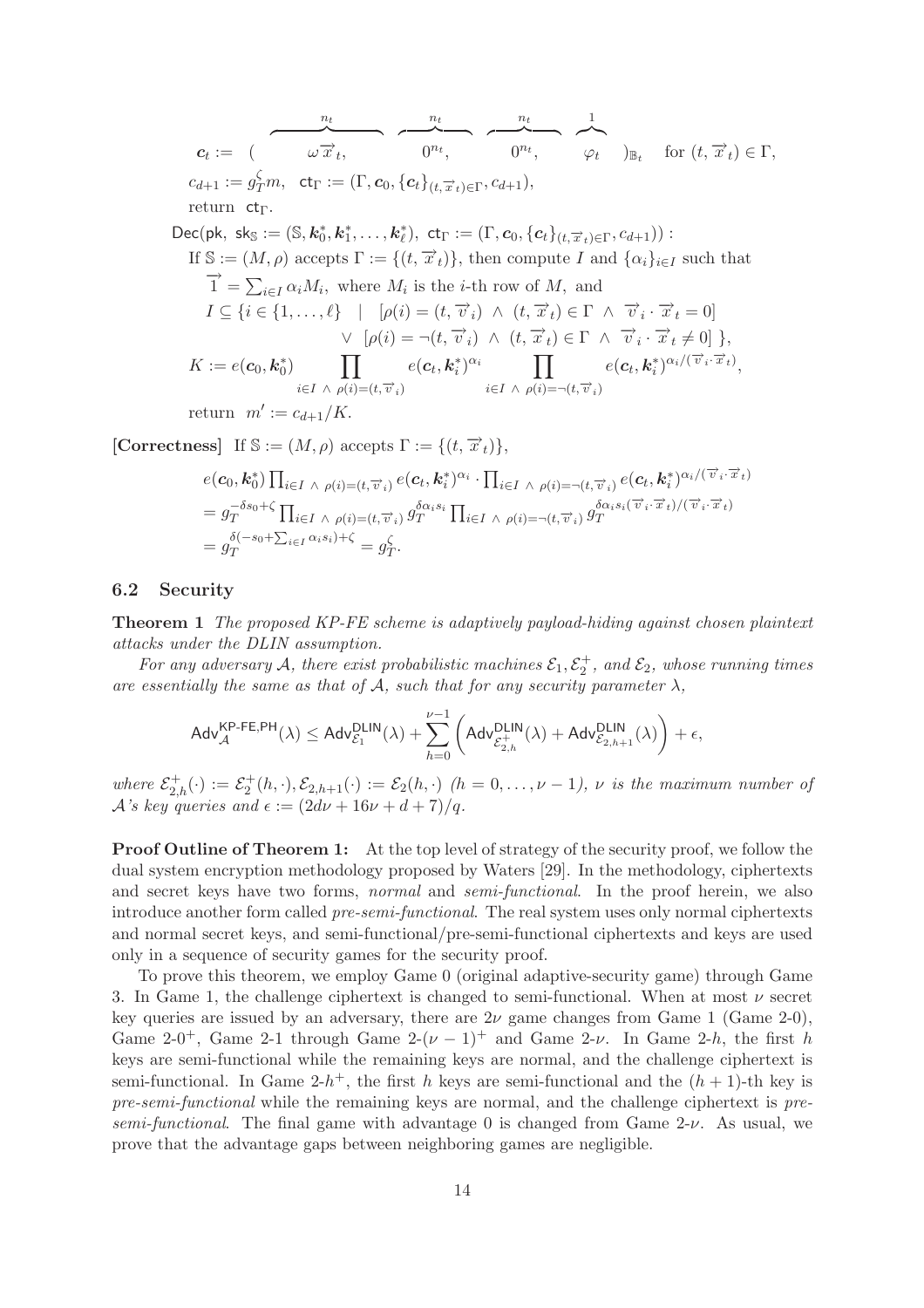For  $sk_{\mathbb{S}} := (\mathbb{S}, k_0^*, k_1^*, \ldots, k_\ell^*)$  and  $ct_{\Gamma} := (\Gamma, c_0, \{c_t\}_{(t, \overrightarrow{x}_t) \in \Gamma}, c_{d+1}),$  we focus on  $\overrightarrow{k}_{\mathbb{S}}^* :=$  $(k_0^*, k_1^*, \ldots, k_\ell^*)$  and  $\overrightarrow{c}_{\Gamma} := (c_0, \{c_t\}_{(t, \overrightarrow{x}_t) \in \Gamma})$ , and ignore the other part of sk<sub>S</sub> and ct<sub>Γ</sub> (and call them secret key and ciphertext, respectively) in this proof outline. In addition, we ignore a negligible factor in the (informal) descriptions of this proof outline. For example, we say "A is bounded by B" when  $A \leq B + \epsilon(\lambda)$  where  $\epsilon(\lambda)$  is negligible in security parameter  $\lambda$ .

A *normal* secret key,  $\vec{k}^*_{\mathcal{S}}$  norm (with access structure S), is the correct form of the secret key of the proposed FE scheme, and is expressed by Eq. (1). Similarly, a *normal* ciphertext (with attribute set Γ),  $\vec{c}^{\text{norm}}_{\Gamma}$ , is expressed by Eq. (2). A *semi-functional* secret key,  $\vec{k}^*_{\mathcal{S}}$ <sup>+</sup> semi, is expressed by Eq. (8), and a *semi-functional* ciphertext,  $\vec{c}_{\Gamma}^{\text{semi}}$ , is expressed by Eqs. (3)-(5). A *pre-semi-functional* secret key,  $\vec{k}^*_{\mathcal{S}}$  pre-semi, and *pre-semi-functional* ciphertext,  $\vec{c}^{\text{pre-semi}}_{\Gamma}$ , are expressed by Eq.  $(6)$  and Eqs.  $(3)$ ,  $(7)$  and  $(5)$ , respectively.

To prove that the advantage gap between Games 0 and 1 is bounded by the advantage of Problem 1 (to guess  $\beta \in \{0, 1\}$ ), we construct a simulator of the challenger of Game 0 (or 1) (against an adversary A) by using an instance with  $\beta \stackrel{U}{\leftarrow} \{0,1\}$  of Problem 1. We then show that the distribution of the secret keys and challenge ciphertext replied by the simulator is equivalent to those of Game 0 when  $\beta = 0$  and those of Game 1 when  $\beta = 1$ . That is, the advantage of Problem 1 is equivalent to the advantage gap between Games 0 and 1 (Lemma 4). The advantage of Problem 1 is proven to be equivalent to that of the DLIN assumption (Lemma 1).

The advantage gap between Games 2-h and  $2-h^+$  is similarly shown to be bounded by the advantage of Problem 2 (i.e., advantage of the DLIN assumption) (Lemmas 5 and 2). Here, we introduce *special forms of pre-semi-functional* keys and ciphertexts,  $\vec{k}^*$  <sup>\*</sup> spec.pre-semiand  $\vec{c}$ <sup>spec.pre-semi</sup>, respectively, such that they are equivalent to pre-semi-functional keys and ciphertexts,  $\vec{k}_{\text{S}}^*$  pre-semi and  $\vec{\tau}_{\Gamma}^{\text{pre-semi}}$ , respectively, except that  $w_0r_0 = a_0 := \sum_{k=1}^r g_k$  and  $r_0 \stackrel{\cup}{\leftarrow}$  $\overrightarrow{F}_q$  (note that  $r_0, w_0 \stackrel{\cup}{\leftarrow} \overrightarrow{F}_q$  for  $\overrightarrow{K}_{\mathbb{S}}^*$  pre-semi and  $\overrightarrow{C}_{\Gamma}^{\text{pre-semi}}$ ). These forms of keys and ciphertexts,<br> $\overrightarrow{K}_{\mathbb{S}}^*$  spec.pre-semi and  $\overrightarrow{C}_{\Gamma}^{\text{spec.pre-semi}}$ , are simulated using Pr of these forms,  $\vec{k}_{\text{S}}^*$  spec.pre-semi can decrypt  $\vec{c}_{\Gamma}^{\text{spec.pre-semi}}$  for any  $\Gamma$  when S accepts  $\Gamma$ , i.e., it is hard for simulator  $\mathcal{B}_2^+$  to tell  $(\vec{k}_{\text{S}}^*$  spec.pre-semi,  $\vec{c}_{\text{P}}^{\text{spec. pre-semi}})$  for Game 2-h<sup>+</sup> from  $(\vec{k}_{\text{S}}^*$  norm,  $\vec{c}_{\text{P}}^{\text{semi}})$  for Game 2-h under the assumption of Problem 2. On the other hand  $\vec{c}$ <sup>semi</sup>) for Game 2-h under the assumption of Problem 2. On the other hand,  $a_0 (= w_0 r_0)$  is independently distributed from the other variables when S does not accept Γ (shown in Proof of Claim 1 by using Lemma 3). That is, the joint distribution of  $\vec{k}_{\text{S}}^*$  pre-semi and  $\vec{c}_{\text{C}}^{\text{pre-semi}}$  is equivalent to that of  $\vec{k}_{\text{S}}^*$  spec.pre-semi and  $\vec{c}_{\Gamma}^{\text{spec. pre-semi}}$ , when S does not accept  $\Gamma$  (i.e.,  $\mathcal{B}_2^+$ 's simulation using Problem 2 with  $\beta = 1$  is the same distribution as that of Game 2-h<sup>+</sup> from the adversary's view). In other words,  $w_0$  and  $r_0$  in  $\vec{k}^*_{\mathbb{S}}$  spec.pre-semi and  $\vec{c}^{\text{spec.pre-semi}}_{\Gamma}$  (given by  $\mathcal{B}_2^+$ 's simulation using Problem 2 with  $\beta = 1$ ) are correlated for the case that S accepts  $\Gamma$  or for simulator  $\mathcal{B}_2^+$ 's view, but adversary  $\mathcal A$  cannot notice the correlation since  $\mathcal A$ 's queries should satisfy the condition that S does not accept Γ.

The advantage gap between Games  $2-h^+$  and  $2-(h+1)$  is similarly shown to be bounded by the advantage of Problem 2, i.e., advantage of the DLIN assumption (Lemmas 6 and 2).

Finally we show that Game  $2-\nu$  can be conceptually changed to Game 3 (Lemma 7).

**Proof of Theorem 1 :** To prove Theorem 1, we consider the following  $(2\nu + 3)$  games. In Game 0, a part framed by a box indicates coefficients to be changed in a subsequent game. In the other games, a part framed by a box indicates coefficients which were changed in a game from the previous game.

**Game 0 :** Original game. That is, the reply to a key query for  $\mathbb{S} := (M, \rho)$  with  $\ell \times r$  matrix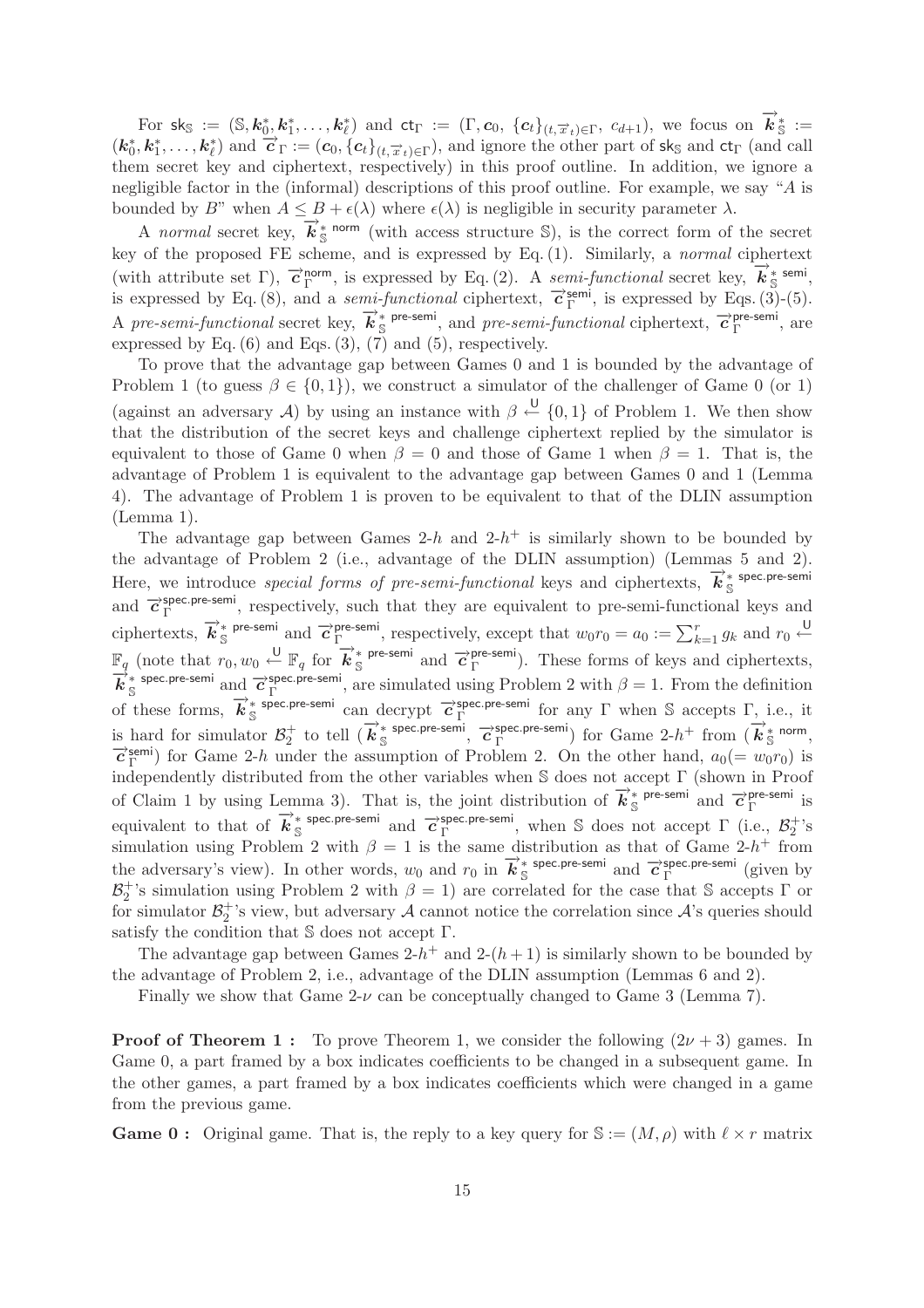$M$  is:

$$
\begin{aligned}\n\mathbf{k}_0^* &:= (-s_0, \boxed{0}, 1, \eta_0, 0)_{\mathbb{B}_0^*}, \\
\text{for } i = 1, \dots, \ell, \\
\text{if } \rho(i) &= (t, \overrightarrow{v}_i), \quad \mathbf{k}_i^* := (s_i \overrightarrow{e}_{t,1} + \theta_i \overrightarrow{v}_i, \boxed{0^{n_t}}, \overrightarrow{\eta}_i, 0)_{\mathbb{B}_t^*}, \\
\text{if } \rho(i) &= \neg(t, \overrightarrow{v}_i), \quad \mathbf{k}_i^* := (s_i \overrightarrow{v}_i, \boxed{0^{n_t}}, \overrightarrow{\eta}_i, 0)_{\mathbb{B}_t^*},\n\end{aligned}
$$
\n
$$
(1)
$$

where  $\vec{f} \leftarrow^{\mathsf{U}} \mathbb{F}_q^r$ ,  $\vec{s}^{\mathrm{T}} := (s_1, \ldots, s_\ell)^{\mathrm{T}} := M \cdot \vec{f}^{\mathrm{T}}$ ,  $s_0 := \vec{1} \cdot \vec{f}^{\mathrm{T}}$ ,  $\theta_i, \eta_0 \leftarrow^{\mathsf{U}} \mathbb{F}_q$ ,  $\vec{\eta}_i \leftarrow^{\mathsf{U}} \mathbb{F}_q^{n_t}$ ,  $\vec{e}_{t,1} =$  $(1, 0, \ldots, 0) \in \mathbb{F}_q^{n_t}$ , and  $\vec{v}_i \in \mathbb{F}_q^{n_t} \setminus {\{\vec{0}\}}$ . The challenge ciphertext for challenge plaintexts  $(m^{(0)}, m^{(1)})$  and  $\Gamma := \{(t, \vec{x}_t) | 1 \le t \le d\}$  is:

$$
\begin{aligned}\n\mathbf{c}_0 &:= (\delta, \boxed{0}, \boxed{\zeta}, 0, \varphi_0)_{\mathbb{B}_0}, \\
\mathbf{c}_t &:= (\delta \overrightarrow{x}_t, \boxed{0^{n_t}}, 0^{n_t}, \varphi_t)_{\mathbb{B}_t} \text{ for } (t, \overrightarrow{x}_t) \in \Gamma, \\
c_{d+1} &:= g_T^{\zeta} m^{(b)},\n\end{aligned} \tag{2}
$$

where  $b \stackrel{\text{U}}{\leftarrow} \{0,1\}; \delta, \zeta, \varphi_0, \varphi_t \stackrel{\text{U}}{\leftarrow} \mathbb{F}_q$ , and  $\overrightarrow{x}_t \in \mathbb{F}_q^{n_t} \setminus \{\overrightarrow{0}\}$ . Game 1 : Same as Game 0 except that the challenge ciphertext is:

$$
\mathbf{c}_0 := (\delta, \mathbf{r}_0, \zeta, 0, \varphi_0)_{\mathbb{B}_0},\tag{3}
$$

$$
\mathbf{c}_t := (\delta \overrightarrow{x}_t, \overrightarrow{r}_t, 0^{n_t}, \varphi_t)_{\mathbb{B}_t} \text{ for } (t, \overrightarrow{x}_t) \in \Gamma,
$$
\n
$$
(4)
$$

$$
c_{d+1} := g_T^{\zeta} m^{(b)},\tag{5}
$$

where  $r_0 \stackrel{\cup}{\leftarrow} \mathbb{F}_q$ ,  $\overrightarrow{r}_t \stackrel{\cup}{\leftarrow} \mathbb{F}_q^{n_t}$ , and all the other variables are generated as in Game 0. **Game 2-***h*<sup>+</sup>  $(h = 0, \ldots, \nu - 1)$ : Game 2-0 is Game 1. Game 2-*h*<sup>+</sup> is the same as Game 2-*h* except the reply to the  $(h + 1)$ -th key query for  $\mathbb{S} := (M, \rho)$  with  $\ell \times r$  matrix M, and  $c_t$  of the challenge ciphertext are:

$$
\begin{aligned}\n\mathbf{k}_{0}^{*} &:= (-s_{0}, \overline{w_{0}}, 1, \eta_{0}, 0)_{\mathbb{B}_{0}^{*}}, \\
\text{for } i = 1, \dots, \ell, \\
\text{if } \rho(i) = (t, \overrightarrow{v}_{i}), \\
\mathbf{k}_{i}^{*} &:= (s_{i} \overrightarrow{e}_{t,1} + \theta_{i} \overrightarrow{v}_{i}, \overline{(a_{i} \overrightarrow{e}_{t,1} + \pi_{i} \overrightarrow{v}_{i}) \cdot Z_{t}}, \overrightarrow{\eta}_{i}, 0)_{\mathbb{B}_{t}^{*}}, \\
\text{if } \rho(i) = \neg(t, \overrightarrow{v}_{i}), \\
\mathbf{k}_{i}^{*} &:= (s_{i} \overrightarrow{v}_{i}, \overline{a_{i} \overrightarrow{v}_{i} \cdot Z_{t}}, \overrightarrow{\eta}_{i}, 0)_{\mathbb{B}_{t}^{*}}, \\
\mathbf{c}_{t} &:= (\delta \overrightarrow{x}_{t}, \overline{\overrightarrow{x}_{t} \cdot U_{t}}, 0^{n_{t}}, \varphi_{t})_{\mathbb{B}_{t}} \quad \text{for } (t, \overrightarrow{x}_{t}) \in \Gamma,\n\end{aligned} \tag{7}
$$

where  $w_0 \stackrel{\mathsf{U}}{\leftarrow} \mathbb{F}_q$ ,  $\overrightarrow{g} \stackrel{\mathsf{U}}{\leftarrow} \mathbb{F}_q^r$ ,  $\overrightarrow{a}^{\mathrm{T}} := (a_1, \ldots, a_\ell)^{\mathrm{T}} := M \cdot \overrightarrow{g}^{\mathrm{T}}$ ,  $\pi_i \stackrel{\mathsf{U}}{\leftarrow} \mathbb{F}_q$   $(i = 1, \ldots, \ell)$ ,  $Z_t \stackrel{\mathsf{U}}{\leftarrow}$  $GL(n_t, \mathbb{F}_q)$ ,  $U_t := (Z_t^{-1})^T$  for  $t = 1, \ldots, d$ , and all the other variables are generated as in Game  $2-h$ .

**Game 2-(***h* + 1) ( $h = 0, ..., \nu - 1$ ) : Game 2-(*h* + 1) is the same as Game 2-*h*<sup>+</sup> except the reply to the  $(h + 1)$ -th key query for  $\mathcal{S} := (M, \rho)$  with  $\ell \times r$  matrix M, and  $c_t$  of the challenge ciphertext are:

$$
\mathbf{k}_{0}^{*} := (-s_{0}, w_{0}, 1, \eta_{0}, 0)_{\mathbb{B}_{0}^{*}},
$$
  
for  $i = 1, ..., \ell$ ,  
if  $\rho(i) = (t, \overrightarrow{v}_{i}), \quad \mathbf{k}_{i}^{*} := (s_{i} \overrightarrow{e}_{t,1} + \theta_{i} \overrightarrow{v}_{i}, \overrightarrow{0^{n_{t}}}, \overrightarrow{\eta}_{i}, 0)_{\mathbb{B}_{t}^{*}},$   
if  $\rho(i) = \neg(t, \overrightarrow{v}_{i}), \quad \mathbf{k}_{i}^{*} := (s_{i} \overrightarrow{v}_{i}, \overrightarrow{0^{n_{t}}}, \overrightarrow{\eta}_{i}, 0)_{\mathbb{B}_{t}^{*}},$  (8)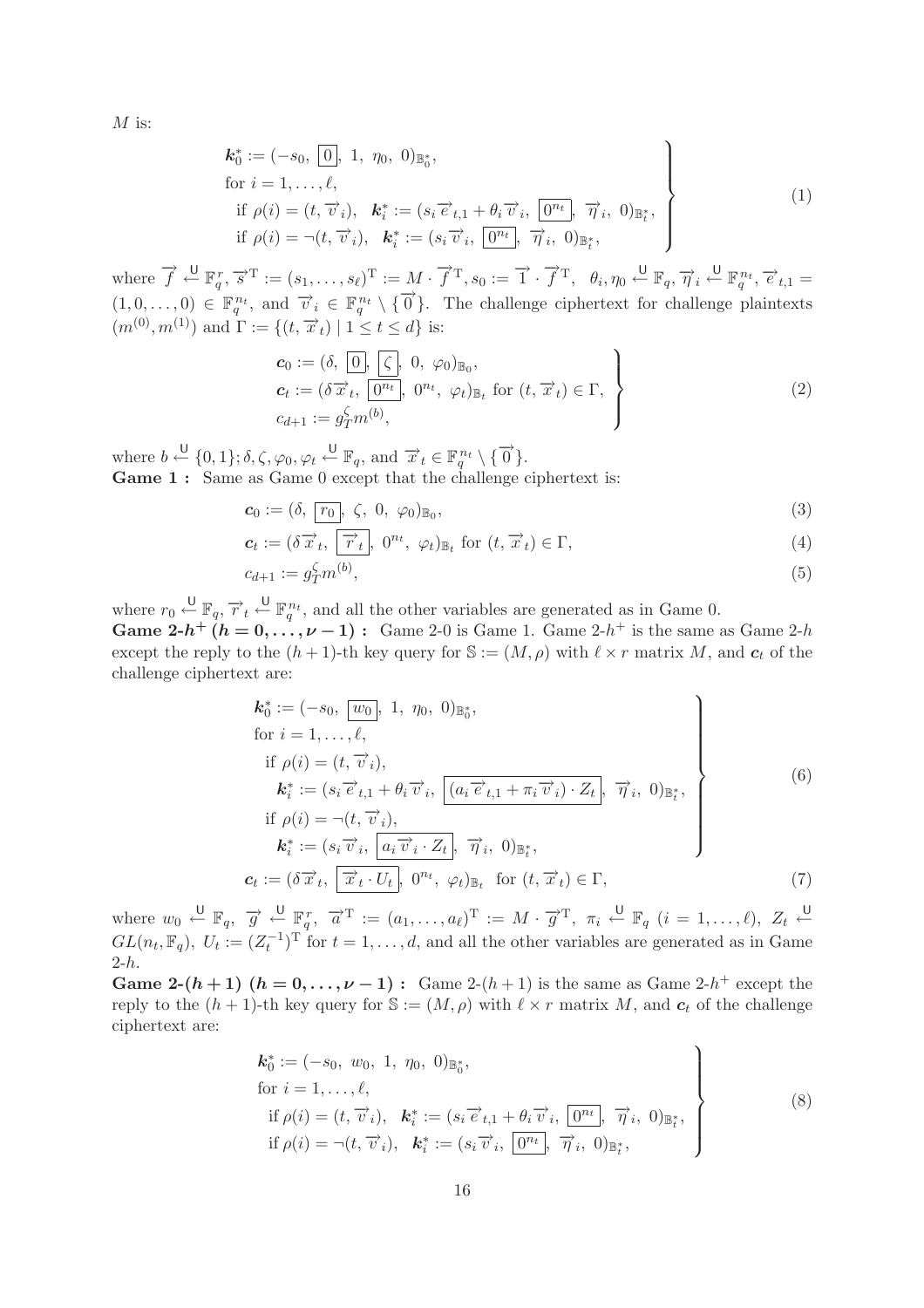$$
\mathbf{c}_t := (\delta \overrightarrow{x}_t, \overrightarrow{r}_t, 0^{n_t}, \varphi_t)_{\mathbb{B}_t} \text{ for } (t, \overrightarrow{x}_t) \in \Gamma,
$$

where  $\overrightarrow{r}_t \stackrel{\cup}{\leftarrow} \mathbb{F}_q^{n_t}$ , and all the other variables are generated as in Game 2-h<sup>+</sup>. **Game 3 :** Same as Game 2-ν except that  $c_0$  and  $c_{d+1}$  of the challenge ciphertext are

$$
c_0 := (\delta, r_0, \zeta', 0, \varphi_0)_{\mathbb{B}_0}, \quad c_{d+1} := g_T^{\zeta} m^{(b)},
$$

where  $\zeta' \stackrel{\cup}{\leftarrow} \mathbb{F}_q$  (i.e., independent from  $\zeta \stackrel{\cup}{\leftarrow} \mathbb{F}_q$ ), and all the other variables are generated as in Game  $2-\nu$ .

Let  $\mathsf{Adv}_{\mathcal{A}}^{(0)}(\lambda)$ ,  $\mathsf{Adv}_{\mathcal{A}}^{(1)}(\lambda)$ ,  $\mathsf{Adv}_{\mathcal{A}}^{(2-h)}(\lambda)$ ,  $\mathsf{Adv}_{\mathcal{A}}^{(2-h+)}(\lambda)$  and  $\mathsf{Adv}_{\mathcal{A}}^{(3)}(\lambda)$  be the advantage of  $\mathcal A$  in Game 0, 1, 2-h, 2-h<sup>+</sup> and 3, respectively. Adv $_A^{(0)}(\lambda)$  is equivalent to Adv $_A^{KP-FE,PH}(\lambda)$  and it is clear that  $\mathsf{Adv}_{\mathcal{A}}^{(3)}(\lambda) = 0$  by Lemma 8.

We will show four lemmas (Lemmas 4-7) that evaluate the gaps between pairs of  $\mathsf{Adv}^{(0)}_{\mathcal{A}}(\lambda)$ ,  $\mathsf{Adv}_{\mathcal{A}}^{(1)}(\lambda),\mathsf{Adv}_{\mathcal{A}}^{(2-h)}(\lambda),\mathsf{Adv}_{\mathcal{A}}^{(2-h+)}(\lambda),\mathsf{Adv}_{\mathcal{A}}^{(2-(h+1))}(\lambda) \text{ for } h = 0,\ldots,\nu-1 \text{ and } \mathsf{Adv}_{\mathcal{A}}^{(3)}(\lambda). \text{ From } \mathsf{Adv}_{\mathcal{A}}^{(4)}(\lambda) \text{ and } \mathsf{Adv}_{\mathcal{A}}^{(4)}(\lambda) \text{ and } \mathsf{Adv}_{\mathcal{A}}^{(5)}(\lambda) \text{ and } \mathsf{Adv}_{\mathcal{A}}^{(6)}(\lambda)$ these lemmas and Lemmas 1 and 2, we obtain  $\mathsf{Adv}_{\mathcal{A}}^{\mathsf{KP-FE,PH}}(\lambda) = \mathsf{Adv}_{\mathcal{A}}^{(0)}(\lambda) \leq$  $\mathsf{Adv}_{\mathcal{A}}^{(0)}(\lambda)-$ Adv $\left| \mathcal{A} \right|$  +  $\sum_{h=0}^{\nu-1}$  =  $\left| \mathcal{A} \right|$ Adv $_{\mathcal{A}}^{(2-h)}(\lambda)$  - Adv $_{\mathcal{A}}^{(2-h^{+})}(\lambda)$  +  $\sum_{h=0}^{\nu-1}$  |  $\mathsf{Adv}_{\mathcal{A}}^{(2-h^{+})}(\lambda) - \mathsf{Adv}_{\mathcal{A}}^{(2-(h+1))}(\lambda)\Big| + \Big|$  $\mathsf{Adv}_{\mathcal{A}}^{(2-\nu)}(\lambda)$  $-\mathsf{Adv}_{\mathcal{A}}^{(3)}(\lambda)\Big|+\mathsf{Adv}_{\mathcal{A}}^{(3)}(\lambda)\leq \mathsf{Adv}_{\mathcal{B}_1}^{\mathsf{P1}}(\lambda)+\textstyle\sum_{h=0}^{\nu-1}\mathsf{Adv}_{\mathcal{B}_{2,h}^+}^{\mathsf{P2}}(\lambda)+\textstyle\sum_{h=0}^{\nu-1}\mathsf{Adv}_{\mathcal{B}_{2,h+1}}^{\mathsf{P2}}(\lambda)+(2d\nu+6\nu+1)/q\leq$  $\mathsf{Adv}_{\mathcal{E}_1}^{\mathsf{DLIN}}(\lambda) + \sum_{h=0}^{\nu-1} \left( \mathsf{Adv}_{\mathcal{E}_{2,h}^{+}}^{\mathsf{DLIN}}(\lambda) \right) + (2d\nu + 16\nu + d + 7)/q.$  This completes the proof of Theorem 1.

**Lemma 4** *For any adversary*  $A$ *, there exists a probabilistic machine*  $B_1$ *, whose running time is essentially the same as that of* A, such that for any security parameter  $\lambda$ ,  $|\text{Adv}^{(0)}_{\mathcal{A}}(\lambda) \mathsf{Adv}_{\mathcal{A}}^{(1)}(\lambda)| \leq \mathsf{Adv}_{\mathcal{B}_1}^{\mathsf{P1}}(\lambda).$ 

**Proof.** In order to prove Lemma 4, we construct a probabilistic machine  $\mathcal{B}_1$  against Problem 1 using an adversary  $A$  in a security game (Game 0 or 1) as a black box as follows:

- 1.  $B_1$  is given a Problem 1 instance,  $(\text{param}_{\overrightarrow{n}}, \mathbb{B}_0, \widehat{\mathbb{B}}_0^*, \mathbf{e}_{\beta,0}, \{\mathbb{B}_t, \widehat{\mathbb{B}}_t^*, \mathbf{e}_{\beta,t,1}, \mathbf{e}_{t,j}\}_{t=1,\dots,d; j=2,\dots,n_t}).$
- 2.  $\mathcal{B}_1$  plays a role of the challenger in the security game against adversary  $\mathcal{A}$ .
- 3. At the first step of the game,  $\mathcal{B}_1$  provides A a public key  $pk := (1^{\lambda}, p\text{aram}_{\overrightarrow{n}}, \{\widehat{\mathbb{B}}_t\}_{t=0,\dots,d})$ of Game 0 (and 1), where  $\widehat{\mathbb{B}}_0 := (b_{0,1}, b_{0,3}, b_{0,5})$  and  $\widehat{\mathbb{B}}_t := (b_{t,1}, ..., b_{t,n_t}, b_{t,3n_t+1})$  for  $t = 1, \ldots, d$ , that are obtained from the Problem 1 instance.
- 4. When a key query is issued for access structure  $\mathbb{S} := (M, \rho)$ ,  $\mathcal{B}_1$  answers normal key  $(k_0^*,\ldots,k_\ell^*)$  with Eq. (1), that is computed using  $\{\widehat{\mathbb{B}}_t^*\}_{t=0,\ldots,d}$  of the Problem 1 instance.
- 5. When  $\mathcal{B}_1$  receives an encryption query with challenge plaintexts  $(m^{(0)}, m^{(1)})$  and  $\Gamma :=$  $\{(t, \vec{x}_t) \mid 1 \le t \le d\}$  from A,  $\mathcal{B}_1$  computes the challenge ciphertext  $(c_0, \{c_t\}_{(t, \vec{x}_t) \in \Gamma}, c_{d+1})$ such that

$$
\mathbf{c}_0 := \mathbf{e}_{\beta,0} + \zeta \mathbf{b}_{0,3}, \qquad \mathbf{c}_t := x_{t,1} \mathbf{e}_{\beta,t,1} + \sum_{j=2}^{n_t} x_{t,j} \mathbf{e}_{t,j}, \qquad c_{d+1} := g_T^{\zeta} m^{(b)},
$$

where  $\zeta \stackrel{\text{U}}{\leftarrow} \mathbb{F}_q$ ,  $b \stackrel{\text{U}}{\leftarrow} \{0,1\}$ , and  $(\boldsymbol{b}_{0,3}, \boldsymbol{e}_{\beta,0}, {\{\boldsymbol{e}_{\beta,t,1}, \boldsymbol{e}_{t,j}\}_{t=1,\dots,d;j=2,\dots,n_t}})$  is a part of the Problem 1 instance.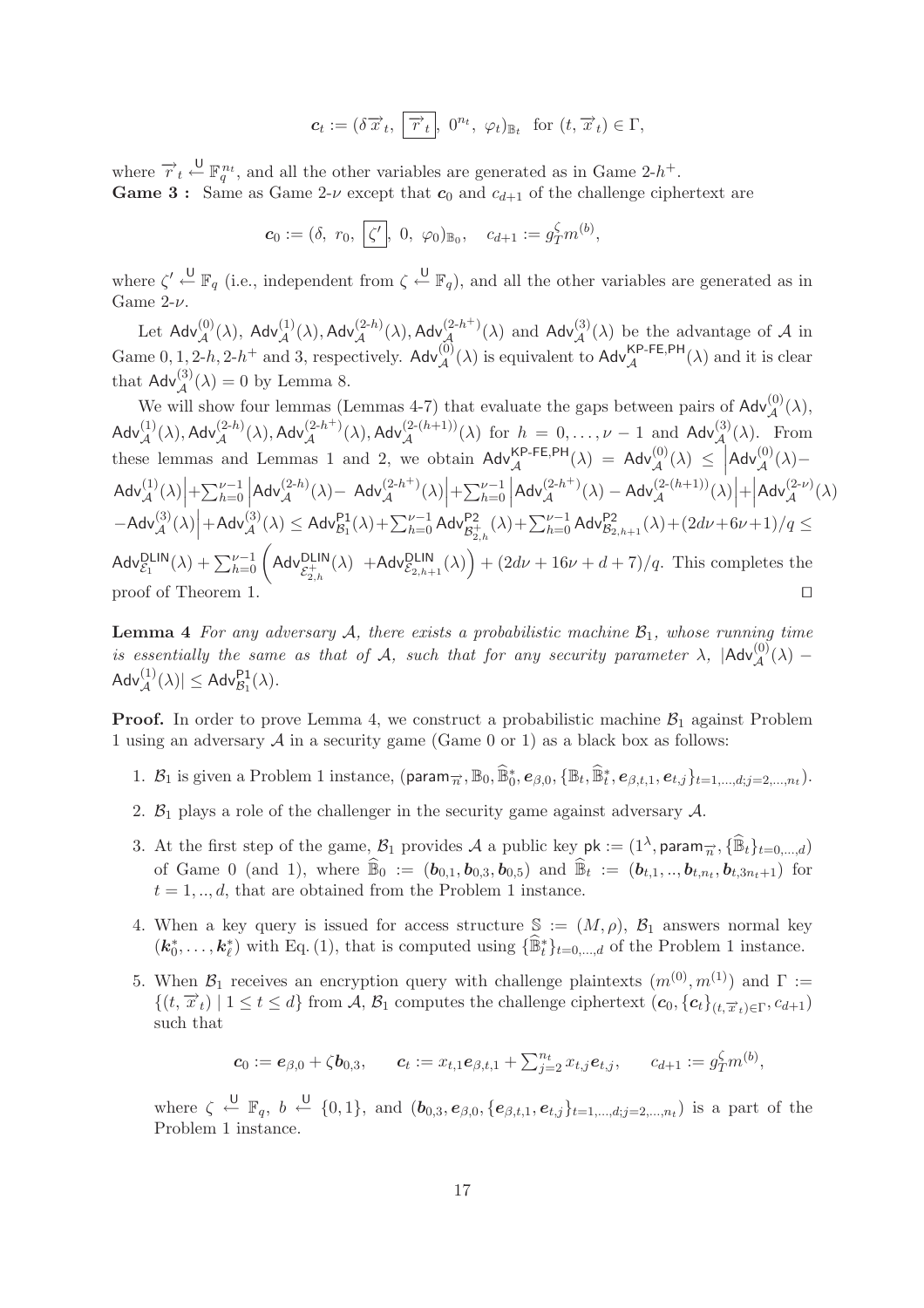- 6. When a key query is issued by  $A$  after the encryption query,  $B_1$  executes the same procedure as that of step 4.
- 7. A finally outputs bit b'. If  $b = b'$ ,  $\mathcal{B}_1$  outputs  $\beta' := 1$ . Otherwise,  $\mathcal{B}_1$  outputs  $\beta' := 0$ .

It is straightforward that the distribution by  $\mathcal{B}_1$ 's simulation given a Problem 1 instance with β is equivalent to that in Game 0 (resp. Game 1), when  $\beta = 0$  (resp.  $\beta = 1$ ) since  $x_{t,1} = 1$ .  $\Box$ 

**Lemma 5** For any adversary  $A$ , there exists a probabilistic machine  $\mathcal{B}_2^+$ , whose running time *is essentially the same as that of* A, such that for any security parameter  $\lambda$ ,  $|\text{Adv}_{\mathcal{A}}^{(2-h)}(\lambda) \mathsf{Adv}_{\mathcal{A}}^{(2-h^+)}(\lambda)| \leq \mathsf{Adv}_{\mathcal{B}_{2,h}^+}^{\mathsf{P2}}(\lambda) + (d+3)/q, \textit{ where } \mathcal{B}_{2,h}^+(\cdot) := \mathcal{B}_{2}^+(h,\cdot).$ 

**Proof.** In order to prove Lemma 5, we construct a probabilistic machine  $\mathcal{B}_2^+$  against Problem 2 using an adversary A in a security game (Game 2-h or 2-h<sup>+</sup>) as a black box as follows:

- 1.  $\mathcal{B}_2^+$  is given an integer h and a Problem 2 instance, (param<sub> $\overrightarrow{n}$ </sub>,  $\widehat{\mathbb{B}}_0$ ,  $\mathbb{B}_0^*, h_{\beta,0}^*, e_0$ ,  $\{\widehat{\mathbb{B}}_t, \mathbb{B}_t^*, h_{\beta,t,j}^*,$  $e_{t,j}\}_{t=1,...,d; i=1,...,n_t}$
- 2.  $\mathcal{B}_2^+$  plays a role of the challenger in the security game against adversary  $\mathcal{A}$ .
- 3. At the first step of the game,  $\mathcal{B}_2^+$  provides A a public key  $pk := (1^{\lambda}, param_{\overrightarrow{n}}, {\widehat{\mathbb{B}}_t'}_{t=0,\dots,d})$ of Game 2-h (and 2-h<sup>+</sup>), where  $\mathbb{B}'_0 := (\mathbf{b}_{0,1}, \mathbf{b}_{0,3}, \mathbf{b}_{0,5})$  and  $\mathbb{B}'_t := (\mathbf{b}_{t,1}, ..., \mathbf{b}_{t,n_t}, \mathbf{b}_{t,3n_t+1})$  for  $t = 1, \ldots, d$ , that are obtained from the Problem 2 instance.
- 4. When the *i*-th key query is issued for access structure  $\mathbb{S} := (M, \rho), \mathcal{B}_2^+$  answers as follows:
	- (a) When  $1 \leq \iota \leq h$ ,  $\mathcal{B}_2^+$  answers semi-functional key  $(\mathbf{k}_0^*, \ldots, \mathbf{k}_{\ell}^*)$  with Eq. (8), that is computed using  $\{\mathbb{B}_t^*\}_{t=0,\dots,d}$  of the Problem 2 instance.
	- (b) When  $\iota = h+1, \mathcal{B}_2^+$  calculates  $(\mathbf{k}_0^*, \ldots, \mathbf{k}_{\ell}^*)$  using  $(\mathbf{b}_{0,1}, \mathbf{b}_{0,3}, \mathbf{h}_{\beta,0}^*, \{\mathbf{b}_{t,j}^*, \mathbf{h}_{\beta,t,j}^*\}_{t=1,\ldots,d;j=1,\ldots,n_t})$ of the Problem 2 instance as follows:

$$
\pi_t, \mu_t, g_k, \widetilde{\mu}_k \stackrel{\text{U}}{\leftarrow} \mathbb{F}_q \text{ for } t = 1, \dots, d; \ k = 1, \dots, r,
$$
  
\n
$$
\widetilde{p}_{\beta,0}^* := \sum_{k=1}^r \left( g_k \mathbf{h}_{\beta,0}^* + \widetilde{\mu}_k \mathbf{b}_{0,1}^* \right),
$$
  
\nfor  $t = 1, \dots, d; \ k = 1, \dots, r; \ j = 1, \dots, n_t;$   
\n
$$
\mathbf{p}_{\beta,t,j}^* := \pi_t \mathbf{h}_{\beta,t,j}^* + \mu_t \mathbf{b}_{t,j}^*, \quad \widetilde{p}_{\beta,t,k,j}^* := g_k \mathbf{h}_{\beta,t,j}^* + \widetilde{\mu}_k \mathbf{b}_{t,j}^*,
$$
  
\n
$$
\mathbf{k}_0^* := -\widetilde{p}_{\beta,0}^* + \mathbf{b}_{0,3}^*,
$$
  
\nfor  $i = 1, \dots, \ell,$   
\nif  $\rho(i) = (t, \overrightarrow{v}_i), \ \mathbf{k}_i^* := \sum_{j=1}^{n_t} v_{i,j} \mathbf{p}_{\beta,t,j}^* + \sum_{k=1}^r M_{i,k} \widetilde{p}_{\beta,t,k,1}^*,$   
\nif  $\rho(i) = \neg(t, \overrightarrow{v}_i), \ \mathbf{k}_i^* := \sum_{j=1}^{n_t} v_{i,j} (\sum_{k=1}^r M_{i,k} \widetilde{p}_{\beta,t,k,j}^*),$ 

where  $(M_{i,k})_{i=1,..., \ell; k=1,...,r} := M$ .

- (c) When  $\iota \geq h+2$ ,  $\mathcal{B}_2^+$  answers normal key  $(\mathbf{k}_0^*, \ldots, \mathbf{k}_{\ell}^*)$  with Eq. (1), that is computed using  ${\mathbb{B}_{t}^{*}}_{t=0,\ldots,d}$  of the Problem 2 instance.
- 5. When  $\mathcal{B}_2^+$  receives an encryption query with challenge plaintexts  $(m^{(0)}, m^{(1)})$  and  $\Gamma :=$  $\{(t, \vec{x}_t) \mid 1 \leq t \leq d\}$  from  $\vec{A}, \vec{B}_2^+$  computes the challenge ciphertext  $(c_0, \{c_t\}_{(t, \vec{x}_t) \in \Gamma}, c_{d+1})$ such that for  $(t, \overrightarrow{x}_t) \in \Gamma$ ,

$$
\mathbf{c}_0 := \mathbf{e}_0 + \zeta \mathbf{b}_{0,3} + \mathbf{q}_0, \qquad \mathbf{c}_t := \sum_{j=1}^{n_t} x_{t,j} \mathbf{e}_{t,j} + \mathbf{q}_t, \qquad c_{d+1} := g_T^{\zeta} m^{(b)},
$$

 $\text{where } \zeta \overset{\text{\begin{scriptsize} \cup \end{scriptsize} }}{\leftarrow} \mathbb{F}_q, b \overset{\text{\begin{scriptsize} \cup \end{scriptsize} }}{\leftarrow} \{0,1\}, q_0 \overset{\text{\begin{scriptsize} \cup \end{scriptsize} }}{\leftarrow} \mathsf{span} \langle \boldsymbol{b}_{0,5}\rangle, q_t \overset{\text{\begin{scriptsize} \cup \end{scriptsize} }}{\leftarrow} \mathsf{span} \langle \boldsymbol{b}_{t,3n_t+1}\rangle, \text{and } (\boldsymbol{b}_{0,3}, \boldsymbol{e}_0, \{\boldsymbol{e}_{t,j}\}_{t=1,..,d;j=1,..,n_t})$ is a part of the Problem 2 instance.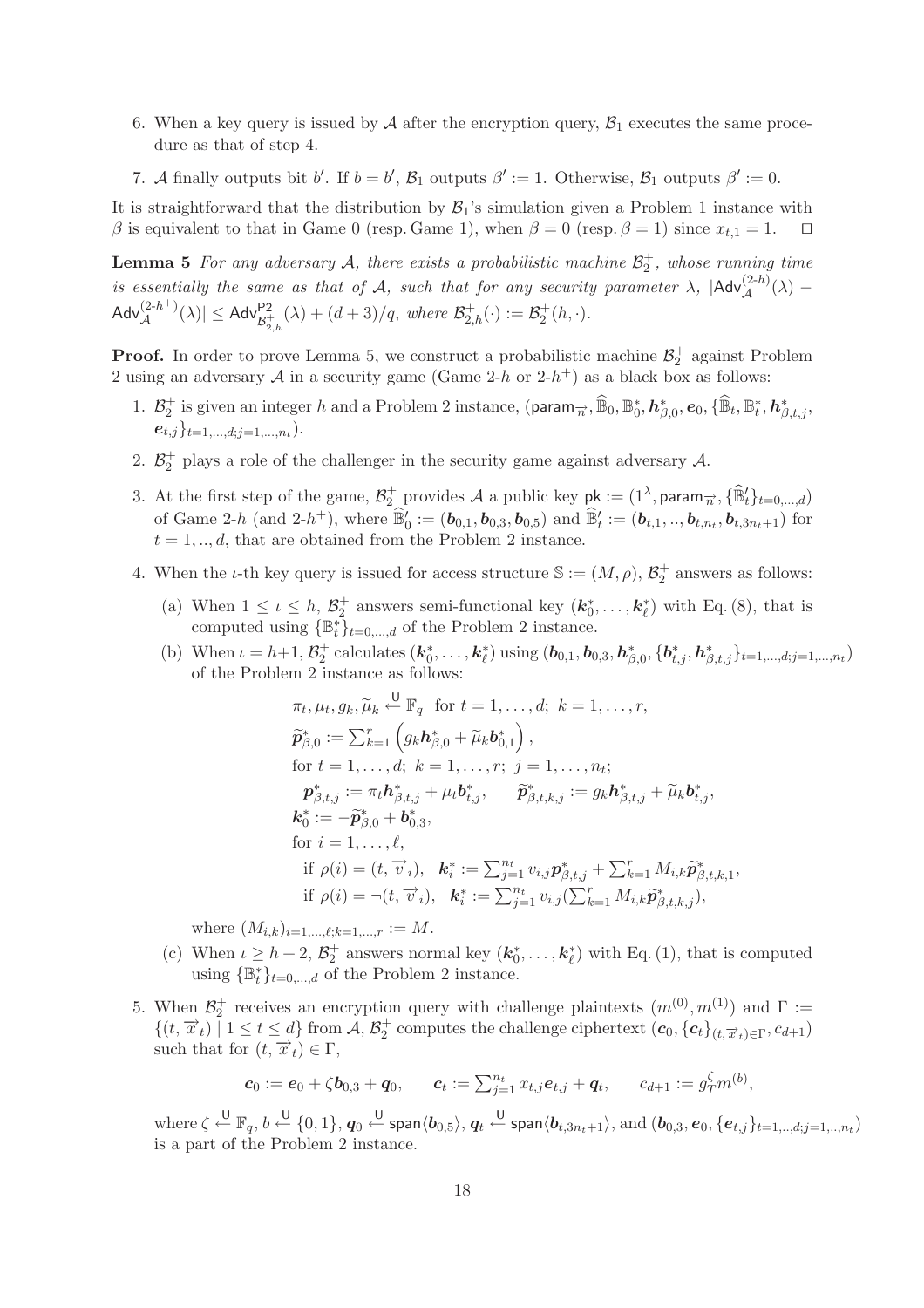- 6. When a key query is issued by A after the encryption query,  $\mathcal{B}_2^+$  executes the same procedure as that of step 4.
- 7. A finally outputs bit b'. If  $b = b'$ ,  $\mathcal{B}_2^+$  outputs  $\beta' := 1$ . Otherwise,  $\mathcal{B}_2^+$  outputs  $\beta' := 0$ .

**Remark 1**  $\tilde{p}_{\beta,0}^*$ ,  $p_{\beta,t,j}^*$ ,  $\tilde{p}_{\beta,t,k,j}^*$  for  $t = 1, \ldots, d; k = 1, \ldots, r; j = 1, \ldots, n_t$  calculated in case (b) of steps 4 and 6 in the above simulation are expressed as:

 $\theta_t := \pi_t \delta + \mu_t, \quad f_k := g_k \delta + \widetilde{\mu}_k, \quad s_0 := \sum_{k=1}^r f_k, \quad a_0 := \sum_{k=1}^r g_k, \quad w_0 := a_0/z_0 \ (= a_0u_0),$  $\widetilde{p}_{0,0}^* = (s_0, 0, 0, a_0\delta_0, 0)_{\mathbb{B}_0^*}, \quad \widetilde{p}_{1,0}^* = (s_0, w_0, 0, a_0\delta_0, 0)_{\mathbb{B}_0^*},$ 

| $\boldsymbol{p}^*_{0,t,j} := 0$           | $\theta_t \vec{e}_{t,j}$        | $0^{n_t}$                         | $\pi_t \overline{\delta}_{t,j}$        | $)_{\mathbb{B}^*_+},$      |
|-------------------------------------------|---------------------------------|-----------------------------------|----------------------------------------|----------------------------|
| $\widetilde{\bm{p}}^*_{0,t,k,j} :=$       | $f_k \overrightarrow{e}_{t,j},$ | $0^{n_t}.$                        | $g_k \overrightarrow{\delta}_{t,j},$   | $)_{\mathbb{B}^*_*},$      |
| $\boldsymbol{p}^{\ast}_{1.t.i} :=$        | $\theta_t \vec{e}_{t,j}$        | $\pi_t \overrightarrow{u}_{t,i},$ | $\pi_t \overrightarrow{\delta}_{t,j},$ | $)_{\mathbb{B}^*_{\tau}},$ |
| $\widetilde{\boldsymbol p}_{1,t,k,j}^*:=$ | $f_k \overrightarrow{e}_{t,j},$ | $g_k \overrightarrow{u}_{t,j},$   | $g_k \overrightarrow{\delta}_{t,j},$   | $)_{\mathbb{B}^*_{\tau}},$ |

where  $\delta, z_0, \delta_0, \{\overrightarrow{e}_{t,j}, \overrightarrow{u}_{t,j}, \overrightarrow{\delta}_{t,j}\}_{t=1,\dots,d; j=1,\dots,n_t}$  are defined in Problem 2. Note that variables  ${\theta_t, \pi_t}_{t=1,\dots,d}, {\{f_k, g_k\}_{k=1,\dots,r}}$  are independently and uniformly distributed. Therefore,  ${k_i^*}_{i=0,\dots,\ell}$ are distributed as Eq. (6) except  $w_0 := a_0/r_0$ , i.e.,  $w_0r_0 = a_0$ , using  $a_0$  and  $r_0 := z_0 \stackrel{\cup}{\leftarrow} \mathbb{F}_q$  in  $c_0$  $(Eq. (3)).$ 

**Claim 1** *The distribution of the view of adversary* A *in the above-mentioned game simulated by*  $\mathcal{B}_2^+$  *given a Problem 2 instance with*  $\beta \in \{0,1\}$  *is the same as that in Game 2-h (resp. Game*)  $(2-h^+)$  if  $\beta = 0$  *(resp.*  $\beta = 1$ *)* except with probability  $(d+2)/q$  *(resp.* 1/q*)*.

**Proof.** It is clear that  $\mathcal{B}_2^+$ 's simulation of the public-key generation (step 2) and the *ι*-th key query's answer for  $\iota \neq h+1$  (cases (a) and (c) of steps 4 and 6) is perfect, i.e., exactly the same as the Setup and the KeyGen oracle in Game  $2-h$  and Game  $2-h^+$ .

Therefore, to prove this lemma we will show that the joint distribution of the  $(h + 1)$ -the key query's answer and the challenge ciphertext by  $\mathcal{B}_2^+$ 's simulation given a Problem 2 instance with  $\beta$  is equivalent to that in Game 2-h (resp. Game 2-h<sup>+</sup>), when  $\beta = 0$  (resp.  $\beta = 1$ ).

When  $\beta = 0$ , it is straightforward to show that they are equivalent except that  $\delta$  defined in Problem 2 is zero or there exists  $t \in \{0, \ldots, d\}$  such that  $\overrightarrow{r}_t = \overrightarrow{0}$ , where  $\overrightarrow{r}_t$  are defined in Eqs. (3) and (4), i.e., except with probability  $(d+2)/q$ .

When  $\beta = 1$ , the distribution by  $\mathcal{B}_2^+$ 's simulation is Eq. (6) for the key and Eqs. (3), (5), and (7) for the challenge ciphertext, where the distribution is the same as that defined in these equations except  $w_0 := a_0/r_0$ , i.e.,  $w_0r_0 = a_0$ , using  $a_0 := \overrightarrow{1} \cdot \overrightarrow{g}^T$  and  $r_0 \stackrel{\cup}{\leftarrow} \mathbb{F}_q$  in  $c_0$  (Eq. (3)) from Remark 1. The corresponding distribution in Game 2- $h^+$  is Eq. (6) and Eqs. (3), (5), and (7) where  $r_0, w_0 \stackrel{\cup}{\leftarrow} \mathbb{F}_q$  as defined in the equations.

Therefore, we will show that  $a_0$  is uniformly and independently distributed from the other variables in the joint distribution of  $\mathcal{B}_2^+$ 's simulation. Since  $a_0 := \vec{1} \cdot \vec{g}^T$  is only related to  $(a_1, \ldots, a_\ell)^\mathrm{T} := M \cdot \overrightarrow{g}^\mathrm{T}$  and  $U_t = (Z_t^{-1})^\mathrm{T}$  holds,  $a_0$  is only related to  $\{\overrightarrow{w}_i\}_{i=1,\ldots,\ell}, \{\overrightarrow{\overrightarrow{w}}_i\}_{i=1,\ldots,\ell}$ and  $\{\overrightarrow{r}_t\}_{t=1,\dots,d}$ , where  $\overrightarrow{w}_i := (a_i \overrightarrow{e}_{t,1} + \pi_i \overrightarrow{v}_i) \cdot Z_t := ((a_i, 0, \dots, 0) + \pi_i \overrightarrow{v}_i) \cdot Z_t$  and  $\overrightarrow{w}_i := a_i \overrightarrow{v}_i \cdot Z_t$ in Eq. (6) for  $i = 1, ..., l$ , and  $\vec{r}_t := \vec{x}_t \cdot U_t$  in Eq. (7) for  $t = 1, ..., d$  with  $t := \tilde{\rho}(i)$ . ( $\tilde{\rho}$  is defined at the start of Section 6.) With respect to the joint distribution of these variables, there defined at the start of Section 6.) With respect to the joint distribution of these variables, there are five cases for each  $i \in \{1, ..., \ell\}$ . Note that for any  $i \in \{1, ..., \ell\}$ ,  $(Z_t, U_t)$  with  $t := \tilde{\rho}(i)$  is<br>independent from the other variables, since  $\tilde{\rho}(i)$  is injective. independent from the other variables, since  $\tilde{\rho}$  is injective: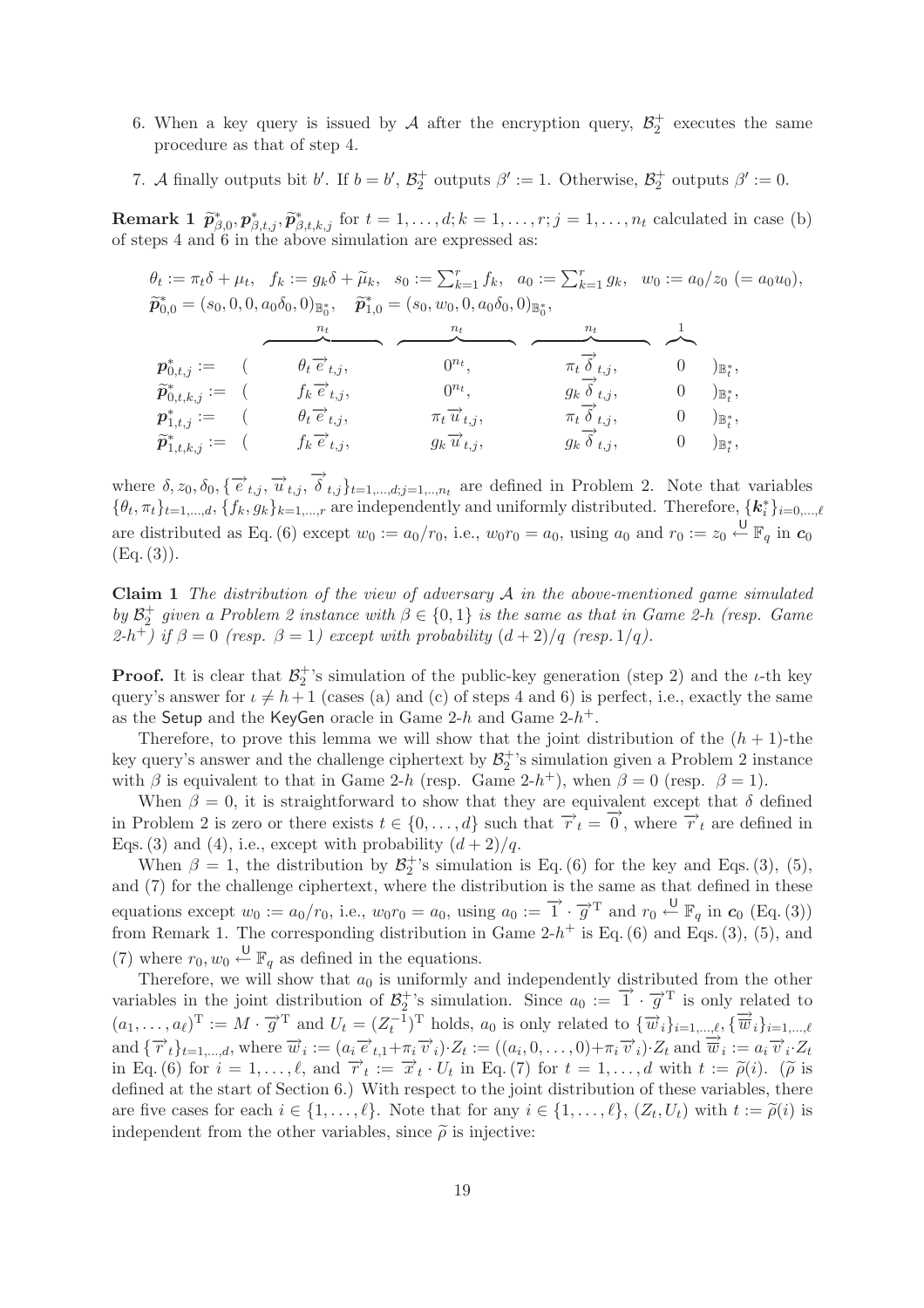- 1.  $\gamma(i) = 1$  and  $[\rho(i)=(t,\vec{v}_i) \wedge (t,\vec{x}_t) \in \Gamma \wedge \vec{v}_i \cdot \vec{x}_t = 0].$ Then, from Lemma 3, the joint distribution of  $(\vec{w}_i, \vec{r}_t)$  is uniformly and independently distributed on  $C_{a_i} := \{(\overrightarrow{w}, \overrightarrow{r}) | \overrightarrow{w} \cdot \overrightarrow{r} = a_i\}$  (over  $Z_t \stackrel{\cup}{\leftarrow} GL(n_t, \mathbb{F}_q)$ ).
- 2.  $\gamma(i) = 1$  and  $[\rho(i) = \neg(t, \vec{v}_i) \land (t, \vec{x}_t) \in \Gamma \land \vec{v}_i \cdot \vec{x}_t \neq 0].$ Then, from Lemma 3, the joint distribution of  $(\vec{v}_i, \vec{r}_t)$  is uniformly and independently distributed on  $C_{(\overrightarrow{v}_i \cdot \overrightarrow{x}_t)\cdot a_i}$  (over  $Z_t \stackrel{\cup}{\leftarrow} GL(n_t, \mathbb{F}_q)$ ).
- 3.  $\gamma(i) = 0$  and  $[\rho(i)=(t,\vec{v}_i) \wedge (t,\vec{x}_t) \in \Gamma]$  (i.e.,  $\vec{v}_i \cdot \vec{x}_t \neq 0$ ). Then, from Lemma 3, the joint distribution of  $(\vec{w}_i, \vec{r}_t)$  is uniformly and independently
- distributed on  $C_{(\overrightarrow{v}_i,\overrightarrow{x}_t),\pi_t+a_i}$  (over  $Z_t \leftarrow GL(n_t,\mathbb{F}_q)$ ) where  $\pi_t$  is defined in Remark 1. Since  $\pi_t$  is uniformly and independently distributed on  $\mathbb{F}_q$ , the joint distribution of  $(\overrightarrow{w}_i, \overrightarrow{r}_t)$  is uniformly and independently distributed over  $\mathbb{F}_q^{2n_t}$ .
- 4.  $\gamma(i) = 0$  and  $[\rho(i) = \neg(t, \vec{v}_i) \land (t, \vec{x}_t) \in \Gamma]$  (i.e.,  $\vec{v}_i \cdot \vec{x}_t = 0$ ). Then, from Lemma 3, the joint distribution of  $(\vec{w}_i, \vec{r}_t)$  is uniformly and independently distributed on  $C_0$  (over  $Z_t \stackrel{\cup}{\leftarrow} GL(n_t, \mathbb{F}_q)$ ).
- 5.  $[\rho(i)=(t, \overrightarrow{v}_i) \wedge (t, \overrightarrow{x}_t) \notin \Gamma]$  or  $[\rho(i) = \neg(t, \overrightarrow{v}_i) \wedge (t, \overrightarrow{x}_t) \notin \Gamma].$ Then, the distribution of  $\vec{w}_i$  is uniformly and independently distributed on  $\mathbb{F}_q^{n_t}$  (over  $Z_t \stackrel{\cup}{\leftarrow} GL(n_t, \mathbb{F}_q)).$

We then observe the joint distribution (or relation) of  $a_0$ ,  $\{\overrightarrow{w}_i\}_{i=1,\dots,\ell}$ ,  $\{\overrightarrow{w}_i\}_{i=1,\dots,\ell}$  and  ${\{\overrightarrow{r}_t\}}_{t=1,\ldots,d}$ . Those in cases 3-5 are obviously independent from  $a_0$ . Due to the restriction of adversary A's key queries,  $\overrightarrow{1} \notin \text{span}\langle (M_i)_{\gamma(i)=1} \rangle$ . Therefore,  $a_0 := \overrightarrow{1} \cdot \overrightarrow{g}^T$  is independent from the joint distribution of  $\{a_i := M_i \cdot \overrightarrow{g}^T \mid \gamma(i)=1\}$  (over the random selection of  $\overrightarrow{g}$ ), which can be given by  $(\vec{w}_i, \vec{r}_t)$  in case 1 and  $(\vec{\vec{w}}_i, \vec{r}_t)$  in case 2. Thus,  $a_0$  is uniformly and independently distributed from the other variables in the joint distribution of  $\mathcal{B}_2^+$ 's simulation.

Therefore, the view of adversary  $A$  in the game simulated by  $\mathcal{B}_2^+$  given a Problem 2 instance with  $\beta = 1$  is the same as that in Game 2-h<sup>+</sup> except that  $\delta$  defined in Problem 2 is zero i.e., except with probability  $1/q$ .

This completes the proof of Lemma 5.

**Lemma 6** For any adversary  $A$ , there exists a probabilistic machine  $B_2$ , whose running time *is essentially the same as that of* A, such that for any security parameter  $\lambda$ ,  $|\text{Adv}_{\mathcal{A}}^{(2-h+)}(\lambda) \mathsf{Adv}_{\mathcal{A}}^{(2-(h+1))}(\lambda) \leq \mathsf{Adv}_{\mathcal{B}_{2,h+1}}^{P2}(\lambda) + (d+3)/q, \text{ where } \mathcal{B}_{2,h+1}(\cdot) := \mathcal{B}_{2}(h,\cdot).$ 

**Proof.** In order to prove Lemma 6, we construct a probabilistic machine  $\mathcal{B}_2$  against Problem 2 using an adversary A in a security game (Game 2-h<sup>+</sup> or 2-(h+1)) as a black box.  $\mathcal{B}_2$  acts in the same way as  $\mathcal{B}_2^+$  in the proof of Lemma 5 except the following two points:

1. In case (b) of step 4;  $k_0^*$  is calculated as

$$
\mathbf{k}_0^* := -\widetilde{\boldsymbol{p}}_{\beta,0}^* + r'_0 \boldsymbol{b}_{0,2}^* + \boldsymbol{b}_{0,3}^*,
$$

where  $r'_0$  $\overline{\mathcal{F}}_{q}^{\mathbb{L}}$ ,  $\widetilde{p}_{\beta,0}^{*}$  is calculated from  $h_{\beta,0}^{*}$  and  $b_{0,1}^{*}$  as in the proof of Lemma 5, and  $b_{\beta}^{*}$ ,  $\overline{p}_{\beta}^{*}$ , is in the Problem 2 instance.  $\mathbb{B}^* := (\boldsymbol{b}_{0,1}^*, \boldsymbol{b}_{0,2}^*, \boldsymbol{b}_{0,3}^*)$  is in the Problem 2 instance.

2. In the last step; if  $b = b'$ ,  $\mathcal{B}_2$  outputs  $\beta' := 0$ . Otherwise,  $\mathcal{B}_2$  outputs  $\beta' := 1$ .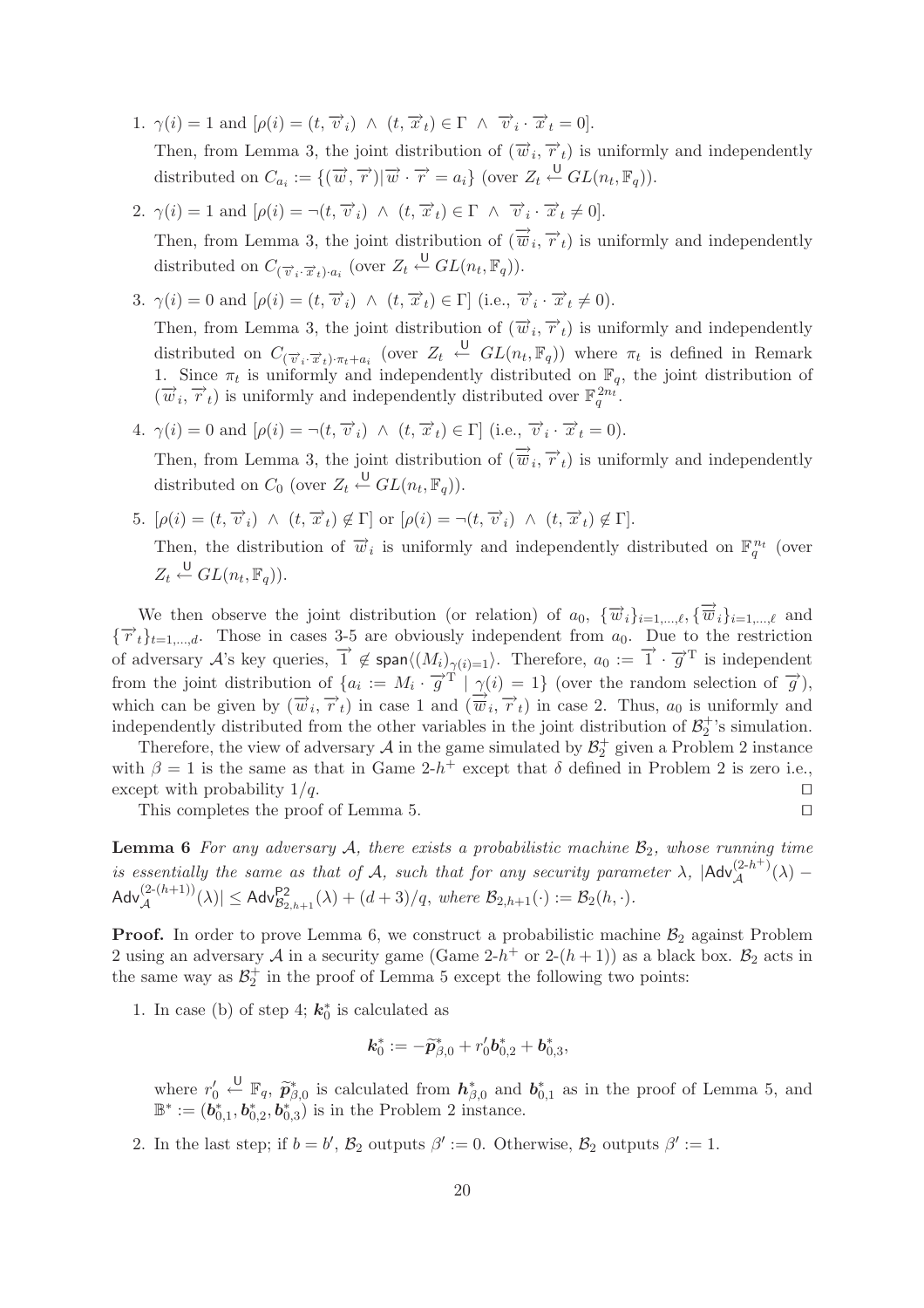When  $\beta = 0$ , it is straightforward that the distribution by  $\mathcal{B}_2$ 's simulation is equivalent to that in Game 2- $(h + 1)$  except that  $\delta$  defined in Problem 2 is zero, i.e., except with probability  $1/q$ . When  $\beta = 1$ , the distribution by  $\mathcal{B}_2$ 's simulation is equivalent to that in Game 2-h<sup>+</sup> except that  $\delta$  defined in Problem 2 is zero or there exists  $t \in \{0, \ldots, d\}$  such that  $\overrightarrow{r}_t = \overrightarrow{0}$  are defined in Eqs. (3) and (4), i.e., except with probability  $(d+2)/q$ .

**Lemma 7** *For any adversary*  $A$ ,  $\mathsf{Adv}_{\mathcal{A}}^{(3)}(\lambda) \leq \mathsf{Adv}_{\mathcal{A}}^{(2-\nu)}(\lambda) + 1/q$ .

**Proof.** To prove Lemma 7, we will show distribution  $(\text{param}_{\overrightarrow{n}}, {\hat{\mathbb{B}}_t}_{t=0,\dots,d}, {\{\textsf{sk}^{(j)*}_{\mathbb{S}}\}}_{j=1,\dots,\nu}, c)$  in Game 2-ν and that in Game 3 are equivalent, where  $sk_{\mathcal{S}}^{(j)*}$  is the answer to the j-th key query, and *c* is the challenge ciphertext. By definition, we only need to consider elements on  $\mathbb{V}_0$  or  $\mathbb{V}_0^*$ . We define new bases  $\mathbb{D}_0$  of  $\mathbb{V}_0$  and  $\mathbb{D}_0^*$  of  $\mathbb{V}_0^*$  as follows: We generate  $\theta \stackrel{\cup}{\leftarrow} \mathbb{F}_q$ , and set

$$
\textbf{\textit{d}}_{0,2}:=(0,1,-\theta,0,0)_{\mathbb{B}}=\textbf{\textit{b}}_{0,2}-\theta\textbf{\textit{b}}_{0,3},\ \ \, \textbf{\textit{d}}^*_{0,3}:=(0,\theta,1,0,0)_{\mathbb{B}}=\textbf{\textit{b}}^*_{0,3}+\theta\textbf{\textit{b}}^*_{0,2}.
$$

We set  $\mathbb{D}_0 := (\boldsymbol{b}_{0,1}, \boldsymbol{d}_{0,2}, \boldsymbol{b}_{0,3}, \boldsymbol{b}_{0,4}, \boldsymbol{b}_{0,5}), \ \mathbb{D}_0^* := (\boldsymbol{b}_{0,1}^*, \boldsymbol{b}_{0,2}^*, \boldsymbol{d}_{0,3}^*, \boldsymbol{b}_{0,4}^*, \boldsymbol{b}_{0,5}^*).$  We then easily verify that  $\mathbb{D}_0$  and  $\mathbb{D}_0^*$  are dual orthonormal, and are distributed the same as the original bases,  $\mathbb{B}_0$ and  $\mathbb{B}_0^*$ .

The  $\mathbb{V}_0$  components  $(\{\mathbf{k}_0^{(j)*}\}_{j=1,\dots,\nu}, \mathbf{c}_0)$  in keys and challenge ciphertext  $(\{\mathsf{sk}_\mathbb{S}^{(j)*}\}_{j=1,\dots,\nu}, \mathsf{ct}_\Gamma)$ in Game 2-*ν* are expressed over bases  $\mathbb{B}_0$  and  $\mathbb{B}_0^*$  as  $\mathbf{k}_0^{(j)*} = (-s_0^{(j)}, w_0^{(j)}, 1, \eta_0^{(j)}, 0)_{\mathbb{B}_0^*}$ ,  $\mathbf{c}_0 =$  $(\delta, r_0, \zeta, 0, \varphi_0)_{\mathbb{B}_0}$ . Then,

$$
\mathbf{k}_0^{(j)*} = (-s_0^{(j)}, w_0^{(j)}, 1, \eta_0^{(j)}, 0)_{\mathbb{B}_0^*} = (-s_0^{(j)}, w_0^{(j)} + \theta, 1, \eta_0^{(j)}, 0)_{\mathbb{D}_0^*} = (-s_0^{(j)}, \vartheta_0^{(j)}, 1, \eta_0^{(j)}, 0)_{\mathbb{D}_0^*},
$$

where  $\vartheta_0^{(j)} := w_0^{(j)} + \theta$  which are uniformly, independently distributed since  $w_0^{(j)}$  $\stackrel{\mathsf{U}}{\leftarrow} \mathbb{F}_q.$ 

$$
\mathbf{c}_0 = (\delta, r_0, \zeta, 0, \varphi_0)_{\mathbb{B}_0} = (\delta, r_0, \zeta + r_0 \theta, 0, \varphi_0)_{\mathbb{D}_0} = (\delta, r_0, \zeta', 0, \varphi_0)_{\mathbb{D}_0}
$$

where  $\zeta' := \zeta + r_0 \theta$  which is uniformly, independently distributed since  $\theta \stackrel{\cup}{\leftarrow} \mathbb{F}_q$ .

In the light of the adversary's view, both  $(\mathbb{B}_0, \mathbb{B}_0^*)$  and  $(\mathbb{D}_0, \mathbb{D}_0^*)$  are consistent with public key pk :=  $(1^{\lambda}, \text{param}_{\overrightarrow{n}}, {\widehat{\mathbb{B}}_t}_{t=0,\dots,d})$ . Therefore,  $\{\textsf{sk}_{\mathbb{S}}^{(j)*}\}_{j=1,\dots,\nu}$  and  $\textsf{ct}_{\Gamma}$  can be expressed as keys and ciphertext in two ways, in Game 2-ν over bases  $(\mathbb{B}_0, \mathbb{B}_0^*)$  and in Game 3 over bases  $(\mathbb{D}_0, \mathbb{D}_0^*)$ . Thus, Game 2- $\nu$  can be conceptually changed to Game 3 if  $r_0 \neq 0$ , i.e., except with probability  $1/q$ .

**Lemma 8** *For any adversary*  $A$ ,  $Adv_{\mathcal{A}}^{(3)}(\lambda) = 0$ .

**Proof.** The value of b is independent from the adversary's view in Game 3. Hence,  $\mathsf{Adv}_{\mathcal{A}}^{(3)}(\lambda) =$  $0.$ 

# **7 CP-FE Scheme**

#### **7.1 Construction**

 $\tilde{\rho}: \{1,\ldots,\ell\} \to \{1,\ldots,d\}$  is defined at the start of Section 6. In the proposed scheme, we<br>assume that  $\tilde{\lambda}$  is injective for  $\mathbb{S}:=(M,e)$  with eighertaxt  $\mathcal{S}$ . We will show how to relax the assume that  $\tilde{\rho}$  is injective for  $\mathbb{S} := (M, \rho)$  with ciphertext cts. We will show how to relax the restriction in Appendix F restriction in Appendix F.

In the description of the scheme, we assume that input vector  $\vec{x}_t := (x_{t,1},...,x_{t,n_t})$  is normalized such that  $x_{t,1} := 1$ . (If  $\vec{x}_t$  is not normalized, change it to a normalized one by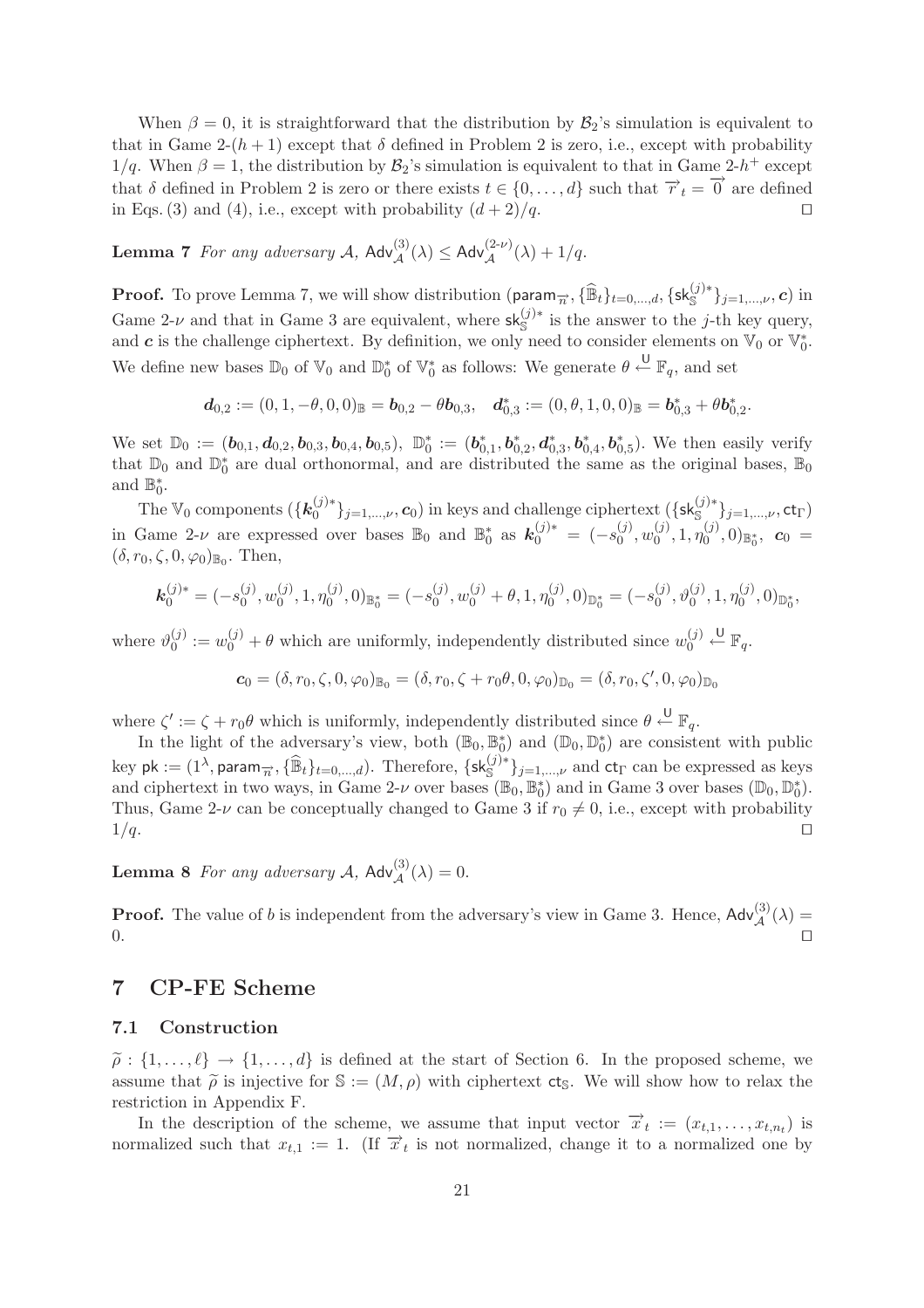$(1/x_{t,1}) \cdot \overrightarrow{x}_t$  assuming that  $x_{t,1}$  is non-zero). In addition, we assume that input vector  $\overrightarrow{v}_i :=$  $(v_{i,1},\ldots,v_{i,n_t})$  satisfies that  $v_{i,n_t}\neq 0$ .

Random dual basis generator  $\mathcal{G}_{ob}(1^{\lambda}, \overrightarrow{n})$  is defined at the end of Section 2. We refer to Section 1.3 for notations on DPVS.

Setup(1<sup>λ</sup>, 7<sup>i</sup> := (d; n<sub>1</sub>,..., n<sub>d</sub>)): (param<sub>7</sub>, {E<sub>t</sub>, B<sub>t</sub>}<sup>n</sup><sub>t</sub> =<sub>0</sub>,...<sub>d</sub>) <sup>R</sup> G<sub>ob</sub>(1<sup>λ</sup>, 7<sup>i</sup>),  
\n
$$
\hat{E}_0 := (b_{0,1}, b_{0,3}, b_{0,5}), \quad \hat{E}_t := (b_{t,1},..., b_{t,n_t}, b_{t,3n_t+1}) \text{ for } t = 1,..., d,
$$
\n
$$
\hat{E}_0^* := (b_{0,1}^*, b_{0,3}^*, b_{0,4}^*, \hat{B}_t^* := (b_{t,1}^*,..., b_{t,n_t}, b_{t,2n_t+1},..., b_{t,3n_t}^*) \text{ for } t = 1,..., d,
$$
\n
$$
pk := (1^{\lambda}, \text{param}_{T}, \{\hat{E}_t\}_{t=0,...,d}, sk := \{\hat{E}_t^* \}_{t=0,...,d},
$$
\nreturn  $pk$ , sk.   
\nKeyGen(pk, sk, Γ := {(t, \overline{x}\_t := (x\_{t,1},..., x\_{t,n\_t}) \in \mathbb{F}\_q^{n\_t} \setminus {\overrightarrow{0}}}) | 1 \leq t \leq d, x\_{t,1} := 1}) :\n
$$
\delta, \varphi_0 \stackrel{U}{=} \mathbb{F}_q, \overrightarrow{\varphi}_t \stackrel{U}{=} \mathbb{F}_q^{n_t} \text{ such that } (t, \overrightarrow{x}_t) \in \Gamma,
$$
\n
$$
k_t^* := (\overbrace{\delta \overrightarrow{x}_t}, \overbrace{\delta \overrightarrow{x}_t}, \overbrace{\delta \overrightarrow{x}_t}, \overbrace{\delta \overrightarrow{x}_t}, \overbrace{\delta \overrightarrow{x}_t}, \overbrace{\delta \overrightarrow{x}_t}, \overbrace{\delta \overrightarrow{x}_t}, \overbrace{\delta \overrightarrow{x}_t}, \overbrace{\delta \overrightarrow{x}_t}, \overbrace{\delta \overrightarrow{x}_t}, \overbrace{\delta \overrightarrow{x}_t}, \overbrace{\delta \overrightarrow{x}_t}, \overbrace{\delta \overrightarrow{x}_t}, \overbrace{\delta \overrightarrow{x}_t}, \overbrace{\delta \overrightarrow{x}_t}, \overbrace{\delta \overrightarrow{x}_t}, \overbrace{\delta \overrightarrow{x}_t}, \overbrace{\delta \
$$

 $\textbf{[Correctness]} \ \ \text{If } \mathbb{S} := (M,\rho) \text{ accepts } \Gamma := \{ (t,\overrightarrow{x}_t) \},$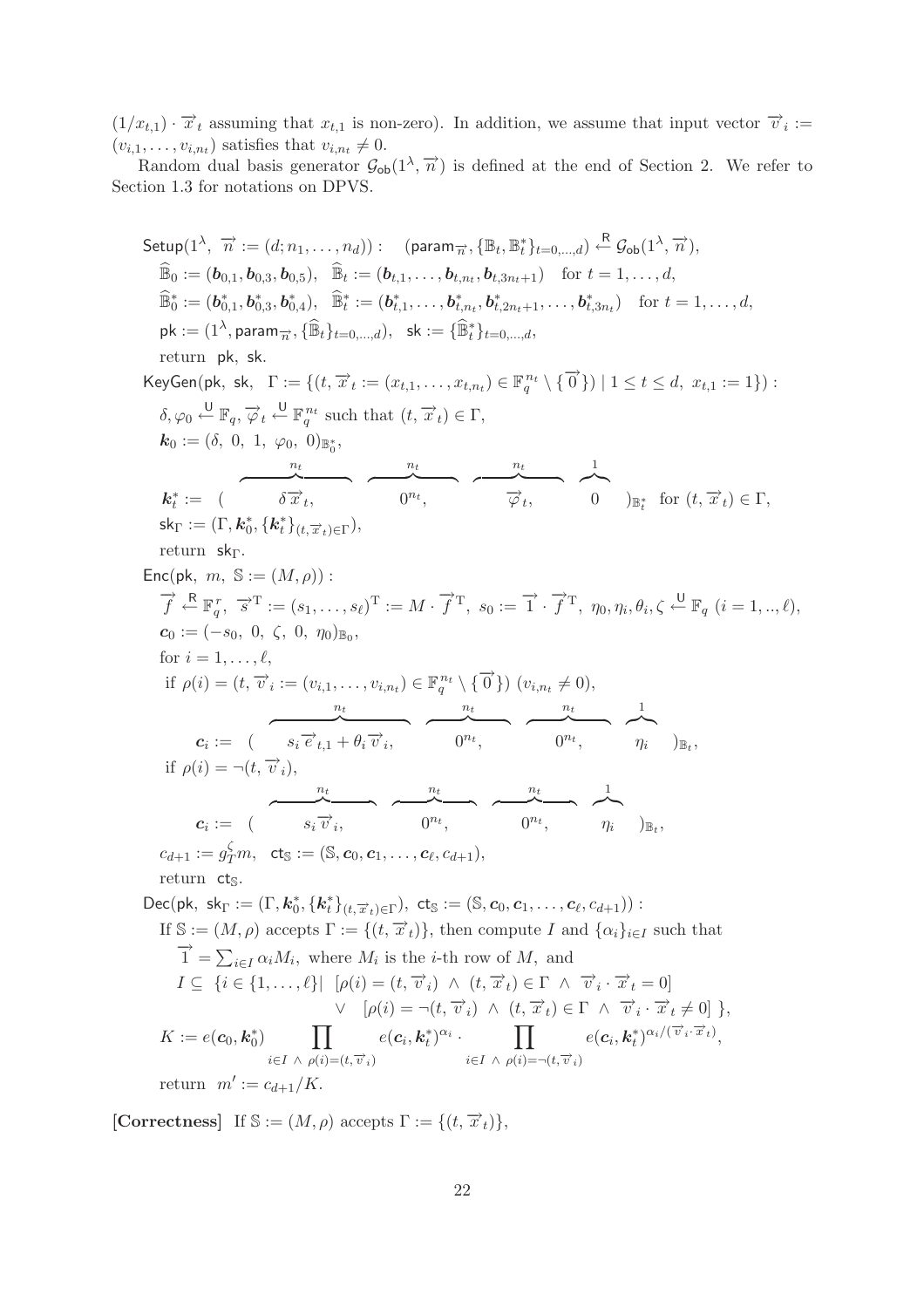$$
e(\mathbf{c}_0, \mathbf{k}_0^*) \prod_{i \in I \ \land \ \rho(i) = (t, \overrightarrow{v}_i)} e(\mathbf{c}_i, \mathbf{k}_t^*)^{\alpha_i} \cdot \prod_{i \in I \ \land \ \rho(i) = \neg(t, \overrightarrow{v}_i)} e(\mathbf{c}_i, \mathbf{k}_t^*)^{\alpha_i/(\overrightarrow{v}_i \cdot \overrightarrow{x}_t)}
$$
\n
$$
= g_T^{-\delta s_0 + \zeta} \prod_{i \in I \ \land \ \rho(i) = (t, \overrightarrow{v}_i)} g_T^{\delta \alpha_i s_i} \prod_{i \in I \ \land \ \rho(i) = \neg(t, \overrightarrow{v}_i)} g_T^{\delta \alpha_i s_i(\overrightarrow{v}_i \cdot \overrightarrow{x}_t)/(\overrightarrow{v}_i \cdot \overrightarrow{x}_t)}
$$
\n
$$
= g_T^{\delta(-s_0 + \sum_{i \in I} \alpha_i s_i) + \zeta} = g_T^{\zeta}.
$$

#### **7.2 Security**

We can prove adaptively payload-hiding security for the CP-FE scheme similarly as the proposed KP-FE case (Theorem 1).

**Theorem 2** *The proposed CP-FE scheme is adaptively payload-hiding against chosen plaintext attacks under the DLIN assumption.*

For any adversary A, there exist probabilistic machines  $\mathcal{E}_1, \mathcal{E}_2^+, \mathcal{E}_2$ , whose running times are *essentially the same as that of*  $A$ *, such that for any security parameter*  $\lambda$ *,* 

$$
\mathsf{Adv}_{\mathcal{A}}^{\mathsf{CP-FE,PH}}(\lambda) \leq \mathsf{Adv}_{\mathcal{E}_1}^{\mathsf{DLIN}}(\lambda) + \sum_{h=0}^{\nu-1} \left( \mathsf{Adv}_{\mathcal{E}_{2,h}^{+}}^{\mathsf{DLIN}}(\lambda) + \mathsf{Adv}_{\mathcal{E}_{2,h+1}}^{\mathsf{DLIN}}(\lambda) \right) + \epsilon,
$$

where  $\mathcal{E}_{2,h}^+(\cdot) := \mathcal{E}_2^+(h,\cdot), \mathcal{E}_{2,h+1}(\cdot) := \mathcal{E}_2(h,\cdot)$  *(h = 0,...,v - 1), v is the maximum number of*  $\mathcal{A}$ *'s key queries and*  $\epsilon := (2d\nu + 16\nu + 2d + 8)/q$ .

**Proof Outline of Theorem 2:** As in the proof of Theorem 1, we follow the dual system encryption methodology proposed by Waters [29], at the top level of strategy of the security proof. In addition, the description of the game transformation is very similar to that of Theorem 1, and the three forms of ciphertexts and secret keys, *normal*, *semi-functional*, and *pre-semifunctional*, are also used as before. Therefore, here, we only describe these forms of ciphertexts and secret keys for the proof of Theorem 2.

For  $sk_{\Gamma} := (\Gamma, k_0^*, \{k_t^*\}_{(t, \overrightarrow{x}_t) \in \Gamma})$  and  $cts := (S, c_0, c_1, \ldots, c_\ell, c_{d+1}),$  we focus on  $\overrightarrow{k}_{\Gamma}^* :=$  $(k_0^*, \{k_t^*\}_{(t, \vec{x}_t) \in \Gamma})$  and  $\vec{c}$  s :=  $(c_0, c_1, \ldots, c_\ell)$ , and ignore the other part of sk<sub>Γ</sub> and ct<sub>S</sub> (and call them secret key and ciphertext, respectively) in this proof outline.

A *normal* secret key,  $\vec{k}_{\Gamma}^*$  norm (with attribute set Γ), is a correct form of the secret key of the proposed CP-FE scheme, and is expressed by Eq. (9). Similarly, a *normal* ciphertext  $\vec{\mathcal{C}}_{\mathbb{S}}^{\text{norm}}$  :=  $(c_0, \ldots, c_\ell)$  (with access structure S) is Eq. (10). A *semi-functional* secret key,  $\vec{k}_{\perp}^*$ <sup>semi</sup>, is  $Eq. (16)$ , and a *semi-functional* ciphertext,  $\vec{c}^{\text{semi}}_{\mathbb{S}}$ , is Eqs. (11)-(13). A *pre-semi-functional* secret key,  $\vec{k}_{\Gamma}^*$  pre-semi, and *pre-semi-functional* ciphertext,  $\vec{c}_{S}^*$  pre-semi, are Eq. (14) and Eqs. (11),(15) and (13), respectively.

**Proof of Theorem 2:** To prove Theorem 2, we consider the following  $(2\nu_1 + \nu_2 + 3)$  games. In Game 0, a part framed by a box indicates coefficients to be changed in a subsequent game. In the other games, a part framed by a box indicates coefficients which were changed in a game from the previous game.

**Game 0 :** Original game. That is, the reply to a KeyGen query for  $\Gamma := \{(t, \overrightarrow{x}_t)\}\)$  are:

$$
\begin{aligned}\n\mathbf{k}_0^* &:= (\delta, \boxed{0}, \ 1, \ \varphi_0, \ 0)_{\mathbb{B}_0^*}, \\
\mathbf{k}_t^* &:= (\delta \overrightarrow{x}_t, \boxed{0^{n_t}}, \ \overrightarrow{\varphi}_t, \ 0)_{\mathbb{B}_t} \ \text{ for } (t, \overrightarrow{x}_t) \in \Gamma, \n\end{aligned} \tag{9}
$$

where  $\delta \stackrel{U}{\leftarrow} \mathbb{F}_q^{\times}$ ,  $\varphi_0 \stackrel{U}{\leftarrow} \mathbb{F}_q$ ,  $\overrightarrow{\varphi}_t \stackrel{U}{\leftarrow} \mathbb{F}_q^{n_t}$  for  $(t, \overrightarrow{x}_t) \in \Gamma$ . The challenge ciphertext for challenge plaintexts  $(m^{(0)}, m^{(1)})$  and access structure  $\mathbb{S} := (M, \rho)$  is: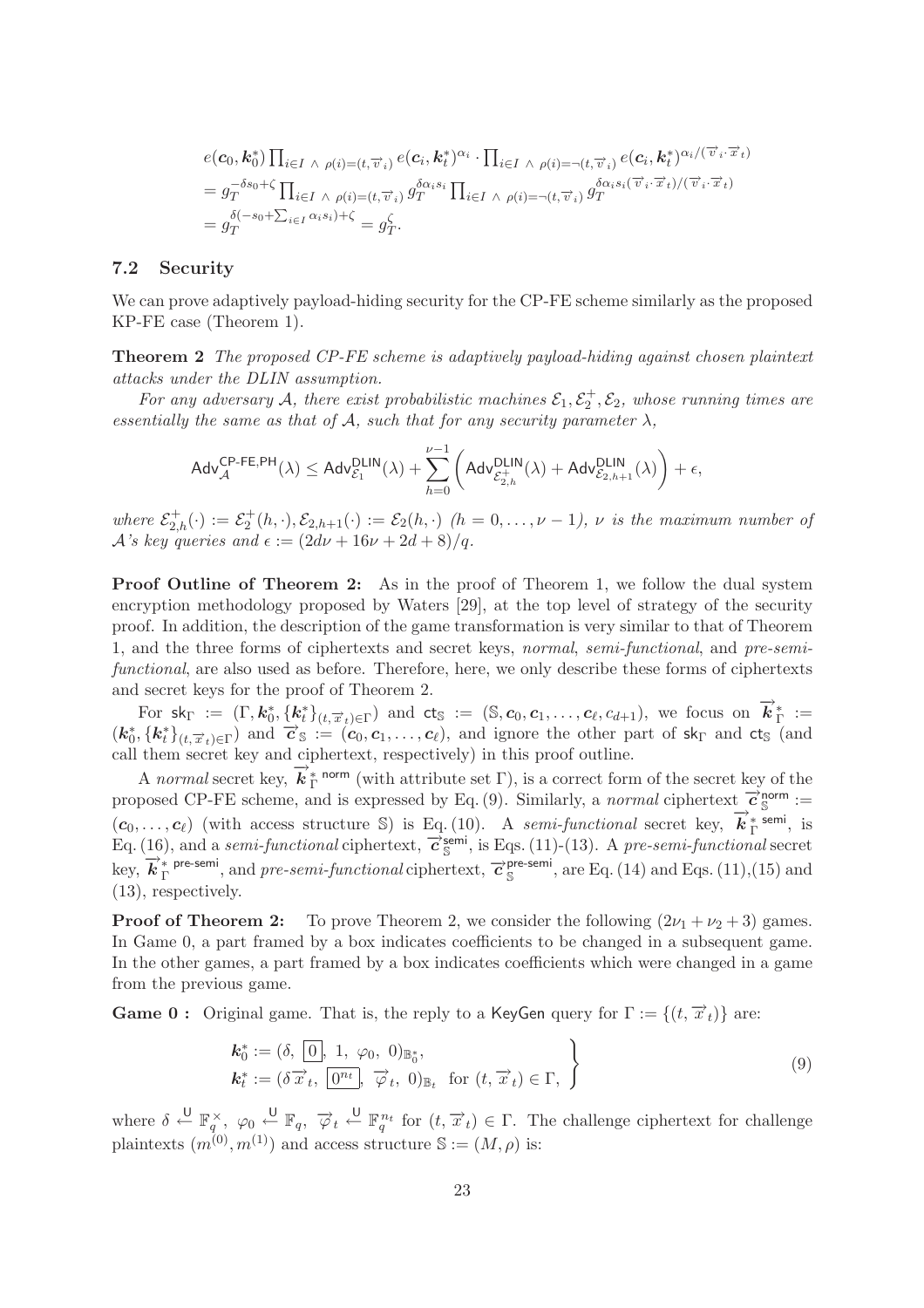$$
\begin{aligned}\n\mathbf{c}_0 &:= (-s_0, \boxed{0}, \boxed{\zeta}, 0, \eta_0)_{\mathbb{B}_0}, \\
\text{for } i &= 1, \dots, \ell, \\
\text{if } \rho(i) &= (t, \overrightarrow{v}_i), \quad \mathbf{c}_i := (s_i \overrightarrow{e}_{t,1} + \theta_i \overrightarrow{v}_i, \boxed{0^{n_t}}, 0^{n_t}, \eta_i)_{\mathbb{B}_t}, \\
\text{if } \rho(i) &= \neg(t, \overrightarrow{v}_i), \quad \mathbf{c}_i := (s_i \overrightarrow{v}_i, \boxed{0^{n_t}}, 0^{n_t}, \eta_i)_{\mathbb{B}_t}, \\
c_{d+1} &:= g_T^{\zeta} m^{(b)},\n\end{aligned} \tag{10}
$$

where  $\vec{f} \leftarrow^{\mathbb{R}} \mathbb{F}_q^r$ ,  $\vec{s}^T := (s_1, \ldots, s_\ell)^T := M \cdot \vec{f}^T$ ,  $s_0 := \vec{1} \cdot \vec{f}^T$ ,  $\eta_0, \theta_i \leftarrow^{\mathbb{U}} \mathbb{F}_q \quad \vec{\eta}_i \leftarrow^{\mathbb{U}} \mathbb{F}_q^{n_t}$  for  $i = 1, \ldots, \ell$ , and  $\vec{e}_{t,1} := (1, 0, \ldots, 0) \in \mathbb{F}_q^{n_t}$ .

**Game 1 :** Same as Game 0 except that the challenge ciphertext  $(c_0, \ldots, c_\ell, c_{d+1})$  is:

$$
\mathbf{c}_0 := (-s_0, \overline{w_0}, \zeta, 0, \eta_0)_{\mathbb{B}_0},
$$
  
for  $i = 1, \dots, \ell$ , (11)

if 
$$
\rho(i) = (t, \overrightarrow{v_i}), \quad \mathbf{c}_i := (s_i \overrightarrow{e}_{t,1} + \theta_i \overrightarrow{v}_i, \overrightarrow{w}_i, 0^{n_t}, \eta_i)_{\mathbb{B}_t},
$$
  
\nif  $\rho(i) = \neg(t, \overrightarrow{v}_i), \quad \mathbf{c}_i := (s_i \overrightarrow{v}_i, \overrightarrow{w}_i, 0^{n_t}, \eta_i)_{\mathbb{B}_t},$  (12)

$$
c_{d+1} := g_T^{\zeta} m^{(b)},\tag{13}
$$

where  $w_0 \stackrel{\cup}{\leftarrow} \mathbb{F}_q$ ,  $\overrightarrow{w}_i$ ,  $\overrightarrow{\overrightarrow{w}}_i \stackrel{\cup}{\leftarrow} \mathbb{F}_q^{n_t}$  for  $i = 1, \ldots, \ell$ , and all the other variables are generated as in Game 0.

**Game 2-***h*<sup>+</sup>  $(h = 0, \ldots, \nu - 1)$ : Game 2-0 is Game 1. Game 2-*h*<sup>+</sup> is the same as Game 2-h except that  $k_t^*$  for  $t = 0$  and  $(t, \overrightarrow{x}_t) \in \Gamma$  of the reply to the  $(h + 1)$ -th KeyGen query, and  $(c_1, \ldots, c_\ell)$  of the challenge ciphertext are:

$$
\begin{aligned}\n\mathbf{k}_0^* &:= (\delta, \frac{r_0}{\mathcal{X}_t}, \frac{1}{\mathcal{X}_t} \cdot U_t, \frac{0}{\mathcal{Y}_0}, \frac{0}{\mathcal{Y}_t}, 0)_{\mathbb{B}_t} \quad \text{for } (t, \overrightarrow{x}_t) \in \Gamma, \\
\mathbf{k}_t^* &:= (\delta \overrightarrow{x}_t, \frac{1}{\mathcal{X}_t} \cdot U_t, \overrightarrow{\varphi}_t, 0)_{\mathbb{B}_t} \quad \text{for } (t, \overrightarrow{x}_t) \in \Gamma,\n\end{aligned}\n\tag{14}
$$

for 
$$
i = 1, ..., \ell
$$
,  
\nif  $\rho(i) = (t, \overrightarrow{v}_i)$ ,  $\mathbf{c}_i := (s_i \overrightarrow{e}_{t,1} + \theta_i \overrightarrow{v}_i, \overrightarrow{(a_i \overrightarrow{e}_{t,1} + \pi_i \overrightarrow{v}_i) \cdot Z_t}, 0^{n_t}, \eta_i)_{\mathbb{B}_t}$ ,  
\nif  $\rho(i) = \neg(t, \overrightarrow{v}_i)$ ,  $\mathbf{c}_i := (s_i \overrightarrow{v}_i, \overrightarrow{a_i \overrightarrow{v}_i \cdot Z_t}, 0^{n_t}, \eta_i)_{\mathbb{B}_t}$ , (15)

where  $r_0 \stackrel{\cup}{\leftarrow} \mathbb{F}_q$ ,  $\overrightarrow{g} \stackrel{\cup}{\leftarrow} \mathbb{F}_q^r$ ,  $\overrightarrow{a}^T := (a_1, \ldots, a_\ell)^T := M \cdot \overrightarrow{g}^T$ ,  $\pi_i \stackrel{\cup}{\leftarrow} \mathbb{F}_q$  for  $i = 1, \ldots, \ell$ ,  $Z_t \stackrel{\cup}{\leftarrow}$  $GL(n_t, \mathbb{F}_q)$ ,  $U_t := (Z_t^{-1})^T$  for  $t = 1, \ldots, d$ , and all the other variables are generated as in Game  $2-h.$ 

**Game 2-(** $h$  + 1) ( $h$  = 0, ..., $\nu$  − 1) : Game 2-( $h$  + 1) is the same as Game 2- $h$ <sup>+</sup> except that  $k_t^*$  for  $(t, \overrightarrow{x}_t) \in \Gamma$  of the reply to the  $(h+1)$ -th KeyGen query, and  $(c_1, \ldots, c_\ell)$  of the challenge ciphertext are:

$$
\begin{aligned}\n\mathbf{k}_0^* &:= (\delta, r_0, 1, \varphi_0, 0)_{\mathbb{B}_0^*}, \\
\mathbf{k}_t^* &:= (\delta \overrightarrow{x}_t, \overrightarrow{0^{n_t}}, \overrightarrow{\varphi}_t, 0)_{\mathbb{B}_t} \text{ for } (t, \overrightarrow{x}_t) \in \Gamma, \\
\text{for } i = 1, \dots, \ell, \\
\text{if } \rho(i) = (t, \overrightarrow{v}_i), \quad \mathbf{c}_i := (s_i \overrightarrow{e}_{t,1} + \theta_i \overrightarrow{v}_i, \overrightarrow{w}_i, 0^{n_t}, \eta_i)_{\mathbb{B}_t}, \\
\text{if } \rho(i) = \neg(t, \overrightarrow{v}_i), \quad \mathbf{c}_i := (s_i \overrightarrow{v}_i, \overrightarrow{w}_i, 0^{n_t}, \eta_i)_{\mathbb{B}_t},\n\end{aligned} \tag{16}
$$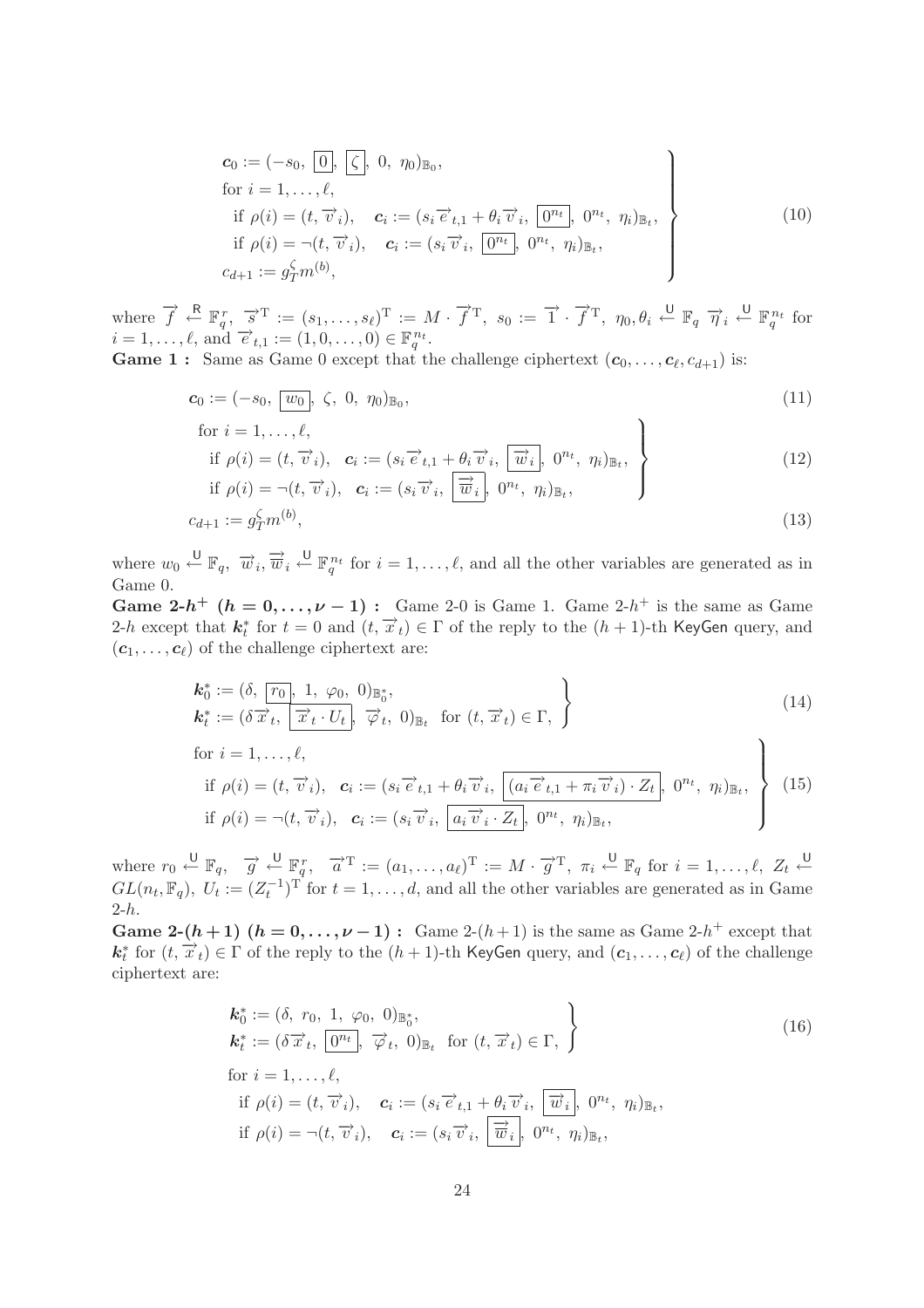where  $\vec{w}_i$ ,  $\vec{\overline{w}}_i \stackrel{\cup}{\leftarrow} \mathbb{F}_q^{n_t}$  for  $i = 1, \ldots, \ell$ , and all the other variables are generated as in Game 2-h<sup>+</sup>. **Game 3 :** Same as Game  $2-\nu$  except that  $c_0$  and  $c_{d+1}$  of the challenge ciphertext are

$$
c_0 := (-s_0, w_0, \zeta', 0, \eta_0)_{\mathbb{B}_0}, c_{d+1} := g_T^{\zeta} m^{(b)},
$$

where  $\zeta' \stackrel{\cup}{\leftarrow} \mathbb{F}_q$  (i.e., independent from  $\zeta \stackrel{\cup}{\leftarrow} \mathbb{F}_q$ ), and all the other variables are generated as in Game  $2-\nu$ .

Let  $Adv_{\mathcal{A}}^{(0)}(\lambda)$  be  $Adv_{\mathcal{A}}^{CP-FE,PH}(\lambda)$  in Game 0, and  $Adv_{\mathcal{A}}^{(1)}(\lambda)$ ,  $Adv_{\mathcal{A}}^{(2-h)}(\lambda)$ ,  $Adv_{\mathcal{A}}^{(2-h)}(\lambda)$ ,  $Adv_{\mathcal{A}}^{(3)}(\lambda)$ be the advantage of A in Game 1, 2-h, 2-h<sup>+</sup>, 3, respectively. It is clear that  $\mathsf{Adv}_{\mathcal{A}}^{(3)}(\lambda) = 0$  by Lemma 13.

We will show four lemmas (Lemmas 9-12) that evaluate the gaps between pairs of  $\mathsf{Adv}_{\mathcal{A}}^{(0)}(\lambda)$ ,  $\mathsf{Adv}_{\mathcal{A}}^{(1)}(\lambda),\mathsf{Adv}_{\mathcal{A}}^{(2-h)}(\lambda),\mathsf{Adv}_{\mathcal{A}}^{(2-h+1)}(\lambda),\mathsf{Adv}_{\mathcal{A}}^{(2-(h+1))}(\lambda) \text{ for } h = 0,\ldots,\nu-1. \text{ From these lemmas}$ and Lemmas 1 and 2, we obtain  $\mathsf{Adv}_{\mathcal{A}}^{\mathsf{CP-FE},\mathsf{PH}}(\lambda) = \mathsf{Adv}_{\mathcal{A}}^{(0)}(\lambda) \leq |\mathsf{Adv}_{\mathcal{A}}^{(0)}(\lambda) - \mathsf{Adv}_{\mathcal{A}}^{(1)}(\lambda)| +$  $\sum_{h=0}^{\nu-1} |Adv_{\mathcal{A}}^{(2-h)}(\lambda) - Adv_{\mathcal{A}}^{(2-h^+)}(\lambda)| + \sum_{h=0}^{\nu-1} |Adv_{\mathcal{A}}^{(2-h^+)}(\lambda) - Adv_{\mathcal{A}}^{(2-(h+1))}|.$ Adv $_{\mathcal{A}}^{(2-h)}(\lambda) - \mathsf{Adv}_{\mathcal{A}}^{(2-h^+)}(\lambda) \Big| + \sum_{h=0}^{\nu-1} \Big|$  $\mathsf{Adv}_{\mathcal{A}}^{(2-h^+)}(\lambda) - \mathsf{Adv}_{\mathcal{A}}^{(2-(h+1))}(\lambda) \Big| + \Big|$  $\begin{array}{l} \sum_{h=0}^{\nu-1} \left| \mathsf{Adv}^{(2-h)}_{\mathcal{A}}(\lambda) - \mathsf{Adv}^{(2-h^+)}_{\mathcal{A}}(\lambda) \right| + \left| \mathsf{Adv}^{(2-h^+)}_{\mathcal{A}}(\lambda) - \mathsf{Adv}^{(2-(h+1))}_{\mathcal{A}}(\lambda) \right| + \left| \mathsf{Adv}^{(2-\nu)}_{\mathcal{A}}(\lambda) - \mathsf{Adv}^{(3)}_{\mathcal{A}}(\lambda) \right| \ \\\left. + \mathsf{Adv}^{(3)}_{\mathcal{A}}(\lambda) \ \leq \ \mathsf{Adv}^{\mathsf{P1$  $\mathsf{Adv}_{\mathcal{E}_1}^{\mathsf{DLIN}}(\lambda) + \sum_{h=0}^{\nu-1} \left( \mathsf{Adv}_{\mathcal{E}_{2,h}^+}^{\mathsf{DLIN}}(\lambda) + \mathsf{Adv}_{\mathcal{E}_{2,h+1}}^{\mathsf{DLIN}}(\lambda) \right) + (2d\nu + 16\nu + d + 10)/q.$  This completes the proof of Theorem 2.

Lemma 9 *For any adversary* A, there exists a probabilistic machine  $\mathcal{B}_1$ , whose running time *is essentially the same as that of* A, such that for any security parameter  $\lambda$ ,  $|\text{Adv}^{(0)}_{\mathcal{A}}(\lambda) \mathsf{Adv}_{\mathcal{A}}^{(1)}(\lambda)| \leq \mathsf{Adv}_{\mathcal{B}_1}^{\mathsf{P1}}(\lambda)+(d+1)/q.$ 

**Proof.** In order to prove Lemma 9, we construct a probabilistic machine  $\mathcal{B}_1$  against Problem 1 using any adversary  $A$  in a security game (Game 0 or 1) as a black box as follows:

- 1.  $B_1$  is given Problem 1 instance (param<sub> $\vec{n}$ </sub>,  $\mathbb{B}_0$ ,  $\widehat{\mathbb{B}}_0^*$ ,  $e_{\beta,0}$ ,  $\{\mathbb{B}_t, \widehat{\mathbb{B}}_t^*$ ,  $e_{\beta,t,1}, e_{t,j}\}_{t=1,\dots,d; j=2,\dots,n_t}$ ).
- 2.  $\mathcal{B}_1$  plays a role of the challenger in the security game against adversary  $\mathcal{A}$ .
- 3. At the first step of the game,  $\mathcal{B}_1$  sets

$$
\mathbb{D}_0 := \mathbb{B}_0, \ \mathbb{D}_0^* := \mathbb{B}_0^*, \ \widehat{\mathbb{D}}_0 := (\boldsymbol{b}_{0,1}, \boldsymbol{b}_{0,3}, \boldsymbol{b}_{0,5}), \ \widehat{\mathbb{D}}_0^* := \widehat{\mathbb{B}}_0^*, \n\mathbb{D}_t := (\boldsymbol{d}_{t,j})_{j=1,\ldots,3n_t+1} := (\boldsymbol{b}_{t,2}, \ldots, \boldsymbol{b}_{t,n_t}, \boldsymbol{b}_{t,1}, \boldsymbol{b}_{t,n_t+1}, \ldots, \boldsymbol{b}_{t,3n_t+1}), \n\mathbb{D}_t^* := (\boldsymbol{d}_{t,j}^*)_{j=1,\ldots,3n_t+1} := (\boldsymbol{b}_{t,2}^*, \ldots, \boldsymbol{b}_{t,n_t}^*, \boldsymbol{b}_{t,1}^*, \boldsymbol{b}_{t,n_t+1}^*, \ldots, \boldsymbol{b}_{t,3n_t+1}^*, \n\widehat{\mathbb{D}}_t := (\boldsymbol{d}_{t,1}, \ldots, \boldsymbol{d}_{t,n_t}, \boldsymbol{d}_{t,3n_t+1}), \quad \widehat{\mathbb{D}}_t^* := (\boldsymbol{d}_{t,1}^*, \ldots, \boldsymbol{d}_{t,n_t}^*, \boldsymbol{d}_{t,2n_t+1}^*, \ldots, \boldsymbol{d}_{t,3n_t}^*),
$$

for  $t = 1, \ldots, d$ .  $\mathcal{B}_1$  obtains  $\widehat{\mathbb{D}}_t$  and  $\widehat{\mathbb{D}}_t^*$  from  $\mathbb{B}_t$  and  $\widehat{\mathbb{B}}_t^*$  in the Problem 1 instance, and returns  $\mathsf{pk} := (1^{\lambda}, \mathsf{param}_{\overrightarrow{n}}, \{\widehat{\mathbb{D}}_t\}_{t=0,..,d})$  to  $\mathcal{A}.$ 

- 4. When a KeyGen query is issued for attribute sets  $\Gamma$ ,  $\mathcal{B}_1$  answers normal key sk<sub>Γ</sub> computed using  $\{\widehat{\mathbb{D}}_t^*\}_{t=0, \ldots, d}$ .
- 5. When  $\mathcal{B}_1$  receives an encryption query with challenge plaintexts  $(m^{(0)}, m^{(1)})$  and  $\mathbb{S} :=$  $(M, \rho)$  from A,  $\mathcal{B}_1$  calculates the challenge ciphertext  $(c_0, \ldots, c_{\ell}, c_{d+1})$  as follows:

$$
\mathbf{c}_0 := -s_0 \mathbf{e}_{\beta,0} + \zeta \mathbf{b}_{0,3}, \quad \mathbf{c}_i := \sum_{j=1}^{n_t-1} c_{i,j} \mathbf{e}_{t,j+1} + c_{i,n_t} \mathbf{e}_{\beta,t,1} \quad \text{for } i = 1,\ldots,\ell, \quad c_{d+1} := g_T^{\zeta} m^{(b)},
$$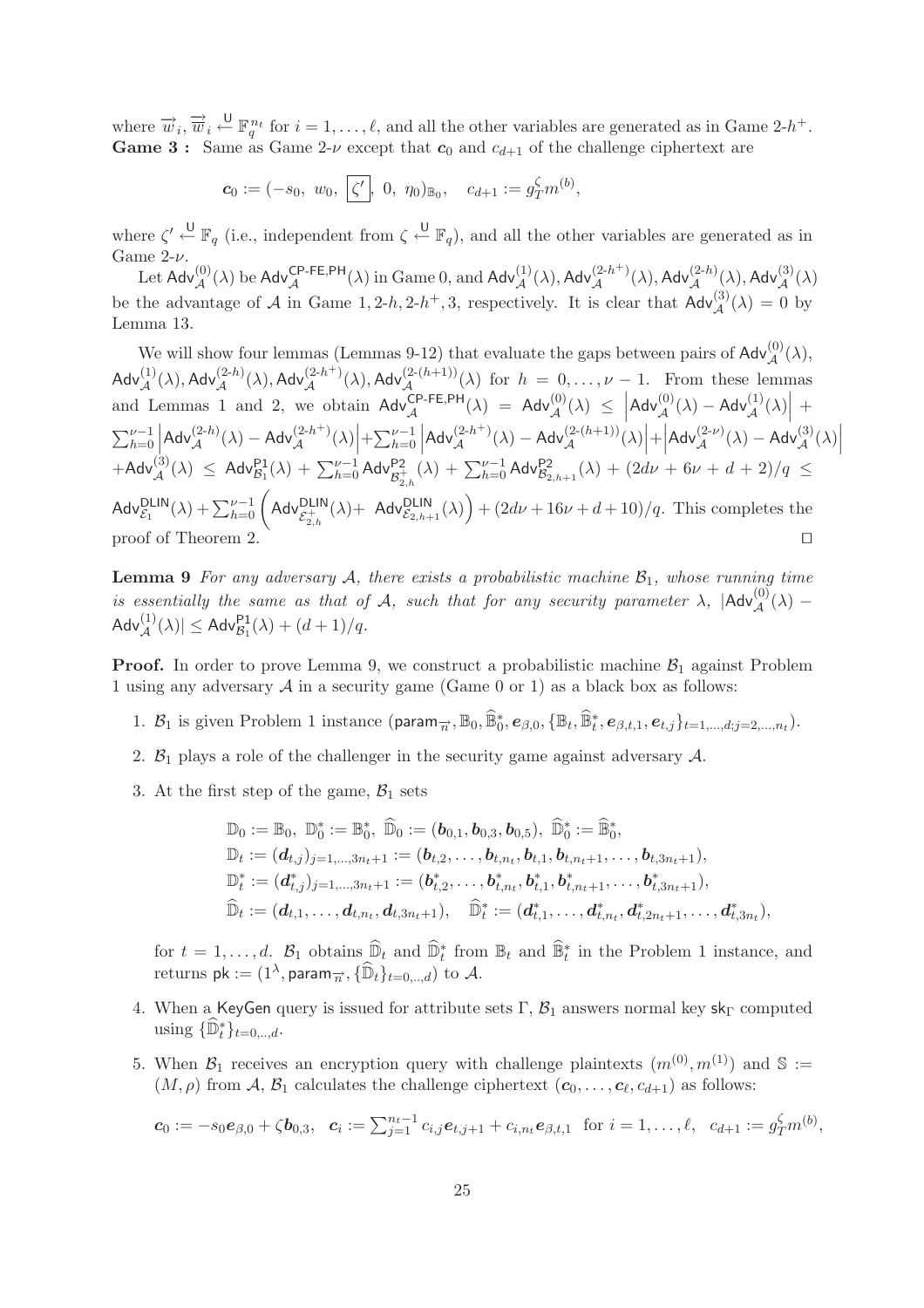where  $b \leftarrow \{0, 1\}$ ,  $\overrightarrow{f} \leftarrow^{\mathbb{R}} \mathbb{F}_q^r$ ,  $\overrightarrow{s}^{\mathrm{T}} := (s_1, \ldots, s_\ell)^{\mathrm{T}} := M \cdot \overrightarrow{f}^{\mathrm{T}}$ ,  $s_0 := \overrightarrow{1} \cdot \overrightarrow{f}^{\mathrm{T}}$ ,  $\theta_i, \zeta \leftarrow^{\mathbb{U}} \mathbb{F}_q$ for  $i = 1, \ldots, \ell$ ,  $\overrightarrow{c}_i := s_i \overrightarrow{e}_{t,1} + \theta_i \overrightarrow{v}_i$  if  $\rho(i) = (t, \overrightarrow{v}_i)$  or  $\overrightarrow{c}_i := s_i \overrightarrow{v}_i$  if  $\rho(i) = (t, \overrightarrow{v}_i)$  for  $i = 1,\ldots,\ell$ , and  $e_{\beta,0}, b_{0,3}, e_{\beta,t,1}, \{e_{t,j}\}_{j=2,\ldots,n_t}$  are from the Problem 1 instance.  $\mathcal{B}_1$  gives the challenge ciphertext to A.

- 6. When a KeyGen query is issued by  $A$  after the encryption query,  $B_1$  executes the same procedure as that of step 4.
- 7. A finally outputs bit b'. If  $b = b'$ ,  $\mathcal{B}_1$  outputs  $\beta' := 1$ . Otherwise,  $\mathcal{B}_1$  outputs  $\beta' := 0$ .

When  $\beta = 0$ , it is straightforward that the distribution by  $\mathcal{B}_1$ 's simulation is equivalent to that in Game 0. When  $\beta = 1$ , the distribution by  $\mathcal{B}_1$ 's simulation is equivalent to that in Game 1 except for the case that  $s_0 = 0$  or there exists an  $i \in \{1, \ldots, \ell\}$  such that  $c_{i,n_t} = 0$ , i.e., except with probability  $(\ell + 1)/q \leq (d + 1)/q$  since  $\ell \leq d$ .

**Lemma 10** For any adversary  $A$ , there exists a probabilistic machine  $\mathcal{B}_2^+$ , whose running time *is essentially the same as that of* A, such that for any security parameter  $\lambda$ ,  $|\text{Adv}_{\mathcal{A}}^{(2-h)}(\lambda) \mathsf{Adv}_{\mathcal{A}}^{(2-h^+)}(\lambda)| \leq \mathsf{Adv}_{\mathcal{B}_{2,h}^+}^{\mathsf{P2}}(\lambda) + (d+3)/q, \textit{ where } \mathcal{B}_{2,h}^+(\cdot) := \mathcal{B}_{2}^+(h,\cdot).$ 

**Proof.** In order to prove Lemma 10, we construct a probabilistic machine  $\mathcal{B}_2^+$  against Problem 2 using an adversary A in a security game (Game 2-h or 2-h<sup>+</sup>) as a black box as follows:

- 1.  $\mathcal{B}_2^+$  is given an integer h and a Problem 2 instance, (param<sub> $\vec{n}$ </sub>,  $\{\widehat{\mathbb{B}}_t, \mathbb{B}_t^*\}_{t=0,\dots,d}$ ,  $h_{\beta,0}^*$ ,  $e_0$ ,  $\{h_{\beta,t,j}^*,$  $e_{t,j}\}_{t=1,\ldots,d; i=1,\ldots,n_{t}}$ .
- 2.  $\mathcal{B}_2^+$  plays a role of the challenger in the security game against adversary  $\mathcal{A}$ .
- 3. At the first step of the game,  $\mathcal{B}_2^+$  provides A a public key  $pk := (1^{\lambda}, param_{\overrightarrow{n}}, \{\widehat{\mathbb{B}}_t'\}_{t=0,\dots,d})$ of Game 2-h (and 2-h<sup>+</sup>), where  $\mathbb{B}'_0 := (\boldsymbol{b}_{0,1}, \boldsymbol{b}_{0,3}, \boldsymbol{b}_{0,5})$  and  $\mathbb{B}'_t := (\boldsymbol{b}_{t,1}, ..., \boldsymbol{b}_{t,n_t}, \boldsymbol{b}_{t,3n_t+1})$  for  $t = 1, \ldots, d$ , that are obtained from the Problem 2 instance.
- 4. When the *ι*-th key query is issued for attribute  $\Gamma := \{(t, \vec{x}_t)\}, \mathcal{B}_2^+$  answers as follows:
	- (a) When  $1 \leq \iota \leq h$ ,  $\mathcal{B}_2^+$  answers semi-functional key  $(k_0^*, {\{k_t^*\}}_{(t, \vec{x}_t) \in \Gamma})$  with Eq. (16), that is computed using  $\{\mathbb{B}_{t}^{*}\}_{t=0,\ldots,d}$  of the Problem 2 instance.
	- (b) When  $\iota = h+1, \mathcal{B}_2^+$  calculates  $(\mathbf{k}_0^*, {\{\mathbf{k}_t^*\}}_{(t,\overrightarrow{x}_t)\in\Gamma})$  using  $\mathbf{b}_{0,3}^*, \mathbf{h}_{\beta,0}^*, {\{\mathbf{h}_{\beta,t,j}^*\}}_{t=1,..,d;j=1,..,n_t}$ of the Problem 2 instance as follows:

$$
\mathbf{k}_0^* := \mathbf{h}_{\beta,0}^* + \mathbf{b}_{0,3}^*, \quad \mathbf{k}_t^* := \sum_{j=1}^{n_t} x_{t,j} \mathbf{h}_{\beta,t,j}^* \text{ for } (t, \overrightarrow{x}_t) \in \Gamma.
$$

- (c) When  $\iota \geq h+2$ ,  $\mathcal{B}_2^+$  answers normal key  $(k_0^*, {\{k_t^*\}}_{(t,\overrightarrow{x}_t)\in\Gamma})$  with Eq. (9), that is computed using  $\{\mathbb{B}_{t}^{*}\}_{t=0,\dots,d}$  of the Problem 2 instance.
- 5. When  $\mathcal{B}_2^+$  receives an encryption query with challenge plaintexts  $(m^{(0)}, m^{(1)})$  and  $\mathbb{S} :=$  $(M, \rho)$  from A,  $\mathcal{B}_2^+$  computes challenge ciphertext  $(c_0, \ldots, c_{\ell}, c_{d+1})$  as follows:

$$
\pi'_t, \mu_t, g'_k, \widetilde{\mu}_k \stackrel{\text{U}}{\leftarrow} \mathbb{F}_q \text{ for } t = 1, \dots, d; \ k = 1, \dots, r,
$$
  

$$
\widetilde{f}_0 := \sum_{k=1}^r (g'_k e_0 + \widetilde{\mu}_k b_{0,1}),
$$
  
for  $t = 1, \dots, d; \ k = 1, \dots, r; \ j = 1, \dots, n_t;$   

$$
f_{t,j} := \pi'_t e_{t,j} + \mu_t b_{t,j}, \quad \widetilde{f}_{t,k,j} := g'_k e_{t,j} + \widetilde{\mu}_k b_{t,j},
$$
  

$$
\zeta \stackrel{\text{U}}{\leftarrow} \mathbb{F}_q, \quad c_0 := -\widetilde{f}_0 + \zeta b_{0,3} + q_0,
$$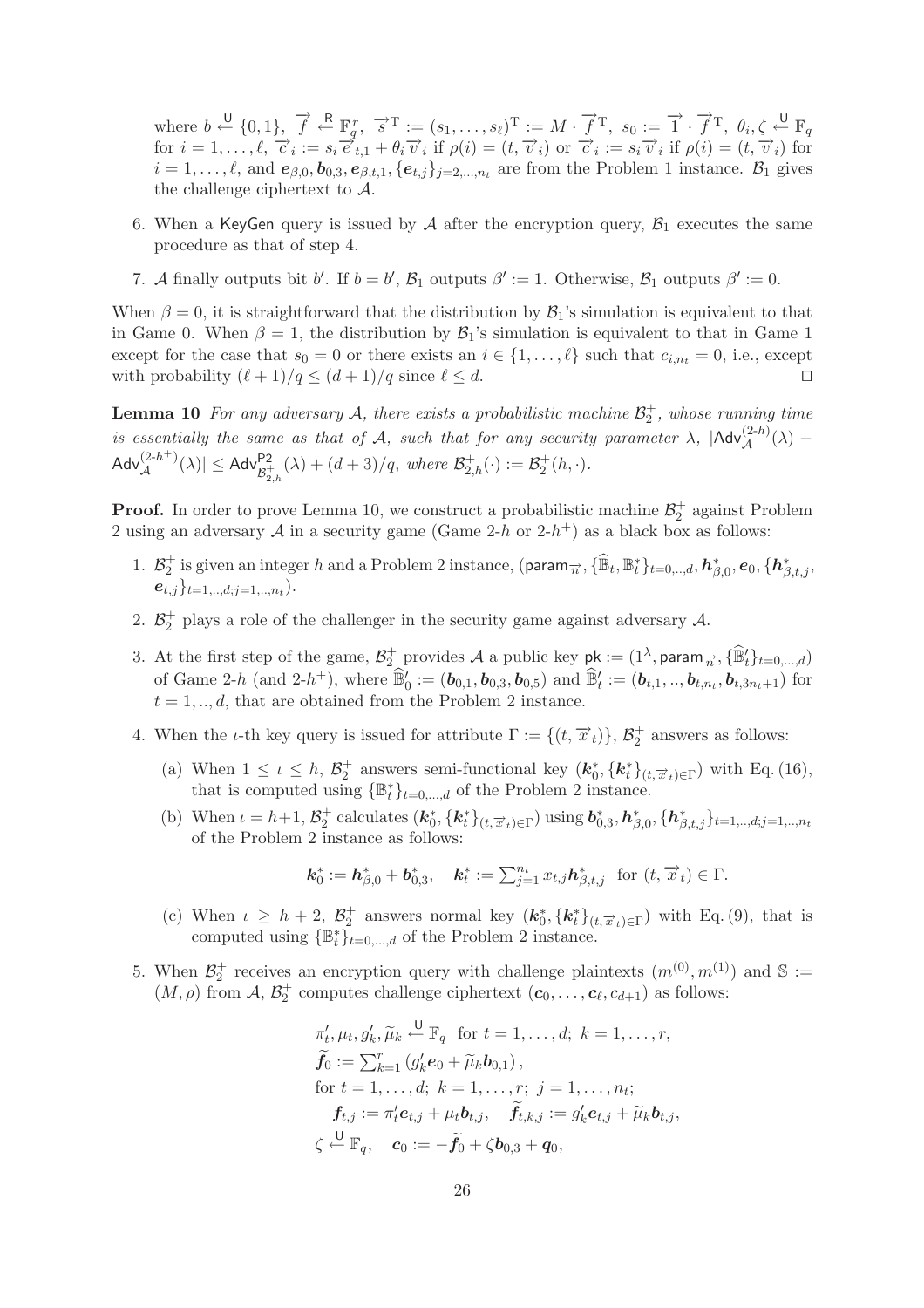for 
$$
i = 1...,\ell
$$
,  
\nif  $\rho(i) = (t, \vec{v}_i)$ ,  $\mathbf{c}_i := \sum_{j=1}^{n_t} v_{i,j} \mathbf{f}_{t,j} + \sum_{k=1}^r M_{i,k} \tilde{\mathbf{f}}_{t,k,1} + \mathbf{q}_i$ ,  
\nif  $\rho(i) = \neg(t, \vec{v}_i)$ ,  $\mathbf{c}_i := \sum_{j=1}^{n_t} v_{i,j} (\sum_{k=1}^r M_{i,k} \tilde{\mathbf{f}}_{t,k,j}) + \mathbf{q}_i$ ,  
\n $c_{d+1} := g_T^{\zeta} m^{(b)}$ ,

where  $(M_{i,k})_{i=1,\dots,\ell;k=1,\dots,r} := M$ ,  $q_0 \stackrel{\cup}{\leftarrow}$  span $\langle b_{0,5}\rangle$ , and  $q_i \stackrel{\cup}{\leftarrow}$  span $\langle b_{t,3n_t+1}\rangle$  and  $(b_{0,1},b_{0,3},b_{0,2})$  $e_0, \{e_{t,j}\}_{t=1,\dots,d; j=1,\dots,n_t}$  is a part of the Problem 2 instance.  $\mathcal{B}_2^+$  gives the challenge ciphertext to A.

- 6. When a KeyGen query is issued by  $A$  after the encryption query,  $\mathcal{B}_2^+$  executes the same procedure as that of step 4.
- 7. A finally outputs bit b'. If  $b = b'$ ,  $\mathcal{B}_2^+$  outputs  $\beta' := 1$ . Otherwise,  $\mathcal{B}_2^+$  outputs  $\beta' := 0$ .

**Remark 2**  $f_0, f_{t,j}, f_{t,k,j}$  for  $t = 1, \ldots, d; k = 1, \ldots, r; j = 1, \ldots, n_t$  calculated in the step 5 in the above simulation are expressed as:

$$
\pi_t := \tau \pi'_t, \quad \theta_t := \pi_t \omega + \mu_t, \quad g_k := \tau g'_k, \quad f_k := g_k \omega + \widetilde{\mu}_k, \ns_0 := \sum_{k=1}^r f_k, \quad a_0 := \sum_{k=1}^r g_k, \quad w_0 := a_0/u_0 \ (= a_0 z_0), \n\widetilde{f}_0 = (s_0, w_0, 0, 0, 0)_{\mathbb{B}_0}, \n\pi_t \to t_0; \n\widetilde{f}_{t,j} := \begin{pmatrix} \theta_t \overrightarrow{e}_{t,j}, & \pi_t \overrightarrow{z}_{t,j}, & 0^{n_t}, \\ f_k \overrightarrow{e}_{t,j}, & g_k \overrightarrow{z}_{t,j}, & 0^{n_t}, & 0 \end{pmatrix}_{\mathbb{B}_t},
$$

where  $\tau, \omega, u_0, \{\vec{e}_{t,j}, \vec{z}_{t,j}\}_{t=1,\dots,d; j=1,\dots,n_t}$  are defined in Problem 2. Note that variables  $\{\theta_t, \pi_t\}_{t=1,\dots,d}$ ,  $\{f_k, g_k\}_{k=1,\dots,r}$  are independently and uniformly distributed. Therefore,  $\{c_i\}_{i=0,\dots,\ell}$  are distributed as (11) and (15) except  $w_0 := a_0/r_0$ , i.e.,  $w_0r_0 = a_0$ , using  $a_0$  and  $r_0 := u_0 \stackrel{\cup}{\leftarrow} \mathbb{F}_q$  in  $k_0^*$  $(Eq. (14)).$ 

**Claim 2** *The distribution of the view of adversary* A *in the above-mentioned game simulated by*  $\mathcal{B}_2^+$  *given a Problem 2 instance with*  $\beta \in \{0, 1\}$  *is the same as that in Game 2-h (resp. Game*)  $(2-h^+)$  if  $\beta = 0$  (resp.  $\beta = 1$ ) except with probability  $(d+2)/q$  (resp. 1/q).

**Proof.** It is clear that  $\mathcal{B}_2^+$ 's simulation of the public-key generation (step 3) and the *ι*-th key query's answer for  $\iota \neq h+1$  (cases (a) and (c) of step 4) is perfect, i.e., exactly the same as the Setup and the KeyGen oracle in Game  $2-h$  and Game  $2-h^+$ .

Therefore, to prove this lemma we will show that the joint distribution of the  $(h + 1)$ -th key query's answer and the challenge ciphertext by  $\mathcal{B}_2^+$ 's simulation given a Problem 2 instance with  $\beta$  is equivalent to that in Game 2-h (resp. Game 2-h<sup>+</sup>), when  $\beta = 0$  (resp.  $\beta = 1$ ).

When  $\beta = 0$ , it is straightforward to show that they are equivalent except that  $\delta$  defined in Problem 2 is zero or there exists  $i \in \{0, \ldots, \ell\}$  such that  $\overrightarrow{w}_i = \overrightarrow{0}$  with  $\rho(i) = (t, \overrightarrow{v}_i)$  or  $\overrightarrow{w}_i = \overrightarrow{0}$  with  $\rho(i) = \neg(t, \overrightarrow{v}_i)$ , where  $\overrightarrow{w}_i$  and  $\overrightarrow{w}_i$  are defined in Eqs. (11) and (12), i.e. with probability  $(\ell + 2)/q \leq (d+2)/q$  since  $\ell \leq d$ .

When  $\beta = 1$ , the distribution by  $\mathcal{B}_2^+$ 's simulation is Eq. (14) for the key and Eqs. (11), (13), and (15) for the challenge ciphertext, where the distribution is the same as that defined in these equations except  $w_0 := a_0/r_0$ , i.e.,  $w_0r_0 = a_0$ , using  $a_0 := \overrightarrow{1} \cdot \overrightarrow{g}^T$  and  $r_0 \stackrel{\cup}{\leftarrow} \mathbb{F}_q$  in  $k_0^*$  (Eq. (14)) from Remark 2. The corresponding distribution in Game  $2-h^+$  is Eq. (14) and Eqs. (11), (13), and (15) where  $r_0, w_0 \stackrel{\cup}{\leftarrow} \mathbb{F}_q$  as defined in the equations.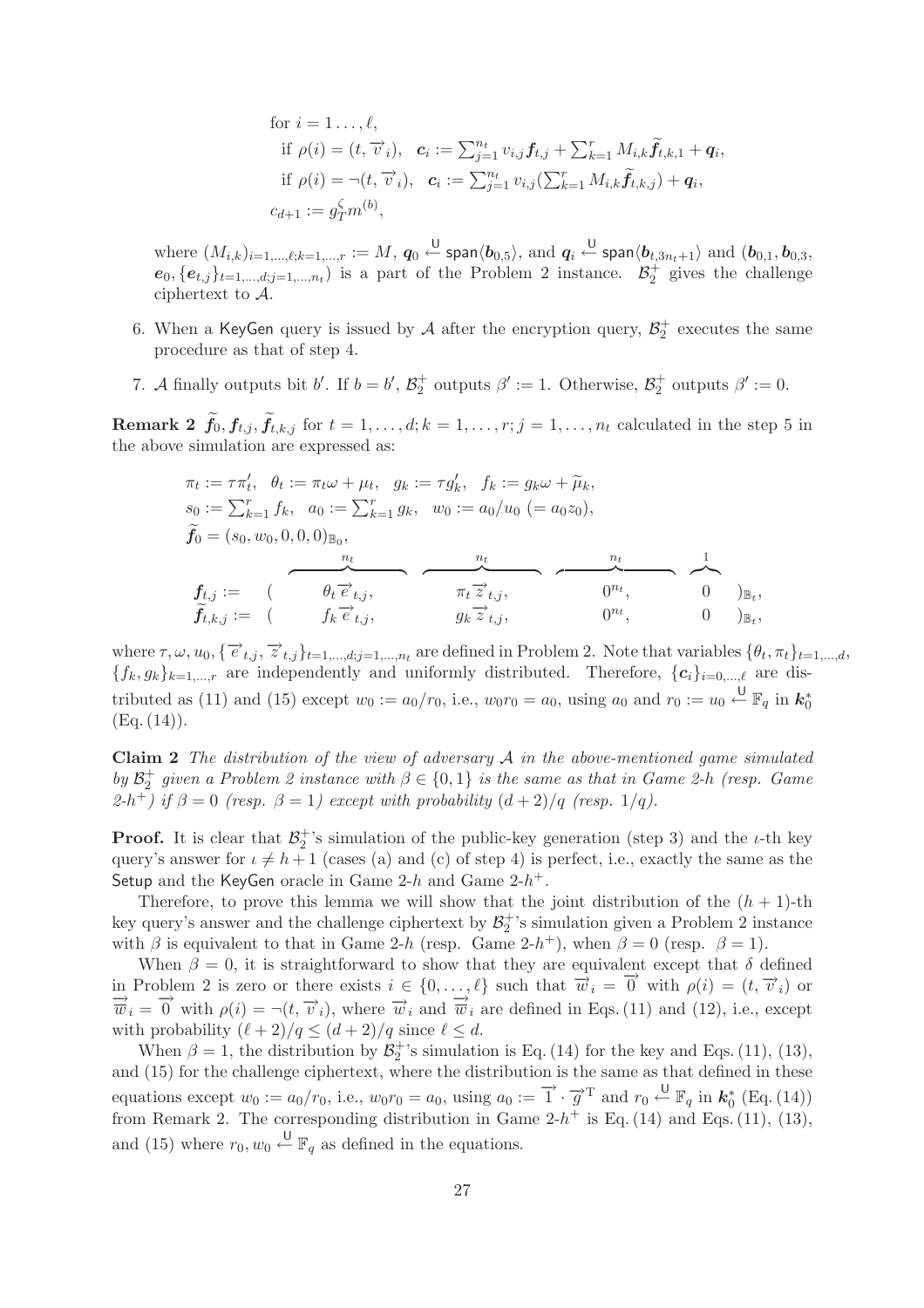Moreover, similarly as in the proof of Claim 1, we can show that  $a_0$  is uniformly and independently distributed from the other variables in the joint distribution of  $\mathcal{B}_2^+$ 's simulation.

Therefore, the view of adversary  $A$  in the game simulated by  $\mathcal{B}_2^+$  given a Problem 2 instance with  $\beta = 1$  is the same as that in Game 2-h<sup>+</sup> except that  $\delta$  defined in Problem 2 is zero i.e., except with probability  $1/q$ .

This completes the proof of Lemma 10.

**Lemma 11** *For any adversary*  $A$ *, there exists a probabilistic machine*  $B_2$ *, whose running time is essentially the same as that of* A, such that for any security parameter  $\lambda$ ,  $|\text{Adv}_{\mathcal{A}}^{(2-h+)}(\lambda) \mathsf{Adv}_{\mathcal{A}}^{(2-(h+1))}(\lambda) \leq \mathsf{Adv}_{\mathcal{B}_{2,h+1}}^{P2}(\lambda) + (d+3)/q, \text{ where } \mathcal{B}_{2,h+1}(\cdot) := \mathcal{B}_{2}(h,\cdot).$ 

**Proof.** The proof of Lemma 11 is similar to that of Lemma 6.

**Lemma 12** *For any adversary*  $A$ ,  $\mathsf{Adv}_{\mathcal{A}}^{(2-\nu)}(\lambda) \leq \mathsf{Adv}_{\mathcal{A}}^{(3)}(\lambda) + 1/q$ .

**Proof.** The proof of Lemma 12 is similar to that of Lemma 7. □

**Lemma 13** *For any adversary*  $A$ ,  $\mathsf{Adv}_{\mathcal{A}}^{(3)}(\lambda) = 0$ .

# **8 UP-FE Scheme**

#### **8.1 Construction**

In order to obtain a UP-FE scheme, we combine the KP-FE scheme in Section 6 and the CP-FE scheme in Section 7 using the first vector space  $\mathbb{V}_0$  of dimension 8, instead of dimension 5. In the security proof, the semi-functional form of secret keys (resp. ciphertexts) has 2 dimensional random component in span $\langle b_{0,3}^*,b_{0,4}^*\rangle$  (resp. span $\langle b_{0,3},b_{0,4}\rangle$ ). For our KP-FE and CP-FE schemes, the corresponding random components are in 1-dimensional subspace of  $\mathbb{V}_0$ (see Sections 6 and 7).

 $\tilde{\rho}: \{1,\ldots,\ell\} \to \{1,\ldots,d\}$  is defined at the start of Section 6. In the proposed scheme, we use that  $\tilde{\lambda}$  is injective for  $\mathcal{S} := (M, \rho)$  where  $\mathcal{S} := \mathcal{S}^{\mathsf{KP}}$   $\mathcal{S}^{\mathsf{CP}}$ assume that  $\tilde{\rho}$  is injective for  $\mathbb{S} := (M, \rho)$ , where  $\mathbb{S} := \mathbb{S}^{\mathsf{KP}}, \mathbb{S}^{\mathsf{CP}}$ .<br>In the description of the scheme, we assume that input y

In the description of the scheme, we assume that input vectors,  $\vec{x}_t^{KP} := (x_{t,1}^{KP}, \ldots, x_{t,n_t}^{KP})$ and  $\vec{x}_t^{\text{CP}} := (x_{t,1}^{\text{CP}}, \dots, x_{t,n_t}^{\text{CP}})$ , are normalized such that  $x_{t,1}^{\text{KP}} := 1$  and  $x_{t,1}^{\text{CP}} := 1$ . (If  $\vec{x}_t^{\text{KP}}$ ) is not normalized, change it to a normalized one by  $(1/x_{t,1}^{\text{KP}}) \cdot \vec{x}_t^{\text{KP}}$  (res  $\vec{x}_t^{\text{CP}}$ ), assuming that  $x_{t,1}^{\text{KP}}$  (resp.  $x_{t,1}^{\text{CP}}$ ) is non-zero). In addition, we assume that input vector  $\vec{v}_t^{\text{CP}} := (v_{i,1}^{\text{CP}}, \ldots, v_{i,n}^{\text{CP}})$  satisfies that  $v_{i,n}^{\text{CP}} \neq 0$ .  $t_t^{\text{CP}} := (v_{i,1}^{\text{CP}}, \dots, v_{i,n_t}^{\text{CP}})$  satisfies that  $v_{i,n_t}^{\text{CP}} \neq 0$ .

We refer to Section 1.3 for notations on DPVS, e.g.,  $(x_1,\ldots,x_N)_{\mathbb{B}},(y_1,\ldots,y_N)_{\mathbb{B}^*}$  for  $x_i,y_i\in$  $\mathbb{F}_q$ 

For a format of attribute vectors  $\vec{n} := ((d^{\text{KP}}; n_1^{\text{KP}}, \ldots, n_{d^{\text{KP}}}^{\text{KP}}), (d^{\text{CP}}; n_1^{\text{CP}}, \ldots, n_{d^{\text{CP}}}^{\text{CP}}))$  that indicates dimensions of vector spaces,  $\vec{e}_{t,i}^{KP}$  (resp.  $\vec{e}_{t,j}^{CP}$ ) denotes the canonical basis vector  $j-1$  $n_t$ KP $-j$  $j-1$  $n_t^{\text{CP}} - j$ 

(  $\widehat{0\cdots 0}, 1, \widehat{0\cdots 0}$   $\in \mathbb{F}_q^{n_t^{\text{KP}}}$  for  $j = 1, \ldots, n_t^{\text{KP}}$  (resp. (  $\overline{0\cdots 0}, 1,$  $\widehat{0 \cdots 0}$   $\in \mathbb{F}_q^{n_t^{\text{CP}}}$  for  $j = 1, \ldots, n_t^{\text{CP}}$ . We describe random dual orthonormal basis generator  $\mathcal{G}_{ob}^{UP}$  below, which is used as a subroutine in the proposed UP-FE scheme.

$$
\begin{aligned} \mathcal{G}^{\mathsf{UP}}_{\mathsf{ob}}(1^\lambda,\overrightarrow{n} &:=((d^{\mathsf{KP}};n_1^{\mathsf{KP}},\ldots,n_{d^{\mathsf{KP}}}^{\mathsf{KP}}),(d^{\mathsf{CP}};n_1^{\mathsf{CP}},\ldots,n_{d^{\mathsf{CP}}}^{\mathsf{CP}})) : \\ \mathsf{param}_{\mathbb{G}} &:= (q,\mathbb{G},\mathbb{G}_T,G,e) \xleftarrow{\mathsf{R}} \mathcal{G}_{\mathsf{bpg}}(1^\lambda), \quad \psi \xleftarrow{\mathsf{U}} \mathbb{F}_q^\times, \\ N_0 &:= 8, \quad N_t^{\mathsf{KP}} := 3n_t^{\mathsf{KP}}+1 \ \text{ for } t=1,\ldots,d^{\mathsf{KP}}, \quad N_t^{\mathsf{CP}} := 3n_t^{\mathsf{CP}}+1 \ \text{ for } t=1,\ldots,d^{\mathsf{CP}}, \\ \mathsf{param}_{\mathbb{V}_0} &:= (q,\mathbb{V}_0,\mathbb{G}_T,\mathbb{A}_0,e) := \mathcal{G}_{\mathsf{dps}}(1^\lambda,N_0,\mathsf{param}_{\mathbb{G}}), \end{aligned}
$$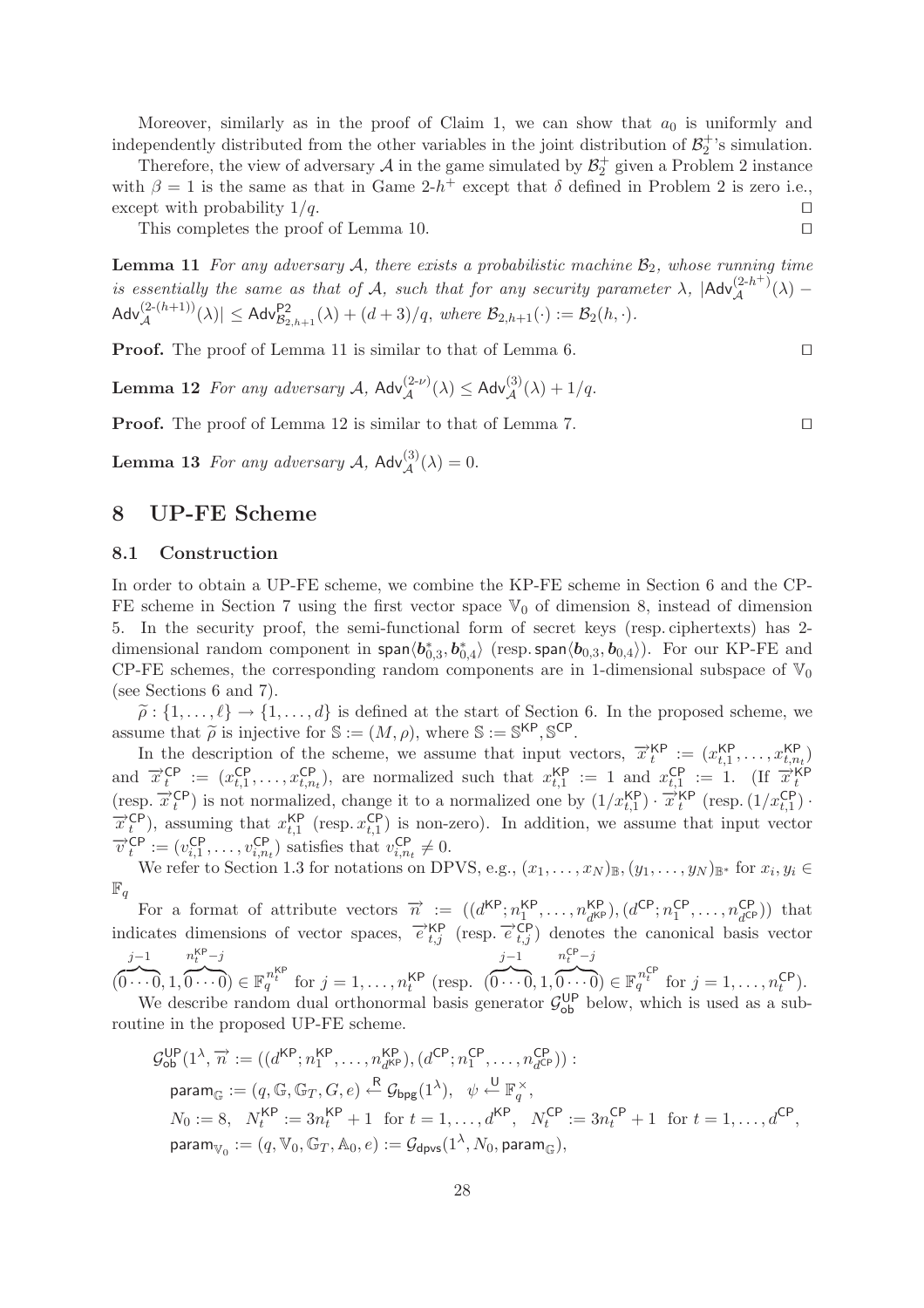$$
X_{0} := (\chi_{0,i,j})_{i,j} \xleftarrow{U} GL(N_{0}, \mathbb{F}_{q}), (\vartheta_{0,i,j})_{i,j} := \psi \cdot (X_{0}^{T})^{-1},
$$
  
\n
$$
b_{0,i} := (\chi_{0,i,1}, \ldots, \chi_{0,i,N_{0}})_{\mathbb{A}_{0}}, \mathbb{B}_{0} := (b_{0,1}, \ldots, b_{0,N_{0}}),
$$
  
\n
$$
b_{0,i}^{*} := (\vartheta_{0,i,1}, \ldots, \vartheta_{0,i,N_{0}})_{\mathbb{A}_{0}}, \mathbb{B}_{0}^{*} := (b_{0,1}^{*}, \ldots, b_{0,N_{0}}^{*}),
$$
  
\nfor  $t = 1, \ldots, d^{KP}$ , param<sub>W<sup>FP</sup><sub>t</sub> :=  $(q, \mathbb{V}_{t}^{KP}, \mathbb{G}_{T}, \mathbb{A}_{t}^{KP}, e) := \mathcal{G}_{dpvs}(1^{\lambda}, N_{t}^{KP}, param_{\mathbb{G}}),$   
\n
$$
X_{t}^{KP} := (\chi_{t,i,1}^{KP}, \ldots, \chi_{t,i,N_{t}^{KP}}^{KP})_{\mathbb{A}_{t}^{KP}}, \mathbb{B}_{t}^{KP} := (b_{t,1}^{KP}, \ldots, b_{t,N_{t}^{KP}}^{KP}),
$$
  
\n
$$
b_{t,i}^{KP} := (\vartheta_{t,i,1}^{KP}, \ldots, \vartheta_{t,i,N_{t}^{KP}}^{KP})_{\mathbb{A}_{t}^{KP}}, \mathbb{B}_{t}^{*KP} := (b_{t,1}^{KP}, \ldots, b_{t,N_{t}^{KP}}^{KP}),
$$
  
\n
$$
b_{t,i}^{*KP} := (\vartheta_{t,i,1}^{CP}, \ldots, \vartheta_{t,i,N_{t}^{KP}}^{CP})_{\mathbb{A}_{t}^{KP}}, \mathbb{B}_{t}^{*KP} := (b_{t,1}^{*} \ldots, b_{t,N_{t}^{KP}}^{CP}),
$$
  
\nfor  $t = 1, \ldots, d^{CP}$ , param<sub>W<sup>CP</sup><sub>t</sub> :=  $(q, \mathbb{V}_{t}^{CP}, \mathbb{G}_{T}, \mathbb{A}_{t}^{CP}, e) := \mathcal{G}_{dpvs}(1^{\lambda}, N_{t}^{CP}, param_{\mathbb$</sub></sub> 

The proposed UP-FE scheme is given as:

Setup(1λ, −→n := ((dKP; nKP <sup>1</sup> ,...,nKP <sup>d</sup>KP),(dCP; nCP <sup>1</sup> ,...,nCP <sup>d</sup>CP))) : (param−→<sup>n</sup> ,B0,B<sup>∗</sup> <sup>0</sup>, {BKP <sup>t</sup> ,B∗KP <sup>t</sup> }t=1,...,dKP, {BCP <sup>t</sup> ,B∗CP <sup>t</sup> }t=1,...,dCP) <sup>R</sup> ← GUP ob (1λ, −→<sup>n</sup> ), <sup>B</sup><sup>0</sup> := (*b*0,1, *<sup>b</sup>*0,2, *<sup>b</sup>*0,5, *<sup>b</sup>*0,8), <sup>B</sup><sup>∗</sup> <sup>0</sup> := (*b*<sup>∗</sup> <sup>0</sup>,1, *b*<sup>∗</sup> <sup>0</sup>,2, *b*<sup>∗</sup> <sup>0</sup>,5, *b*<sup>∗</sup> <sup>0</sup>,6, *b*<sup>∗</sup> <sup>0</sup>,7), for <sup>t</sup> = 1, .., dKP, <sup>B</sup>KP <sup>t</sup> := (*b*KP t,<sup>1</sup> , .., *b*KP t,nKP t , *b*KP t,3nKP <sup>t</sup> +1), <sup>B</sup>∗KP <sup>t</sup> := (*b*∗KP t,<sup>1</sup> , .., *b*∗KP t,nKP t , *b*∗KP t,2nKP <sup>t</sup> +1, .., *<sup>b</sup>*∗KP t,3nKP t ), for <sup>t</sup> = 1, .., dCP, <sup>B</sup>CP <sup>t</sup> := (*b*CP t,<sup>1</sup> , .., *b*CP t,nCP t , *b*CP t,3nCP <sup>t</sup> +1), <sup>B</sup>∗CP <sup>t</sup> := (*b*∗CP t,<sup>1</sup> , .., *b*∗CP t,nCP t , *b*∗CP t,2nCP <sup>t</sup> +1, .., *<sup>b</sup>*∗CP t,3nCP t ), pk := (1λ, param−→<sup>n</sup> ,B0, {BKP <sup>t</sup> }t=1,...,dKP, {BCP <sup>t</sup> }t=1,...,dCP), sk := (B<sup>∗</sup> <sup>0</sup>, {B∗KP <sup>t</sup> }t=1,...,dKP, {B∗CP <sup>t</sup> }t=1,...,dCP), return pk, sk. KeyGen(pk, sk, SKP := (MKP, ρKP), <sup>Γ</sup>CP := {(t, −→<sup>x</sup> CP <sup>t</sup> := (xCP t,<sup>1</sup> ,...,xCP t,nCP t ) <sup>∈</sup> <sup>F</sup> <sup>n</sup>CP <sup>t</sup> <sup>q</sup> \ {−→<sup>0</sup> }) <sup>|</sup> <sup>1</sup> <sup>≤</sup> <sup>t</sup> <sup>≤</sup> <sup>d</sup>CP, xCP t,<sup>1</sup> := 1}) −→<sup>f</sup> KP <sup>U</sup> ← FrKP q , ( −→s KP) <sup>T</sup> := (sKP <sup>1</sup> ,...,sKP -KP) <sup>T</sup> := MKP · ( −→<sup>f</sup> KP) <sup>T</sup>, sKP <sup>0</sup> := −→<sup>1</sup> · ( −→<sup>f</sup> KP) T, δCP <sup>U</sup> <sup>←</sup> <sup>F</sup>q, −→<sup>η</sup> CP t U <sup>←</sup> <sup>F</sup>nCP t <sup>q</sup> such that (t, −→x CP <sup>t</sup> ) <sup>∈</sup> <sup>Γ</sup>CP, (η0,1, η0,2) <sup>U</sup> ← F<sup>2</sup> q , *k*∗ <sup>0</sup> := (−sKP <sup>0</sup> , δCP, 0, 0, 1, η0,1, η0,2, 0)B<sup>∗</sup> 0 , for i = 1,...,KP, if ρKP(i)=(t,→−v KP <sup>i</sup> := (vKP i,<sup>1</sup> ,...,vKP i,nKP t ) <sup>∈</sup> <sup>F</sup> <sup>n</sup>KP <sup>t</sup> <sup>q</sup> \ {−→<sup>0</sup> }), θKP i U <sup>←</sup> <sup>F</sup>q, −→<sup>η</sup> KP i U <sup>←</sup> <sup>F</sup>nKP t q , nKP t <sup>n</sup>KP t <sup>n</sup>KP t <sup>1</sup> *k*∗KP <sup>i</sup> := ( sKP <sup>i</sup> −→<sup>e</sup> KP t,<sup>1</sup> + θKP <sup>i</sup> −→<sup>v</sup> KP <sup>i</sup> , 0nKP <sup>t</sup> , −→η KP <sup>i</sup> , 0 )B∗KP <sup>t</sup> ,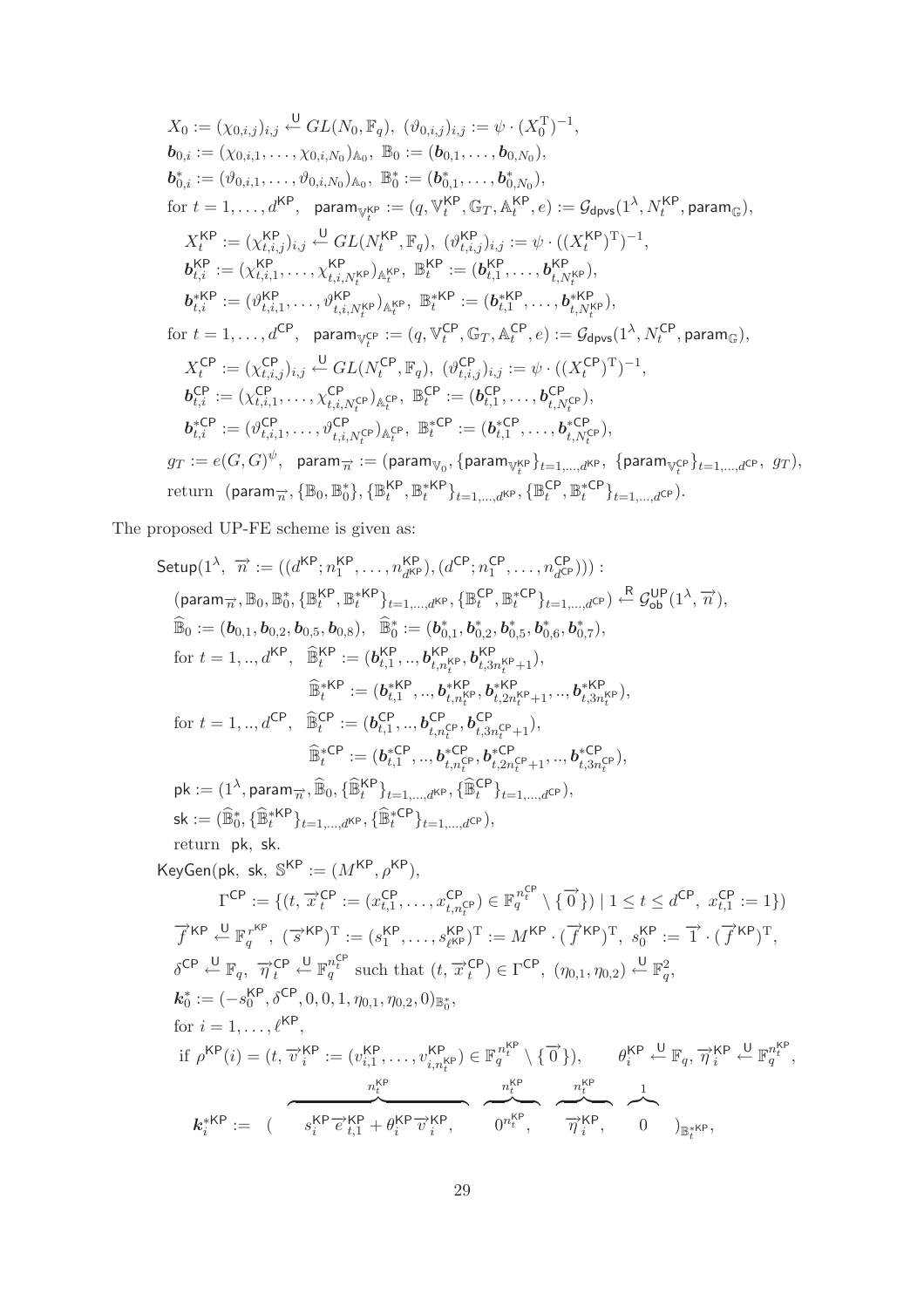30

$$
c_i^{CP} := \begin{pmatrix} s_i^{CP} \overrightarrow{v}_i^{CP}, & 0^{n_i^{CP}}, & 0^{n_i^{CP}}, & \varphi_i^{CP} \end{pmatrix}_{\mathbb{B}_t^{CP}},
$$
\n
$$
c_{d+1} := g_j^{C} m,
$$
\nreturn  $\mathbf{ct}_{(\Gamma^{KP}, \mathbb{S}^{CP})} := (c_0; \Gamma^{KP}, \{c_i^{KP}\}_{(t, \overrightarrow{x}_i^{KP}) \in \Gamma^{KP}}, \mathbb{S}^{CP}, c_1^{CP}, \dots, c_{\ell^{CP}}^{CP}; c_{d+1}).$ \n
$$
\text{Dec}(\mathsf{pk}, \, \mathsf{sk}_{(\mathbb{S}^{KP}, \Gamma^{CP})} := (\mathbf{k}_0^*, \, \mathbb{S}^{KP}, \mathbf{k}_1^{*KP}, \dots, \mathbf{k}_{\ell^{KP}}^{*FP}; \Gamma^{CP}, \{k_i^{*CP}\}_{(t, \overrightarrow{x}_i^{CP}) \in \Gamma^{CP}}),
$$
\n
$$
\mathbf{ct}_{(\Gamma^{KP}, \mathbb{S}^{CP})} := (c_0; \, \Gamma^{KP}, \{c_i^{KP}\}_{(t, \overrightarrow{x}_i^{KP}) \in \Gamma^{KP}}; \mathbb{S}^{CP}, c_1^{CP}, \dots, c_{\ell^{CP}}^{CP}; c_{d+1})) :
$$
\nIf  $\mathbb{S}^{KP} := (M^{KP}, \rho^{KP}) \text{ accepts } \Gamma^{KP} := \{ (t, \overrightarrow{x}_i^{KP}) \}$ ,  
\nand  $\mathbb{S}^{CP} := (M^{CP}, \rho^{CP}) \text{ accepts } \Gamma^{CP} := \{ (t, \overrightarrow{x}_i^{CP}) \},$   
\nthen compute  $(I^{KP}, \{a_i^{KP}\}_{i \in I^{KP}}) \text{ and } (I^{CP}, \{a_i^{CP}\}_{i \in I^{CP}}) \text{ such that}$   
\n
$$
\vec{1} = \sum_{i \in I^{KP}} \alpha_i^{KP} M_i^{KP}, \text{ where } M_i^{KP} \text{ is the } i \text{-th row of } M^{KP}, \text{ and}
$$
\n
$$
I^{KP} \subseteq \{ i \in \{1, \dots, \ell^{KP} \} \mid [\rho^{KP}(i) = (t, \overrightarrow{v}_i^{KP}) \land (t, \overrightarrow{x}_i^{KP}) \in \Gamma^{KP} \land \overrightarrow{v}_i^{KP} \cdot \over
$$

$$
\mathbf{c}_{t}^{\mathsf{KP}} := (\begin{array}{c} n_{t}^{\mathsf{KP}} \\ \hline \mathbf{w}_{t}^{\mathsf{KP}} \end{array}, \begin{array}{c} n_{t}^{\mathsf{KP}} \\ \hline \mathbf{w}_{t}^{\mathsf{KP}} \end{array}, \begin{array}{c} n_{t}^{\mathsf{KP}} \\ \hline \mathbf{w}_{t}^{\mathsf{KP}} \end{array}, \begin{array}{c} n_{t}^{\mathsf{KP}} \\ \hline \mathbf{w}_{t}^{\mathsf{KP}} \end{array}, \begin{array}{c} n_{t}^{\mathsf{KP}} \\ \hline \mathbf{w}_{t}^{\mathsf{KP}} \end{array}, \begin{array}{c} \mathbf{w}_{t}^{\mathsf{KP}} \\ \hline \mathbf{w}_{t}^{\mathsf{KP}} \end{array}, \begin{array}{c} \mathbf{w}_{t}^{\mathsf{KP}} \\ \hline \mathbf{w}_{t}^{\mathsf{KP}} \end{array}, \begin{array}{c} \mathbf{w}_{t}^{\mathsf{KP}} \\ \hline \mathbf{w}_{t}^{\mathsf{KP}} \end{array}, \begin{array}{c} \mathbf{w}_{t}^{\mathsf{KP}} \\ \hline \mathbf{w}_{t}^{\mathsf{UP}} \end{array}, \begin{array}{c} \mathbf{w}_{t}^{\mathsf{KP}} \\ \hline \mathbf{w}_{t}^{\mathsf{UP}} \end{array}, \begin{array}{c} \mathbf{w}_{t}^{\mathsf{UP}} \\ \hline \mathbf{w}_{t}^{\mathsf{UP}} \end{array}, \begin{array}{c} \mathbf{w}_{t}^{\mathsf{UP}} \\ \hline \mathbf{w}_{t}^{\mathsf{UP}} \end{array}, \begin{array}{c} \mathbf{w}_{t}^{\mathsf{UP}} \\ \hline \mathbf{w}_{t}^{\mathsf{UP}} \end{array}, \begin{array}{c} \mathbf{w}_{t}^{\mathsf{UP}} \\ \hline \mathbf{w}_{t}^{\mathsf{UP}} \end{array}, \begin{array}{c} \mathbf{w}_{t}^{\mathsf{UP}} \\ \hline \mathbf{w}_{t}^{\mathsf{UP}} \end{array}, \begin{array}{c} \mathbf{w}_{t}^{\mathsf{UP}} \\ \hline \mathbf{w}_{t}^{\mathsf{UP}} \end{array}, \begin{array}{c} \mathbf{w}_{t}^{\mathsf{UP}} \\ \hline \math
$$

$$
\begin{aligned}\n\text{Enc}(\mathsf{pk}, \ m, \ \Gamma^{\mathsf{KP}} &:= \{ (t, \overrightarrow{x}_t^{\mathsf{KP}} := (x_{t,1}^{\mathsf{KP}}, ..., x_{t,n_t^{\mathsf{KP}}}^{\mathsf{KP}}) \in \mathbb{F}_q^{\frac{n_t^{\mathsf{KP}}}{t}} \setminus \{ \overrightarrow{0} \}) \mid 1 \leq t \leq d^{\mathsf{KP}}, x_{t,1}^{\mathsf{KP}} := 1 \}, \\
& \mathbb{S}^{\mathsf{CP}} &:= (M^{\mathsf{CP}}, \rho^{\mathsf{CP}})) : \\
& \omega^{\mathsf{KP}}, \varphi_0, \varphi_t^{\mathsf{KP}}, \zeta \stackrel{\mathsf{U}}{\leftarrow} \mathbb{F}_q \text{ for } (t, \overrightarrow{x}_t^{\mathsf{KP}}) \in \Gamma^{\mathsf{KP}}, \\
\overrightarrow{f}^{\mathsf{CP}} \stackrel{\mathsf{R}}{\leftarrow} \mathbb{F}_q^{\frac{r_{\mathsf{CP}}}{t}}, \ (\overrightarrow{s}^{\mathsf{CP}})^{\mathsf{T}} &:= (s_1^{\mathsf{CP}}, ..., s_{\ell^{\mathsf{CP}}}^{\mathsf{CP}})^{\mathsf{T}} := M^{\mathsf{CP}} \cdot (\overrightarrow{f}^{\mathsf{CP}})^{\mathsf{T}}, \ s_0^{\mathsf{CP}} &:= \overrightarrow{1} \cdot (\overrightarrow{f}^{\mathsf{CP}})^{\mathsf{T}}, \\
& c_0 &:= (\omega^{\mathsf{KP}}, -s_0^{\mathsf{CP}}, 0, 0, \zeta, 0, 0, \varphi_0)_{\mathbb{B}_0}, \\
& \xrightarrow{n_t^{\mathsf{KP}}} \qquad \qquad \xrightarrow{n_t^{\mathsf{KP}}} \qquad \qquad \xrightarrow{n_t^{\mathsf{KP}}} \qquad \qquad \xrightarrow{n_t^{\mathsf{KP}}} \qquad \qquad \xrightarrow{n_t^{\mathsf{KP}}} \qquad \qquad \xrightarrow{n_t^{\mathsf{KP}}} \qquad \qquad \xrightarrow{n_t^{\mathsf{KP}}} \qquad \qquad \xrightarrow{n_t^{\mathsf{KP}}} \qquad \qquad \xrightarrow{n_t^{\mathsf{KP}}} \qquad \qquad \xrightarrow{n_t^{\mathsf{KP}}} \qquad \qquad \xrightarrow{n_t^{\mathsf{KP}}} \qquad \qquad \xrightarrow{n_t^{\mathsf{KP}}} \qquad \qquad \xrightarrow{n_t^{\mathsf{KP}}} \
$$

$$
k_i^{*KP} := \underbrace{(s_i^{KP} \overrightarrow{v_i^{KP}})}_{n_t^{CP}} \underbrace{n_t^{CP}}_{n_t^{CP}} \underbrace{n_t^{CP}}_{n_t^{CP}} \underbrace{n_t^{CP}}_{n_t^{CP}} \underbrace{n_t^{CP}}_{n_t^{CP}} \underbrace{n_t^{CP}}_{n_t^{CP}} \underbrace{1}_{0})_{\mathbb{B}_t^{*KP}},
$$
\n
$$
k_t^{*CP} := \underbrace{(s_{0}^{CP} \overrightarrow{x_t^{CP}})}_{0} \underbrace{n_t^{CP}}_{0} \underbrace{n_t^{CP}}_{n_t^{CP}} \underbrace{1}_{1} \underbrace{1}_{0})_{\mathbb{B}_t^{*CP}} \text{ for } (t, \overrightarrow{x_t^{CP}}) \in \Gamma^{CP},
$$

 $\text{return } \mathsf{sk}_{(\mathbb{S}^{\mathsf{KP}},\Gamma^{\mathsf{CP}})} := (\mathbf{k}_0^*;~\mathbb{S}^{\mathsf{KP}},\mathbf{k}_1^{*\mathsf{KP}},\ldots,\mathbf{k}_{\ell^{\mathsf{KP}}}^{*\mathsf{KP}};~\Gamma^{\mathsf{CP}},\{\mathbf{k}_t^{*\mathsf{CP}}\}_{(t,\overrightarrow{x}_t^{\mathsf{CP}})\in \Gamma^{\mathsf{CP}}}).$ 

if  $\rho^{\text{KP}}(i) = \neg(t, \overrightarrow{v}_i^{\text{KP}}), \qquad \overrightarrow{\eta}_i^{\text{KP}} \leftarrow \mathbb{F}_q^{n_t^{\text{KP}}},$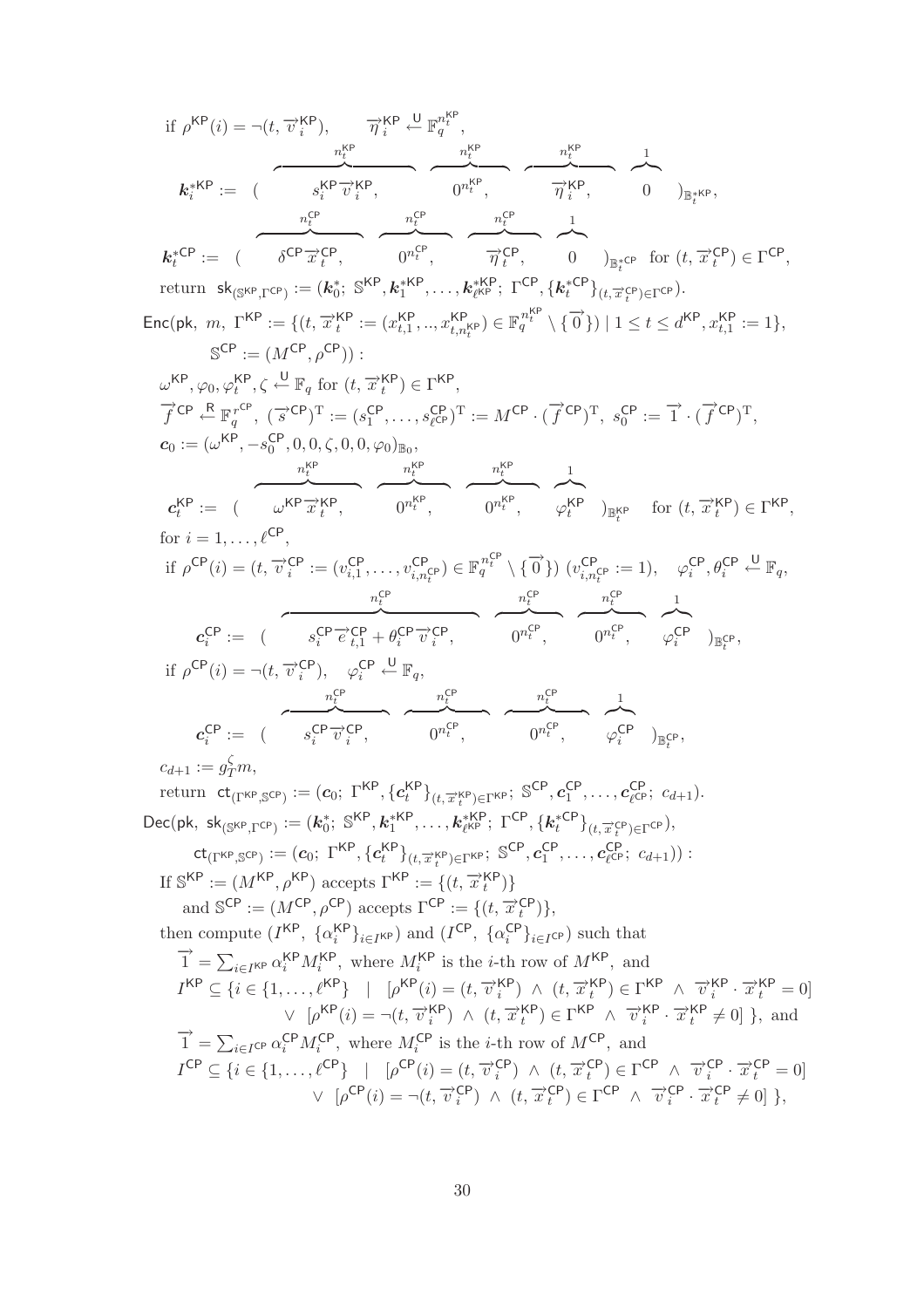$$
K := e(\mathbf{c}_0, \mathbf{k}_0^*) \cdot \prod_{i \in I^{KP} \ \land \ \rho^{KP}(i) = (t, \overrightarrow{v}_i^{KP})} e(\mathbf{c}_t^{KP}, \mathbf{k}_i^{*KP})^{\alpha_i^{KP}} \prod_{i \in I^{KP} \ \land \ \rho^{KP}(i) = -(t, \overrightarrow{v}_i^{KP})} e(\mathbf{c}_t^{KP}, \mathbf{k}_i^{*KP})^{\alpha_i^{KP}/(\overrightarrow{v}_i^{KP}, \overrightarrow{x}_t^{KP})} \cdot \prod_{i \in I^{CP} \ \land \ \rho^{KP}(i) = -(t, \overrightarrow{v}_i^{VP})} e(\mathbf{c}_t^{CP}, \mathbf{k}_i^{*CP})^{\alpha_i^{CP}} \prod_{i \in I^{CP} \ \land \ \rho^{CP}(i) = -(t, \overrightarrow{v}_i^{CP})} e(\mathbf{c}_t^{CP}, \mathbf{k}_i^{*CP})^{\alpha_i^{CP}/(\overrightarrow{v}_i^{CP}, \overrightarrow{x}_t^{CP})},
$$
 return  $m' := c_{d+1}/K$ .  
\n[Correctness] If  $\mathbb{S}^{KP} := (M^{KP}, \rho^{KP})$  accepts  $\Gamma^{KP} := \{(t, \overrightarrow{x}_t^{KP})\}$  and  $\mathbb{S}^{CP} := (M^{CP}, \rho^{CP})$  accepts

 $\Gamma^{\textsf{CP}} := \{ (t, \overrightarrow{x}_t^{\textsf{CP}}) \},$  $e(\boldsymbol{c}_0,\boldsymbol{k}_0^*)\cdot$ 

$$
\begin{split} &\prod_{i\in I^{\text{KP}}~\wedge~\rho^{\text{KP}}(i)=(t,\overrightarrow{v}_i^{\text{KP}})~e(\mathbf{c}^{\text{KP}}_t,\mathbf{k}_i^{\text{*KP}})^{\alpha_i^{\text{KP}}}\cdot \prod_{i\in I^{\text{KP}}~\wedge~\rho^{\text{KP}}(i)=\neg(t,\overrightarrow{v}_i^{\text{KP}})~e(\mathbf{c}^{\text{KP}}_t,\mathbf{k}_i^{\text{*KP}})^{\alpha_i^{\text{KP}}\cdot (\overrightarrow{v}_i^{\text{KP}}\cdot \overrightarrow{x}_t^{\text{KP}})}\cdot\\ &\prod_{i\in I^{\text{CP}}~\wedge~\rho^{\text{CP}}(i)=(t,\overrightarrow{v}_i^{\text{CP}})~e(\mathbf{c}^{\text{CP}}_t,\mathbf{k}_i^{\text{*CP}})^{\alpha_i^{\text{CP}}} \cdot \prod_{i\in I^{\text{CP}}~\wedge~\rho^{\text{CP}}(i)=-\neg(t,\overrightarrow{v}_i^{\text{CP}})~e(\mathbf{c}^{\text{CP}}_t,\mathbf{k}_i^{\text{*CP}})^{\alpha_i^{\text{CP}}/(\overrightarrow{v}_i^{\text{CP}}\cdot \overrightarrow{x}_t^{\text{CP}})}\\ &=g_T^{-(\omega^{\text{KP}}s_0^{\text{KP}}+\delta^{\text{CP}}s_0^{\text{CP}})+\zeta} \cdot g_T^{\omega^{\text{KP}}(\sum_{i\in I^{\text{KP}}~\alpha_i^{\text{KP}}s_i^{\text{KP}})}\cdot g_T^{\delta^{\text{CP}}(\sum_{i\in I^{\text{CP}}~\alpha_i^{\text{CP}}s_i^{\text{CP}})}=g_T^{\zeta}. \end{split}
$$

# **8.2 Security**

The following theorem can be proved similarly as Theorems 1 and 2.

**Theorem 3** *The proposed UP-FE scheme is adaptively payload-hiding against chosen plaintext attacks under the DLIN assumption.*

# **9 Fully Secure (CCA Secure) CP-FE Scheme**

We can transform the proposed (KP, CP and UP)-FE schemes to CCA secure (KP, CP and UP)-FE schemes, respectively, by using the Canetti-Halevi-Katz (CHK) transformation [12] or the Boneh-Katz (BK) transformation [9].

This section shows a CCA secure CP-FE scheme, that is modified from the CP-FE scheme in Section 7 through the CHK transformation, in which a strongly unforgeable one-time signature scheme (Gen, Sig, Ver) is employed.

We can similarly apply the CHK transformation to our KP-FE scheme and the BK transformation to the FE schemes.

# **9.1 Strongly Unforgeable One-Time Signatures**

**Definition 14 (Signatures)** *A signature scheme consists of three algorithms.*

- Gen *This is a randomized algorithm that takes as input the security parameter*  $1^{\lambda}$ . It outputs a *verification key* verk *and a signing key* sigk*.*
- Sig *This is a randomized algorithm that takes as input a signing key* sigk *and a message* m *(in some implicit message space). It outputs a signature*  $\sigma$ .
- Ver *This takes as input a verification key* verk*, a message* m*, and a signature* σ*, and outputs a boolean value*  $accept := 1$  *or* reject  $:= 0$ *.*

A signature scheme should have the following correctness property: for all (verk, sigk)  $\leftarrow^R$ Gen(1<sup> $\lambda$ </sup>), all messages m, and all signatures  $\sigma \stackrel{\text{R}}{\leftarrow}$  Sig(sigk, m), it holds that  $1 = \text{Ver}(\text{verk}, m, \sigma)$ with probability 1.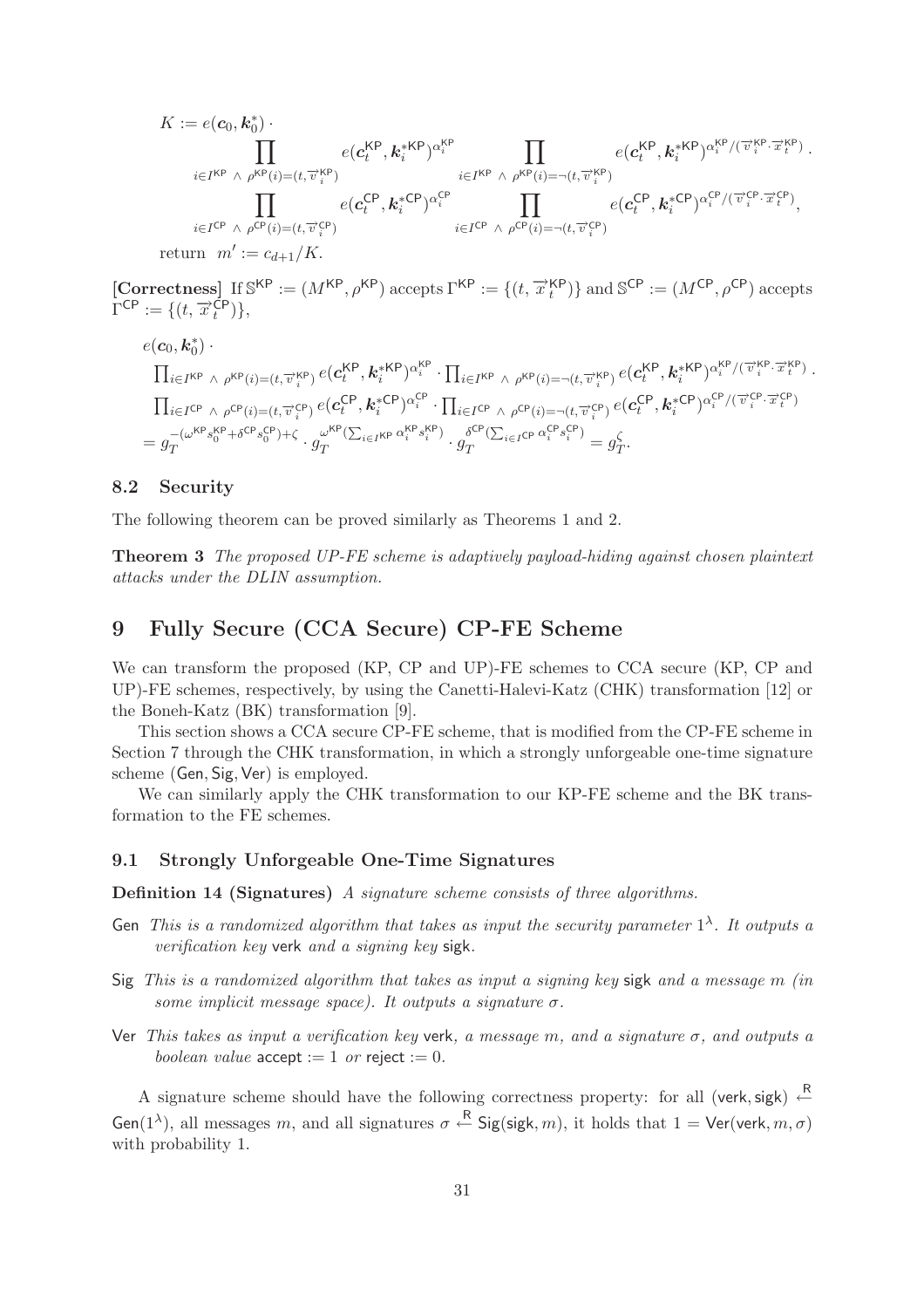**Definition 15 (Strongly Unforgeable One-Time Signatures)** *For an adversary, we de* $fine \text{ Adv}_{\mathcal{A}}^{\text{OS},\text{SUF}}(\lambda)$  *to be the success probability in the following experiment for any security parameter* λ*. A signature scheme is a strongly unforgeable one-time signature scheme if the success probability of any polynomial-time adversary is negligible:*

- 1. Run (verk, sigk)  $\leftarrow^{\mathsf{R}}$  Gen(1<sup> $\lambda$ </sup>) *and give* verk *to the adversary.*
- *2. The adversary is given access to signing oracle* Sig(sigk, ·) *at most once. We denote the pair of message and signature by*  $(m, \sigma)$  *if the signing oracle is queried.*
- *3. At the end, the adversary outputs*  $(m', \sigma')$ *.*

We say the adversary succeeds if  $\text{Ver}(\text{verk}, m', \sigma') = 1$  and  $(m', \sigma') \neq (m, \sigma)$  (assuming the *signing oracle is queried).*

#### **9.2 Construction**

 $\tilde{\rho}: \{1,\ldots,\ell\} \to \{1,\ldots,d\}$  is defined at the start of Section 6. In the proposed scheme, we assume that  $\tilde{\lambda}$  is injective for  $\mathbb{S} := (M, \alpha)$ assume that  $\tilde{\rho}$  is injective for  $\mathbb{S} := (M, \rho)$ .<br>In the description of the scheme, we

In the description of the scheme, we assume that an input vector,  $\vec{x}_t := (x_{t,1}, \ldots, x_{t,n_t}),$ is normalized such that  $x_{t,1} := 1$ . (If  $\overrightarrow{x}_t$  is not normalized, change it to a normalized one by  $(1/x_{t,1}) \cdot \overrightarrow{x}_t$ , assuming that  $x_{t,1}$  is non-zero). In addition, we assume that input vector  $\overrightarrow{v}_t := (v_{i,1},\ldots,v_{i,n_t})$  satisfies that  $v_{i,n_t} \neq 0$ .

Random dual basis generator  $\mathcal{G}_{ob}(1^{\lambda}, \overrightarrow{n})$  is defined at the end of Section 2. We refer to Section 1.3 for notations on DPVS, e.g.,  $(x_1,\ldots,x_N)_{\mathbb{B}},(y_1,\ldots,y_N)_{\mathbb{B}^*}$  for  $x_i,y_i\in\mathbb{F}_q$ , and  $\overrightarrow{e}_{t,j}$ .

For simplicity, we assume verification key verk is an element in  $\mathbb{F}_q$ . (We can extend the construction to verification key over any distribution D by first hashing verk using a collision resistant hash  $H : \mathsf{D} \to \mathbb{F}_q$ .

\n
$$
\text{Setup}(1^{\lambda}, \overrightarrow{n} := (d; n_1, \ldots, n_d)):
$$
\n

\n\n
$$
n_{d+1} := 2, \overrightarrow{n}' := (d+1; \{n_t\}_{t=1,\ldots,d+1}), \quad \text{(param}_{\overrightarrow{n}'}, \{\mathbb{B}_t, \mathbb{B}_t^*\}_{t=0,\ldots,d+1}) \leftarrow \mathbb{B}_{\text{Ob}}(1^{\lambda}, \overrightarrow{n}'),
$$
\n

\n\n
$$
\widehat{\mathbb{B}}_0 := (\mathbf{b}_{0,1}, \mathbf{b}_{0,3}, \mathbf{b}_{0,5}), \quad \widehat{\mathbb{B}}_t := (\mathbf{b}_{t,1}, \ldots, \mathbf{b}_{t,n_t}, \mathbf{b}_{t,3n_t+1}) \quad \text{for } t = 1,\ldots, d+1,
$$
\n

\n\n
$$
\widehat{\mathbb{B}}_0^* := (\mathbf{b}_{0,1}^*, \mathbf{b}_{0,3}^*, \mathbf{b}_{0,4}^*, \mathbb{B}_t^* := (\mathbf{b}_{t,1}^*, \ldots, \mathbf{b}_{t,n_t}, \mathbf{b}_{t,2n_t+1}, \ldots, \mathbf{b}_{t,3n_t}^*) \quad \text{for } t = 1,\ldots, d+1,
$$
\n

\n\n
$$
\text{pk} := (1^{\lambda}, \text{param}_{\overrightarrow{n}}, \{\mathbb{B}_t\}_{t=0,\ldots,d+1}), \quad \text{sk} := \{\mathbb{B}_t^*\}_{t=0,\ldots,d+1},
$$
\n

\n\n
$$
\text{return } \text{pk}, \text{ sk}, \quad \Gamma := \{(t, \overrightarrow{x}_t := (x_{t,1}, \ldots, x_{t,n_t}) \in \mathbb{F}_q^{n_t} \setminus \{\overrightarrow{0}\} ) | 1 \leq t \leq d, \quad x_{t,1} := 1 \} ):
$$
\n

\n\n
$$
\delta, \varphi_0 \stackrel{\cup}{\leftarrow} \mathbb{F}_q, \overrightarrow{\varphi}_t \stackrel{\cup}{\leftarrow} \mathbb{F}_q^{n_t} \text{ such that } (t, \overrightarrow{x}_t) \in \Gamma, \quad \overrightarrow{\varphi}_{d+1,1}, \overrightarrow{\varphi}_{d+1,2} \stackrel
$$

 $s_{\ell+1}, \eta_0, \eta_i, \theta_i, \zeta \overset{\mathsf{U}}{\leftarrow} \mathbb{F}_q \text{ for } i=1,\dots,\ell+1, \ \ \text{(sigk, verk)} \overset{\mathsf{R}}{\leftarrow} \mathsf{Gen}(1^\lambda),$  $c_0 := (-s_0 - s_{\ell+1}, 0, \zeta, 0, \eta_0)_{\mathbb{B}_0},$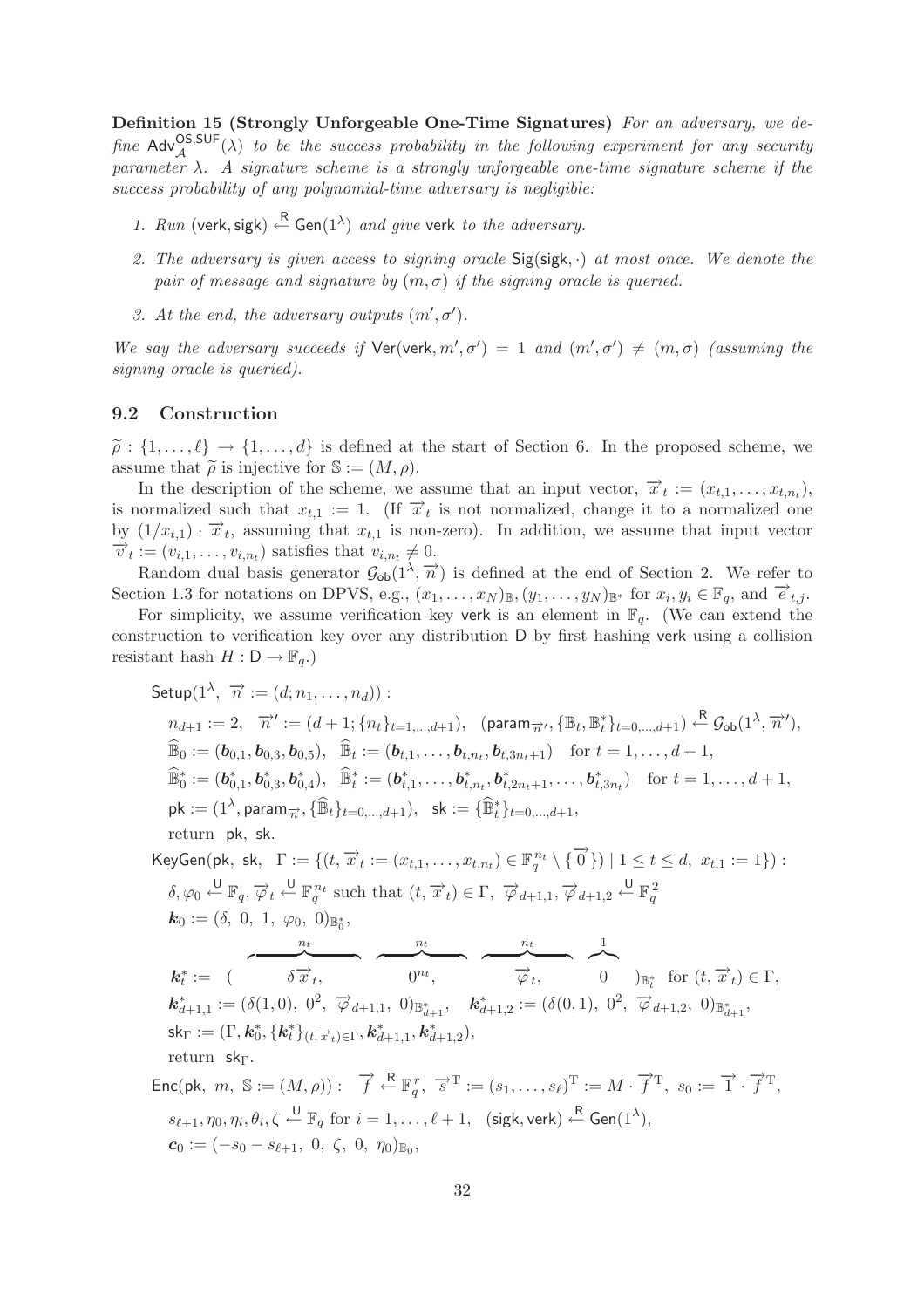for 
$$
i = 1, ..., \ell
$$
,  
\nif  $\rho(i) = (t, \overrightarrow{v_i} := (v_{i,1}, ..., v_{i,n_t}) \in \mathbb{F}_q^{n_t} \setminus {\overrightarrow{0}}) (v_{i,n_t} \neq 0),$   
\n $c_i := (\overrightarrow{s_i \vec{v}_{t,1}} + \theta_i \overrightarrow{v_i}, \overrightarrow{0^n}, \overrightarrow{0^n}, \overrightarrow{0^n}, \overrightarrow{n_i})_{\mathbb{B}_t},$   
\nif  $\rho(i) = \neg(t, \overrightarrow{v_i}),$   
\n $c_i := (\overrightarrow{s_i \vec{v_i}}, \overrightarrow{0^n}, \overrightarrow{0^n}, \overrightarrow{0^n}, \overrightarrow{n_i})_{\mathbb{B}_t},$   
\n $c_{\ell+1} := (s_{\ell+1} - \theta_{\ell+1} \cdot \text{verk}, \theta_{\ell+1}, 0^2, 0^2, \eta_{\ell+1})_{\mathbb{B}_{d+1}},$   
\n $c_{d+2} := g_T^{\zeta} m, C := (\mathbb{S}, c_0, ..., c_{\ell+1}, c_{d+2}), \sigma \stackrel{\text{R}}{\leftarrow} \text{Sig}(\text{sigk}, C),$   
\nreturn  $\text{cts} := (\text{verk}, C, \sigma).$   
\nDec(pk, skr := (F, k\_0^\*, \{k\_t^\*\}\_{(t, \overrightarrow{x}\_t) \in \Gamma}, k\_{d+1,1}^\*, k\_{d+1,2}^\*, ct\_s := (\text{verk}, (\mathbb{S}, c\_0, ..., c\_{\ell+1}, c\_{d+2}), \sigma)) :  
\nif  $\text{Ver}(\text{verk}, C, \sigma) \neq 1$ , return  $\bot$ , where  $C := (\mathbb{S}, c_0, ..., c_{\ell+1}, c_{d+2}),$   
\nif  $\mathbb{S} := (M, \rho)$  accepts  $\Gamma := \{(t, \overrightarrow{x}_t)\}$ , then compute  $I$  and  $\{\alpha_i\}_{i \in I}$  such that  
\n $\overrightarrow{1} = \sum_{i \in I} \alpha_i M_i$ , where  $M_i$  is the *i*-th row of  $M$ , and  
\n $I \subseteq \{i \in \{1, ..., \ell\} | \rho(i) = (t, \overrightarrow{v}_i) \land (t, \overrightarrow{x$ 

**[Correctness]** If  $\mathbb{S} := (M, \rho)$  accepts  $\Gamma := \{(t, \overrightarrow{x}_t)\},\$ 

$$
e(\mathbf{c}_0, \mathbf{k}_0^*) \prod_{i \in I} \wedge \rho(i) = (t, \overrightarrow{v}_i) e(\mathbf{c}_i, \mathbf{k}_t^*)^{\alpha_i} \cdot \prod_{i \in I} \wedge \rho(i) = \neg(t, \overrightarrow{v}_i) e(\mathbf{c}_i, \mathbf{k}_t^*)^{\alpha_i/(\overrightarrow{v}_i \cdot \overrightarrow{x}_t)} \cdot e(\mathbf{c}_{\ell+1}, \mathbf{s}_{d+1}^*)
$$
\n
$$
= g_T^{\delta(-s_0 - s_{\ell+1}) + \zeta} \prod_{i \in I} \wedge \rho(i) = (t, \overrightarrow{v}_i) g_T^{\delta \alpha_i s_i} \prod_{i \in I} \wedge \rho(i) = \neg(t, \overrightarrow{v}_i) g_T^{\delta \alpha_i s_i(\overrightarrow{v}_i \cdot \overrightarrow{x}_t)/(\overrightarrow{v}_i \cdot \overrightarrow{x}_t)} g_T^{\delta s_{\ell+1}}
$$
\n
$$
= g_T^{\delta(-s_0 - s_{\ell+1} + \sum_{i \in I} \alpha_i s_i + s_{\ell+1}) + \zeta} = g_T^{\zeta}.
$$

#### **9.3 Security**

**Theorem 4** *The proposed CP-FE scheme is adaptively payload-hiding against chosen-ciphertext attacks under the DLIN assumption provided that the underlying signature scheme* (Gen, Sig,Ver) *is a strongly unforgeable one-time signature scheme.*

For any adversary A, there exist probabilistic machines  $\mathcal{E}_1, \mathcal{E}_2^+, \mathcal{E}_2, \mathcal{E}_3, \mathcal{E}_4$ , whose running *times are essentially the same as that of*  $A$ *, such that for any security parameter*  $\lambda$ *,* 

$$
\begin{aligned}\text{Adv}_{\mathcal{A}}^{\text{CP-FE},\text{CCA-PH}}(\lambda) & \leq \text{Adv}_{\mathcal{E}_1}^{\text{DLIN}}(\lambda) + \sum_{h=0}^{\nu_1-1} \left(\text{Adv}_{\mathcal{E}_{2,h}^{+}}^{\text{DLIN}}(\lambda) + \text{Adv}_{\mathcal{E}_{2,h+1}}^{\text{DLIN}}(\lambda)\right) \\ & + \sum_{h=1}^{\nu_2} \left(\text{Adv}_{\mathcal{E}_{3,h}}^{\text{DLIN}}(\lambda) + \text{Adv}_{\mathcal{E}_{4,h}}^{\text{OS},\text{SUF}}(\lambda)\right) + \epsilon,\end{aligned}
$$

 $where \ \mathcal{E}_{2,h}^{+}(\cdot) := \mathcal{E}_{2}^{+}(h,\cdot), \mathcal{E}_{2,h+1}(\cdot) := \mathcal{E}_{2}(h,\cdot) \ \ (h = 0,\ldots,\nu_1-1), \ \mathcal{E}_{3,h}(\cdot) := \mathcal{E}_{3}(h,\cdot), \mathcal{E}_{4,h}(\cdot) :=$  $\mathcal{E}_4(h, \cdot)$   $(h = 1, \ldots, \nu_2)$ ,  $\nu_1$  *is the maximum number of* A's KeyGen *queries*,  $\nu_2$  *is the maximum number of*  $A$ *'s* Dec *queries, and*  $\epsilon := (2d\nu_1 + 16\nu_1 + 8\nu_2 + d + 10)/q$ .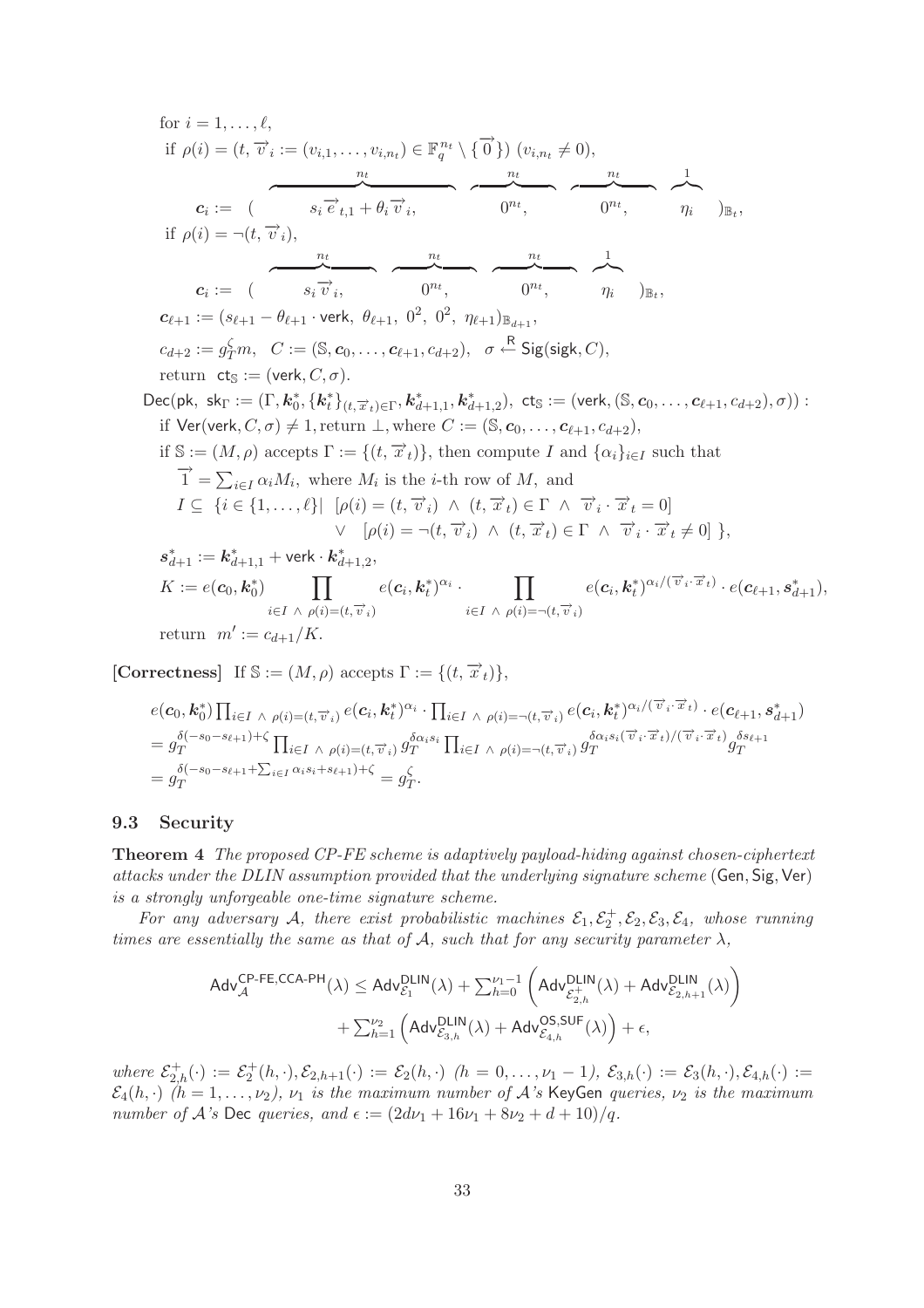**Proof Outline of Theorem 4:** To prove Theorem 4, we consider the following  $(2\nu_1 + \nu_2 + 3)$ games. In Game 0, a part framed by a box indicates coefficients to be changed in a subsequent game. In the other games, a part framed by a box indicates coefficients which were changed in a game from the previous game.

**Game 0 :** Original game. That is, the reply to a KeyGen query for  $\Gamma := \{(t, \vec{x}_t)\}\)$  are:

$$
\begin{aligned}\n\mathbf{k}_0^* &:= (\delta, \, \overline{0}, \, 1, \, \varphi_0, \, 0)_{\mathbb{B}_0^*}, \\
\mathbf{k}_t^* &:= (\delta \, \overrightarrow{x}_t, \, \overline{0^{n_t}}, \, \overrightarrow{\varphi}_t, \, 0)_{\mathbb{B}_t} \quad \text{for } (t, \, \overrightarrow{x}_t) \in \Gamma, \\
\mathbf{k}_{d+1,1}^* &:= (\delta(1, 0), \, 0^2, \, \overrightarrow{\varphi}_{d+1,1}, \, 0)_{\mathbb{B}_{d+1}^*}, \quad \mathbf{k}_{d+1,2}^* &:= (\delta(0, 1), \, 0^2, \, \overrightarrow{\varphi}_{d+1,2}, \, 0)_{\mathbb{B}_{d+1}^*},\n\end{aligned}
$$

where  $\delta \stackrel{\cup}{\leftarrow} \mathbb{F}_q^{\times}$ ,  $\varphi_0 \stackrel{\cup}{\leftarrow} \mathbb{F}_q$ ,  $\overrightarrow{\varphi}_t \stackrel{\cup}{\leftarrow} \mathbb{F}_q^{n_t}$  for  $(t, \overrightarrow{x}_t) \in \Gamma$ ,  $\overrightarrow{\varphi}_{d+1,1}, \overrightarrow{\varphi}_{d+1,2} \stackrel{\cup}{\leftarrow} \mathbb{F}_q^2$ . In answering Dec query for  $ct_s := (verk, (S, c_0, \ldots, c_{\ell+1}, c_{d+2}), \sigma)$  when  $Ver(verk, C, \sigma) = 1$ , where  $C :=$  $(\mathbb{S}, \mathbf{c}_0, \ldots, \mathbf{c}_{\ell+1}, c_{d+2}),$  the used key for  $\Gamma := \{ (t, \overrightarrow{x}_t) \}$  such that  $\mathbb{S}$  accepts  $\Gamma$  are:

$$
\begin{aligned}\n\mathbf{k}_0^* &:= (\tilde{\delta}, \overline{\mathbf{0}}], \ 1, \ \tilde{\varphi}_0, \ \mathbf{0})_{\mathbb{B}_0^*}, \\
\mathbf{k}_t^* &:= (\tilde{\delta} \overrightarrow{x}_t, \ \mathbf{0}^{n_t}, \ \overrightarrow{\hat{\varphi}}_t, \ \mathbf{0})_{\mathbb{B}_t} \ \ \text{for} \ (t, \overrightarrow{x}_t) \in \Gamma, \\
\mathbf{s}_{d+1}^* &:= (\tilde{\delta}(1, \text{verk}), \ \overline{\mathbf{0}^2}, \ \overrightarrow{\hat{\varphi}}_{d+1}, \ \mathbf{0})_{\mathbb{B}_{d+1}^*},\n\end{aligned}
$$

where  $\delta$  $\widetilde{\delta} \stackrel{\cup}{\leftarrow} \mathbb{F}_q^{\times}, \ \widetilde{\varphi}_0 \stackrel{\cup}{\leftarrow} \mathbb{F}_q, \ \widetilde{\overline{\varphi}}$  $t \stackrel{\bigcup}{\leftarrow} \mathbb{F}_q^{n_t}$  for  $(t, \overrightarrow{x}_t) \in \Gamma, \overrightarrow{\varphi}_{d+1} \stackrel{\bigcup}{\leftarrow} \mathbb{F}_q^2$ .

The challenge ciphertext for challenge plaintexts  $(m^{(0)}, m^{(1)})$  and access structure S :=  $(M, \rho)$  is:

$$
\begin{aligned}\n\mathbf{c}_0 &:= (-s_0 - s_{\ell+1}, \, \overline{0}), \, \, \Big| \zeta, \, 0, \, \eta_0 \Big)_{\mathbb{B}_0}, \\
\text{for } i &= 1, \dots, \ell, \\
\text{if } \, \rho(i) = (t, \, \overrightarrow{v}_i), \quad \mathbf{c}_i := (s_i \, \overrightarrow{e}_{t,1} + \theta_i \, \overrightarrow{v}_i, \, \overline{0^{n_t}}, \, 0^{n_t}, \, \eta_i)_{\mathbb{B}_t}, \\
\text{if } \, \rho(i) &= \neg(t, \, \overrightarrow{v}_i), \quad \mathbf{c}_i := (s_i \, \overrightarrow{v}_i, \, \overline{0^{n_t}}, \, 0^{n_t}, \, \eta_i)_{\mathbb{B}_t}, \\
\mathbf{c}_{\ell+1} &:= (s_{\ell+1} - \theta_{\ell+1} \cdot \text{verk}, \, \theta_{\ell+1}, \, \overline{0^2}, \, 0^2, \, \eta_{\ell+1})_{\mathbb{B}_{d+1}}, \\
c_{d+2} &:= g_T^{\zeta} m^{(b)},\n\end{aligned}
$$

where  $\vec{f} \leftarrow^{\mathbb{R}} \mathbb{F}_q^r$ ,  $\vec{s}^{\mathrm{T}} := (s_1, \ldots, s_\ell)^{\mathrm{T}} := M \cdot \vec{f}^{\mathrm{T}}$ ,  $s_0 := \vec{1} \cdot \vec{f}^{\mathrm{T}}$ ,  $s_{\ell+1}, \zeta, \eta_0, \eta_i, \theta_i \leftarrow^{\mathbb{U}} \mathbb{F}_q$  for  $i = 1, \ldots, \ell + 1$ , and  $\vec{e}_{t,1} := (1, 0, \ldots, 0) \in \mathbb{F}_q^{n_t}$ .

Game 1 : Same as Game 0 except that the challenge ciphertext for challenge plaintexts  $(m^{(0)}, m^{(1)})$  and access structure  $\mathbb{S} := (M, \rho)$  is:

$$
\begin{aligned}\n\mathbf{c}_0 &:= (-s_0 - s_{\ell+1}, \overline{w_0}, \zeta, 0, \eta_0) \mathbb{B}_0, \\
\text{for } i = 1, \dots, \ell, \\
\text{if } \rho(i) = (t, \overrightarrow{v}_i), \quad \mathbf{c}_i &:= (s_i \overrightarrow{e}_{t,1} + \theta_i \overrightarrow{v}_i, \overrightarrow{w}_i, \overrightarrow{w}_i, \eta_i) \mathbb{B}_t, \\
\text{if } \rho(i) = \neg(t, \overrightarrow{v}_i), \quad \mathbf{c}_i &:= (s_i \overrightarrow{v}_i, \overrightarrow{\overrightarrow{w}_i}, \theta^{n_t}, \eta_i) \mathbb{B}_t, \\
\mathbf{c}_{\ell+1} &:= (s_{\ell+1} - \theta_{\ell+1} \cdot \text{verk}, \ \theta_{\ell+1}, \overrightarrow{w}_{\ell+1}, \ 0^2, \ \eta_{\ell+1}) \mathbb{B}_{d+1},\n\end{aligned}
$$

where  $w_0 \stackrel{\mathsf{U}}{\leftarrow} \mathbb{F}_q$ ,  $\overrightarrow{w}_i, \overrightarrow{\overline{w}}_i \stackrel{\mathsf{U}}{\leftarrow} \mathbb{F}_q^{n_t}$  for  $i = 1, \ldots, \ell, \overrightarrow{w}_{\ell+1}$  $\stackrel{\cup}{\leftarrow}$   $\mathbb{F}_q^2$ , and all the other variables are generated as in Game 0.

**Game 2-***h*<sup>+</sup>  $(h = 0, ..., \nu_1 - 1)$  and **Game 2-** $(h + 1)$   $(h = 0, ..., \nu_1 - 1)$  are the same as **Game 2-***h*<sup>+</sup> and **Game 2-**( $h$  + 1) in the proof of Theorem 2, respectively.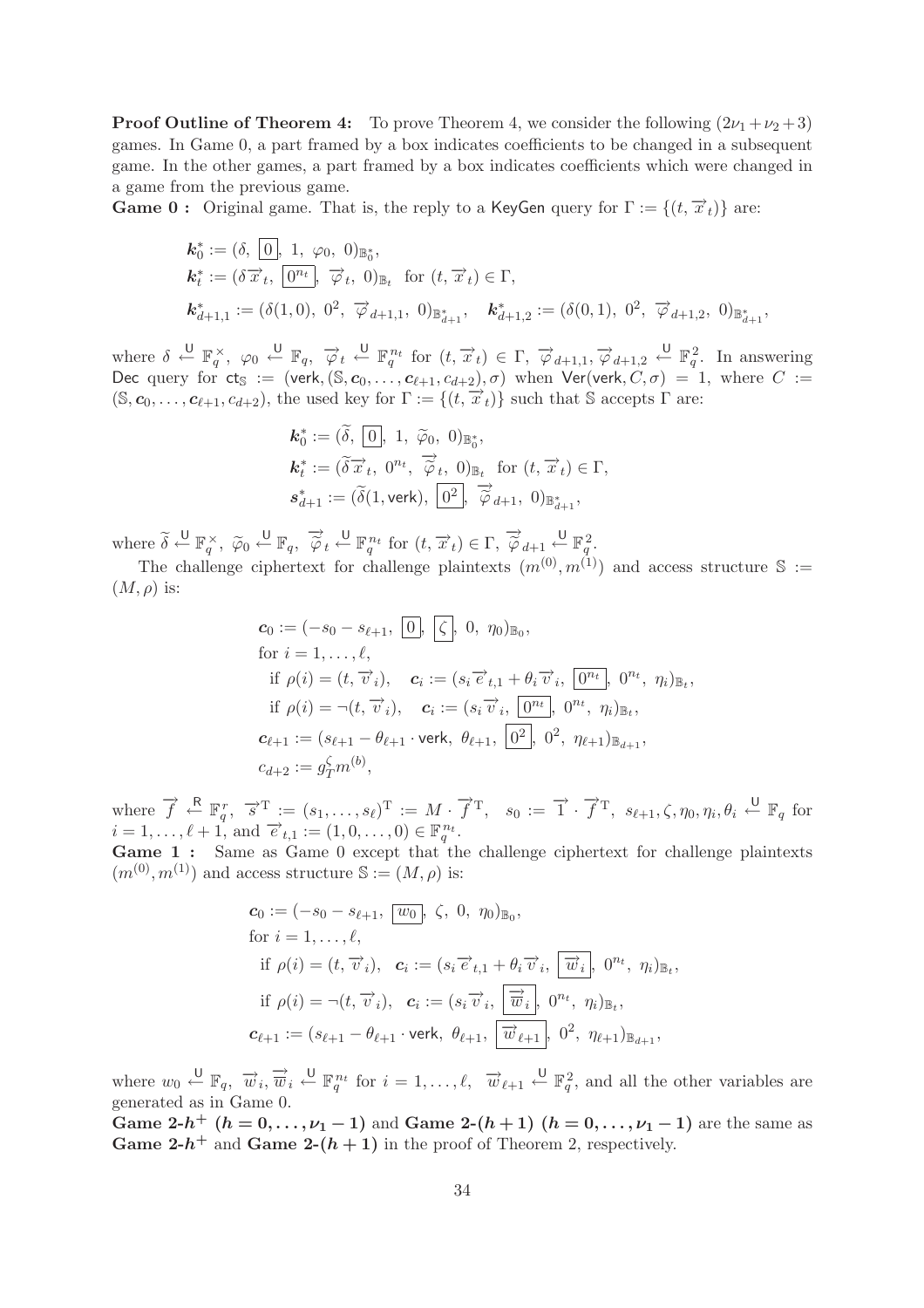**Game 3-***h*  $(h = 1, \ldots, \nu_2)$ : Game 3-0 is Game 2- $\nu_1$ . Game 3-*h* is the same as Game 3- $(h-1)$ except that  $k_0^*, s_{d+1}^*$  of the key used in answering the h-th Dec query when Ver(verk,  $C, \sigma$ ) = 1 are:

$$
\begin{aligned} \mathbf{k}_0^* &:= (\widetilde{\delta}, \; \overline{\widetilde{r}_0}, \; 1, \; \widetilde{\varphi}_0, \; 0)_{\mathbb{B}_0^*}, \\ \mathbf{s}_{d+1}^* &:= (\widetilde{\delta}(1, \text{verk}), \; \overline{\overrightarrow{r}_{d+1}}, \; \overrightarrow{\widetilde{\varphi}}_{d+1}, \; 0)_{\mathbb{B}_{d+1}^*}, \end{aligned}
$$

where  $\widetilde{r}_0 \stackrel{\cup}{\leftarrow} \mathbb{F}_q$ ,  $\overrightarrow{r}_{d+1} \stackrel{\cup}{\leftarrow} \mathbb{F}_q^2$ , and all the other variables are generated as in Game 3- $(h-1)$ . **Game 4 :** Same as Game  $3-\nu_2$  except that  $c_0$  in the challenge ciphertext is:

$$
\mathbf{c}_0 := (-s_0 - s_{\ell+1}, w_0, \, \boxed{\zeta'}, 0, \, \eta_0)_{\mathbb{B}_0},
$$

where  $\zeta' \stackrel{\cup}{\leftarrow} \mathbb{F}_q$  (i.e., independent from all the other variables), and all the other variables are generated as in Game  $3-\nu_2$ .

We follow the argument in [12] used for the chosen ciphertext security, and the rest of the proof of Theorem 4 is similar to that of Theorem 2.

Let  $Adv_{\mathcal{A}}^{(0)}(\lambda)$  be  $Adv_{\mathcal{A}}^{CP-FE,CCA-PH}(\lambda)$  in Game 0, and  $Adv_{\mathcal{A}}^{(1)}(\lambda)$ ,  $Adv_{\mathcal{A}}^{(2-h^{+})}(\lambda)$ ,  $Adv_{\mathcal{A}}^{(2-h)}(\lambda)$ ,  $\mathsf{Adv}_{\mathcal{A}}^{(3-h)}(\lambda)$ ,  $\mathsf{Adv}_{\mathcal{A}}^{(4)}(\lambda)$  be the advantage of  $\mathcal{A}$  in Game 1, 2-h, 2-h+, 3-h, 4, respectively.  $(\mathsf{Adv}_{\mathcal{A}}^{(4)}(\lambda))$ = 0.) We can evaluate the gaps between pairs of  $\mathsf{Adv}^{(0)}_{\mathcal{A}}(\lambda), \mathsf{Adv}^{(1)}_{\mathcal{A}}(\lambda), \mathsf{Adv}^{(2-h)}_{\mathcal{A}}(\lambda), \mathsf{Adv}^{(2-h^+)}_{\mathcal{A}}(\lambda),$  $\mathsf{Adv}_{\mathcal{A}}^{(2-(h+1))}(\lambda)$  for  $h = 0, \ldots, \nu_1 - 1$  using Problems 3 and 4 (given in Appendix D) as in the proof of Theorem 2.

Moreover, we can evaluate the gaps between pairs of  $\text{Adv}_{\mathcal{A}}^{(3-h)}(\lambda)$  and  $\text{Adv}_{\mathcal{A}}^{(3-(h+1))}(\lambda)$  for  $h = 0, \ldots, \nu_2 - 1$  using Problem 5 in Appendix D.

# **References**

- [1] Attrapadung, N., Imai, H.: Dual-policy attribute-based encryption: Simultaneous access control with ciphertext and key policies. IEICE Trans. Fundamentals, E93-A, no. 1, pp. 116–125 (2010)
- [2] Beimel, A., Secure schemes for secret sharing and key distribution. PhD Thesis, Israel Institute of Technology, Technion, Haifa, Israel, (1996)
- [3] Bethencourt, J., Sahai, A., Waters, B.: Ciphertext-policy attribute-based encryption. In: 2007 IEEE Symposium on Security and Privacy, pp. 321–334. IEEE Press, Los Alamitos (2007)
- [4] Boneh, D., Boyen, X.: Efficient selective-ID secure identity based encryption without random oracles. In: Cachin, C., Camenisch, J. (eds.) EUROCRYPT 2004. LNCS, vol. 3027, pp. 223–238. Springer, Heidelberg (2004)
- [5] Boneh, D., Boyen, X.: Secure identity based encryption without random oracles. In: Franklin, M.K. (ed.) CRYPTO 2004. LNCS, vol. 3152, pp. 443–459. Springer, Heidelberg (2004)
- [6] Boneh, D., Boyen, X., Goh, E.: Hierarchical identity based encryption with constant size ciphertext. In: Cramer, R. (ed.) EUROCRYPT 2005. LNCS, vol. 3494, pp. 440–456. Springer, Heidelberg (2005)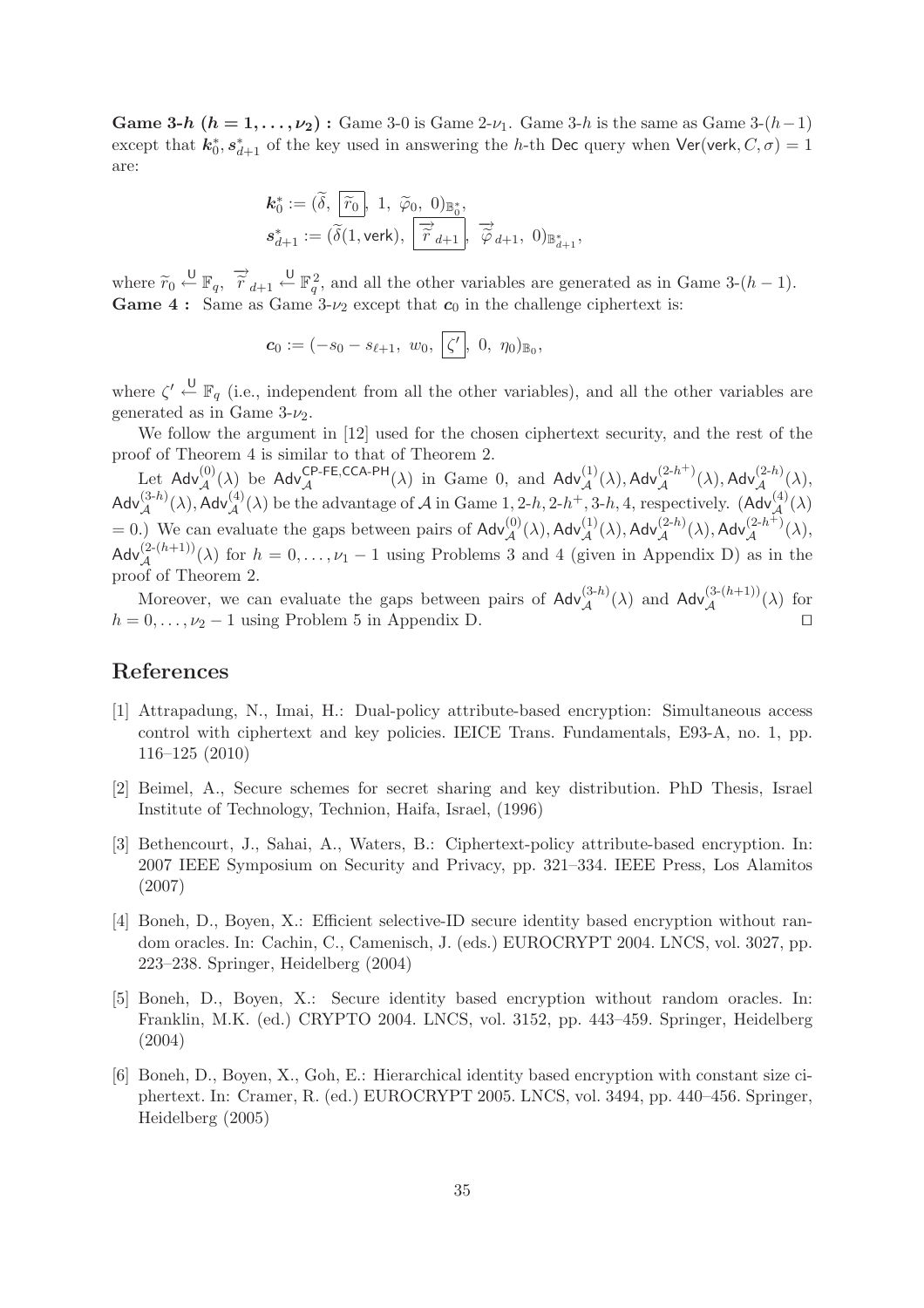- [7] Boneh, D., Franklin, M.: Identity-based encryption from the Weil pairing. In: Kilian, J. (ed.) CRYPTO 2001. LNCS, vol. 2139, pp. 213–229. Springer, Heidelberg (2001)
- [8] Boneh, D., Hamburg, M.: Generalized identity based and broadcast encryption scheme. In: Pieprzyk, J. (ed.) ASIACRYPT 2008. LNCS, vol. 5350, pp. 455–470. Springer, Heidelberg (2008)
- [9] Boneh, D., Katz, J., Improved efficiency for CCA-secure cryptosystems built using identity based encryption. In: Menezes, A. (ed.) CT-RSA 2005. LNCS, vol. 3376, pp. 87–103. Springer, Heidelberg (2005)
- [10] Boneh, D., Waters, B.: Conjunctive, subset, and range queries on encrypted data. In: Vadhan, S.P. (ed.) TCC 2007. LNCS, vol. 4392, pp. 535–554. Springer, Heidelberg (2007)
- [11] Boyen, X., Waters, B.: Anonymous hierarchical identity-based encryption (without random oracles). In: Dwork, C. (ed.) CRYPTO 2006. LNCS, vol. 4117, pp. 290–307. Springer, Heidelberg (2006)
- [12] Canetti, R., Halevi S., Katz J.: Chosen-ciphertext security from identity-based encryption. In: Cachin, C., Camenisch, J.L. (eds.) EUROCRYPT 2004. LNCS, vol. 3027, pp. 207–222. Springer, Heidelberg (2004)
- [13] Cocks, C.: An identity based encryption scheme based on quadratic residues. In: Honary, B. (ed.) IMA Int. Conf. LNCS, vol. 2260, pp. 360–363. Springer, Heidelberg (2001)
- [14] Gentry, C.: Practical identity-based encryption without random oracles. In: Vaudenay, S. (ed.) EUROCRYPT 2006. LNCS, vol. 4004, pp. 445–464. Springer, Heidelberg (2006)
- [15] Gentry, C., Halevi, S.: Hierarchical identity-based encryption with polynomially many levels. In: Reingold, O. (ed.) TCC 2009. LNCS, vol. 5444, pp. 437–456. Springer, Heidelberg (2009)
- [16] Gentry, C., Silverberg, A.: Hierarchical ID-based cryptography. In: Zheng, Y. (ed.) ASI-ACRYPT 2002. LNCS, vol. 2501, pp. 548–566. Springer, Heidelberg (2002)
- [17] Goyal, V., Pandey, O., Sahai, A., Waters, B.: Attribute-based encryption for fine-grained access control of encrypted data. In: ACM Conference on Computer and Communication Security 2006, pp. 89–98, ACM, New York (2006)
- [18] Katz, J., Sahai, A., Waters, B.: Predicate encryption supporting disjunctions, polynomial equations, and inner products. In: Smart, N.P. (ed.) EUROCRYPT 2008. LNCS, vol. 4965, pp. 146–162. Springer, Heidelberg (2008)
- [19] Lewko, A., Okamoto, T., Sahai, A., Takashima, K., Waters, B.: Fully secure functional encryption: Attribute-based encryption and (hierarchical) inner product encryption, In: Gilbert, H. (ed.) EUROCRYPT 2010. LNCS, vol. 6110, pp. 62–91. Springer, Heidelberg (2010)
- [20] Lewko, A.B., Waters, B.: New techniques for dual system encryption and fully secure HIBE with short ciphertexts. In: Micciancio, D. (ed.) TCC 2010. LNCS, vol. 5978, pp. 455–479. Springer, Heidelberg (2010)
- [21] Okamoto, T., Takashima, K.: Homomorphic encryption and signatures from vector decomposition. In: Galbraith, S.D., Paterson, K.G. (eds.) Pairing 2008. LNCS, vol. 5209, pp. 57–74. Springer, Heidelberg (2008)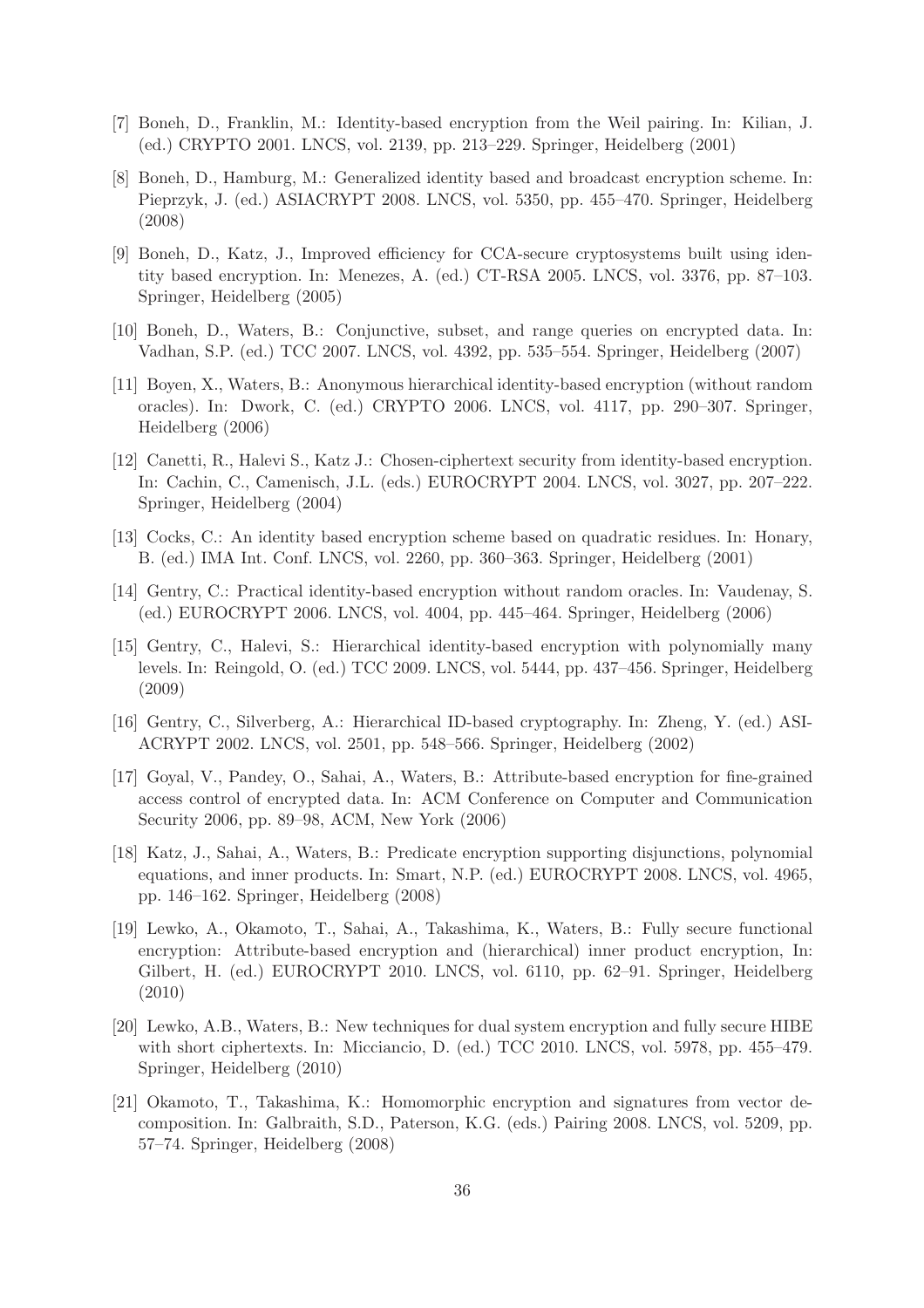- [22] Okamoto, T., Takashima, K.: Hierarchical predicate encryption for inner-products, In: Matsui, M. (ed.) ASIACRYPT 2009. LNCS, vol. 5912, pp. 214–231. Springer, Heidelberg (2009)
- [23] Ostrovsky, R., Sahai, A., Waters, B.: Attribute-based encryption with non-monotonic access structures. In: ACM Conference on Computer and Communication Security 2007, pp. 195–203, ACM, New York (2007)
- [24] Pirretti, M., Traynor, P., McDaniel, P., Waters, B.: Secure attribute-based systems. In: ACM Conference on Computer and Communication Security 2006, pp. 99–112, ACM, New York (2006)
- [25] Sahai, A., Waters, B.: Fuzzy identity-based encryption. In: Cramer, R. (ed.) EURO-CRYPT 2005. LNCS, vol. 3494, pp. 457–473. Springer, Heidelberg (2005)
- [26] Shi, E., Waters, B.: Delegating capability in predicate encryption systems. In: Aceto, L., Damgård, I., Goldberg, L.A., Halldørsson, M.M., Ingølfsdøttir, A., Walukiewicz, I. (eds.) ICALP (2) 2008. LNCS, vol. 5126, pp. 560–578. Springer, Heidelberg (2008)
- [27] Waters, B.: Efficient identity based encryption without random oracles. In: Cramer, R. (ed.) EUROCRYPT 2005. LNCS, vol. 3494, pp. 114–127. Springer, Heidelberg (2005)
- [28] Waters, B.: Ciphertext-policy attribute-based encryption: an expressive, efficient, and provably secure realization. ePrint, IACR, http://eprint.iacr.org/2008/290
- [29] Waters, B.: Dual system encryption: realizing fully secure IBE and HIBE under simple assumptions. In: Halevi, S. (ed.) CRYPTO 2009. LNCS, vol. 5677, pp. 619–636. Springer, Heidelberg (2009)

# **A Dual Pairing Vector Spaces (DPVS)**

N

#### **A.1 Summary**

We now briefly explain our approach, DPVS, constructed on symmetric pairing groups  $(q, \mathbb{G}, \mathbb{G}_T)$ ,  $(G, e)$ , where q is a prime, G and  $\mathbb{G}_T$  are cyclic groups of order q, G is a generator of  $\mathbb{G}$ ,  $e : \mathbb{G} \times \mathbb{G} \to \mathbb{G}_T$  is a non-degenerate bilinear pairing operation, and  $e(G, G) \neq 1$ . Here we denote the group operation of  $\mathbb{G}$  by addition and  $\mathbb{G}_T$  by multiplication, respectively. Note that this construction also works on *asymmetric* pairing groups (in this paper, we use symmetric pairing groups for simplicity of description).

**Vector space**  $\mathbb{V}: \mathbb{V} :=$  $\overline{\mathbb{G} \times \cdots \times \mathbb{G}}$ , whose element is expressed by N-dimensional vector,  $x := (x_1 G, \ldots, x_N G)$   $(x_i \in \mathbb{F}_q$  for  $i = 1, \ldots, N$ ).

**Canonical base** A:  $A := (a_1, ..., a_N)$  of V, where  $a_1 := (G, 0, ..., 0), a_2 := (0, G, 0, ..., 0),$  $\ldots, \mathbf{a}_N := (0, \ldots, 0, G).$ 

 $\textbf{Pairing operation:} \quad e(\boldsymbol{x},\boldsymbol{y}) \ := \ \prod_{i=1}^N e(x_iG, y_iG) \ = \ e(G,G)^{\sum_{i=1}^N x_iy_i} \ = \ e(G,G)^{\overrightarrow{x} \cdot \overrightarrow{y}} \ \in \ \mathbb{G}_T,$ where  $\mathbf{x} := (x_1 G, \dots, x_N G) = x_1 \mathbf{a}_1 + \dots + x_N \mathbf{a}_N \in V, \mathbf{y} := (y_1 G, \dots, y_N G) = y_1 \mathbf{a}_1 + \dots + y_N \mathbf{a}_N$  $\cdots + y_N a_N \in V$ ,  $\vec{x} := (x_1, \ldots, x_N)$  and  $\vec{y} := (y_1, \ldots, y_N)$ . Here, x and y can be expressed by coefficient vector over basis A such that  $(x_1,...,x_N)$ <sub>A</sub> =  $(\overrightarrow{x})$ <sub>A</sub> := *x* and  $(y_1,\ldots,y_N)_{\mathbb{A}}=(\overrightarrow{y})_{\mathbb{A}}:=y.$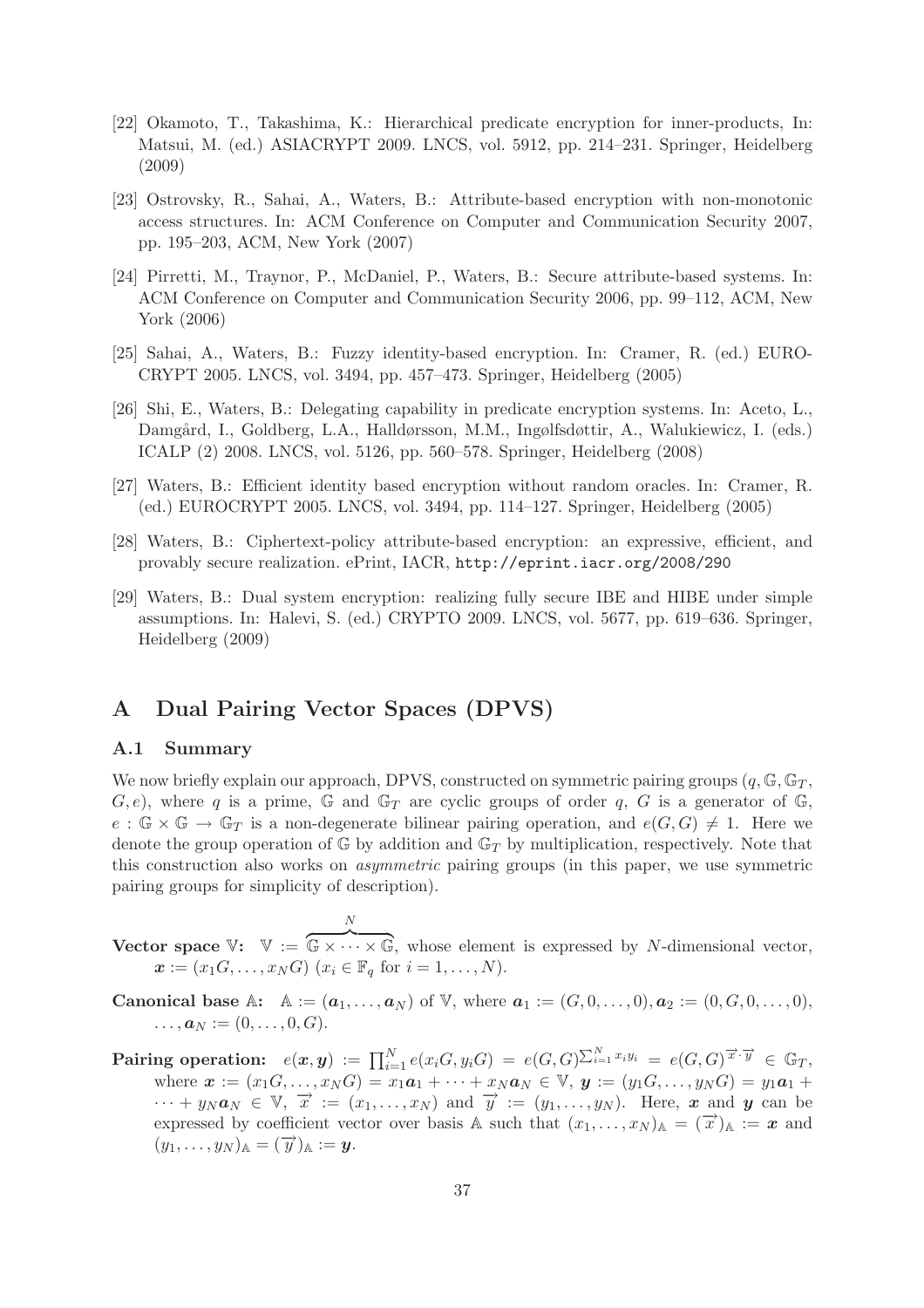**Base change:** Canonical basis A is changed to basis  $\mathbb{B} := (\mathbf{b}_1, \dots, \mathbf{b}_N)$  of V using a uniformly chosen (regular) linear transformation,  $X := (\chi_{i,j}) \stackrel{\cup}{\leftarrow} GL(N, \mathbb{F}_q)$ , such that  $\mathbf{b}_i = \sum_{j=1}^N \chi_{i,j} \mathbf{a}_j$ ,  $(i = 1, \ldots, N)$ . A is also changed to basis  $\mathbb{B}^* := (\mathbf{b}_1^*, \ldots, \mathbf{b}_N^*)$  of  $\mathbb{V}$ , such that  $(\vartheta_{i,j}) := (X^T)^{-1}$ ,  $b_i^* = \sum_{j=1}^N \vartheta_{i,j} a_j$ ,  $(i = 1, ..., N)$ . We see that  $e(b_i, b_j^*) =$  $e(G, G)^{\delta_{i,j}}, (\delta_{i,j} = 1 \text{ if } i = j, \text{ and } \delta_{i,j} = 0 \text{ if } i \neq j) \text{ i.e., } \mathbb{B} \text{ and } \mathbb{B}^* \text{ are dual orthonormal}$ bases of V.

Here,  $\boldsymbol{x} := x_1 \boldsymbol{b}_1 + \cdots + x_N \boldsymbol{b}_N \in \mathbb{V}$  and  $\boldsymbol{y} := y_1 \boldsymbol{b}_1^* + \cdots + y_N \boldsymbol{b}_N^* \in \mathbb{V}$  can be expressed by coefficient vectors over  $\mathbb B$  and  $\mathbb B^*$  such that  $(x_1,\ldots,x_N)_\mathbb B = (\overrightarrow{x})_\mathbb B := x$  and  $\bigl( y_1,\ldots,y_N \bigr)_{\mathbb{B}^*} =(\overrightarrow{y})_{\mathbb{B}^*} := \bm{y}, \, \text{and} \,\, e(\bm{x},\bm{y}) = e(G,G)^{\sum_{i=1}^N x_i y_i} = e(G,G)^{\overrightarrow{x} \cdot \overrightarrow{y}} \in \mathbb{G}_T.$ 

- **Intractable problem:** One of the most natural decisional problems in this approach is the decisional subspace problem [21]. It is to tell  $v := v_{N_2+1}b_{N_2+1} + \cdots + v_{N_1}b_{N_1}$  (=  $(0,\ldots,0,v_{N_2+1},\ldots,v_{N_1})_{\mathbb{B}}$ , from  $\mathbf{u} := v_1\mathbf{b}_1 + \cdots + v_{N_1}\mathbf{b}_{N_1}$  (=  $(v_1,\ldots,v_{N_1})_{\mathbb{B}}$ ), where  $(v_1, \ldots, v_{N_1}) \stackrel{\mathsf{U}}{\leftarrow} \mathbb{F}_q^{N_1}$  and  $N_2 + 1 < N_1$ .
- **Trapdoor:** Although the decisional subspace problem is assumed to be intractable, it can be efficiently solved using *trapdoor*  $t^* \in \text{span}{\langle b_1^*, \ldots, b_{N_2}^* \rangle}$ . Given  $v := v_{N_2+1}b_{N_2+1} + \cdots$  $v_{N_1}$ **b**<sub>N1</sub> or  $u := v_1b_1 + \cdots + v_{N_1}b_{N_1}$ , we can tell *v* from *u* using  $t^*$  since  $e(v, t^*) = 1$  and  $e(\boldsymbol{u}, \boldsymbol{t}^*) \neq 1$  with high probability.
- **Advantage of this approach:** Higher dimensional vector treatment of bilinear pairing groups have been already employed in literature especially in the areas of IBE, ABE and BE  $(e.g., [6, 3, 8, 11, 17, 25])$ . For example, in a typical vector treatment, two vector forms of  $P := (x_1G, \ldots, x_NG)$  and  $Q := (y_1G, \ldots, y_NG)$  are set and pairing for P and Q is operated as  $e(P,Q) := \prod_{i=1}^{N} e(x_i G, y_i G)$ . Such treatment can be rephrased in this approach such that  $P = x_1a_1 + \cdots + x_Na_N = (x_1,\ldots,x_N)_\mathbb{A}$ , and  $Q = y_1a_1 + \cdots + y_Na_N$  $(=(y_1,\ldots,y_N)_A)$  over canonical basis A.

The major drawback of this approach is the easily *decomposable* property over A (i.e., the decisional subspace problem is easily solved). That is, it is easy to decompose  $x_i a_i =$  $(0,\ldots,0,x_iG,0,\ldots,0)$  from  $P := x_1a_1 + \cdots x_N a_N = (x_1G,\ldots,x_NG).$ 

In contrast, our approach employs basis  $\mathbb{B}$ , which is linearly transformed from  $\mathbb{A}$  using a secret random matrix  $X \in \mathbb{F}_q^{n \times n}$ . A remarkable property over B is that it seems hard to decompose  $x_i \mathbf{b}_i$  from  $P' := x_1 \mathbf{b}_1 + \cdots + x_N \mathbf{b}_N$  (and the decisional subspace problem seems intractable). In addition, the secret matrix X (and the dual orthonormal basis  $\mathbb{B}^*$  of V) can be used as a source of the trapdoors to the decomposability (and distinguishability for the decisional subspace problem through the pairing operation over  $\mathbb B$  and  $\mathbb B^*$  as mentioned above). The hard decomposability (and indistinguishability) and its trapdoors are ones of the key tricks in this paper. Note that composite order pairing groups are often employed with similar tricks such as hard decomposability (and indistinguishability) of a composite order group to the prime order subgroups and its trapdoors through factoring (e.g., [18, 26]).

# **A.2 Dual Pairing Vector Spaces by Direct Product of Asymmetric Pairing Groups**

**Definition 16** *"Asymmetric bilinear pairing groups"*  $(q, \mathbb{G}_1, \mathbb{G}_2, \mathbb{G}_T, G_1, G_2, e)$  *are a tuple of a prime* q, cyclic additive groups  $\mathbb{G}_1, \mathbb{G}_2$  and multiplicative group  $\mathbb{G}_T$  of order q,  $G_1 \neq 0$  $\mathbb{G}_1, G_2 \neq 0 \in \mathbb{G}_2$ , and a polynomial-time computable nondegenerate bilinear pairing  $e : \mathbb{G}_1 \times$  $\mathbb{G}_2 \to \mathbb{G}_T$  *i.e.*,  $e(sG_1, tG_2) = e(G_1, G_2)^{st}$  *and*  $e(G_1, G_2) \neq 1$ *.*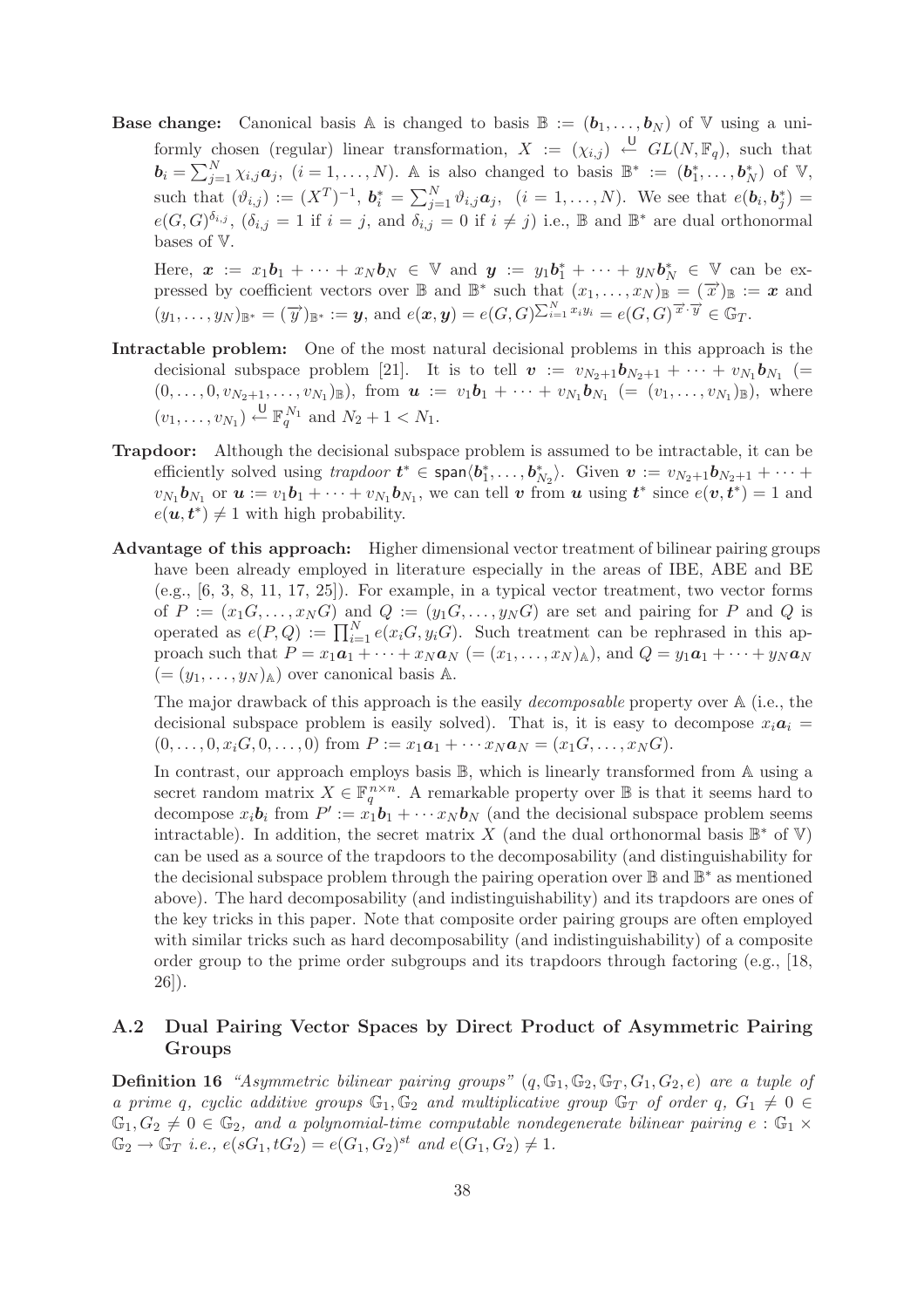Let  $\mathcal{G}_{\text{bpg}}$  *be an algorithm that takes input*  $1^{\lambda}$  *and outputs a description of bilinear pairing groups* param $\mathbb{G} := (q, \mathbb{G}_1, \mathbb{G}_2, \mathbb{G}_T, G_1, G_2, e)$  *with security parameter*  $\lambda$ *.* 

**Definition 17** *"Dual pairing vector spaces (DPVS)"*  $(q, \mathbb{V}, \mathbb{V}^*, \mathbb{G}_T, \mathbb{A}, \mathbb{A}^*, e)$  *by direct product of*  $asymmetric$  pairing groups param<sub> $\mathbb{G} := (q, \mathbb{G}_1, \mathbb{G}_2, \mathbb{G}_T, G_1, G_2, e)$  are a tuple of a prime q, two N-</sub>  $\tilde{N}$ N

*dimensional vector spaces* V :=  $\overline{\mathbb{G}_1 \times \cdots \times \mathbb{G}_1}$  and  $\mathbb{V}^* :=$  $\boxed{\mathbb{G}_2 \times \cdots \times \mathbb{G}_2}$  *over*  $\mathbb{F}_q$ *, a cyclic group*  $\mathbb{G}_T$  *of order* q, and their canonical bases i.e.,  $\mathbb{A} := (\boldsymbol{a}_1, \ldots, \boldsymbol{a}_N)$  of  $\mathbb{V}$  and  $\mathbb{A}^* := (\boldsymbol{a}_1^*, \ldots, \boldsymbol{a}_N^*)$ *of*  $\mathbb{V}^*$ *, where*  $a_i$  := ( i−1  $\overline{0,\ldots,0}, G_1,$  $N-i$  $\widehat{0,\ldots,0}$  and  $a_i^* := ($ i−1  $\overline{0,\ldots,0}, G_2,$  $N-i$  $\overline{0,\ldots,0}$ *, and pairing e* :

 $\mathbb{V} \times \mathbb{V}^* \to \mathbb{G}_T$ .

*The pairing is defined by*  $e(x, y) := \prod_{i=1}^{N} e(D_i, H_i) \in \mathbb{G}_T$  where  $x := (D_1, \ldots, D_N) \in \mathbb{V}$ *and*  $y := (H_1, \ldots, H_N) \in \mathbb{V}^*$ . This is nondegenerate bilinear i.e.,  $e(sx, ty) = e(x, y)^{st}$  and if  $e(\boldsymbol{x}, \boldsymbol{y}) = 1$  for all  $\boldsymbol{y} \in \mathbb{V}$ , then  $\boldsymbol{x} = \boldsymbol{0}$ . For all i and j,  $e(a_i, a_i^*) = g_T^{\delta_{i,j}}$  where  $\delta_{i,j} = 1$  if  $i = j$ , *and* 0 *otherwise, and*  $e(G_1, G_2) \neq 1 \in \mathbb{G}_T$ *.* 

*DPVS* also has linear transformations  $\phi_{i,j}$  on  $\nabla$  *s.t.*  $\phi_{i,j}(\boldsymbol{a}_j) = \boldsymbol{a}_i$  and  $\phi_{i,j}(\boldsymbol{a}_k) = \boldsymbol{0}$  if  $k \neq j$ , i−1  $N-i$ 

*which can be easily achieved by*  $\phi_{i,j}(\boldsymbol{x}) :=$  $\overline{0,\ldots,0}, D_j,$  $\overline{0,\ldots,0}$  where  $\boldsymbol{x} := (D_1,\ldots,D_N)$ . *Moreover, linear transformation*  $\phi_{i,j}^*$  *on*  $\mathbb{V}^*$  *s.t.*  $\phi_{i,j}^*(\boldsymbol{a}_j^*) = \boldsymbol{a}_i^*$  *and*  $\phi_{i,j}^*(\boldsymbol{a}_k^*) = \boldsymbol{0}$  *if*  $k \neq j$  *can be easily achieved by*  $\phi_{i,j}^*(y) :=$  ( i−1  $\overline{0,\ldots,0},H_j,$  $N-i$  $\widehat{0,\ldots,0}$  *where*  $y := (H_1,\ldots,H_N)$ *. We call*  $\phi_{i,j}$  *and* 

 $\phi_{i,j}^*$  *"distortion maps".* 

*DPVS generation algorithm*  $G_{\text{dpvs}}$  *takes input*  $1^{\lambda}$  ( $\lambda \in \mathbb{N}$ ),  $N \in \mathbb{N}$  *and a description of bilinear pairing groups* param<sub> $\mathbb{G}$ </sub>, and outputs a description of param<sub>V</sub> :=  $(q, \mathbb{V}, \mathbb{V}^*, \mathbb{G}_T, \mathbb{A}, \mathbb{A}^*, e)$ *constructed above with security parameter*  $\lambda$  *and*  $N$ -dimensional  $(\mathbb{V}, \mathbb{V}^*)$ .

# **B Proofs of Lemmas 1 and 2**

#### **B.1 Outline**

The DLIN Problem is reduced to (complicated) Problems 1 and 2 through several intermediate steps, or intermediate problems, as indicated below (See Figure 1):

- 1. DLIN Problem (in Definition 11)
- 2. Basic Problem 0 with three-dimensional DPVS (in Definition 18)
- 3. Basic Problems 1 and 2 with  $\vec{n} := (d; n_1, \ldots, n_d)$  (in Definitions 19 and 20)
- 4. Problems 1 and 2 with  $\overrightarrow{n}$  (in Definitions 12 and 13)

We will explain how the simplest problem, DLIN, is sequentially transformed to more complicated ones according to parameter  $\vec{n}$ , which indicates degree of complexity.

- **DLIN**  $\rightarrow$  **Basic Problem 0 :** Basic Problem 0 uses three-dimensional DPVS. In this first reduction step, a DLIN instance on (symmetric) pairing group is transformed to a Basic Problem 0 instance on the DPVS, i.e., higher level concept. It is proven in Lemma 15.
- **Basic Problem 0**  $\rightarrow$  **Basic Problems 1 and 2 :** Format  $\vec{n} := (d; n_1, \ldots, n_d)$  corresponds to  $d+1$  DPVSs,  $\mathbb{V}_t$   $(t = 0, \ldots, d)$ . The dimension of  $\mathbb{V}_0$  is 5, and the dimensions of  $\mathbb{V}_t$ are  $3n_t + 1$  for  $t = 1, \ldots, d$ . In this reduction step, vector elements (and additional group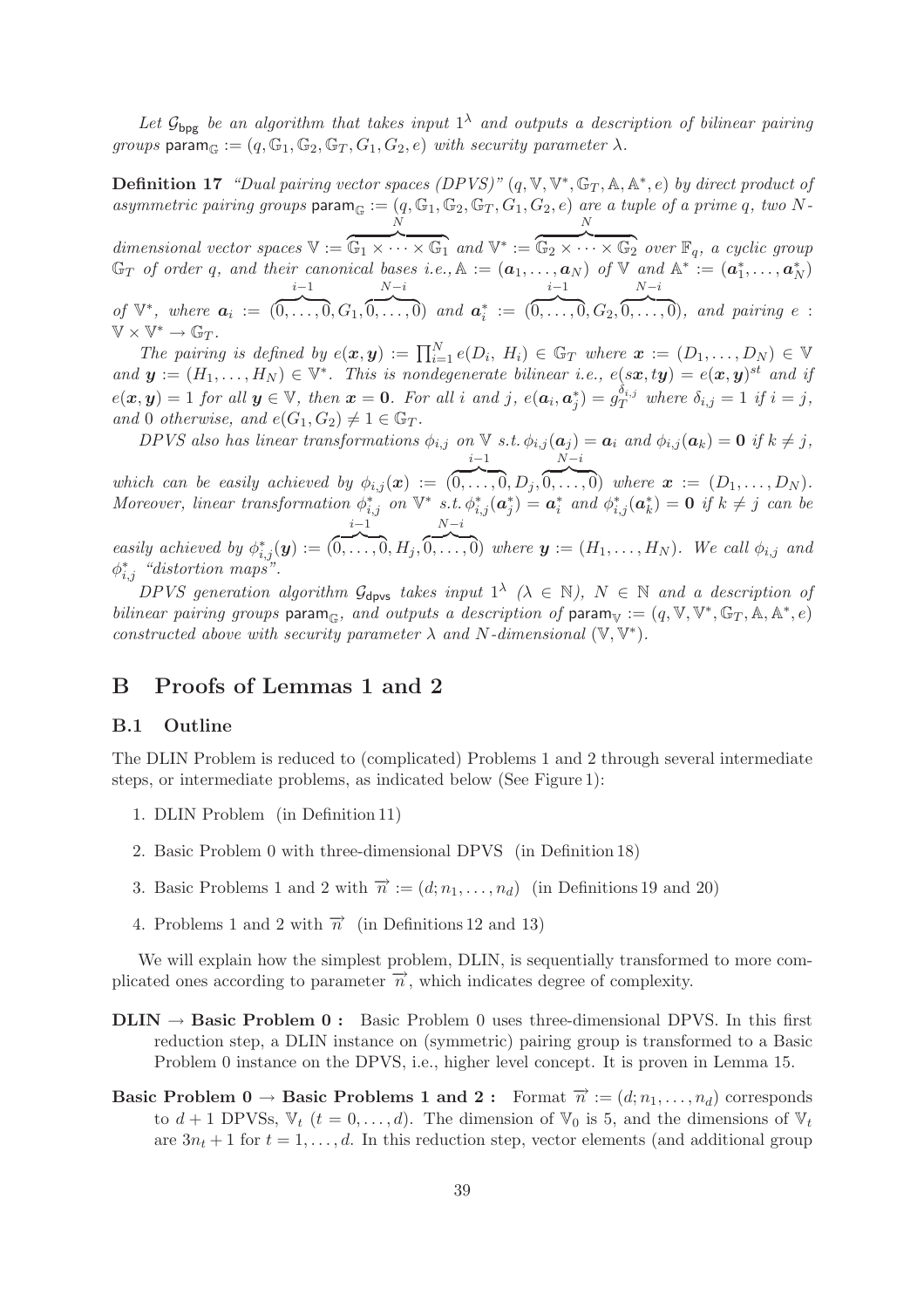

Figure 1: Structure of Reductions for the Proposed KP-FE (in Section 6) and CP-FE (in Section 7) Schemes

elements) in a Basic Problem 0 instance are transformed to the corresponding elements in  $V_t$  for  $t = 0, \ldots, d$ . They are proven in Lemmas 16 and 18.

**Basic Problem 1**  $\rightarrow$  **Problem 1** : The proof is given in Lemmas 17.

**Basic Problem 2**  $\rightarrow$  **Problem 2** : The proof is given in Lemma 19.

# **B.2 Preliminary Lemmas**

We will use the following two lemmas (Lemmas 14 and 15) in the proofs of Lemmas 1 and 2.

**Lemma 14** *Let*  $(q, \mathbb{V}, \mathbb{G}_T, \mathbb{A}, e)$  *be dual pairing vector spaces by direct product of symmetric pairing groups. Using*  $\{\phi_{i,j}\}$ *, we can efficiently sample a random linear transformation* 

$$
W := \sum_{i=1, j=1}^{N, N} r_{i,j} \phi_{i,j}
$$

*of* ∇ *with random coefficients*  $\{r_{i,j}\}_{i,j \in \{1,\dots,N\}}$   $\stackrel{\cup}{\leftarrow}$   $GL(N, \mathbb{F}_q)$ . At that time, the matrix  $(r_{i,j}^*)$  :=  $(\{r_{i,j}\}^{-1})^T$  *defines the adjoint action on* V *for pairing e, i.e.,*  $e(W(\boldsymbol{x}), (W^{-1})^T(\boldsymbol{y})) = e(\boldsymbol{x}, \boldsymbol{y})$ *for any*  $x, y \in V$ *, via* 

$$
(W^{-1})^T := \sum_{i=1,j=1}^{N,N} r_{i,j}^* \phi_{i,j}.
$$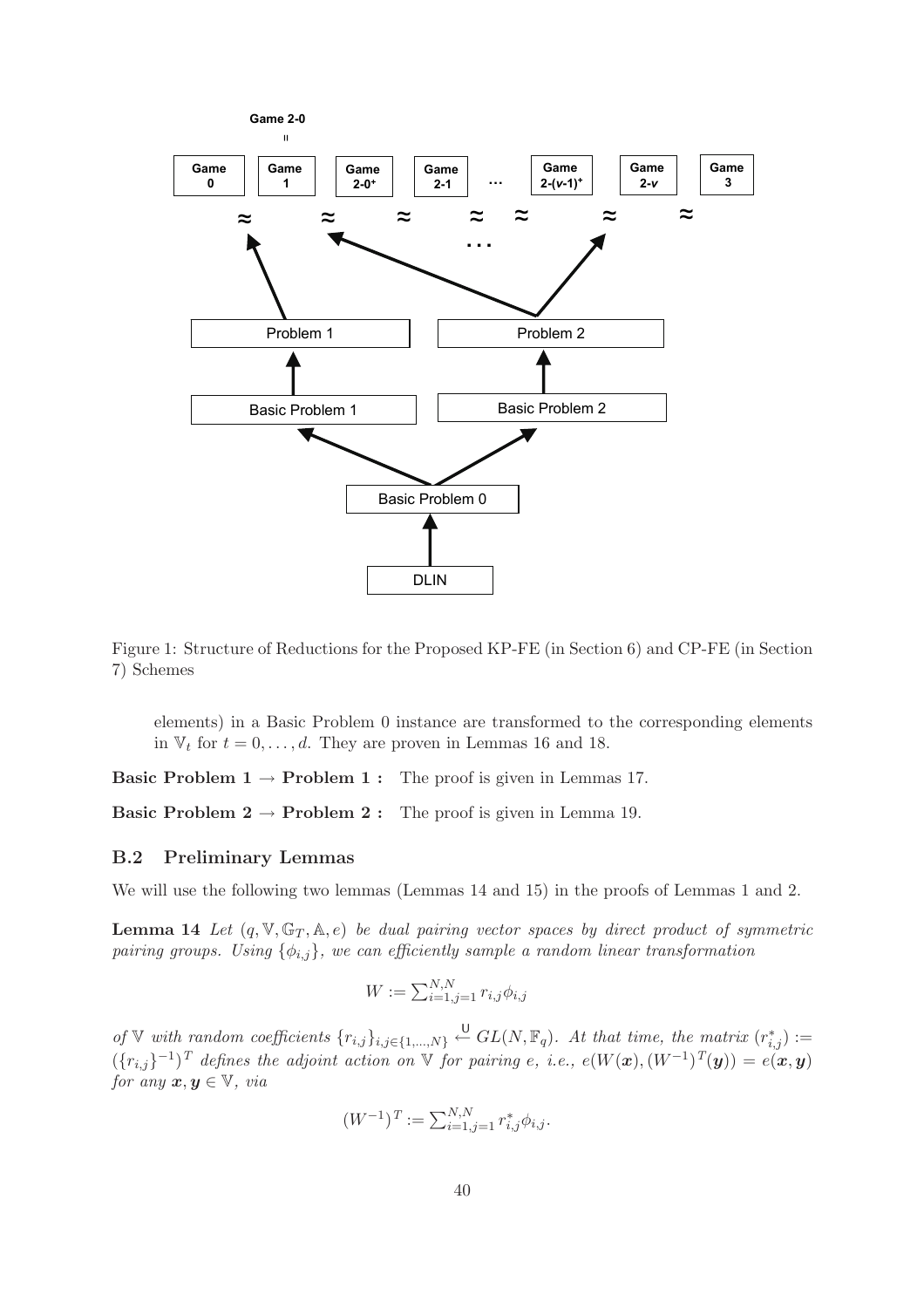**Definition 18 (Basic Problem 0)** *Basic Problem 0 is to guess*  $\beta \in \{0, 1\}$ *, given* (param<sub>BP0</sub>,  $\widehat{\mathbb{B}}, \mathbb{B}^*, \mathbf{y}_{\beta}^*, \mathbf{f}, \kappa G, \xi G, \delta \xi G) \stackrel{\text{R}}{\leftarrow} \mathcal{G}_{\beta}^{\text{BPO}}(1^{\lambda}), \text{ where}$ 

$$
\mathcal{G}_{\beta}^{\text{BPO}}(1^{\lambda}): \quad \text{param}_{\mathbb{G}} := (q, \mathbb{G}, \mathbb{G}_{T}, G, e) \stackrel{\text{R}}{\leftarrow} \mathcal{G}_{\text{bpg}}(1^{\lambda}),
$$
\n
$$
\text{param}_{\mathbb{V}} := (q, \mathbb{V}, \mathbb{G}_{T}, \mathbb{A}, e) := \mathcal{G}_{\text{dpvs}}(1^{\lambda}, 3, \text{param}_{\mathbb{G}}),
$$
\n
$$
X := \begin{pmatrix} \frac{\overrightarrow{\chi}}{\chi}_{1} \\ \frac{\overrightarrow{\chi}_{2}}{\chi}_{3} \end{pmatrix} := (\chi_{i,j})_{i,j} \stackrel{\text{U}}{\leftarrow} GL(3, \mathbb{F}_{q}), \quad (\vartheta_{i,j})_{i,j} := \begin{pmatrix} \frac{\overrightarrow{\vartheta}}{\chi}_{1} \\ \frac{\overrightarrow{\vartheta}}{\chi}_{2} \\ \frac{\overrightarrow{\vartheta}}{\chi}_{3} \end{pmatrix} := (X^{T})^{-1}, \quad \kappa, \xi \stackrel{\text{U}}{\leftarrow} \mathbb{F}_{q}^{\times},
$$
\n
$$
\mathbf{b}_{i} := \kappa(\overrightarrow{\chi}_{i})_{\mathbb{A}} = \kappa \sum_{j=1}^{3} \chi_{i,j} \mathbf{a}_{j} \quad \text{for } i = 1, 3, \quad \widehat{\mathbb{B}} := (\mathbf{b}_{1}, \mathbf{b}_{3}),
$$
\n
$$
\mathbf{b}_{i}^{*} := \xi(\overrightarrow{\vartheta}_{i})_{\mathbb{A}} = \xi \sum_{j=1}^{3} \vartheta_{i,j} \mathbf{a}_{t,j} \quad \text{for } i = 1, 2, 3, \quad \mathbb{B}^{*} := (\mathbf{b}_{1}^{*}, \mathbf{b}_{2}^{*}, \mathbf{b}_{3}^{*}),
$$
\n
$$
g_{T} := e(G, G)^{\kappa\xi}, \quad \text{param}_{\text{BPO}} := (\text{param}_{\mathbb{W}}, g_{T})
$$
\n
$$
\delta, \sigma, \omega \stackrel{\text{U}}{\leftarrow} \mathbb{F}_{q}, \quad \rho, \tau \stackrel{\text{U}}{\leftarrow} \mathbb{F}_{q}^{\times},
$$
\n
$$
\mathbf{y}_{0}^{*} := (\delta, 0, \sigma)_{\
$$

 $for \beta \stackrel{\bigcup}{\leftarrow} \{0,1\}$ . For a probabilistic machine D, we define the advantage of D for Basic Problem 0,  $\mathsf{Adv}_{\mathcal{D}}^{\mathsf{BPO}}(\lambda)$ *, is similarly defined as in Definition 12.* 

**Lemma 15** For any adversary  $D$ , there is a probabilistic machine  $E$ , whose running time *is essentially the same as that of*  $\mathcal{E}$ *, such that for any security parameter*  $\lambda$ *,*  $\mathsf{Adv}_{\mathcal{D}}^{\mathsf{BPO}}(\lambda) \leq$  $\mathsf{Adv}_{\mathcal{E}}^{\mathsf{DLIN}}(\lambda) + 5/q.$ 

**Proof.** Given a DLIN instance

$$
(\mathsf{param}_{\mathbb{G}},\; G, \xi G, \kappa G, \delta \xi G, \sigma \kappa G, Y_{\beta}),
$$

 $\mathcal E$  calculates

$$
\begin{aligned} &\mathsf{param}_{\mathbb{V}}:=(q,\mathbb{V},\mathbb{G}_T,\mathbb{A},e):=\mathcal{G}_{\mathsf{dpos}}(1^\lambda,3,\mathsf{param}_{\mathbb{G}}),\\ &g_T:=e(\kappa G,\xi G)\ \ \left(=e(G,G)^{\kappa\xi}\right),\quad\mathsf{param}_{\mathsf{BPO}}:=(\mathsf{param}_{\mathbb{V}},\ g_T). \end{aligned}
$$

 $\mathcal E$  sets 3 × 3 matrices  $\Pi^*, \Pi$  as follows:

$$
\Pi^* := \begin{pmatrix} \xi & 1 \\ & 1 \\ & \kappa & 1 \end{pmatrix}, \quad \Pi := \begin{pmatrix} \kappa & & \\ -\kappa & -\xi & \kappa \xi \\ & \xi & \end{pmatrix},
$$

Then,  $\Pi \cdot (\Pi^*)^T = \kappa \xi \cdot I_3$ . By using matrices  $\Pi$  and  $\Pi^*, \mathcal{E}$  sets

$$
\begin{aligned}\n\boldsymbol{u}_1^* &:= (\xi,0,1)_{\mathbb{A}}, & \boldsymbol{u}_2^* &:= (0,0,1)_{\mathbb{A}}, & \boldsymbol{u}_3^* &:= (0,\kappa,1)_{\mathbb{A}}, \\
\boldsymbol{u}_1 &:= (\kappa,0,0)_{\mathbb{A}}, & \boldsymbol{u}_2 &:= (-\kappa,-\xi,\kappa\xi)_{\mathbb{A}}, & \boldsymbol{u}_3 &:= (0,\xi,0)_{\mathbb{A}},\n\end{aligned}
$$

 $\mathcal E$  can compute  $u_i^*$  for  $i = 1, 2, 3$  and  $u_i$  for  $i = 1, 3$  from the above DLIN instance. Let bases  $\mathbb{U}:=(\mathbf{u}_i)_{i=1,2,3},\,\mathbb{U}^*:= (\mathbf{u}_i^*)_{i=1,2,3}$  of V. E then generates  $\eta,\varphi \stackrel{\mathsf{U}}{\leftarrow} \mathbb{F}_q$  such that  $\eta\neq 0$ , and sets

$$
\boldsymbol{v} := (\varphi G, -\eta G, \eta(\kappa G)) \ \ (= (\varphi, -\eta, \eta \kappa)_{\mathbb{A}}) \ \ \text{ and } \ \ \boldsymbol{w}^*_{\beta} := (\delta \xi G, \sigma \kappa G, Y_{\beta}).
$$

 $\mathcal E$  generates random linear transformation W on V given in Lemma 14, then calculates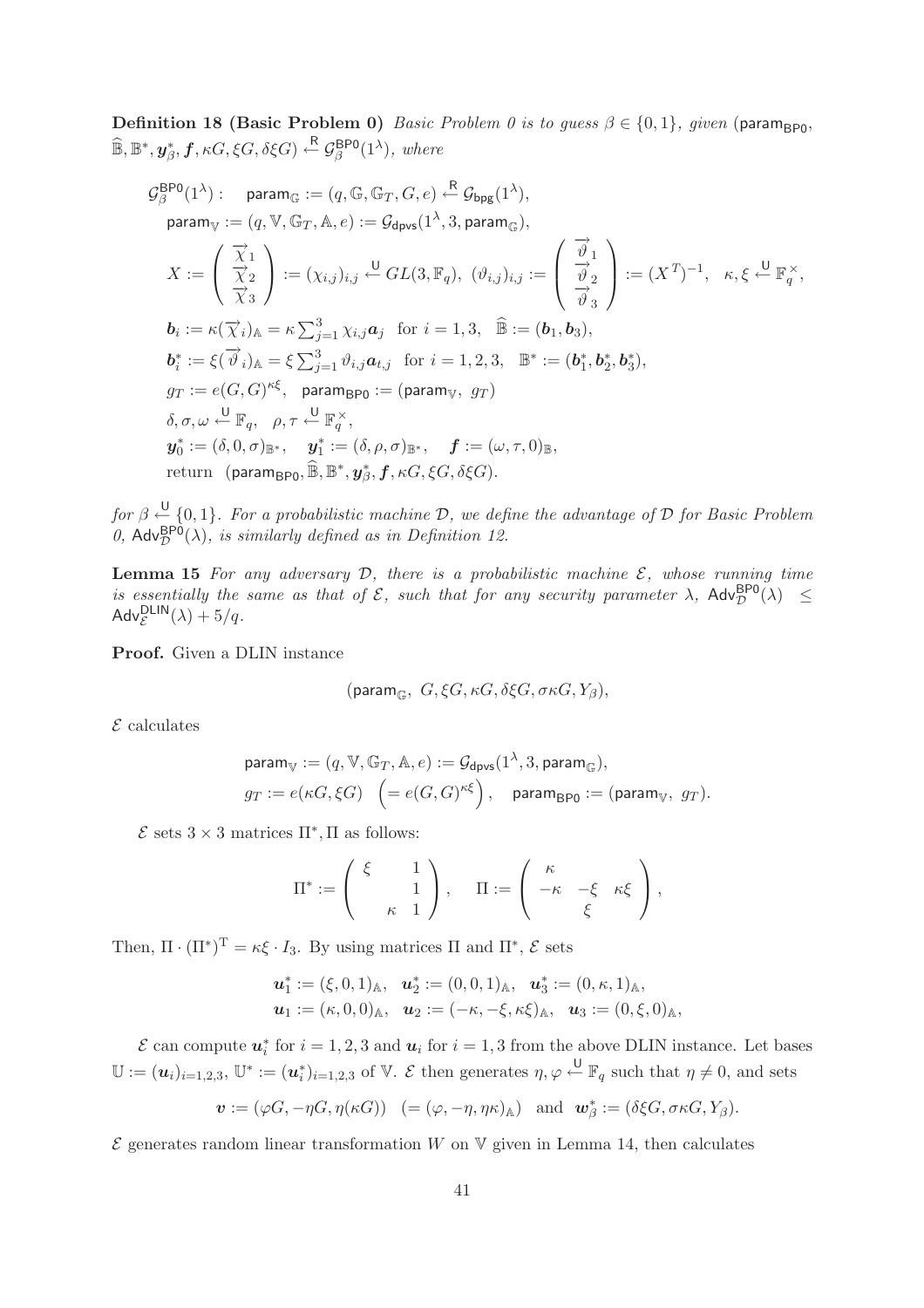$$
\mathbf{b}_{i} := W(\mathbf{u}_{i}) \text{ for } i = 1, 3, \quad \mathbf{b}_{i}^{*} := (W^{-1})^{\mathrm{T}}(\mathbf{u}_{i}^{*}) \text{ for } i = 1, 2, 3, \n\widehat{\mathbb{B}} := (\mathbf{b}_{1}, \mathbf{b}_{3}). \quad \mathbb{B}^{*} := (\mathbf{b}_{1}^{*}, \mathbf{b}_{2}^{*}, \mathbf{b}_{3}^{*}), \n\mathbf{f} = W(\mathbf{v}), \quad \mathbf{y}_{\beta}^{*} = (W^{-1})^{\mathrm{T}}(\mathbf{w}_{\beta}^{*})
$$

 $\mathcal E$  then gives (param<sub>BP0</sub>,  $\widehat{\mathbb B}, \mathbb B^*, \mathbf y^*_\beta, \mathbf f, \kappa G, \xi G, \delta \xi G$ ) to  $\mathcal D$ , where  $\delta \xi G$  is contained in the DLIN instance, and outputs  $\beta' \in \{0,1\}$  if  $\mathcal D$  outputs  $\beta'$ .

If we set

$$
\tau := \xi^{-1}\eta, \quad \omega := \tau + \kappa^{-1}\varphi,
$$

then  $\tau \neq 0$  (since  $\eta \neq 0$ ),

$$
\mathbf{v} = (\varphi, -\eta, \eta\kappa)_{\mathbb{A}} = ((\omega - \tau)\kappa, -\tau\xi, \tau\kappa\xi)_{\mathbb{A}} = \omega\mathbf{u}_1 + \tau\mathbf{u}_2 = (\omega, \tau, 0)_{\mathbb{U}}, \text{ and}
$$
  

$$
\mathbf{f} = W(\mathbf{v}) = W((\omega, \tau, 0)_{\mathbb{U}}) = (\omega, \tau, 0)_{\mathbb{B}}.
$$

If  $\beta = 0$ , i.e.,  $Y_{\beta} = Y_0 = (\delta + \sigma)G$ , then

$$
\mathbf{w}_0^* = (\delta \xi G, \sigma \kappa G, (\delta + \sigma) G) = (\delta \xi, \sigma \kappa, \delta + \sigma)_{\mathbb{A}} = \delta \mathbf{u}_1^* + \sigma \mathbf{u}_3^* = (\delta, 0, \sigma)_{\mathbb{U}^*} \text{ and}
$$
  

$$
\mathbf{y}_0^* = (W^{-1})^{\mathrm{T}} (\mathbf{w}_0^*) = (W^{-1})^{\mathrm{T}} ((\delta, 0, \sigma)_{\mathbb{U}^*}) = (\delta, 0, \sigma)_{\mathbb{B}^*}.
$$

Therefore, the distribution of  $(\text{param}_{\text{BPO}}, \widehat{\mathbb{B}}, \mathbb{B}^*, y_0^*, f, \kappa G, \xi G, \delta \xi G)$  is exactly the same as  $\left\{ \varrho \middle| \varrho \stackrel{\text{R}}{\leftarrow} \mathcal{G}_0^{\text{BPO}}(1^{\lambda}) \right\}$  when  $\kappa \neq 0$  and  $\xi \neq 0$ , i.e., except with probability  $2/q$ . If  $\beta = 1$ , i.e.,  $Y_{\beta} = Y_1$  (=  $\psi G$ ) is uniformly distributed in G, we set  $\rho := \psi - \delta - \sigma$ . Then

$$
\mathbf{w}_{1}^{*} = (\delta \xi G, \sigma \kappa G, (\delta + \rho + \sigma) G) = (\delta \xi, \sigma \kappa, \delta + \rho + \sigma)_{\mathbb{A}}
$$
  
\n
$$
= \delta \mathbf{u}_{1}^{*} + \rho \mathbf{u}_{2}^{*} + \sigma \mathbf{u}_{3}^{*} = (\delta, \rho, \sigma)_{\mathbb{U}^{*}}, \text{ and}
$$
  
\n
$$
\mathbf{y}_{1}^{*} = (W^{-1})^{\mathrm{T}}(\mathbf{w}_{1}^{*}) = (W^{-1})^{\mathrm{T}}((\delta, \rho, \sigma)_{\mathbb{U}^{*}}) = (\delta, \rho, \sigma)_{\mathbb{B}^{*}},
$$

where  $\rho$  is also uniformly distributed. Therefore, the distribution of (param<sub>BP0</sub>,  $\mathbb{B}, \mathbb{B}^*, \mathbf{y}_1^*, \mathbf{f}, \kappa G$ ,  $\xi G, \delta \xi G$ ) is exactly the same as  $\left\{ \varrho \: \left| \: \varrho \stackrel{\mathsf{R}}{\leftarrow} \mathcal{G}_1^{\mathsf{BPO}}(1^{\lambda}) \right. \right\}$  when  $\kappa \neq 0, \xi \neq 0$  and  $\rho \neq 0$ , i.e., except with probability  $3/q$ .

Therefore, 
$$
\text{Adv}_{\mathcal{D}}^{\text{BPO}}(\lambda) \le \text{Adv}_{\mathcal{E}}^{\text{DLIN}}(\lambda) + 2/q + 3/q = \text{Adv}_{\mathcal{E}}^{\text{DLIN}}(\lambda) + 5/q.
$$

# **B.3 Proof of Lemma 1**

Combining Lemmas 15, 16 and 17, we obtain Lemma 1.

**Definition 19 (Basic Problem 1)** *Basic Problem 1 is to guess*  $\beta \in \{0, 1\}$ *, given* (param<sub> $\overrightarrow{n}$ </sub>,  ${\{\mathbb{B}_t, \widehat{\mathbb{B}}_t^*\}_{t=0,\ldots,d}}, f_{\beta,0}, {\{f_{\beta,t,1}, f_{t,i}\}_{t=1,\ldots,d; i=2,\ldots,n_t\}} \overset{\text{R}}{\leftarrow} \mathcal{G}_{\beta}^{\text{BPI}}(1^{\lambda}, \overrightarrow{n}), where}$ 

$$
\mathcal{G}_{\beta}^{\text{BP1}}(1^{\lambda}, \overrightarrow{n} := (d; n_1, ..., n_d)) : \quad (\text{param}_{\overrightarrow{n}}, \{\mathbb{B}_{t}, \mathbb{B}_{t}^{*}\}_{t=0, ..., d}) \stackrel{\text{R}}{\leftarrow} \mathcal{G}_{\text{ob}}(1^{\lambda}, \overrightarrow{n}),
$$
\n
$$
\omega, \gamma \stackrel{\text{U}}{\leftarrow} \mathbb{F}_{q}, \tau \stackrel{\text{U}}{\leftarrow} \mathbb{F}_{q}^{\times},
$$
\n
$$
\widehat{\mathbb{B}}_{0}^{*} := (\boldsymbol{b}_{0,1}^{*}, \boldsymbol{b}_{0,3}^{*}, ..., \boldsymbol{b}_{0,5}^{*}), \quad \boldsymbol{f}_{0,0} := (\omega, 0, 0, 0, \gamma)_{\mathbb{B}_{0}}, \quad \boldsymbol{f}_{1,0} := (\omega, \tau, 0, 0, \gamma)_{\mathbb{B}_{0}},
$$
\nfor  $t = 1, ..., d$ ,\n
$$
\overrightarrow{e}_{t,1} := (1, 0^{n_{t}-1}) \in \mathbb{F}_{q}^{n_{t}}, \quad \widehat{\mathbb{B}}_{t}^{*} := (\boldsymbol{b}_{t,1}^{*}, ..., \boldsymbol{b}_{t,n_{t}}^{*}, \boldsymbol{b}_{t,n_{t}+2}^{*}, ..., \boldsymbol{b}_{t,3n_{t}+1}^{*}),
$$
\n
$$
\overrightarrow{f}_{0,t,1} := (\omega \overrightarrow{e}_{t,1}, \omega \overrightarrow{e}_{t,1}, \omega \overrightarrow{e}_{t,1}, \omega \overrightarrow{e}_{t,1}, \omega \overrightarrow{e}_{t,1}, \omega \overrightarrow{e}_{t,1}, \omega \overrightarrow{e}_{t,1}, \omega \overrightarrow{e}_{t,1}, \omega \overrightarrow{e}_{t,1}, \omega \overrightarrow{e}_{t,1}, \omega \overrightarrow{e}_{t,1}, \omega \overrightarrow{e}_{t,1}, \omega \overrightarrow{e}_{t,1}, \omega \overrightarrow{e}_{t,1}, \omega \overrightarrow{e}_{t,1}, \omega \overrightarrow{e}_{t,1}, \omega \overrightarrow{e}_{t,1}, \omega \overrightarrow{e}_{t,1}, \omega \overrightarrow{e}_{t,1}, \omega \overrightarrow{e}_{t,1}, \omega \overrightarrow{e}_{t,1}, \omega \overrightarrow{e}_{t,1}, \omega \overrightarrow{e}_{t,1}, \omega \overrightarrow
$$

 $\text{return} \ \ (\text{param}_{\overrightarrow{n}}, \{\mathbb{B}_{t}, \widehat{\mathbb{B}}_{t}^{*}\}_{t=0,...,d}, \pmb{f}_{\beta,0}, \{\pmb{f}_{\beta,t,1}, \pmb{f}_{t,i}\}_{t=1,...,d; i=2,...,n_{t}}).$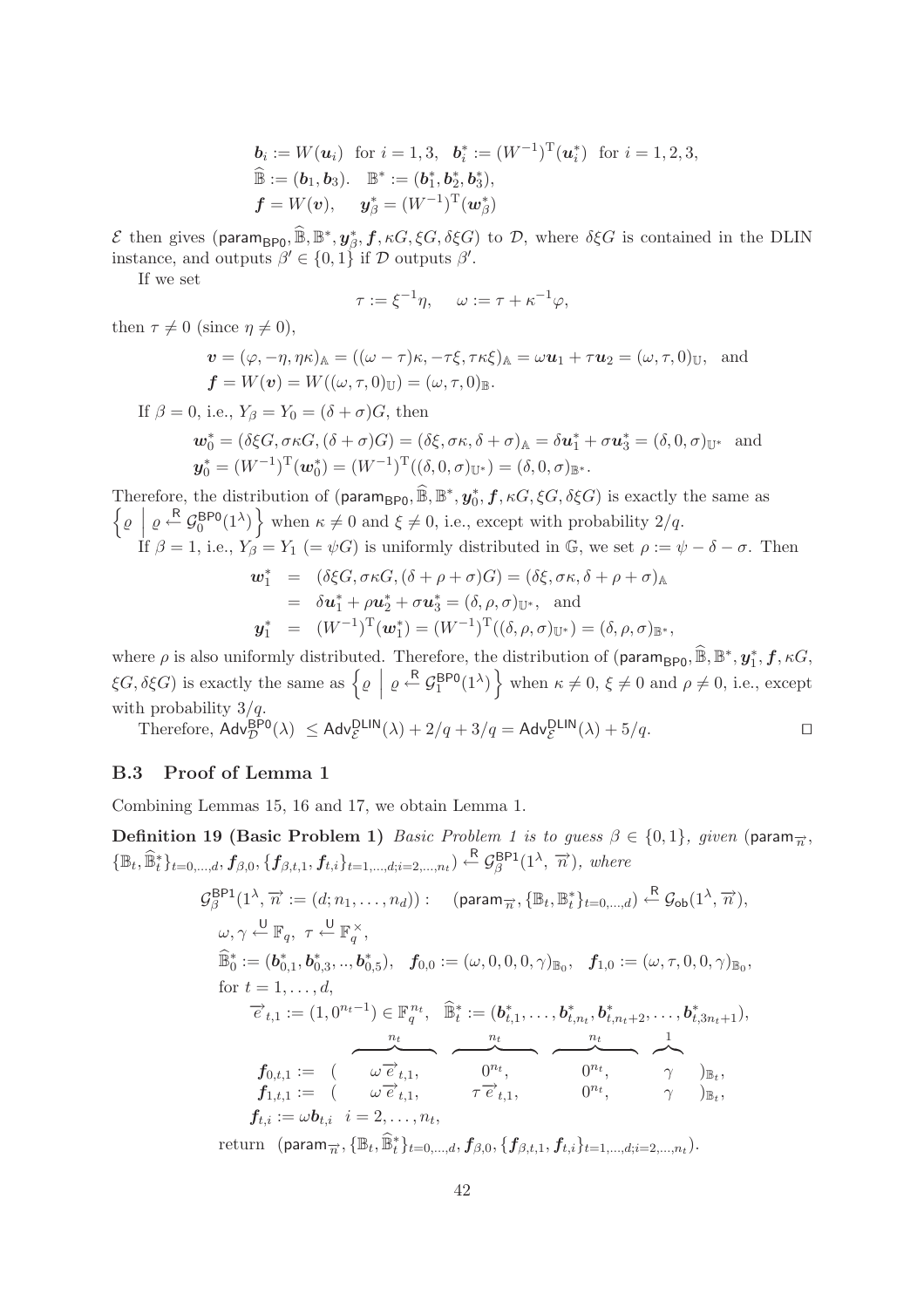*for*  $\beta \stackrel{\cup}{\leftarrow} \{0,1\}$ . For a probabilistic adversary C, the advantage of C for Basic Problem 1,  $\mathsf{Adv}_{\mathcal{C}}^{\mathsf{BPI}}(\lambda)$ *, is similarly defined as in Definition 12.* 

**Lemma 16** *For any adversary* C*, there is a probabilistic machine* D*, whose running time is essentially the same as that of C, such that for any security parameter*  $\lambda$ ,  $\mathsf{Adv}_{\mathcal{C}}^{\mathsf{BP1}}(\lambda) \leq \mathsf{Adv}_{\mathcal{D}}^{\mathsf{BP0}}(\lambda)$ *for any*  $\vec{n} := (d; \{n_t\}) := (d; n_1, \ldots, n_d)$ *.* 

**Proof.**  $\mathcal{D}$  is given a Basic Problem 0 instance

 $(\mathsf{param}_{\mathsf{BPO}}, \widehat{\mathbb{B}}, \mathbb{B}^*, \mathbf{y}^*_{\beta}, \mathbf{f}, \kappa G, \xi G, \delta \xi G).$ 

By using param $_{\mathbb{G}} := (q, \mathbb{G}, \mathbb{G}_T, G, e)$  underlying param<sub>BP0</sub>,  $\mathcal D$  calculates

$$
\begin{aligned}\n\text{param}_0 &:= (q, \mathbb{V}_0, \mathbb{G}_T, \mathbb{A}_0, e) := \mathcal{G}_{\text{dpvs}}(1^{\lambda}, 5, \text{param}_{\mathbb{G}}), \\
\text{param}_t &:= (q, \mathbb{V}_t, \mathbb{G}_T, \mathbb{A}_t, e) := \mathcal{G}_{\text{dpvs}}(1^{\lambda}, 3n_t + 1, \text{param}_{\mathbb{G}}) \quad \text{for } t = 1, \dots, d, \\
\text{param}_{\overrightarrow{n}} &:= (\{\text{param}_t\}_{t=0,\dots,d}, g_T),\n\end{aligned}
$$

where  $g_T$  is contained in param<sub>BP0</sub>. D generates random linear transformation  $W_t$  on  $V_t$  (t =  $0, \ldots, d$  given in Lemma 14, then sets

$$
d_{0,\iota} := W_0(b_t^*, 0, 0) \text{ for } \iota = 1, 2, \quad d_{0,3} := W_0(0, 0, 0, \xi G, 0),
$$
  
\n
$$
d_{0,4} := W_0(b_3^*, 0, 0), \quad d_{0,5} := W_0(0, 0, 0, 0, \xi G),
$$
  
\n
$$
d_t^* := (W_0^{-1})^T(b_t, 0, 0) \text{ for } \iota = 1, 2, \quad d_{0,3}^* := (W_0^{-1})^T(0, 0, 0, \kappa G, 0),
$$
  
\n
$$
d_{0,4}^* := (W_0^{-1})^T(b_3, 0, 0) \quad d_{0,5}^* := (W_0^{-1})^T(0, 0, 0, 0, \kappa G),
$$
  
\n
$$
g_{\beta,0} := W_0(y_\beta^*, 0, 0),
$$
  
\nfor  $t = 1, ..., d$ ,  
\n
$$
d_{t,1} := W_t(b_1^*, 0^{N_t - 3}), \quad d_{t,n_t+1} := W_t(b_2^*, 0^{N_t - 3}), \quad d_{t,N_t} := W_t(b_3^*, 0^{N_t - 3}),
$$
  
\notherwise, 
$$
d_{t,i} := W_t(0^{\iota}, \xi G, 0^{N_t - \iota - 1}) \text{ where } \begin{cases} \iota := i + 1 \text{ if } i \in \{2, ..., n_t\}, \\ \iota := i \text{ if } i \in \{n_t + 2, ..., N_t - 1\}, \\ \iota := i \text{ if } i \in \{n_t + 2, ..., N_t - 1\}, \end{cases}
$$
  
\n
$$
d_{t,1}^* := (W_t^{-1})^T(b_1, 0^{N_t - 3}), \quad d_{t,n_t+1}^* := (W_t^{-1})^T(b_2, 0^{N_t - 3}), \quad d_{t,N_t}^* := (W_t^{-1})^T(b_3, 0^{N_t - 3}),
$$
  
\notherwise, 
$$
d_{t,i}^* := (W_t^{-1})^T(0^{\iota}, \kappa G, 0^{N_t - \iota - 1}) \text{ where } \begin{cases} \iota := i + 1 \text{ if }
$$

where  $(\boldsymbol{v}, 0^{N_t-3}) := (\widetilde{G}_1, \widetilde{G}_2, \widetilde{G}_3, 0^{N_t-3})$  for any  $\boldsymbol{v} := (\widetilde{G}_1, \widetilde{G}_2, \widetilde{G}_3) \in \mathbb{V} = \mathbb{G}^3$ . Then,  $\mathbb{D}_0 := (\widetilde{G}_1, \widetilde{G}_2, \widetilde{G}_3)$  $(d_{0,i})_{i=1,\dots,5}$  and  $\mathbb{D}_0^* := (d_{0,i}^*)_{i=1,\dots,5}$ ,  $\mathbb{D}_t := (d_{t,i})_{i=1,\dots,3n_t+1}$  and  $\mathbb{D}_t^* := (d_{t,i}^*)_{i=1,\dots,3n_t+1}$  are dual orthonormal bases. D can compute  $\mathbb{D}_t$  for  $t = 0, \ldots, d$ ,  $\widehat{\mathbb{D}}_0^* := (d_{0,1}^*, d_{0,3}^*, \ldots, d_{0,5}^*)$ ,  $\widehat{\mathbb{D}}_t^* :=$  $(d_{t,1}^*,..., d_{t,n_t}^*,d_{t,n_t+2}^*,..., d_{t,3n_t+1}^*)$  for  $t = 1,...,d$  from  $\mathbb{B} := (\mathbf{b}_1, \mathbf{b}_3)$ ,  $\mathbb{B}^*, \kappa G$ , and  $\xi G$ .  $\mathcal{D}$  then gives (param<sub> $\overrightarrow{n}$ </sub>,  $\{\mathbb{D}_t, \widehat{\mathbb{D}}_t^*\}_{t=0,\dots,d}$ ,  $g_{\beta,0}, \{g_{\beta,t,1}, g_{t,i}\}_{t=1,\dots,d; i=2,\dots,n_t}$ ) to  $\mathcal{C}$ , and outputs  $\beta' \in \{0,1\}$  if  $\mathcal C$  outputs  $\beta'$ .

We can see that

$$
\begin{array}{llll} \displaystyle g_{0,0} := (\omega', 0, 0, 0, \gamma')_{\mathbb{D}_0}, & \displaystyle g_{1,0} := (\omega', \tau', 0, 0, \gamma')_{\mathbb{D}_0}, \\[1.5ex] \displaystyle \text{for} \; t = 1, \ldots, d, & \displaystyle \frac{n_t}{\omega' \vec{e}_{t,1}}, & \displaystyle \frac{n_t}{\omega'' \vec{e}_{t,1}}, & \overbrace{\hspace{1.5cm}}^{0^{n_t}}, & \overbrace{\hspace{1.5cm}}^{0^{n_t}}, & \gamma' \\\hline \hspace{1.5cm} g_{1,t,1} := & (\hspace{1.5cm} \omega' \overrightarrow{e}_{t,1}, & \tau' \overrightarrow{e}_{t,1}, & \overbrace{\hspace{1.5cm}}^{0^{n_t}}, & \gamma' \\\hline \hspace{1.5cm} g_{t,i} := \omega' \textbf{d}_{t,i} \; \; \text{for} \; i = 2, \ldots, n_t, & \end{array} \quad \begin{array}{llll} \displaystyle \frac{n_t}{\omega' \vec{e}_{t,1}}, & \overbrace{\hspace{1.5cm}}^{0^{n_t}}, & \gamma' \\\hline \hspace{1.5cm} g_{t,1}, & \overbrace{\hspace{1.5cm}}^{0^{n_t}}, & \gamma' \\\hline \end{array}
$$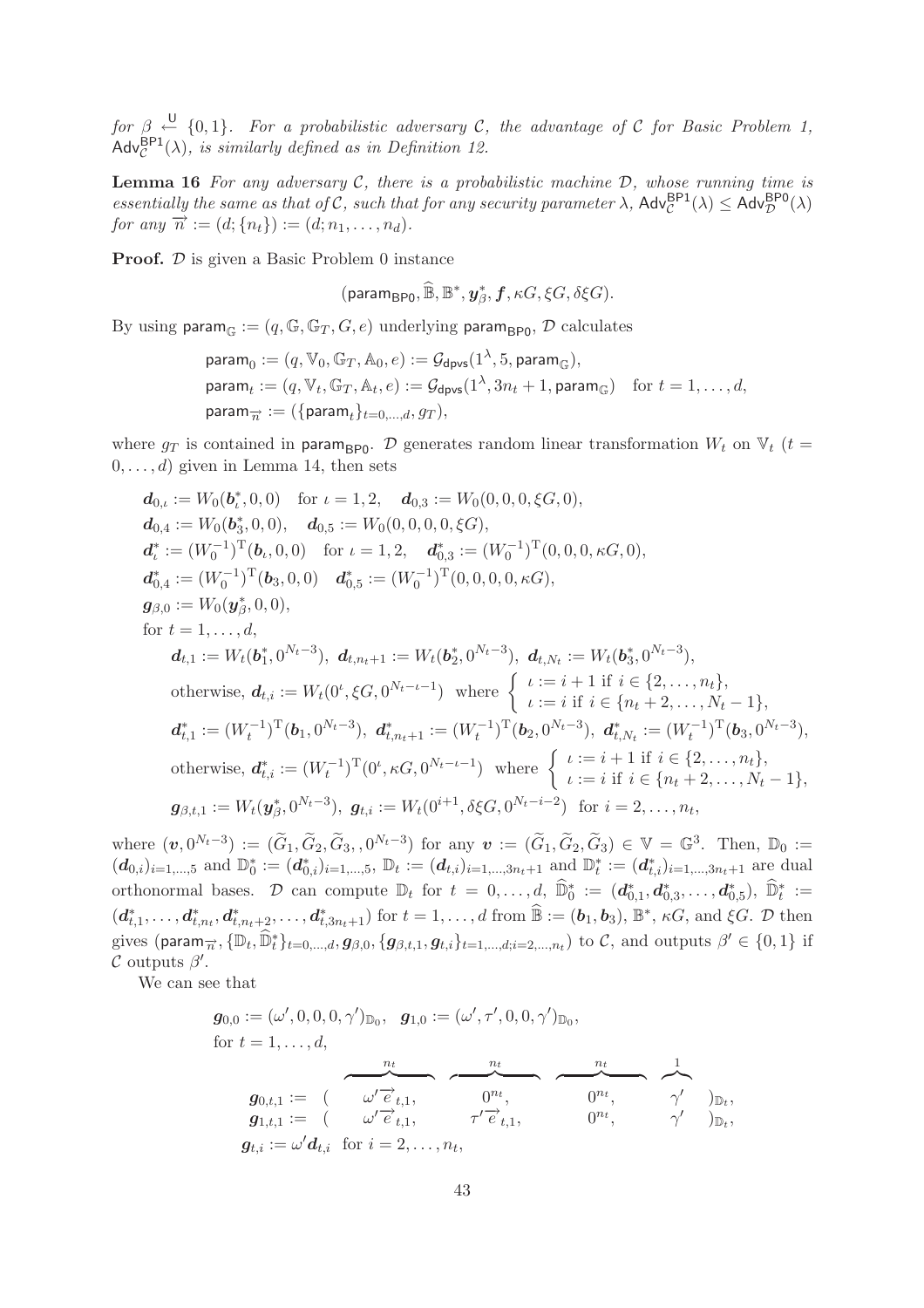where  $\omega' := \delta, \gamma' := \sigma$ , and  $\tau' := \rho$  which are distributed uniformly in  $\mathbb{F}_q$ . Therefore, the distribution of  $(\text{param}_{\overrightarrow{n}}, {\mathbb{D}_{t}}_{t})_{t=0,...,d}, g_{\beta,0}, \{g_{\beta,t,1}, g_{t,i}\}_{t=1,...,d; i=2,...,n_{t}})$  is exactly the same as  $\left\{ \varrho \: \middle| \: \varrho \stackrel{\mathsf{R}}{\leftarrow} \mathcal{G}_{\beta}^{\mathsf{B} \mathsf{P}1}(1^{\lambda}, \overrightarrow{n}) \right\}$ . In the contract of the contract of the contract of the contract of the contract of the contract of the contract of

**Lemma 17** *For any adversary* B*, there is a probabilistic machine* C*, whose running time is essentially the same as that of B, such that for any security parameter*  $\lambda$ ,  $\text{Adv}_{\mathcal{B}}^{\text{P1}}(\lambda) \leq$ Adv ${}_{\mathcal{C}}^{\mathsf{BP1}}(\lambda) + (d+1)/q.$ 

**Proof.** Given a Basic Problem 1 instance

$$
(\text{param}_{\overrightarrow{n}}, \{\mathbb{B}_{t}, \widehat{\mathbb{B}}_{t}^{*}\}_{t=0,\ldots,d}, f_{\beta,0}, \{f_{\beta,t,1}, f_{t,i}\}_{t=1,\ldots,d; i=2,\ldots,n_{t}}),
$$

 $\mathcal C$  calculates

$$
\boldsymbol{r}_t \stackrel{\mathsf{U}}{\leftarrow} \mathsf{span}\langle \boldsymbol{b}_{t,3n_t+1} \rangle, \ \ \boldsymbol{e}_{\beta,t,1} := \boldsymbol{f}_{\beta,t,1} + \boldsymbol{r}_t \ \ \text{for} \ t=1,\ldots,d.
$$

C generates  $u_0 \stackrel{\cup}{\leftarrow} \mathbb{F}_q^{\times}$ ,  $\sqrt{2}$  $\vert$  $\overrightarrow{u}_{t,1}$  $\vdots$ <br> $\overrightarrow{u}_{t,n_t}$  $\setminus$  $\Bigg\} := U_t \stackrel{\cup}{\leftarrow} GL(n_t, \mathbb{F}_q)$  for  $t = 1, \ldots, d$ . C then calculates

$$
\boldsymbol{d}_{0,2} := (0, u_0, 0, 0, 0)_{\mathbb{B}_0},
$$
\n
$$
\boldsymbol{d}_{t,n_t+i} := (\begin{array}{c} u_t \\ 0^{n_t} \end{array}) \qquad\n\begin{array}{c} \begin{array}{c} n_t \\ \hline u_{t,i}, \end{array} \end{array} \qquad\n\begin{array}{c} \begin{array}{c} n_t \\ \hline 0 \end{array} \end{array}, \qquad\n\begin{array}{c} 1 \\ \hline 0 \end{array} \end{array})_{\mathbb{B}_t} \quad \text{for } t = 1, \ldots, d; \ i = 1, \ldots, n_t,
$$

 $\mathcal C$  then sets dual orthonormal basis vectors

$$
d_{0,2}^* := (0, u_0^{-1}, 0, 0, 0)_{\mathbb{B}_0^*},
$$
  
\n
$$
d_{t,n_t+i}^* := (\underbrace{\qquad \qquad \qquad }_{0^{n_t}, \qquad \qquad }_{0^{n_t}, \qquad \qquad }_{0^{n_t}, \qquad \qquad }_{0^{n_t}, \qquad \qquad }_{0^{n_t}, \qquad \qquad }_{0^{n_t}, \qquad \qquad }_{0^{n_t}, \qquad \qquad }_{0^{n_t}, \qquad \qquad }_{0^{n_t}, \qquad \qquad }_{0^{n_t}, \qquad \qquad }_{0^{n_t}, \qquad \qquad }_{0^{n_t}, \qquad \qquad }_{0^{n_t}, \qquad \qquad }_{1^{n_t}, \qquad \qquad }_{1^{n_t}, \qquad \qquad }_{1^{n_t}, \qquad \qquad }_{1^{n_t}, \qquad \qquad }_{1^{n_t}, \qquad \qquad }_{1^{n_t}, \qquad \qquad }_{1^{n_t}, \qquad \qquad }_{1^{n_t}, \qquad \qquad }_{1^{n_t}, \qquad \qquad }_{1^{n_t}, \qquad \qquad }_{1^{n_t}, \qquad \qquad }_{1^{n_t}, \qquad \qquad }_{1^{n_t}, \qquad \qquad }_{1^{n_t}, \qquad \qquad }_{1^{n_t}, \qquad \qquad }_{1^{n_t}, \qquad \qquad }_{1^{n_t}, \qquad \qquad }_{1^{n_t}, \qquad \qquad }_{1^{n_t}, \qquad \qquad }_{1^{n_t}, \qquad \qquad }_{1^{n_t}, \qquad \qquad }_{1^{n_t}, \qquad \qquad }_{1^{n_t}, \qquad \qquad }_{1^{n_t}, \qquad \qquad }_{1^{n_t}, \qquad \qquad }_{1^{n_t}, \qquad \qquad }_{1^{n_t}, \qquad \qquad }_{1^{n_t}, \qquad \qquad }_{1^{n_t}, \qquad \qquad }_{1^{n_t}, \qquad \qquad }_{1^{n_t}, \qquad \qquad }_{1^{n_t}, \qquad \qquad }_{1^{n_t}, \qquad \qquad }_{1^{n_t}, \qquad \qquad }_{1^{n_t}, \qquad \qquad }_{1^{n_t}, \qquad \qquad }_{1^{n_t}, \qquad \qquad }_{1^{n_t}, \qquad \qquad }_{1^{n_t}, \qquad \qquad }_{1^{n_t}, \qquad \
$$

where  $\vert$  $\vdots$ <br> $\overrightarrow{z}_{t,n_t}$  $\left| \begin{array}{c} \hbox{---} \ (U_t^{-1})^T. \end{array} \right.$  cannot calculate above  $d_{0,2}^*$  and  $d_{t,i}^*$  for  $i = n_t + 1, \ldots, 2n_t$ 

because of lack of  $b_{0,2}^*$  and  $b_{t,n_t+1}^*$ . C then sets

$$
\mathbb{D}_0 := (\boldsymbol{b}_{0,1}, \boldsymbol{d}_{0,2}, \boldsymbol{b}_{0,3}, \boldsymbol{b}_{0,4}, \boldsymbol{b}_{0,5}), \ \mathbb{D}_0^* := (\boldsymbol{b}_{0,1}^*, \boldsymbol{d}_{0,2}^*, \boldsymbol{b}_{0,3}^*, \boldsymbol{b}_{0,4}^*, \boldsymbol{b}_{0,5}^*), \ \mathbb{\widehat{D}}_0^* := (\boldsymbol{b}_{0,1}^*, \boldsymbol{b}_{0,3}^*, \boldsymbol{b}_{0,4}^*, \boldsymbol{b}_{0,5}^*), \\ \mathbb{D}_t := (\boldsymbol{b}_{t,1}^*, \ldots, \boldsymbol{b}_{t,n_t}, \boldsymbol{d}_{t,n_t+1}, \ldots, \boldsymbol{d}_{t,2n_t}, \boldsymbol{b}_{t,2n_t+1}, \ldots, \boldsymbol{b}_{t,3n_t+1}), \\ \mathbb{D}_t^* := (\boldsymbol{b}_{t,1}^*, \ldots, \boldsymbol{b}_{t,n_t}^*, \boldsymbol{d}_{t,n_t+1}^*, \ldots, \boldsymbol{d}_{t,2n_t}^*, \boldsymbol{b}_{t,2n_t+1}^*, \ldots, \boldsymbol{b}_{t,3n_t+1}^*) \\ \widehat{\mathbb{D}}_t^* := (\boldsymbol{b}_{t,1}^*, \ldots, \boldsymbol{b}_{t,n_t}^*, \boldsymbol{b}_{t,2n_t+1}^*, \ldots, \boldsymbol{b}_{t,3n_t+1}^*).
$$

C gives (param $\overrightarrow{n}$ ,  $\{\mathbb{D}_t, \widehat{\mathbb{D}}_t^*\}_{t=0,\dots,d}$ ,  $f_{\beta,0}, \{e_{\beta,t,1}, f_{t,i}\}_{t=1,\dots,d; i=2,\dots,n_t}$ ) to B, and outputs  $\beta' \in \{0,1\}$ if  $\beta$  outputs  $\beta'$ .

Then, with respect to  $\mathbb{D}_t$ ,  $\mathbb{D}_t^*$  (instead of  $\mathbb{B}_t$ ,  $\mathbb{B}_t^*$ , respectively), the above answer to  $\mathcal{B}$  has the same distribution as the Problem 1 instance, i.e., the above instance has the same distribution as the one given by generator  $\mathcal{G}_{\beta}^{\mathsf{P1}}(1^{\lambda}, \overrightarrow{n})$  if  $z_0$  in Problem 1 is not equal to 0 and  $(z_{t,1},...,z_{t,n_t})$ in Problem 1 is not equal to  $\overrightarrow{0}$  for any  $t = 1, \ldots, d$ , i.e., except with probability  $(d+1)/q$  for  $\beta = 1.$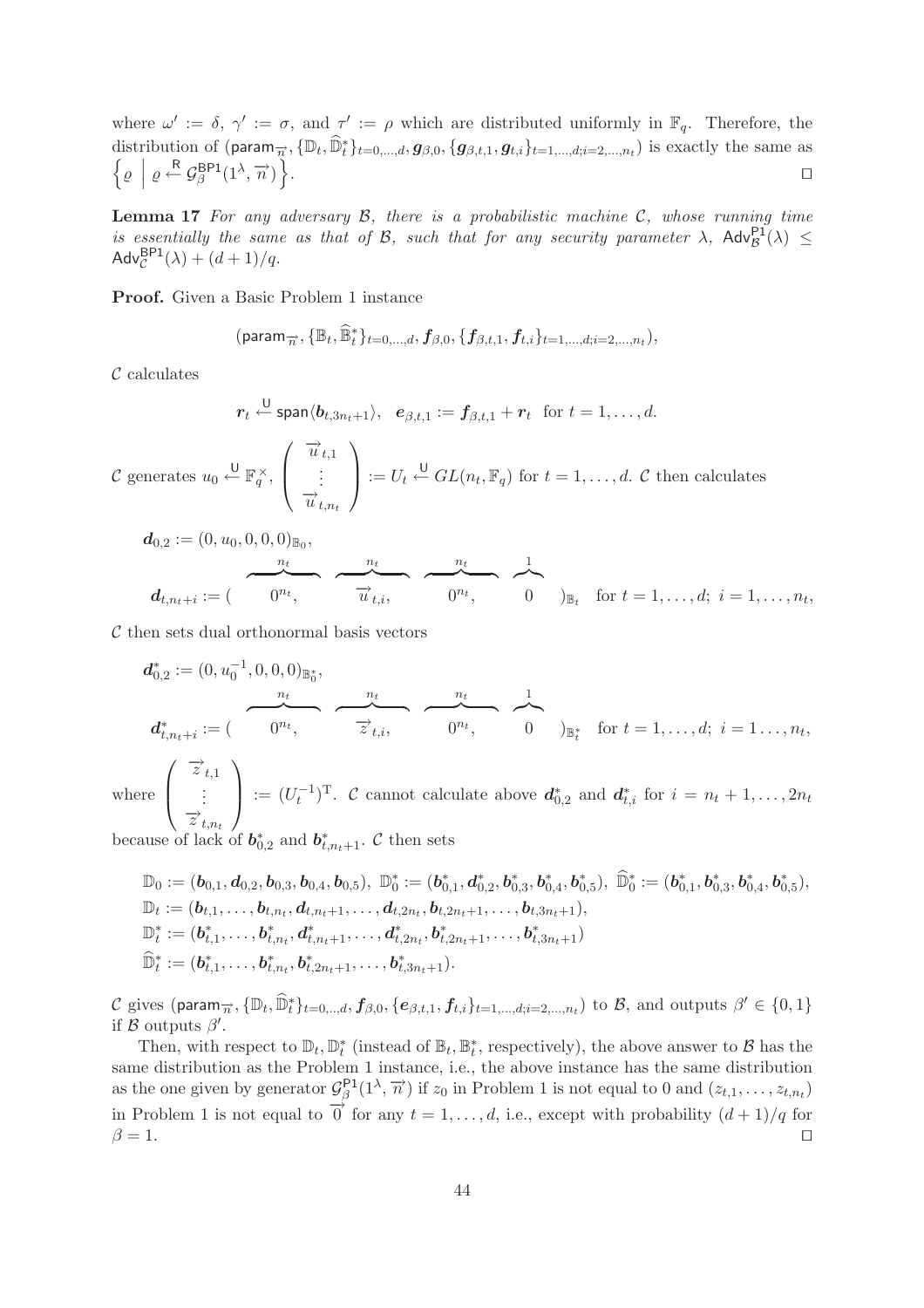# **B.4 Proof of Lemma 2**

Combining Lemmas 15, 18 and 19, we obtain Lemma 2.

**Definition 20 (Basic Problem 2)** *Basic Problem 2 is to guess*  $\beta \in \{0, 1\}$ *, given* (param<sub> $\overrightarrow{n}$ </sub>,  $\{\widehat{\mathbb{B}}_t, \mathbb{B}_t^*\}_{t=0, \ldots, d}, \mathbf{y}_{\beta,0}^*, f_0, \{\mathbf{y}_{\beta,t,i}^*, f_{t,i}\}_{t=1, \ldots, d; i=1, \ldots, n_t}) \leftarrow \mathcal{G}_{\beta}^{\text{BP2}}(1^{\lambda}, \overrightarrow{n}), \text{ where}$ 

$$
G_{\beta}^{\text{BPP}}(1^{\lambda}, \overrightarrow{n} := (d; n_1, ..., n_d)) : (param_{\overrightarrow{n}}, \{\mathbb{B}_t, \mathbb{B}_t^*\}_{t=0, ..., d}) \stackrel{\text{R}}{\leftarrow} G_{\text{ob}}(1^{\lambda}, \overrightarrow{n}),
$$
  
\n
$$
\widehat{\mathbb{B}}_0 := (\mathbf{b}_{0,1}, \mathbf{b}_{0,3}, ..., \mathbf{b}_{0,5}),
$$
  
\n
$$
\widehat{\mathbb{B}}_t := (\mathbf{b}_{t,1}, ..., \mathbf{b}_{t,n_t}, \mathbf{b}_{t,2n_t+1}, ..., \mathbf{b}_{t,3n_t+1}) \text{ for } t = 1, ..., d,
$$
  
\n
$$
\delta, \delta_0, \omega \stackrel{\cup}{\leftarrow} \mathbb{F}_q, \rho, \tau \stackrel{\cup}{\leftarrow} \mathbb{F}_q^{\times},
$$
  
\n
$$
\mathbf{y}_{0,0}^* := (\delta, 0, 0, \delta_0, 0)_{\mathbb{B}_0^*}, \mathbf{y}_{1,0}^* := (\delta, \rho, 0, \delta_0, 0)_{\mathbb{B}_0^*}, \mathbf{f}_0 := (\omega, \tau, 0, 0, 0)_{\mathbb{B}_0},
$$
  
\nfor  $t = 1, ..., d, i = 1, ..., n_t$ ;  
\n
$$
\overrightarrow{e}_{t,i} := (0^{i-1}, 1, 0^{n_t-i}) \in \mathbb{F}_q^{n_t},
$$
  
\n
$$
\mathbf{y}_{0,t,i}^* := (\overrightarrow{\delta e}_{t,i}^*, \overrightarrow{\delta e}_{t,i}^*, \overrightarrow{\delta_0 e}_{t,i}^*, \delta_0 \overrightarrow{e}_{t,i}^*, 0)_{\mathbb{B}_t^*}
$$
  
\n
$$
\mathbf{y}_{1,t,i}^* := (\omega \overrightarrow{e}_{t,i}^*, \tau \overrightarrow{e}_{t,i}^*, 0)_{\mathbb{B}_t},
$$

 $\text{return} \ \ (\text{param}_{\overrightarrow{n}}, \{\widehat{\mathbb{B}}_t, \mathbb{B}_t^*\}_{t=0,..,d}, \textbf{\textit{y}}_{\beta,0}^*, f_0, \{\textbf{\textit{y}}_{\beta,t,i}^*, f_{t,i}\}_{t=1,..,d; i=1,..,n_t}).$ 

*for*  $\beta \stackrel{U}{\leftarrow} \{0,1\}$ . For a probabilistic machine C, we define the advantage of C for Basic Problem 2,  $\mathsf{Adv}_{\mathcal{C}}^{\mathsf{BP2}}(\lambda)$ *, as in Definition 12.* 

**Lemma 18** *For any adversary* C*, there is a probabilistic machine* D*, whose running time is essentially the same as that of C, such that for any security parameter*  $\lambda$ ,  $\text{Adv}_{\mathcal{C}}^{\text{BP2}}(\lambda) = \text{Adv}_{\mathcal{D}}^{\text{BP0}}(\lambda)$ *for any*  $\vec{n} := (d; \{n_t\}) := (d; n_1, \ldots, n_d)$ *.* 

**Proof.**  $\mathcal{D}$  is given a Basic Problem 0 instance

$$
(\mathsf{param}_{\mathsf{BPO}},\widehat{\mathbb{B}},\mathbb{B}^*,\boldsymbol{y}^*_{\beta},\boldsymbol{f},\kappa G,\xi G,\delta \xi G).
$$

By using param $_{\mathbb{G}} := (q, \mathbb{G}, \mathbb{G}_T, G, e)$  underlying param<sub>BP0</sub>,  $\mathcal D$  calculates

$$
\begin{aligned}\n\text{param}_0 &:= (q, \mathbb{V}_0, \mathbb{G}_T, \mathbb{A}_0, e) := \mathcal{G}_{\text{dpvs}}(1^\lambda, 5, \text{param}_{\mathbb{G}}), \\
\text{param}_t &:= (q, \mathbb{V}_t, \mathbb{G}_T, \mathbb{A}_t, e) := \mathcal{G}_{\text{dpvs}}(1^\lambda, 3n_t + 1, \text{param}_{\mathbb{G}}) \quad \text{for } t = 1, \dots, d, \\
\text{param}_{\overrightarrow{n}} &:= (\{\text{param}_t\}_{t=0,\dots,d}, g_T),\n\end{aligned}
$$

where  $g_T$  is contained in param<sub>BP0</sub>. D generates random linear transformation  $W_t$  on  $V_t$  (t =  $0, \ldots, d$  given in Lemma 14, then sets

$$
d_{0,\iota} := W_0(b_{\iota}, 0, 0) \text{ for } \iota = 1, 2, d_{0,3} := W_0(0, 0, 0, \kappa G, 0),
$$
  
\n
$$
d_{0,4} := W_0(b_3, 0, 0), d_{0,5} := W_0(0, 0, 0, 0, \kappa G),
$$
  
\n
$$
d_{\iota}^* := (W_0^{-1})^{\mathrm{T}} (b_{\iota}^*, 0, 0) \text{ for } \iota = 1, 2, d_{0,3}^* := (W_0^{-1})^{\mathrm{T}} (0, 0, 0, \xi G, 0),
$$
  
\n
$$
d_{0,4}^* := (W_0^{-1})^{\mathrm{T}} (b_3^*, 0, 0) d_{0,5}^* := (W_0^{-1})^{\mathrm{T}} (0, 0, 0, 0, \xi G),
$$
  
\n
$$
p_{\beta,0}^* := (W_0^{-1})^{\mathrm{T}} (y_{\beta}^*, 0, 0), g_0 := W_0(f, 0, 0),
$$
  
\nfor  $t = 1, ..., d$ ,  
\n
$$
d_{t, (\iota - 1)n_t + i} := W_t(0^{3(i-1)}, b_{\iota}, 0^{3(n_t - i)}, 0) \text{ for } \iota = 1, 2, 3; i = 1, ..., n_t,
$$
  
\n
$$
d_{t, 3n_t + 1} := W_t(0^{3n_t}, \kappa G),
$$
  
\n
$$
d_{t, (\iota - 1)n_t + i}^* := (W_t^{-1})^{\mathrm{T}} (0^{3(i-1)}, b_{\iota}^*, 0^{3(n_t - i)}, 0) \text{ for } \iota = 1, 2, 3; i = 1, ..., n_t,
$$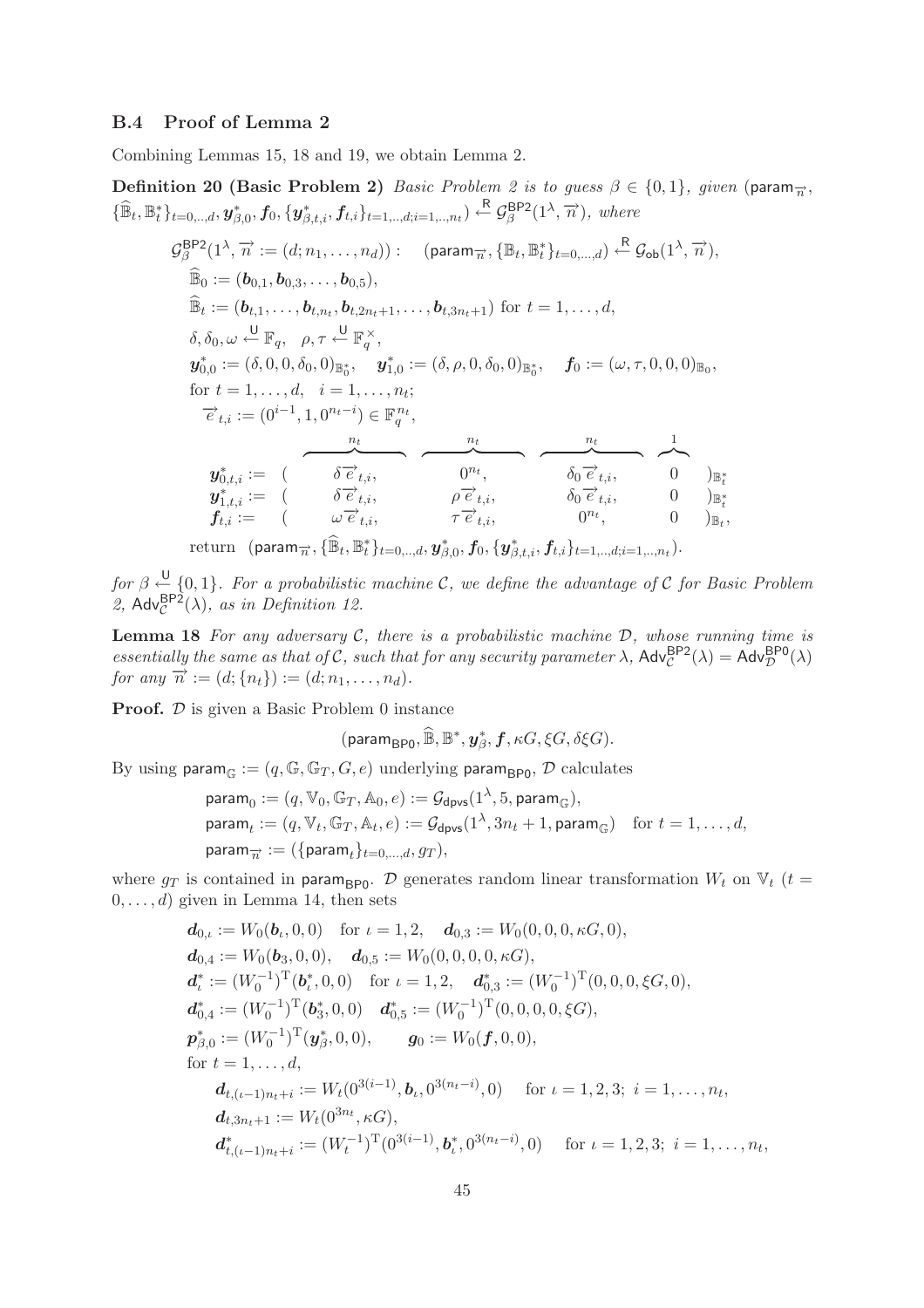$$
\begin{aligned}\n\boldsymbol{d}_{t,3n_t+1}^* &:= (W_t^{-1})^{\mathrm{T}} (0^{3n_t}, \xi G), \\
\boldsymbol{p}_{\beta,t,i}^* &:= (W_t^{-1})^{\mathrm{T}} (0^{3(i-1)}, \boldsymbol{y}_{\beta}^*, 0^{3(n_t - i)}, 0) \quad \text{for } i = 1, \dots, n_t, \\
\boldsymbol{g}_{t,i} &:= W_t (0^{3(i-1)}, \boldsymbol{f}, 0^{3(n_t - i)}, 0) \quad \text{for } i = 1, \dots, n_t.\n\end{aligned}
$$

where  $(0^{l_1}, v, 0^{l_2}) := (0^{l_1}, \widetilde{G}_1, \widetilde{G}_2, \widetilde{G}_3, 0^{l_2})$  for any  $v := (\widetilde{G}_1, \widetilde{G}_2, \widetilde{G}_3) \in \mathbb{V} = \mathbb{G}^3$  and  $l_1, l_2 \in \mathbb{Z}$  $\mathbb{Z}_{\geq 0}$ . Then,  $\mathbb{D}_0 := (d_{0,i})_{i=1,\dots,5}$  and  $\mathbb{D}_0^* := (d_{0,i}^*)_{i=1,\dots,5}$ ,  $\mathbb{D}_t := (d_{t,i})_{i=1,\dots,3n_t+1}$  and  $\mathbb{D}_t^* :=$  $(d_{t,i}^*)_{i=1,\ldots,3n_t+1}$  for  $t=1,\ldots,d$  are dual orthonormal bases.  $\mathcal D$  can compute

$$
\widehat{\mathbb{D}}_0 := (\boldsymbol{d}_{0,1}, \boldsymbol{d}_{0,3}, \ldots, \boldsymbol{d}_{0,5}), \quad \mathbb{D}_0^* := (\boldsymbol{d}_{0,1}^*, \ldots, \boldsymbol{d}_{0,5}), \n\text{for } t = 1, \ldots, d, \quad \widehat{\mathbb{D}}_t := (\boldsymbol{d}_{t,1}, \ldots, \boldsymbol{d}_{t,n_t}, \boldsymbol{d}_{t,2n_t+1}, \ldots, \boldsymbol{d}_{t,3n_t+1}), \quad \mathbb{D}_t^* := (\boldsymbol{d}_{t,1}^*, \ldots, \boldsymbol{d}_{t,3n_t+1}),
$$

 ${\rm from} \ \widehat{\mathbb{B}} := (\boldsymbol{b}_1, \boldsymbol{b}_3), \mathbb{B}^*, \kappa G, \text{ and } \xi G.$   $\mathcal{D}$  then gives  $(\textsf{param}_{\overrightarrow{n}}, {\widehat{\mathbb{D}}_t}, \mathbb{D}_t^* \}_{t=0,\dots,d}, \boldsymbol{p}^*_{\beta,0}, g_0, \{\boldsymbol{p}^*_{\beta,t,i}, \{\beta^*_{\beta,0}, \beta^*_{\beta,0}, \{\beta^*_{\beta,0}, \beta^*_{\beta,0}, \{\beta^*_{\beta,0}, \{\beta^*_{\beta,0}, \{\beta^*_{$  $g_{t,i}\}_{t=1,\ldots,d; i=1,\ldots,n_t}$ ) to C, and outputs  $\beta' \in \{0,1\}$  if C outputs  $\beta'$ .

We can see that

$$
\begin{array}{cccc}\n\boldsymbol{p}_{0,0}^{*} = (\delta, 0, 0, \delta_{0}, 0)_{\mathbb{D}_{0}^{*}}, & \boldsymbol{p}_{1,0}^{*} = (\delta, \rho, 0, \delta_{0}, 0)_{\mathbb{D}_{0}^{*}}, & \boldsymbol{g}_{0} = (\omega, \tau, 0, 0, 0)_{\mathbb{D}_{0}}, \\
\hline\n\boldsymbol{p}_{0,t,i}^{*} = (\begin{array}{cccc}\n\delta \overrightarrow{e}_{t,i}, & 0 & \eta_{t}, & \delta_{0} & \overrightarrow{e}_{t,i}, \\
\delta \overrightarrow{e}_{t,i}, & \rho \overrightarrow{e}_{t,i}, & \delta_{0} & \overrightarrow{e}_{t,i}, & 0 \\
\vdots & \vdots & \ddots & \vdots & \vdots \\
\mathbf{g}_{t,i} = (\begin{array}{cccc}\n\omega \overrightarrow{e}_{t,i}, & \tau \overrightarrow{e}_{t,i}, & 0 & \eta_{t}, \\
\vdots & \vdots & \ddots & \vdots \\
\omega \overrightarrow{e}_{t,i}, & \tau \overrightarrow{e}_{t,i}, & 0 & \eta_{t}, \\
\vdots & \vdots & \vdots & \ddots & \vdots \\
\end{array}\n\end{array}
$$

Therefore, the distribution of  $(\text{param}_{\overrightarrow{n}}, \{\mathbb{\hat{D}}_t, \mathbb{D}_t^*\}_{t=0,\dots,d}, p_{\beta,0}^*, \mathbf{g}_0, \{\mathbf{p}_{\beta,t,i}^*, \mathbf{g}_{t,i}\}_{t=1,\dots,d; i=1,\dots,n_t})$  is exactly the same as  $\left\{ \varrho \mid \varrho \stackrel{\mathsf{R}}{\leftarrow} \mathcal{G}_{\beta}^{\mathsf{BP2}}(1^{\lambda}, (d, \{n_t\})) \right\}$ .

**Lemma 19** *For any adversary* B*, there is a probabilistic machine* C*, whose running time is essentially the same as that of B, such that for any security parameter*  $\lambda$ ,  $\text{Adv}_{\mathcal{B}}^{\text{P2}}(\lambda) = \text{Adv}_{\mathcal{C}}^{\text{BPP2}}(\lambda)$ .

**Proof.** Given a Basic Problem 2 instance

$$
(\text{param}_{\overrightarrow{n}}, \{\widehat{\mathbb{B}}_t, \mathbb{B}_t^*\}_{t=0,..,d}, \mathbf{y}_{\beta,0}^*, \mathbf{f}_0, \{\mathbf{y}_{\beta,t,i}^*, \mathbf{f}_{t,i}\}_{t=1,..,d; i=1,..,n_t}),
$$

 $\mathcal C$  calculates

$$
r_{t,i}^* \stackrel{\cup}{\leftarrow} \text{span}\langle b_{t,2n_t+1}^*,\ldots,b_{t,3n_t}^*\rangle, \quad h_{\beta,t,i}^* := y_{\beta,t,i}^* + r_{t,i}^*.
$$

 $\mathcal C$  then generates  $z'_0$  $\stackrel{\mathsf{U}}{\leftarrow} \mathbb{F}_q^{\times}$  and  $\left| \right|$  $\vdots$ <br> $\overrightarrow{z}_{t,n_t}$  $\Big] := Z'_t \stackrel{\cup}{\leftarrow} GL(n_t, \mathbb{F}_q)$ , for  $t = 1, \ldots, d$ , and calculates

$$
d_{0,2}^* := (0, z'_0, 0, 0, 0)_{\mathbb{B}_0^*},
$$
  
\n
$$
d_{t,n_t+i}^* := (\overbrace{0^{n_t}, \overline{z'}_{t,i}^*}, \overbrace{0^{n_t}, \overline{0}}^{n_t}, \overbrace{0^{n_t}, \overline{0}}^{n_t})_{\mathbb{B}_t^*} \text{ for } t = 1, ..., d; i = 1 ..., n_t.
$$
  
\n
$$
c \text{ then sets } z_0 := \rho^{-1} z'_0, u_0 := z_0^{-1}, \begin{pmatrix} \overline{z}_{t,1} \\ \vdots \\ \overline{z}_{t,n_t} \end{pmatrix} := Z_t := \rho^{-1} Z'_t \text{ and } \begin{pmatrix} \overline{u}_{t,1} \\ \vdots \\ \overline{u}_{t,n_t} \end{pmatrix} := (Z_t^{-1})^T,
$$
  
\nwhere  $\rho$  is defined in Basic Problem 2. Then,

$$
d_{0,2}^{*} = (0, \rho z_0, 0, 0, 0)_{\mathbb{B}_0^*},
$$
  
\n
$$
d_{t,n_t+i}^{*} = (\overbrace{0^{n_t}}, \overbrace{\rho \overrightarrow{z}_{t,i}}^{n_t}, \overbrace{0^{n_t}}, \overbrace{0}^{n_t}, \overbrace{0}^{1})_{\mathbb{B}_t^*} \text{ for } t = 1, ..., d; i = 1 ..., n_t.
$$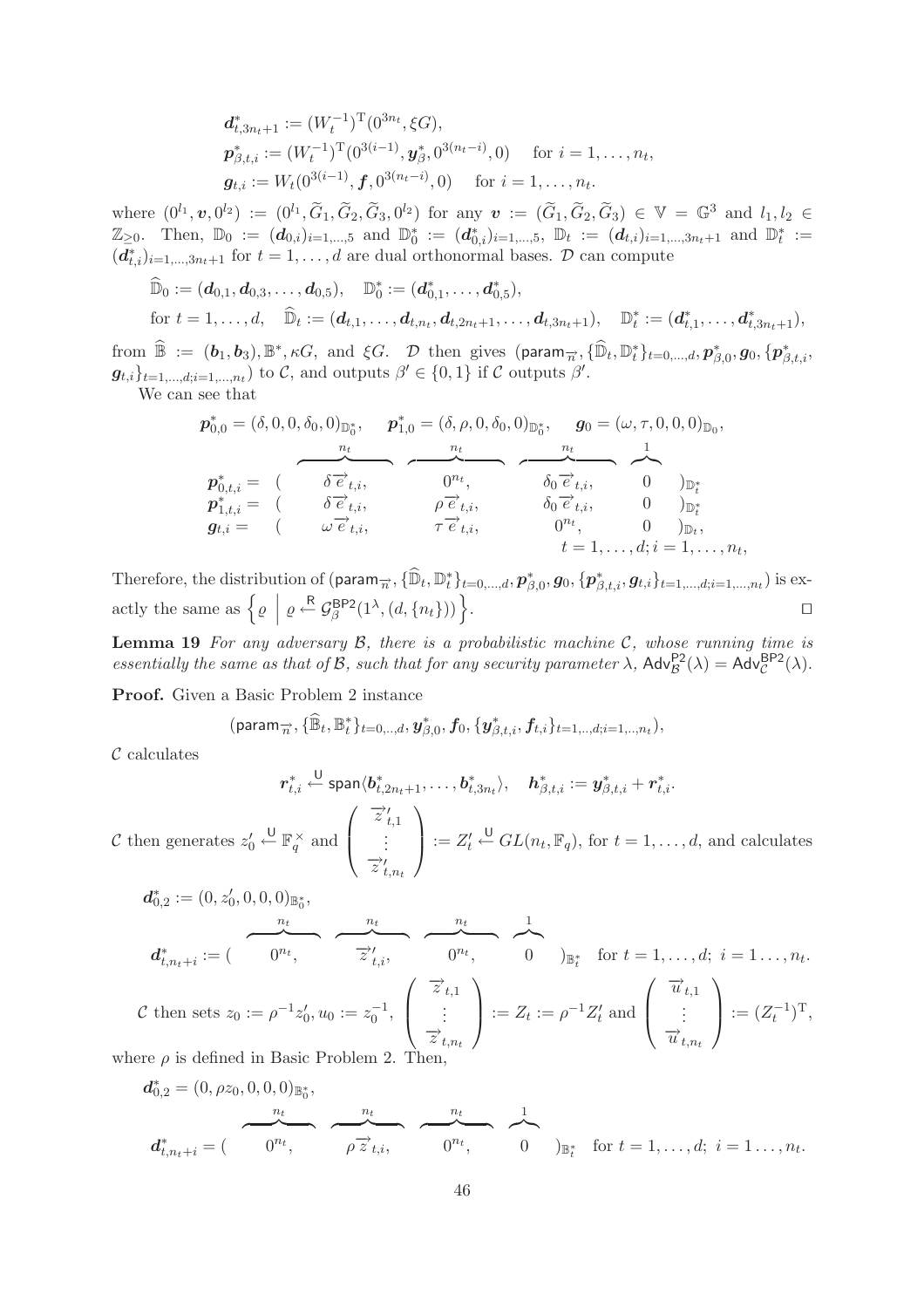$\mathcal C$  then sets dual orthonormal basis vectors

$$
\boldsymbol{d}_{0,2} := (0, \rho^{-1}u_0, 0, 0, 0)_{\mathbb{B}_0},
$$
\n
$$
\boldsymbol{d}_{t,n_t+i} := (\rho^{n_t}, \rho^{-1} \overrightarrow{u}_{t,i}, \rho^{n_t}, \rho^{n_t}, \rho^{n_t}, \rho^{n_t}, \rho^{n_t}, \rho^{n_t}, \rho^{n_t}, \rho^{n_t}, \rho^{n_t}, \rho^{n_t}, \rho^{n_t}, \rho^{n_t}, \rho^{n_t}, \rho^{n_t}, \rho^{n_t}, \rho^{n_t}, \rho^{n_t}, \rho^{n_t}, \rho^{n_t}, \rho^{n_t}, \rho^{n_t}, \rho^{n_t}, \rho^{n_t}, \rho^{n_t}, \rho^{n_t}, \rho^{n_t}, \rho^{n_t}, \rho^{n_t}, \rho^{n_t}, \rho^{n_t}, \rho^{n_t}, \rho^{n_t}, \rho^{n_t}, \rho^{n_t}, \rho^{n_t}, \rho^{n_t}, \rho^{n_t}, \rho^{n_t}, \rho^{n_t}, \rho^{n_t}, \rho^{n_t}, \rho^{n_t}, \rho^{n_t}, \rho^{n_t}, \rho^{n_t}, \rho^{n_t}, \rho^{n_t}, \rho^{n_t}, \rho^{n_t}, \rho^{n_t}, \rho^{n_t}, \rho^{n_t}, \rho^{n_t}, \rho^{n_t}, \rho^{n_t}, \rho^{n_t}, \rho^{n_t}, \rho^{n_t}, \rho^{n_t}, \rho^{n_t}, \rho^{n_t}, \rho^{n_t}, \rho^{n_t}, \rho^{n_t}, \rho^{n_t}, \rho^{n_t}, \rho^{n_t}, \rho^{n_t}, \rho^{n_t}, \rho^{n_t}, \rho^{n_t}, \rho^{n_t}, \rho^{n_t}, \rho^{n_t}, \rho^{n_t}, \rho^{n_t}, \rho^{n_t}, \rho^{n_t}, \rho^{n_t}, \rho^{n_t}, \rho^{n_t}, \rho^{n_t}, \rho^{n_t}, \rho^{n_t}, \rho^{n_t}, \rho^{n_t}, \rho^{n_t}, \rho^{n_t}, \rho^{n_t}, \rho^{n_t}, \rho^{n_t}, \rho^{n_t}, \rho^{n_t}, \rho^{n_t}, \rho^{n_t}, \rho^{n_t}, \rho^{n_t}, \rho^{n_t}, \rho^{n_t}, \rho^{n_t}, \rho^{n_t}, \rho^{n_t}, \rho^{n_t}, \rho^{n_t}, \rho^{n_t}, \rho^{n_t}, \rho^{n_t}, \rho^{n_t}, \rho^{n_t}, \rho^{n_t}, \rho^{n_t}, \rho^{n_t}, \rho^{n_t},
$$

C cannot calculate above  $d_{0,2}$  and  $d_{t,i}$  for  $i = n_t + 1, \ldots, 2n_t$ . C then sets

$$
\mathbb{D}_0 := (\boldsymbol{b}_{0,1}, \boldsymbol{d}_{0,2}, \boldsymbol{b}_{0,3}, \boldsymbol{b}_{0,4}, \boldsymbol{b}_{0,5}), \; \mathbb{\widehat{D}}_0 := (\boldsymbol{b}_{0,1}, \boldsymbol{b}_{0,3}, \boldsymbol{b}_{0,4}, \boldsymbol{b}_{0,5}), \; \mathbb{D}_0^* := (\boldsymbol{b}_{0,1}^*, \boldsymbol{d}_{0,2}^*, \boldsymbol{b}_{0,3}^*, \boldsymbol{b}_{0,4}^*, \boldsymbol{b}_{0,5}), \\ \mathbb{D}_t := (\boldsymbol{b}_{t,1}, \ldots, \boldsymbol{b}_{t,n_t}, \boldsymbol{d}_{t,n_t+1}, \ldots, \boldsymbol{d}_{t,2n_t}, \boldsymbol{b}_{t,2n_t+1}, \ldots, \boldsymbol{b}_{t,3n_t+1}), \\ \mathbb{\widehat{D}}_t := (\boldsymbol{b}_{t,1}, \ldots, \boldsymbol{b}_{t,n_t}, \boldsymbol{b}_{t,2n_t+1}, \ldots, \boldsymbol{b}_{t,3n_t+1}), \\ \mathbb{D}_t^* := (\boldsymbol{b}_{t,1}^*, \ldots, \boldsymbol{b}_{t,n_t}^*, \boldsymbol{d}_{t,n_t+1}^*, \ldots, \boldsymbol{d}_{t,2n_t}^*, \boldsymbol{b}_{t,2n_t+1}^*, \ldots, \boldsymbol{b}_{t,3n_t+1}).
$$

 $\mathcal C$  gives (para $\overrightarrow{m}_{\overrightarrow{n}}, \{\widehat{\mathbb{D}}_t, \mathbb{D}_t^*\}_{t=0,..,d}, \bm y_{\beta,0}^*, \bm f_0, \{\bm h_{\beta,t,i}^*, \bm f_{t,i}\}_{t=1,..,d; i=1,..,n_t}) \text{ to } \mathcal B, \text{ and outputs } \beta' \in \{0,1\}$ if  $\beta$  outputs  $\beta'$ .

For  $\tau$  in Basic Problem 2, let  $\tau' := \rho \tau$ . Then, with respect to  $\tau', \mathbb{D}_t, \mathbb{D}_t^*$  (instead of  $\tau, \mathbb{B}_t, \mathbb{B}_t^*$ ), the above answer to  $\beta$  has the same distribution as the Problem 2 instance, i.e., the above instance has the same distribution as the one given by generator  $\mathcal{G}_{\beta}^{P2}(1^{\lambda}, \vec{n})$ .

# **C Proof of Lemma 3**

**Proof.** We first remind the definition of cofactor (and cofactor matrix). When  $n \geq 2$ , for  $n \times n$  matrix  $Z := (z_{i,j})$ , let  $\Delta_{i,j}$  the minor obtained by removing the *i*-th row and the *j*-th column from Z. Cofactors  $\tilde{z}_{i,j}$  are defined by  $(-1)^{i+j}\Delta_{i,j}$ . The determinant of Z is given as det  $Z = \sum_{j=1}^{n} z_{i,j} \widetilde{z}_{i,j}$ . In particular, when  $i = 1$ , we obtain

$$
\det Z = \sum_{j=1}^{n} z_{1,j} \widetilde{z}_{1,j}.
$$
\n(17)

In addition, when det  $Z \neq 0$ , we have

$$
U := (Z^{-1})^{\mathrm{T}} = \frac{1}{\det Z} \begin{pmatrix} \widetilde{z}_{1,1} & \dots & \widetilde{z}_{1,n} \\ \vdots & & \vdots \\ \widetilde{z}_{n,1} & \dots & \widetilde{z}_{n,n} \end{pmatrix}.
$$
 (18)

**Case that**  $\vec{x} \cdot \vec{v} = p \neq 0$ : For normalized pair of vectors

$$
\overrightarrow{x} := (p, 0, \dots, 0), \quad \overrightarrow{v} := (1, 0, \dots, 0), \tag{19}
$$

we will show that  $(\vec{x} \, U, \vec{v} \, Z)$  is uniformly distributed on  $C_p$  for  $Z \stackrel{\cup}{\leftarrow} GL(n, \mathbb{F}_q), U := (Z^{-1})^T$ . By that, for any pair  $(\vec{x}, \vec{v}) \in C_p$ , we see that  $(\vec{x} \cup \vec{v} \times \vec{z})$  is uniformly distributed on  $C_p$  for  $Z \stackrel{\mathsf{U}}{\leftarrow} GL(n,\mathbb{F}_q), U := (Z^{-1})^{\mathrm{T}}$ . Therefore, we consider  $(\vec{x},\vec{v})$  given by (19) in the following.

Since  $Z = (z_{i,j})$  and (18) holds,

$$
\overrightarrow{x}U = \frac{p}{\det Z}(\widetilde{z}_{1,1},\ldots,\widetilde{z}_{1,n}), \quad \overrightarrow{v}Z = (z_{1,1},\ldots,z_{1,n}).
$$

Cofactors  $\tilde{z}_{1,j}$  are determined by  $n-1$  rows, from the second to the n-th rows of Z. Hence, from formula (17), we see that  $(\vec{x} \, U, \vec{v} \, Z)$  is uniformly distributed on  $C_p$  when  $Z \stackrel{\cup}{\leftarrow} GL(n, \mathbb{F}_q)$ .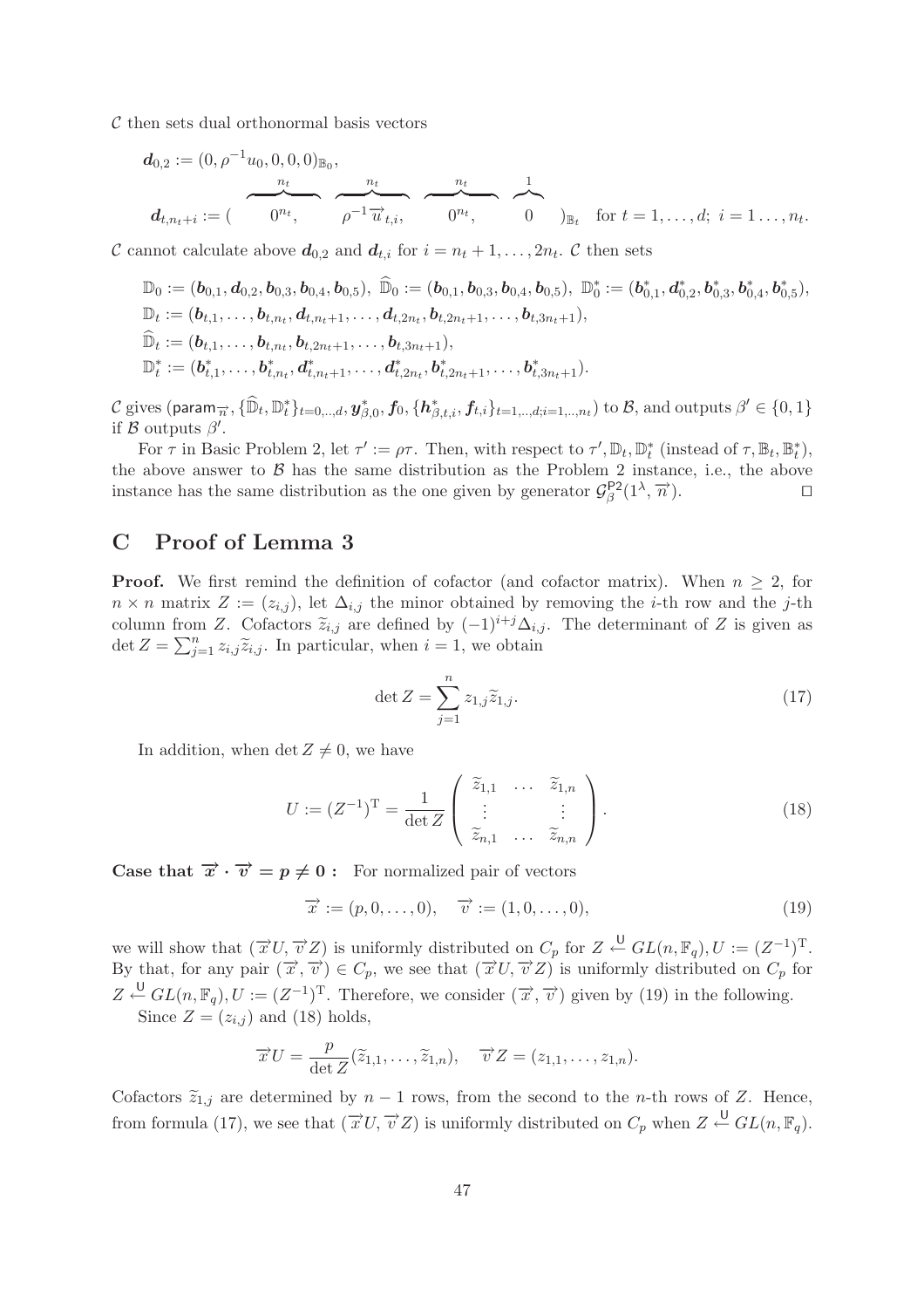**Case that**  $\vec{x} \cdot \vec{v} = 0$ : For normalized pair

$$
\overrightarrow{x} := (0, 1, \dots, 0), \quad \overrightarrow{v} := (1, 0, \dots, 0),
$$

we will show that  $(\vec{x} \, U, \vec{v} \, Z)$  is uniformly distributed on  $C_0$  for  $Z \stackrel{\cup}{\leftarrow} GL(n, \mathbb{F}_q), U := (Z^{-1})^T$ because of the similar reason as above.

Since  $Z = (z_{i,j})$  and (18) holds,

$$
\overrightarrow{x}U = \frac{1}{\det Z}(\widetilde{z}_{2,1},\ldots,\widetilde{z}_{2,n}), \quad \overrightarrow{v}Z = (z_{1,1},\ldots,z_{1,n}).
$$

Cofactors  $\tilde{z}_{2,j}$  are determined by  $n-1$  rows except for the second one, that is, the first, and<br>from the third to the n th rows of Z. In particular, only term det Z in  $(\vec{x}U, \vec{x}Z)$  is related to from the third to the n-th rows of Z. In particular, only term det Z in  $(\vec{x}U, \vec{v}Z)$  is related to the second row of Z.

First, since  $\tilde{z}_{2,1}$  are determined by the rows of Z except for the second one, we see that  $\vec{x}U$  are distributed uniformly on the space orthogonal to  $\vec{v}Z$  up to scalar multiplication. Moreover, det Z is uniformly distributed in  $\mathbb{F}_q^{\times}$  (non-zero scalar values), when the second row of Z is uniformly distributed in  $\mathbb{F}_q^n$  such that  $\det Z \neq 0$ .

Combining these two facts, we see that  $(\vec{x} \, U, \vec{v} \, Z)$  is uniformly distributed on  $C_0$  when  $Z \stackrel{\mathrm{U}}{\leftarrow} GL(n, \mathbb{F}_q).$ 

# **D Problems 3, 4 and 5 for CCA-Secure CP-FE**

We will show Problems 3–5 and Lemmas 20–22 for the proof of Theorem 4. The proofs of Lemmas 20–22 are similar to those of Lemmas 1 and 2

**Definition 21 (Problem 3)** Problem 3 is to guess  $\beta \in \{0, 1\}$ , given (param $\overrightarrow{n}$ ,  $\mathbb{B}_0$ ,  $\widehat{\mathbb{B}}_0^*$ ,  $\boldsymbol{e}_{\beta,0}$ ,  $\{\mathbb{B}_t$ ,  $\widehat{\mathbb{B}}_t^*, e_{\beta,t,1}, e_{t,i}\}_{t=1,\dots,d+1; i=2,\dots,n_t}$   $\leftarrow^R \mathcal{G}_{\beta}^{\mathsf{P3}}(1^{\lambda}, \overrightarrow{n})$ *, where* 

$$
G_{\beta}^{\mathsf{P3}}(1^{\lambda}, \overrightarrow{n}) : n_{d+1} := 2, \overrightarrow{n}' := (d+1; \{n_t\}_{t=1,\ldots,d+1}),
$$
  
(param <sub>$\overrightarrow{n}$</sub> ,  $\mathbb{B}_0, \widehat{\mathbb{B}}_0^*, e_{\beta,0}, \{\mathbb{B}_t, \widehat{\mathbb{B}}_t^*, e_{\beta,t,1}, e_{t,i}\}_{t=1,\ldots,d+1; i=2,\ldots,n_t} \leftarrow^{\mathsf{R}} \mathcal{G}_{\beta}^{\mathsf{P1}}(1^{\lambda}, \overrightarrow{n}'),$   
return (param <sub>$\overrightarrow{n}$</sub> ,  $\mathbb{B}_0, \widehat{\mathbb{B}}_0^*, e_{\beta,0}, \{\mathbb{B}_t, \widehat{\mathbb{B}}_t^*, e_{\beta,t,1}, e_{t,i}\}_{t=1,\ldots,d+1; i=2,\ldots,n_t}.$ 

 $for \beta \stackrel{\bigcup}{\leftarrow} \{0,1\}$ . For a probabilistic machine B, the advantage of B for Problem 3,  $\mathsf{Adv}_{\mathcal{B}}^{\mathsf{P3}}(\lambda)$ , is *similarly defined as in Definition 12.*

**Lemma 20** For any adversary  $\mathcal{B}$ , there exist probabilistic machine  $\mathcal{E}$ , whose running times *are essentially the same as that of B, such that for any security parameter*  $\lambda$ ,  $\text{Adv}_{\mathcal{B}}^{\text{P3}}(\lambda) \leq$  $\mathsf{Adv}_{\mathcal{E}}^{\mathsf{DLIN}}(\lambda) + (d+7)/q.$ 

 $\textbf{Definition 22 (Problem 4) } \textit{ Problem 4 is to guess } \beta \in \{0,1\}, \textit{given (param}_{\overrightarrow{n}}, \{\widehat{\mathbb{B}}_t,\mathbb{B}_t^*\}_{t=0,..,d},$  $\mathbb{B}_{d+1}, \mathbb{B}_{d+1}^*, h_{\beta,0}^*, e_0, \{h_{\beta,t,i}^*, e_{t,i}\}_{t=1,..,d;i=1,..,n_t}, \{h_{d+1,i}^*\}_{i=1,2}) \overset{\text{R}}{\leftarrow} \mathcal{G}_{\beta}^{\text{P4}}(1^{\lambda}, \overrightarrow{n})$ , where

$$
\mathcal{G}_{\beta}^{\mathsf{P4}}(1^{\lambda}, \overrightarrow{n}) : n_{d+1} := 2, \overrightarrow{n}' := (d+1; \{n_t\}_{t=1,\dots,d+1}),
$$
\n
$$
(\text{param}_{\overrightarrow{n}'}, \{\mathbb{B}_t, \mathbb{B}_t^*\}_{t=0,\dots,d+1}) \stackrel{\mathsf{R}}{\leftarrow} \mathcal{G}_{\mathsf{ob}}(1^{\lambda}, \overrightarrow{n}'),
$$
\n
$$
\widehat{\mathbb{B}}_0 := (\boldsymbol{b}_{0,1}, \boldsymbol{b}_{0,3}, \dots, \boldsymbol{b}_{0,5}), \quad \widehat{\mathbb{B}}_t := (\boldsymbol{b}_{t,1}, \dots, \boldsymbol{b}_{t,n_t}, \boldsymbol{b}_{t,2n_t+1}, \dots, \boldsymbol{b}_{t,3n_t+1}) \quad \text{for } t = 1, \dots, d,
$$
\n
$$
\delta, \delta_0, \omega \stackrel{\mathsf{U}}{\leftarrow} \mathbb{F}_q, u_0, \tau \stackrel{\mathsf{U}}{\leftarrow} \mathbb{F}_q^{\times}, z_0 := u_0^{-1},
$$
\n
$$
\begin{pmatrix} \overrightarrow{u}_{t,1} \\ \vdots \\ \overrightarrow{z}_{t,n_t} \end{pmatrix} := Z_t \stackrel{\mathsf{U}}{\leftarrow} GL(n_t, \mathbb{F}_q), \quad \begin{pmatrix} \overrightarrow{u}_{t,1} \\ \vdots \\ \overrightarrow{u}_{t,n_t} \end{pmatrix} := (Z_t^{-1})^{\mathrm{T}} \quad \text{for } t = 1, \dots, d,
$$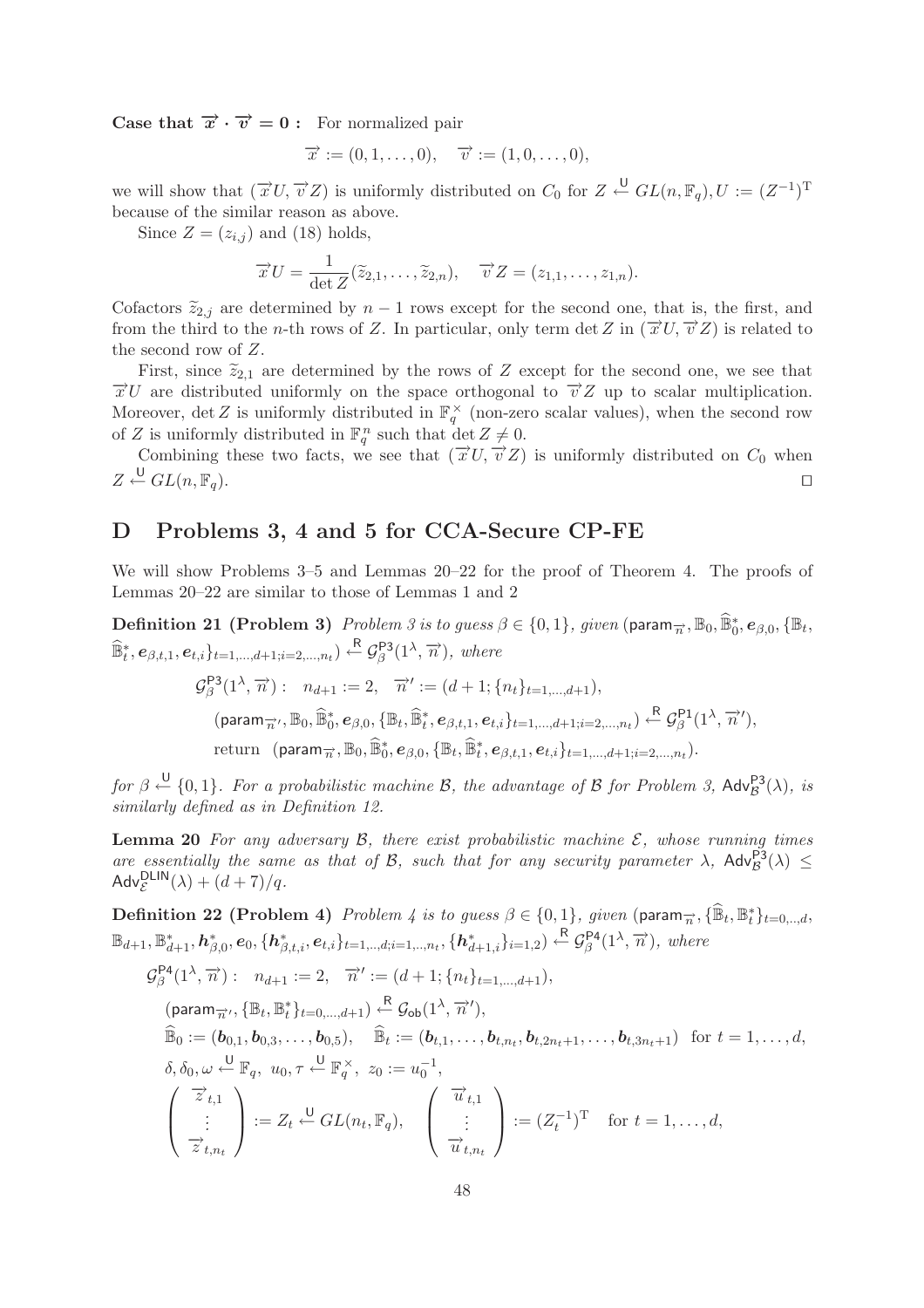$\boldsymbol{h}_{0,0}^* := (\delta, 0, 0, \delta_0, 0)_{\mathbb{B}_0^*}, \quad \boldsymbol{h}_{1,0}^* := (\delta, u_0, 0, \delta_0, 0)_{\mathbb{B}_0^*}, \quad \boldsymbol{e}_0 := (\omega, \tau z_0, 0, 0, 0)_{\mathbb{B}_0},$ for  $t = 1, \ldots, d; i = 1, \ldots, n_t;$  $\overrightarrow{e}_{t,i} := (0^{i-1}, 1, 0^{n_t - i}) \in \mathbb{F}_q^{n_t}, \quad \overrightarrow{\delta}_{t,i} \stackrel{\cup}{\leftarrow} \mathbb{F}_q^{n_t},$  $\begin{array}{c} n_t \longrightarrow 1 \longrightarrow 1 \end{array}$  $\overline{0}$  $\boldsymbol{h}_{0,t,i}^* := ( \boldsymbol{\delta} \overrightarrow{e}_{t,i}, \boldsymbol{\delta}^{n_t}, \boldsymbol{\delta}_{t,i}, \boldsymbol{\delta}^{n_t}, \boldsymbol{\delta}^{n_t}, \boldsymbol{\delta}^{n_t}, \boldsymbol{\delta}^{n_t}, \boldsymbol{\delta}^{n_t}, \boldsymbol{\delta}^{n_t}, \boldsymbol{\delta}^{n_t}, \boldsymbol{\delta}^{n_t}, \boldsymbol{\delta}^{n_t}, \boldsymbol{\delta}^{n_t}, \boldsymbol{\delta}^{n_t}, \boldsymbol{\delta}^{n_t}, \boldsymbol{\delta}^{n_t}, \boldsymbol{\delta}^{n_t}, \boldsymbol{\delta}^{n_t}, \boldsymbol{\delta}^{n_t}, \boldsymbol{\delta}^{n_t}, \bold$  $\Theta)_{\mathbb{B}_{\star}^{*}}$  $\vec{h}^{i}_{1,t,i} := \begin{pmatrix} \delta \vec{e}_{t,i}, & \vec{u}_{t,i}, & \delta_{t,i}, & 0 \end{pmatrix} \mathbb{E}^{s_{t,i}}_{t,i}$  $0 \t)_{\mathbb{B}^*}$ ,  $e_{t,i} := \begin{array}{ccc} \cos\theta_{t,i}, & \cos\theta_{t,i}, & \cos\theta_{t,i}, & \cos\theta_{t,i}, & \cos\theta_{t,i}, & \cos\theta_{t,i}, & \cos\theta_{t,i}, & \cos\theta_{t,i}, & \cos\theta_{t,i}, & \cos\theta_{t,i}, & \cos\theta_{t,i}, & \cos\theta_{t,i}, & \cos\theta_{t,i}, & \cos\theta_{t,i}, & \cos\theta_{t,i}, & \cos\theta_{t,i}, & \cos\theta_{t,i}, & \cos\theta_{t,i}, & \cos\theta_{t,i}, & \cos\theta_{t,i}, & \cos\theta_{t,i}, & \cos\theta_{t,i}, & \cos\theta_{t,i}, &$  $h_{d+1,i}^* := \delta b_{d+1,i}^*$  for  $i = 1, 2$ ,

 $\text{return } (\text{param}_{\overrightarrow{n}}, \{\widehat{\mathbb{B}}_t, \mathbb{B}_t^*\}_{t=0,..,d}, \mathbb{B}_{d+1}, \mathbb{B}_{d+1}^*, \bm{h}_{\beta,0}^*, \bm{e}_0, \{\bm{h}_{\beta,t,i}^*, \bm{e}_{t,i}\}_{t=1,..,d; i=1,..,n_t}, \{\bm{h}_{d+1,i}^*\}_{i=1,2}).$ 

 $for \beta \stackrel{\bigcup}{\leftarrow} \{0,1\}$ . For a probabilistic machine B, the advantage of B for Problem 4,  $\mathsf{Adv}_{\mathcal{B}}^{\mathsf{P4}}(\lambda)$ , is *similarly defined as in Definition 12.*

**Lemma 21** For any adversary  $\beta$ , there exists a probabilistic machine  $\mathcal{E}$ , whose running time *is essentially the same as that of B, such that for any security parameter*  $\lambda$ ,  $\mathsf{Adv}_{\mathcal{B}}^{\mathsf{P4}}(\lambda) \leq$  $\mathsf{Adv}_{\mathcal{E}}^{\mathsf{DLIN}}(\lambda) + 5/q.$ 

**Definition 23 (Problem 5)** Problem 5 is to guess  $\beta \in \{0,1\}$ , given (param $\overrightarrow{n}$ ,  $\{\mathbb{\hat{B}}_t, \mathbb{B}_t^*\}_{t=0,d+1}$ ,  $\{\mathbb{B}_t, \mathbb{B}_t^*\}_{t=1,..,d}, \mathbf{h}_{\beta,0}^*, \mathbf{e}_0, \{\mathbf{h}_{t,i}^*\}_{t=1,..,d;i=1,..,n_t}, \{\mathbf{h}_{\beta,d+1,i}^*, \mathbf{e}_{d+1,i}\}_{i=1,2}) \overset{\text{R}}{\leftarrow} \mathcal{G}_{\beta}^{\text{PS}}(1^\lambda, \overrightarrow{n})$ , where  $\mathcal{G}_{\beta}^{\mathsf{P}5}(1^{\lambda}, \overrightarrow{n}) : n_{d+1} := 2, \quad \overrightarrow{n}' := (d+1; \{n_t\}_{t=1,\dots,d+1}),$  $(\textsf{param}_{\overrightarrow{n}'}, \{\mathbb{B}_{t}, \mathbb{B}_{t}^{*}\}_{t=0,\ldots,d+1}) \overset{\textsf{R}}{\leftarrow} \mathcal{G}_{\textsf{ob}}(1^{\lambda}, \overrightarrow{n}'),$  $\widehat{\mathbb{B}}_0 := (\boldsymbol{b}_{0,1}, \boldsymbol{b}_{0,3}, \ldots, \boldsymbol{b}_{0,5}), \quad \widehat{\mathbb{B}}_{d+1} := (\boldsymbol{b}_{d+1,1}, \boldsymbol{b}_{d+1,2}, \boldsymbol{b}_{d+1,5}, \ldots, \boldsymbol{b}_{d+1,7}),$  $\delta, \delta_0, \omega \stackrel{\mathsf{U}}{\leftarrow} \mathbb{F}_q, \ u_0, \tau \stackrel{\mathsf{U}}{\leftarrow} \mathbb{F}_q^{\times}, \ z_0 := u_0^{-1},$  $\boldsymbol{h}_{0,0}^* := (\delta, 0, 0, \delta_0, 0)_{\mathbb{B}_0^*}, \quad \boldsymbol{h}_{1,0}^* := (\delta, u_0, 0, \delta_0, 0)_{\mathbb{B}_0^*}, \quad \boldsymbol{e}_0 := (\omega, \tau z_0, 0, 0, 0)_{\mathbb{B}_0},$  $h_{t,i}^* := \delta b_{t,i}^*$  for  $t = 1, ..., d; i = 1, ..., n_t$ ,  $\left(\begin{array}{c} \overrightarrow{z}_{d+1,1}\\ \overrightarrow{z}_{d+1,2} \end{array}\right):=Z_{d+1} \xleftarrow{\sf U} GL(2,\mathbb{F}_q),\ \ \left(\begin{array}{c} \overrightarrow{u}_{d+1,1}\\ \overrightarrow{u}_{d+1,2} \end{array}\right):=(Z_{d+1}^{-1})^{\sf T},$ for  $i = 1, 2,$  $\overrightarrow{e}_{d+1,i} := (0^{i-1}, 1, 0^{2-i}) \in \mathbb{F}_q^2$ ,  $\overrightarrow{\delta}_{d+1,i} \stackrel{\cup}{\leftarrow} \mathbb{F}_q^2$ ,  $\overbrace{\phantom{a}}^{2}$   $\overbrace{\phantom{a}}^{2}$   $\overbrace{\phantom{a}}^{2}$   $\overbrace{\phantom{a}}^{2}$  $h_{0,d+1,i}^* := (\delta \overrightarrow{e}_{d+1,i}, \delta) = 0^2, \qquad \overrightarrow{\delta}_{d+1,i}, \qquad 0 \qquad)_{\mathbb{B}^*_{d+1}},$  $\bm{h}_{1,d+1,i}^* := \begin{pmatrix} \delta \vec{e}_{d+1,i}, & \vec{u}_{d+1,i}, & \vec{\delta}_{d+1,i}, & 0 \end{pmatrix} \mathbb{B}_{d+1}^*,$  $e_{d+1,i} := ( \omega \vec{e}_{d+1,i}, \tau \vec{z}_{d+1,i}, \omega^2, 0^2, 0)_{\mathbb{B}_{d+1}},$ return (param $\overrightarrow{n}$ ,  $\{\widehat{\mathbb{B}}_t, \mathbb{B}_t^*\}_{t=0,d+1}$ ,  $\{\mathbb{B}_t, \mathbb{B}_t^*\}_{t=1,..,d}$ ,  $\bm{h}^*_{\beta,0}, \bm{e}_0, \{\bm{h}^*_{t,i}\}_{t=1,..,d; i=1,..,n_t}, \{\bm{h}^*_{\beta,d+1,i}, \bm{e}_{d+1,i}\}_{i=1,2}),$ 

 $for \beta \stackrel{\bigcup}{\leftarrow} \{0,1\}$ . For a probabilistic machine B, the advantage of B for Problem 5, Adv<sup>p5</sup>( $\lambda$ ), is *similarly defined as in Definition 12.*

**Lemma 22** For any adversary  $\beta$ , there is a probabilistic machine  $\mathcal{E}$ , whose running time *is essentially the same as that of B, such that for any security parameter*  $\lambda$ ,  $\text{Adv}_{\mathcal{B}}^{\text{PS}}(\lambda) \leq$  $\mathsf{Adv}_{\mathcal{E}}^{\mathsf{DLIN}}(\lambda) + 5/q.$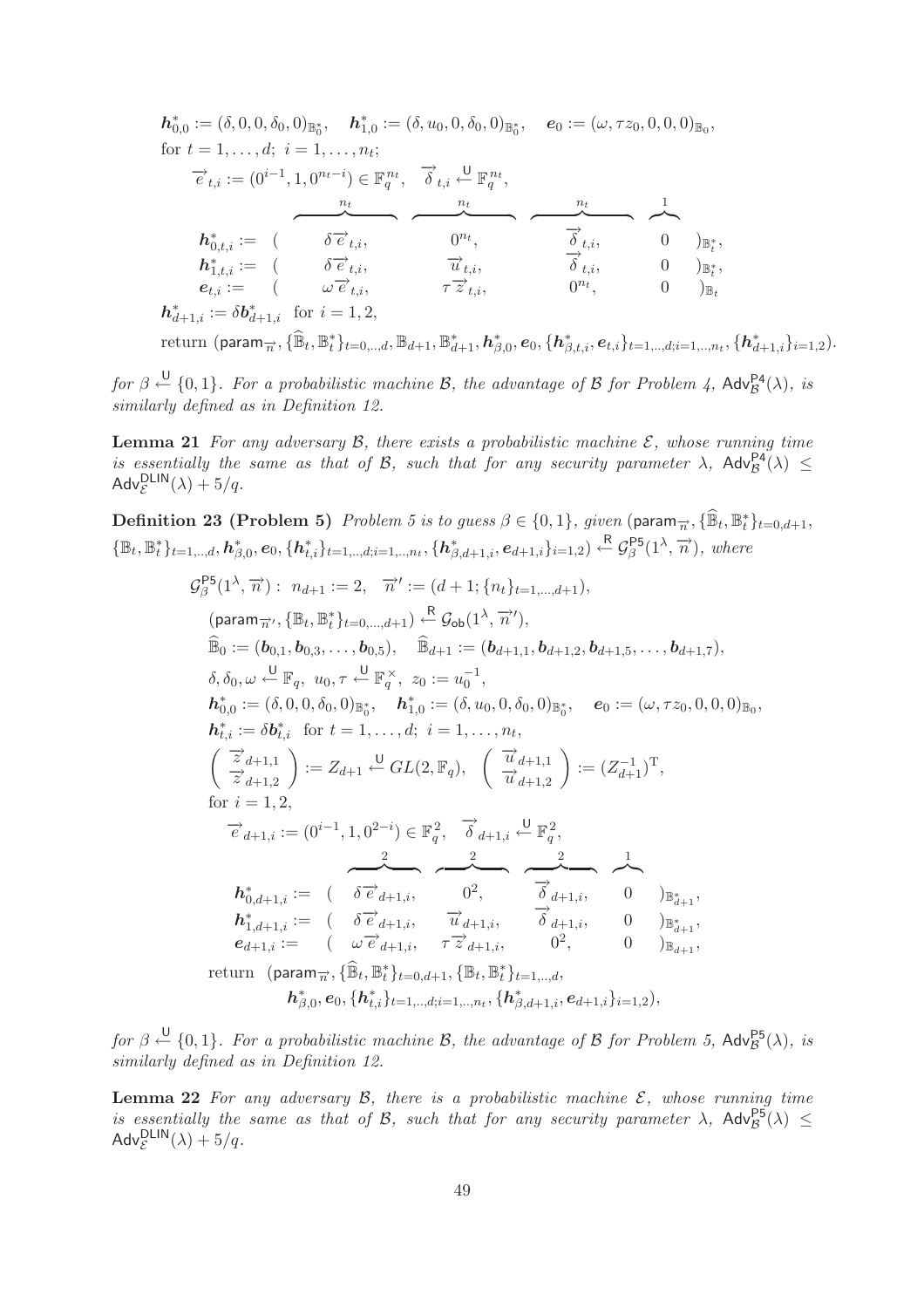# **E Generalized Version of Lemma 3**

Let V is n-dimensional vector space  $\mathbb{F}_q^n$ , and  $V^*$  its dual. For  $\overrightarrow{p} := (p_1, \ldots, p_s) \in \mathbb{F}_q^s$ , let

$$
C_{\overrightarrow{p}} := \left\{ (\overrightarrow{x}, \overrightarrow{v}_1, \dots, \overrightarrow{v}_s) \middle| \begin{array}{c} \overrightarrow{x} \neq \overrightarrow{0}, \overrightarrow{x} \cdot \overrightarrow{v}_i = p_i \text{ for } i = 1, \dots, s \\ \{\overrightarrow{v}_i\}_{i=1,\dots,s} \text{ are linearly independent over } \mathbb{F}_q, \end{array} \right\} \subset V \times (V^*)^s.
$$

**Lemma 23** For all  $\overrightarrow{p}$  such that  $C_{\overrightarrow{p}} \neq \emptyset$ , for all  $(\overrightarrow{x}, \overrightarrow{v}_1, \ldots, \overrightarrow{v}_s) \in C_{\overrightarrow{p}}$ , and  $(\overrightarrow{r}, \overrightarrow{w}_1, \ldots, \overrightarrow{w}_s) \in$  $C_{\overrightarrow{p}},$ 

$$
\Pr_{Z \stackrel{\cup}{\leftarrow} GL(n, \mathbb{F}_q),} \left[ \overrightarrow{x} U = \overrightarrow{r} \land \overrightarrow{v}_i Z = \overrightarrow{w}_i \text{ for } i = 1, \dots, s \right] = \frac{1}{\sharp C_{\overrightarrow{p}}},
$$

*where*  $U := (Z^{-1})^T$ .

**Proof.** Case that there exists an i such that  $\vec{x} \cdot \vec{v}_i = p_i \neq 0$ : We can assume that  $p_i \neq 0$  for  $i = 1, \ldots, t$ ,  $p_i = 0$  for  $i = t + 1, \ldots, s$  through an appropriate change of order of coordinates. Then  $t \geq 1$ .

For normalized tuple of vectors

$$
\vec{x} = (p_1, \dots, p_t, 0, \dots, 0), \qquad \vec{v}_i := (\overbrace{0, \dots, 0}^{i-1}, 1, \overbrace{0, \dots, 0}^{n-i}) \quad \text{for } i = 1, \dots, s,
$$
 (20)

we will show that  $(\overrightarrow{x}U, \overrightarrow{v}_1Z, \ldots, \overrightarrow{v}_sZ)$  is uniformly distributed on  $C_{\overrightarrow{p}}$  for  $Z \stackrel{\cup}{\leftarrow} GL(n, \mathbb{F}_q), U :=$  $(Z^{-1})^T$ . By that, for any pair  $(\vec{x}, \vec{v}_1, \ldots, \vec{v}_s) \in C_{\vec{p}}$ , we see that  $(\vec{x} \, U, \vec{v}_1 Z, \ldots, \vec{v}_s Z)$ is uniformly distributed on  $C_{\overrightarrow{p}}$  for  $Z \stackrel{\cup}{\leftarrow} GL(n,\mathbb{F}_q), U := (Z^{-1})^T$ . Therefore, we consider  $(\vec{x}, \vec{v}_1, \ldots, \vec{v}_s)$  given by  $(20)$  in the following.

Since  $Z = (z_{i,j})$  and (18) holds,

$$
\overrightarrow{x}U = \frac{1}{\det Z} \sum_{i=1}^{t} p_i(\widetilde{z}_{i,1}, \ldots, \widetilde{z}_{i,n}), \qquad \overrightarrow{v}_i Z = (z_{i,1}, \ldots, z_{i,n}) \text{ for } i = 1, \ldots, s.
$$

Cofactors  $\tilde{z}_{i,j}$  are determined by  $n-1$  rows of Z except for the *i*-th one. Hence, from formula<br> $(5.5)$ (17), we see that  $(\vec{x} \, U, \vec{v}_1 Z, \ldots, \vec{v}_s Z)$  is uniformly distributed on  $C_{\vec{p}}$  when  $Z \stackrel{\cup}{\leftarrow} GL(n, \mathbb{F}_q)$ .

**Case that**  $p_i = \overrightarrow{x} \cdot \overrightarrow{v}_i = 0$  for all  $1 \leq i \leq s$ : For normalized tuple

$$
\overrightarrow{x} = (\overbrace{0,\ldots,0}^{s},1,\overbrace{0,\ldots,0}^{n-s-1}), \qquad \overrightarrow{v}_i := (\overbrace{0,\ldots,0}^{i-1},1,\overbrace{0,\ldots,0}^{n-i}) \quad \text{for } i=1,\ldots,s,
$$

we will show that  $(\overrightarrow{x}U, \overrightarrow{v}_1Z, \ldots, \overrightarrow{v}_sZ)$  is uniformly distributed on  $C_{\overrightarrow{0}}$  for  $Z \stackrel{\cup}{\leftarrow} GL(n, \mathbb{F}_q)$ ,  $U :=$  $(Z^{-1})^T$  because of the similar reason as above (where  $\overrightarrow{0} := (0, \ldots, 0)$ ).

Since  $Z = (z_{i,j})$  and (18) holds,

$$
\overrightarrow{x}U = \frac{1}{\det Z}(\widetilde{z}_{s+1,1},\ldots,\widetilde{z}_{s+1,n}), \qquad \overrightarrow{v}_iZ = (z_{i,1},\ldots,z_{i,n}) \quad \text{for } i = 1,\ldots,s.
$$

Cofactors  $\tilde{z}_{s+1,j}$  are determined by  $n-1$  rows of Z except for the  $(s+1)$ -th one. In particular, only term det Z in  $(\vec{x} \cup \vec{v}_1 Z, \ldots, \vec{v}_s Z)$  is related to the  $(s + 1)$ -th row of Z.

First, since  $\tilde{z}_{s+1,j}$  are determined by the rows of Z except for the  $(s + 1)$ -th one, we see<br> $\tilde{z}$   $\tilde{z}$  is distributed uniformly on the space orthogonal to  $\text{span}(\vec{z}, z - \vec{z}, z)$  un to scalar that  $\vec{x}$  U is distributed uniformly on the space orthogonal to span $\langle \vec{v}_1 Z, \ldots, \vec{v}_s Z \rangle$  up to scalar multiplication. Moreover,  $\det Z$  is uniformly distributed in  $\mathbb{F}_q^{\times}$  (non-zero scalar values), when the  $(s+1)$ -th row of Z is uniformly distributed in  $\mathbb{F}_q^n$  such that  $\det Z \neq 0$ .

Combining these two facts, we see that  $(\vec{x} \, U, \vec{v}_1 Z, \ldots, \vec{v}_s Z)$  is uniformly distributed on  $C_{\vec{0}}$  when  $Z \stackrel{\cup}{\leftarrow} GL(n, \mathbb{F}_q)$ .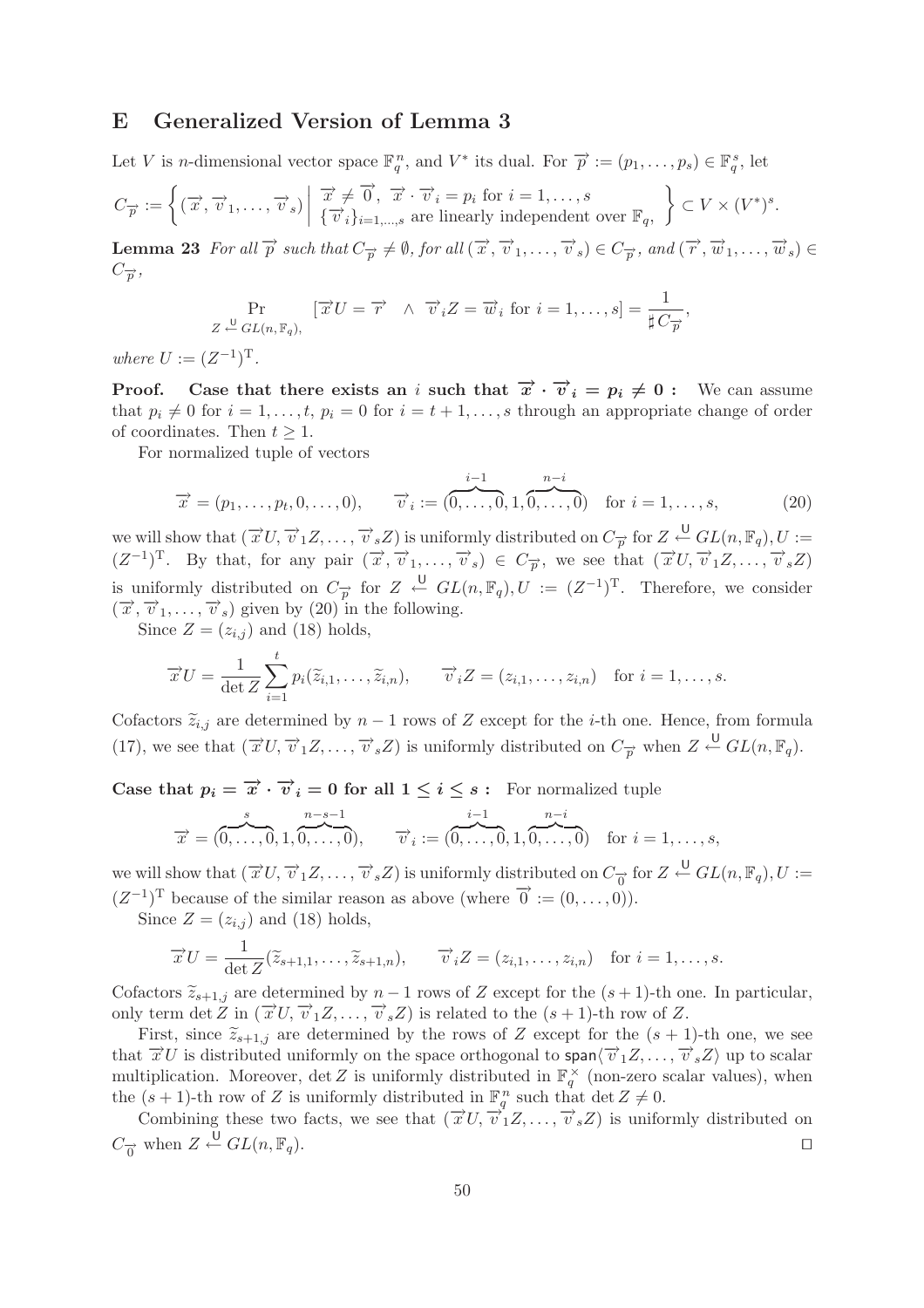# **F** How to Relax the Restriction that  $\tilde{\rho}$  Is Injective

We assume that  $\varphi \in \mathbb{N}$  is given in the system. For any access structure  $\mathbb{S} := (M, \rho)$  for ciphertext in the CP-FE scheme,  $\varphi \ge \max_{t=1}^d \# \{i \mid \tilde{\rho}(i) = t\}$ . (In the proposed CP-FE scheme in Section 7, we assume that  $\varphi := 1$ .)

We will show how to modify the CP-FE scheme to allow  $\varphi > 1$  with preserving the security of the CP-FE scheme in Section 7.

We can also show the similar modification of the KP-FE scheme to allow  $\varphi > 1$ .

# **F.1 The Modified CP-FE Scheme**

- 1. As for Setup, given  $(1^{\lambda}, \overrightarrow{n} := (d; n_1, \ldots, n_d))$ , execute Setup $(1^{\lambda}, \overrightarrow{n}' := (d; n'_1, \ldots, n'_d))$ such that  $n'_t := n_t + \varphi$  for  $t = 1, \ldots, d$ .
- 2. As for KeyGen, given (pk, sk,  $\Gamma := \{(t, \overrightarrow{x}_t := (x_{t,1}, \ldots, x_{t,n_t}) \in \mathbb{F}_q^{n_t}) \mid 1 \le t \le d\})$  execute the same procedure as KeyGen except that:

$$
k_t^* := \begin{array}{c} \begin{array}{c} n'_t \\ \hline \delta \overrightarrow{x}_t, 0^\varphi \end{array} \end{array} \qquad \qquad \overbrace{0^{n'_t}}^{n'_t} \qquad \qquad \overbrace{\overrightarrow{\varphi}_t}^{n'_t} \qquad \qquad \overbrace{0}^{1} \qquad \qquad \text{for } (t, \overrightarrow{x}_t) \in \Gamma,
$$

3. As for Enc, given (pk,  $m, S := (M, \rho)$ ), execute the same procedure as Enc except that:

$$
\text{if } \rho(i) = (t, \overrightarrow{v}_i := (v_{i,1}, \dots, v_{i,n_t}) \in \mathbb{F}_q^{n_t}) \qquad \eta_i, \tau_i \stackrel{\cup}{\leftarrow} \mathbb{F}_q,
$$
\n
$$
\mathbf{c}_i := \begin{pmatrix} s_i \overrightarrow{e}_{t,1} + \theta_i \overrightarrow{v}_i, 0^{\kappa-1}, \tau_i, 0^{\varphi-\kappa}, & 0^{n'_t}, & \overrightarrow{v}_t \\ \end{pmatrix} \qquad \overrightarrow{v}_t,
$$
\n
$$
\text{if } \rho(i) = \neg(t, \overrightarrow{v}_i), \qquad \eta_i, \tau_i \stackrel{\cup}{\leftarrow} \mathbb{F}_q,
$$
\n
$$
\mathbf{c}_i := \begin{pmatrix} s_i \overrightarrow{v}_i, 0^{\kappa-1}, \tau_i, 0^{\varphi-\kappa}, & 0^{n'_t}, & \overrightarrow{v}_t \\ \overrightarrow{v}_t, & 0^{n'_t}, & 0^{n'_t}, & \overrightarrow{v}_t \end{pmatrix} \mathbb{F}_q,
$$

where *i* is the  $\kappa$ -th index such that  $\tilde{\rho}(i) = t$  and  $\sharp\{j \leq i | \tilde{\rho}(j) = t\} = \kappa - 1$ .

## **F.2 Security**

We can prove the security of the modified CP-FE scheme in a manner similar to that of Theorem 2 except that Problem 2 is changed to Modified Problem 2, Lemma 10 is changed, where  $\mathcal{B}_2^+$ 's simulation is executed on Modified Problem 2, Game  $2-h^+$  is changed to Modified Game  $2-h^+$ , and Claim 2 is proven based on Lemma 23 in place of Lemma 3.

Here we only show the essence of the change by using Modified Game  $2-h^+$ . The Modified Game 2-h<sup>+</sup> is the same as Game 2-h<sup>+</sup> except that  $Z_t \stackrel{\cup}{\leftarrow} GL(n'_t, \mathbb{F}_q)$ ,  $U_t := (Z_t^{-1})^T$  for  $t =$ 1,...,d, where for each t such that  $\{i_{\kappa} \mid \tilde{\rho}(i_{\kappa}) = t, 1 \leq \kappa \leq \varphi\}$  is not empty, and for  $\kappa = 1$  (c) the framed part by a boy in  $\mathbf{k}^*$  in Eq. (14) is  $(\vec{x}, 0^\varphi)$ ,  $U$ , and the framed parts by  $\kappa = 1, \ldots, \varphi$ , the framed part by a box in  $\mathbf{k}_t^*$  in Eq. (14) is  $(\overrightarrow{x}_t, 0^\varphi) \cdot U_t$ , and the framed parts by a box in  $c_i$  (:=  $c_{i_{\kappa}}$ ) in Eq. (15) are  $(a_i \vec{e}_{t,1} + \pi_i \vec{v}_i, 0^{\kappa-1}, \tau_i, 0^{\varphi-\kappa}) \cdot Z_t$  and  $(a_i \vec{v}_i, 0^{\kappa-1}, \tau_i, 0^{\varphi-\kappa}) \cdot Z_t$ , where  $\tau'_i \stackrel{\cup}{\leftarrow} \mathbb{F}_q$  for  $i = 1, \ldots, \ell$ . By using Modified Problem 2,  $\mathcal{B}_2^+$  can simulate the ciphertexts,  $c_{i_{\kappa}}$ . By applying Lemma 23, we can prove Claim 2 for the changed simulation by  $\mathcal{B}_2^+$  in a manner similar to the proof of Claim 2.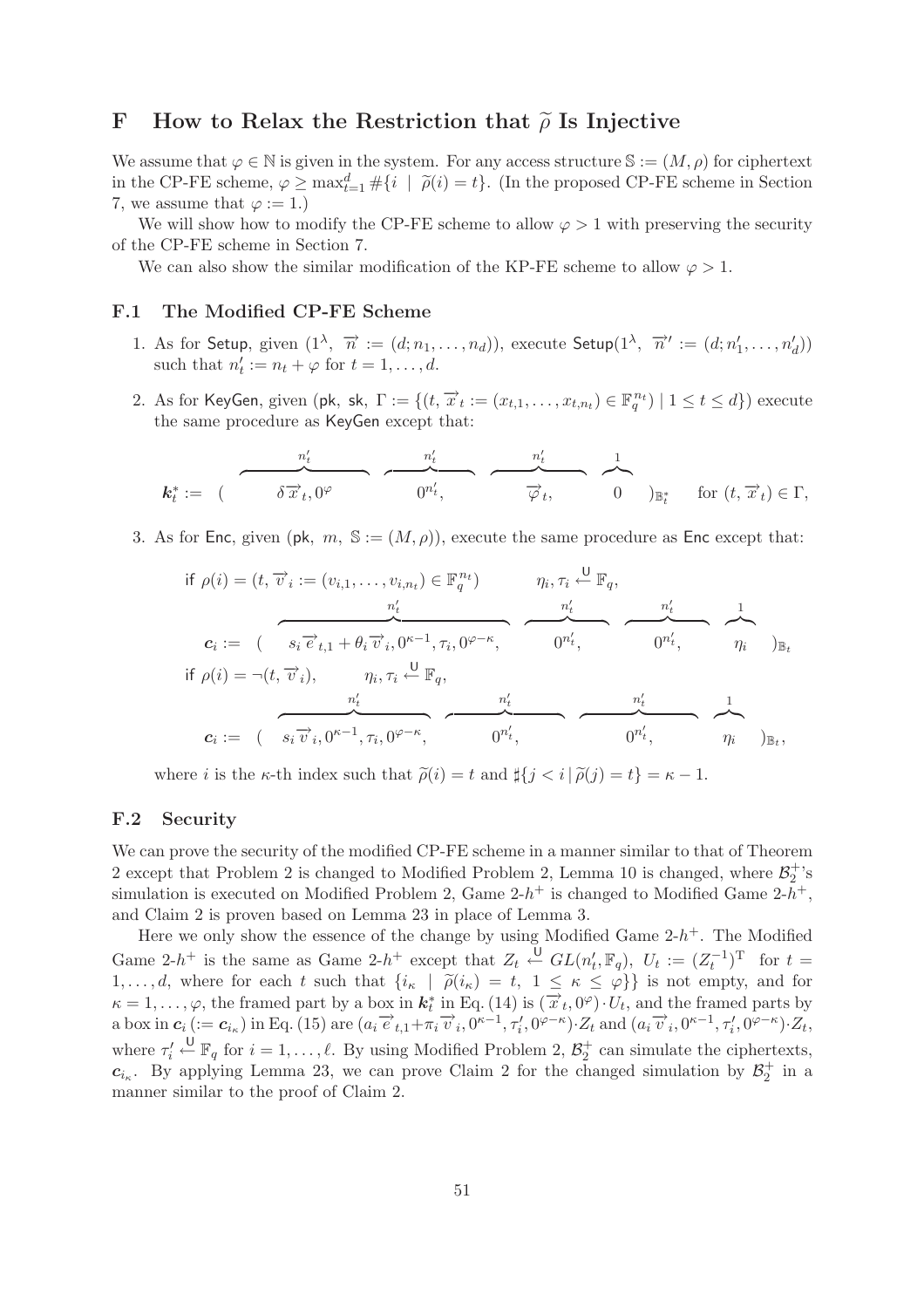# **G Special Cases**

This section describes special cases, KP-ABE and CP-ABE, of the proposed FE schemes given in Sections 6 and 7. Here, the underlying attribute vectors,  $\{\vec{x}_t\}_{t\in\{1,\dots,d\}}$  and  $\{\vec{v}_i\}_{i\in\{1,\dots,\ell\}}$ , are specialized to two-dimensional vectors for the equality relation, e.g.,  $\vec{x}_t := (1, x_t)$  and  $\vec{v}_i := (v_i, -1)$ , where  $\vec{x}_t \cdot \vec{v}_i = 0$  iff  $x_t = v_i$ . These schemes are also adaptively payload-hiding under the DLIN assumption.

#### **G.1 KP-ABE with Non-Monotone Access Structures**

 $\mathsf{Setup}(1^\lambda, \overrightarrow{n} := (d; 2, \ldots, 2)): \quad (\mathsf{param}_{\overrightarrow{n}}, \{\mathbb{B}_t, \mathbb{B}_t^*\}_{t=0,\ldots,d}) \overset{\mathsf{R}}{\leftarrow} \mathcal{G}_{\mathsf{ob}}(1^\lambda, \overrightarrow{n}),$  $\widehat{\mathbb{B}}_0 := (\boldsymbol{b}_{0,1}, \boldsymbol{b}_{0,3}, \boldsymbol{b}_{0,5}), \widehat{\mathbb{B}}_t := (\boldsymbol{b}_{t,1}, \boldsymbol{b}_{t,2}, \boldsymbol{b}_{t,7}) \text{ for } t = 1, ..., d,$  $\widehat{\mathbb{B}}_0^* := (\boldsymbol{b}_{0,1}^*, \boldsymbol{b}_{0,3}^*, \boldsymbol{b}_{0,4}^*), \quad \widehat{\mathbb{B}}_t^* := (\boldsymbol{b}_{t,1}^*, \boldsymbol{b}_{t,2}^*, \boldsymbol{b}_{t,5}^*, \boldsymbol{b}_{t,6}^*) \quad \text{for } t = 1, ..., d$ return  $\mathsf{pk} := (1^{\lambda}, \mathsf{param}_{\overrightarrow{n}}, \{\widehat{\mathbb{B}}_t\}_{t=0,\dots,d}), \mathsf{sk} := \{\widehat{\mathbb{B}}_t^*\}_{t=0,\dots,d},$ KeyGen(pk, sk,  $\mathbb{S} := (M, \rho)$ ):  $\overrightarrow{f} \stackrel{\mathsf{U}}{\leftarrow} \mathbb{F}_q^r$ ,  $\overrightarrow{s}^{\mathrm{T}} := (s_1, \ldots, s_\ell)^{\mathrm{T}} := M \cdot \overrightarrow{f}^{\mathrm{T}}$ ,  $s_0 := \overrightarrow{1} \cdot \overrightarrow{f}^{\mathrm{T}}$ ,  $\eta_0 \stackrel{\mathsf{U}}{\leftarrow} \mathbb{F}_q$ ,  $k_0^* := (-s_0, 0, 1, \eta_0, 0)_{\mathbb{B}_0^*},$ for  $i = 1, \ldots, \ell$ , if  $\rho(i) = (t, \overrightarrow{v}_i := (v_i, -1) \in \mathbb{F}_q^2 \setminus {\overrightarrow{0}}), \qquad \theta_i \stackrel{\cup}{\leftarrow} \mathbb{F}_q, \overrightarrow{\eta}_i \stackrel{\cup}{\leftarrow} \mathbb{F}_q^2,$  $\bm{k}_{i}^{*} := \left( \begin{array}{ccc} \frac{2}{s_{i}+\theta_{i}v_{i}}, & -\theta_{i}, \end{array} \right. \quad \overbrace{ \begin{array}{c} 2 \ 0, & 0, \end{array}}^{2}, \quad \overbrace{ \begin{array}{c} 2 \ \overrightarrow{\eta}_{i}, \end{array}}^{2}, \quad \overbrace{ \begin{array}{c} 1 \ 0 \end{array}}^{2} \right)_{\mathbb{B}_{t}^{*}},$ if  $\rho(i) = \neg(t, \vec{v}_i), \quad \vec{\eta}_i \stackrel{\cup}{\leftarrow} \mathbb{F}_q^2,$  $\bm{k}_{i}^{*} := \left( \begin{array}{ccc} \frac{2}{s_{i}v_{i}}, & -s_{i}, \end{array} \right. \quad \overbrace{ \begin{array}{c} 0, & 0, \end{array} }^{2}, \quad \overbrace{ \begin{array}{c} 2, & 1 \end{array} }^{2}, \quad \overbrace{ \begin{array}{c} 0, & 0, \end{array} }^{2},$  $_t^*$ , return  $sk_{\mathbb{S}} := (\mathbb{S}, k_0^*, k_1^*, \ldots, k_{\ell}^*).$ Enc(pk,  $m, \Gamma := \{ (t, \overrightarrow{x}_t := (1, x_t) \in \mathbb{F}_q^2 \setminus \{ \overrightarrow{0} \}) \mid 1 \le t \le d \})$ :  $\omega, \varphi_0, \varphi_t, \zeta \stackrel{\mathsf{U}}{\leftarrow} \mathbb{F}_q \text{ for } (t, \overrightarrow{x}_t) \in \Gamma,$  $\boldsymbol{c}_0 := (\omega, 0, \zeta, 0, \varphi_0)_{\mathbb{B}_0},$  $c_t :=$  (  $\omega, \quad \omega x_t,$  0, 0, 0, 0,  $\varphi_t$  )  $\mathbb{B}_t$  for  $(t, \vec{x}_t) \in \Gamma$ ,  $c_{d+1} := g_T^\zeta m, ~\mathsf{ct}_\Gamma := (\Gamma, \mathbf{c}_0, \{\mathbf{c}_t\}_{(t, \overrightarrow{x}_t) \in \Gamma}, c_{d+1}),$ return ct<sub>Γ</sub>.  $\mathsf{Dec}(\mathsf{pk}, \ \mathsf{sk}_{\mathbb{S}} := (\mathbb{S}, \mathbf{k}_0^*, \mathbf{k}_1^*, \ldots, \mathbf{k}_{\ell}^*), \ \mathsf{ct}_{\Gamma} := (\Gamma, \mathbf{c}_0, \{\mathbf{c}_t\}_{(t, \overrightarrow{x}_t) \in \Gamma}, c_{d+1})) :$ If  $\mathbb{S} := (M, \rho)$  accepts  $\Gamma := \{(t, \overrightarrow{x}_t)\}\$ , then compute I and  $\{\alpha_i\}_{i \in I}$  such that  $\overrightarrow{1} = \sum_{i \in I} \alpha_i M_i$ , where  $M_i$  is the *i*-th row of M, and  $I \subseteq \{i \in \{1,\ldots,\ell\} \mid [\rho(i)=(t, \vec{v}_i) \wedge (t, \vec{x}_t) \in \Gamma \wedge v_i = x_t]$  $\vee \left[ \rho(i) = \neg(t, \overrightarrow{v}_i) \land (t, \overrightarrow{x}_t) \in \Gamma \land v_i \neq x_t \right] \},$  $K := e(\boldsymbol{c}_0, \boldsymbol{k}_0^*)$   $\prod$  $i\in I \land \overline{\rho(i)}=(t,\overrightarrow{v}_i)$  $e(\boldsymbol{c}_t, \boldsymbol{k}_i^*)^{\alpha_i}$  | |  $i\in I \land \rho(i) = \neg(t,\overrightarrow{v}_i)$  $e(\boldsymbol{c}_t, \boldsymbol{k}_i^*)^{\alpha_i/(v_i-x_t)},$ return  $m' := c_{d+1}/K$ .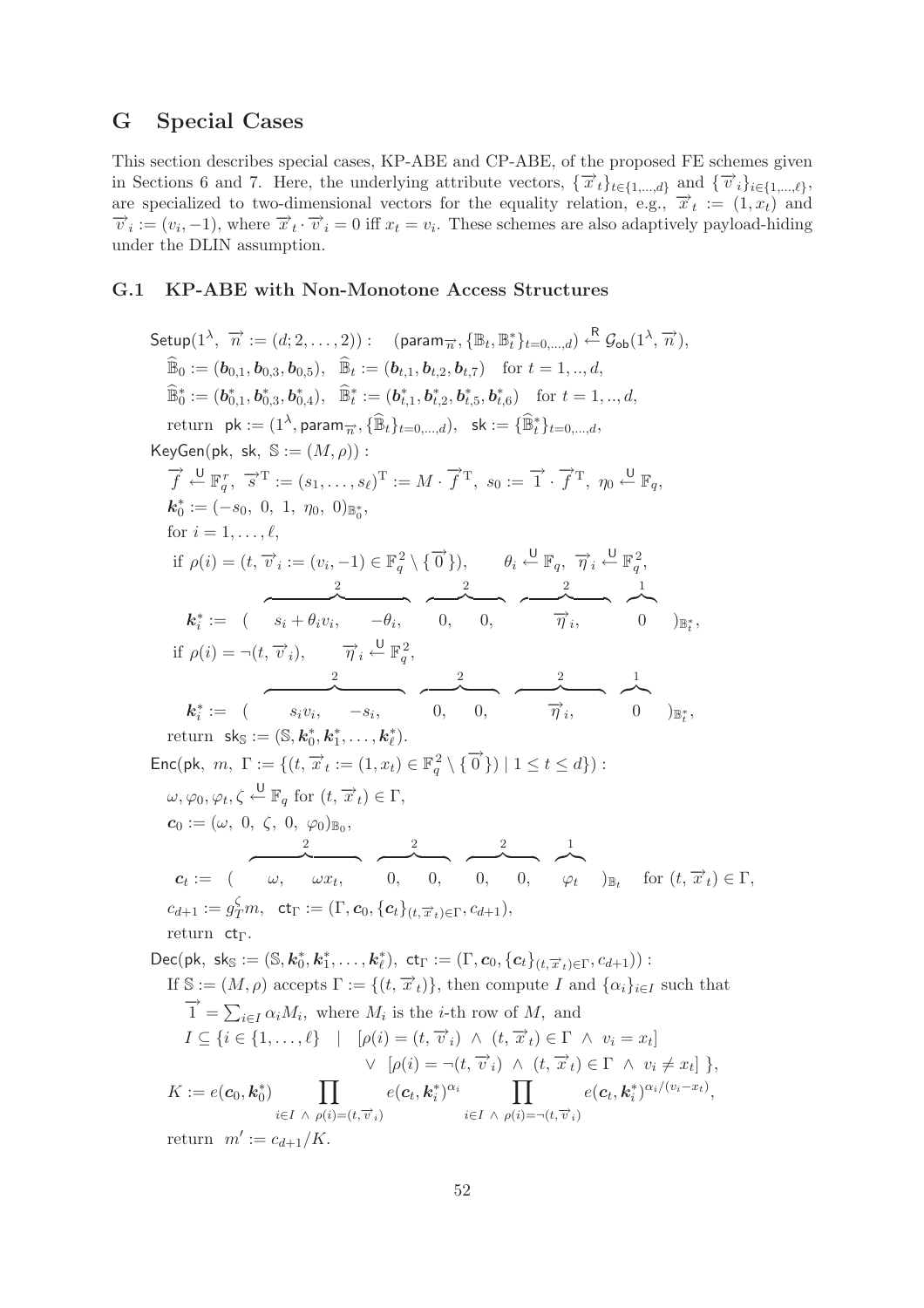#### **G.2 CP-ABE with Non-Monotone Access Structures**

 $\mathsf{Setup}(1^\lambda, \overrightarrow{n} := (d; 2, \ldots, 2)): \;\; \text{(param}_{\overrightarrow{n}}, \{\mathbb{B}_t, \mathbb{B}_t^*\}_{t=0,\ldots,d}) \overset{\mathsf{R}}{\leftarrow} \mathcal{G}_{\mathsf{ob}}(1^\lambda, \overrightarrow{n}),$  $\widehat{\mathbb{B}}_0 := (\boldsymbol{b}_{0,1}, \boldsymbol{b}_{0,3}, \boldsymbol{b}_{0,5}), \widehat{\mathbb{B}}_t := (\boldsymbol{b}_{t,1}, \boldsymbol{b}_{t,2}, \boldsymbol{b}_{t,7}) \text{ for } t = 1, \ldots, d,$  $\widehat{\mathbb{B}}_0^* := (\boldsymbol{b}_{0,1}^*, \boldsymbol{b}_{0,3}^*, \boldsymbol{b}_{0,4}^*), \quad \widehat{\mathbb{B}}_t^* := (\boldsymbol{b}_{t,1}^*, \boldsymbol{b}_{t,2}^*, \boldsymbol{b}_{t,5}^*, \boldsymbol{b}_{t,6}^*) \quad \text{for } t = 1, \ldots, d,$ return  $\mathsf{pk} := (1^{\lambda}, \mathsf{param}_{\overrightarrow{n}}, \{\widehat{\mathbb{B}}_t\}_{t=0,\dots,d}), \mathsf{sk} := \{\widehat{\mathbb{B}}_t^*\}_{t=0,\dots,d}.$  $\mathsf{KeyGen}(\mathsf{pk}, \; \mathsf{sk}, \; \; \Gamma := \{ (t, \overrightarrow{x}_t := (1, x_t) \in \mathbb{F}_q^2 \setminus \{\overrightarrow{0}\}) \mid 1 \leq t \leq d, \}) :$  $\delta, \varphi_0 \stackrel{\mathsf{U}}{\leftarrow} \mathbb{F}_q, \overrightarrow{\varphi}_t \stackrel{\mathsf{U}}{\leftarrow} \mathbb{F}_q^2$  such that  $(t, \overrightarrow{x}_t) \in \Gamma$ ,  $\boldsymbol{k}_0 := (\delta, 0, 1, \varphi_0, 0)_{\mathbb{B}^*_0},$  $\boldsymbol{k}_t^* := \begin{pmatrix} 2 & 2 & 2 \ 0, & \delta x_t, \end{pmatrix} \begin{pmatrix} 2 & 2 & 1 \ 0, & 0, \end{pmatrix} \begin{pmatrix} 2 & 1 \ \nabla_t, & 0 \end{pmatrix}_{\mathbb{B}_t^*} \text{ for } (t, \overrightarrow{x}_t) \in \Gamma,$  $\mathsf{sk}_{\Gamma} := (\Gamma, \boldsymbol{k}_0^*, \{\boldsymbol{k}_t^*\}_{(t, \overrightarrow{x}_t) \in \Gamma}),$ return sk<sub>Γ</sub>. Enc(pk,  $m, S := (M, \rho)$ ):  $\overrightarrow{f} \stackrel{R}{\leftarrow} \mathbb{F}_q^r$ ,  $\overrightarrow{s}^T := (s_1, \ldots, s_\ell)^T := M \cdot \overrightarrow{f}^T$ ,  $s_0 := \overrightarrow{1} \cdot \overrightarrow{f}^T$ ,  $\eta_0, \eta_i, \theta_i, \zeta \stackrel{U}{\leftarrow} \mathbb{F}_q$   $(i = 1, \ldots, \ell)$ ,  $c_0 := (-s_0, 0, \zeta, 0, \eta_0)_{\mathbb{R}_0},$ for  $i = 1, \ldots, \ell$ , if  $\rho(i) = (t, \overrightarrow{v}_i := (v_i, -1) \in \mathbb{F}_q^2 \setminus {\overrightarrow{0}}),$  $\overbrace{\phantom{1324511}}^2 \overbrace{\phantom{1324511}}^2 \overbrace{\phantom{1324511}}^2 \overbrace{\phantom{1324511}}^2 \overbrace{\phantom{13245111}}^2$  $\boldsymbol{c}_i := ( \quad s_i + \theta_i v_i, \quad -\theta_i, \quad 0, \quad 0, \quad 0, \quad \eta_i \quad )_{\mathbb{B}_t},$ if  $\rho(i) = \neg(t, \overrightarrow{v}_i)$ ,  $\overbrace{\hspace{2.5cm}}^{2}$   $\overbrace{\hspace{2.5cm}}^{2}$   $\overbrace{\hspace{2.5cm}}^{2}$   $\overbrace{\hspace{2.5cm}}^{1}$  $\boldsymbol{c}_i := \begin{pmatrix} s_i v_i, & -s_i, & 0, & 0, & 0, & \eta_i \end{pmatrix}_{\mathbb{B}_t},$  $c_{d+1} := g_T^{\zeta} m, \; \; {\sf ct}_{\mathbb S} := (\mathbb S, {\boldsymbol c}_0, {\boldsymbol c}_1, \ldots, {\boldsymbol c}_{\ell}, c_{d+1}),$ return cts.  $\mathsf{Dec}(\mathsf{pk}, \ \mathsf{sk}_{\Gamma} := (\Gamma, \mathbf{k}_0^*, \{\mathbf{k}_t^*\}_{(t, \overrightarrow{x}_t) \in \Gamma}), \ \mathsf{cts} := (\mathbb{S}, \mathbf{c}_0, \mathbf{c}_1, \ldots, \mathbf{c}_\ell, c_{d+1})):$ If  $\mathbb{S} := (M, \rho)$  accepts  $\Gamma := \{(t, \vec{x}_t)\}\$ , then compute I and  $\{\alpha_i\}_{i \in I}$  such that  $\overrightarrow{1} = \sum_{i \in I} \alpha_i M_i$ , where  $M_i$  is the *i*-th row of M, and  $I \subseteq \{i \in \{1,\ldots,\ell\} | [\rho(i)=(t,\overrightarrow{v}_i) \ \wedge \ (t,\overrightarrow{x}_t) \in \Gamma \ \wedge \ v_i=x_t]$  $\vee$   $[\rho(i) = \neg(t, \overrightarrow{v}_i) \wedge (t, \overrightarrow{x}_t) \in \Gamma \wedge v_i \neq x_t] \},$  $K := e(\boldsymbol{c}_0, \boldsymbol{k}_0^*) \qquad \prod$  $i\in I \land \overline{\rho(i)}=(t,\overrightarrow{v}_i)$  $e(\boldsymbol{c}_i, \boldsymbol{k}_t^*)^{\alpha_i}$  ·  $\qquad \prod$  $i\in I \land \rho(i) = \neg(t,\overrightarrow{v}_i)$  $e(\boldsymbol{c}_i, \boldsymbol{k}_t^*)^{\alpha_i/(v_i-x_t)},$ 

return  $m' := c_{d+1}/K$ .

# **G.3 PE for Inner Products**

We describe a modified random dual orthonormal basis generator  $\mathcal{G}_{ob}$  below, which is used as a subroutine in the proposed IPE scheme.

$$
\begin{split} \mathcal{G}_{\text{ob}}'(1^{\lambda}, N): \ \mathsf{param}_\mathbb{V}':= (q, \mathbb{V}, \mathbb{G}_T, \mathbb{A}, e) \stackrel{\mathsf{R}}{\leftarrow} \mathcal{G}_{\text{dpvs}}(1^{\lambda}, N), \quad \psi \stackrel{\mathsf{U}}{\leftarrow} \mathbb{F}_q^{\times}, \\ X:=(\chi_{i,j}) \stackrel{\mathsf{U}}{\leftarrow} GL(N, \mathbb{F}_q), \ (\vartheta_{i,j}):= \psi \cdot (X^{\mathrm{T}})^{-1}, \ g_T:= e(G, G)^{\psi}, \ \mathsf{param}_{\mathbb{V}}:=(\mathsf{param}_{\mathbb{V}}', g_T), \end{split}
$$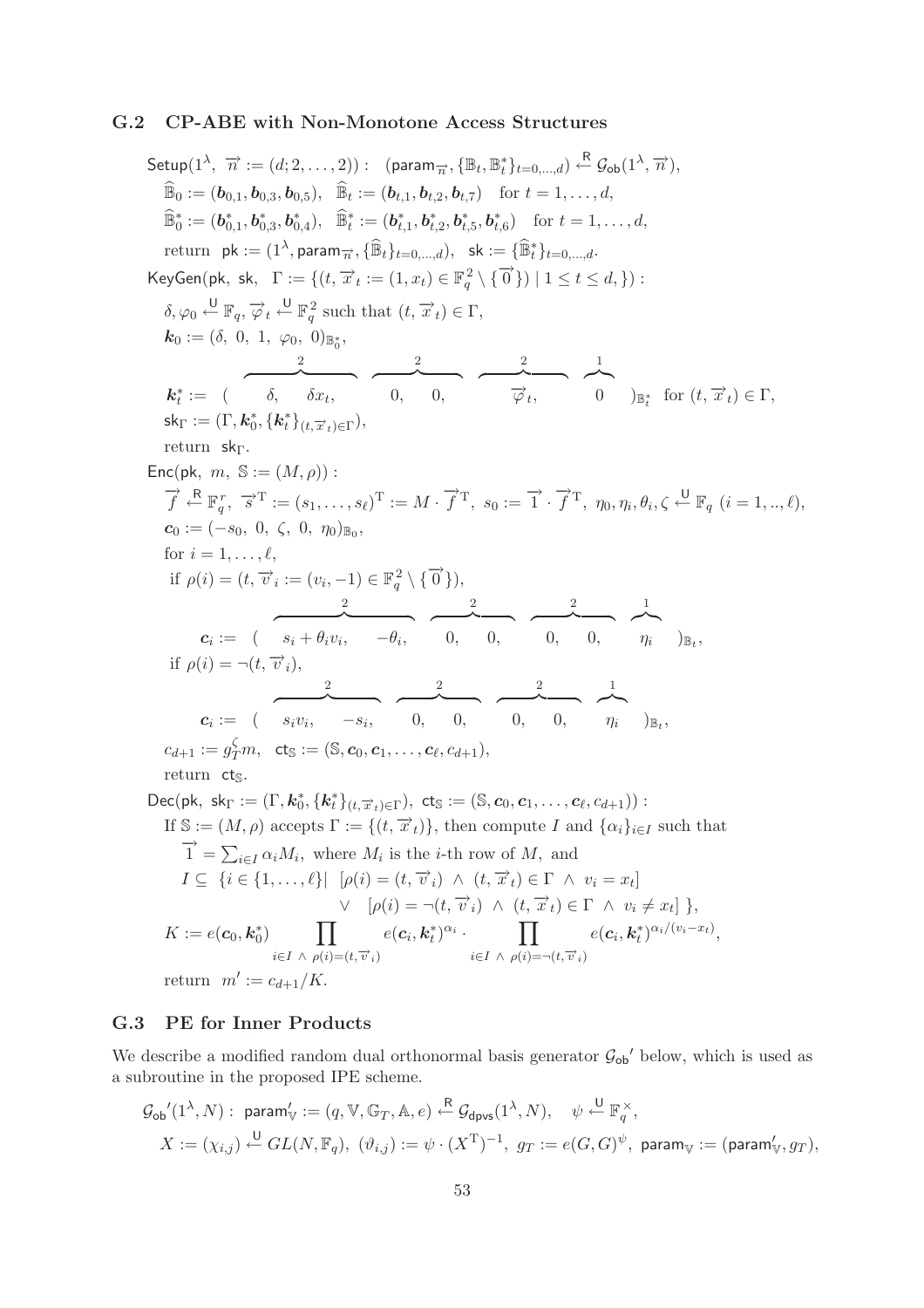$$
\boldsymbol{b}_i := \sum_{j=1}^N \chi_{i,j} \boldsymbol{a}_j, \ \mathbb{B} := (\boldsymbol{b}_1, \dots, \boldsymbol{b}_N), \ \boldsymbol{b}_i^* := \sum_{j=1}^N \vartheta_{i,j} \boldsymbol{a}_j, \ \mathbb{B}^* := (\boldsymbol{b}_1^*, \dots, \boldsymbol{b}_N^*),
$$
 return  $(\text{param}_{\mathbb{V}}, \mathbb{B}, \mathbb{B}^*).$ 

#### **G.3.1 Construction**

In order to make a ciphertext shorter, we modify  $t = 1$  space  $\mathbb{V} := \mathbb{V}_1$  by adding one more dimension instead of using  $t = 0$  space  $\mathbb{V}_0$ . This construction is similar to the IPE construction in Section 3.5 in [19].

Here, we assume that the first coordinate,  $x_1$ , of input vector,  $\vec{x}$ , is nonzero. We refer to Section 1.3 for notations on DPVS.

Setup(1<sup>λ</sup>, n): (param<sub>W</sub>, B := (b<sub>0</sub>,..., b<sub>3n+1</sub>), B<sup>\*</sup> := (b<sub>0</sub><sup>\*</sup>,..., b<sub>3n+1</sub><sup>\*</sup>) 
$$
\stackrel{\text{R}}{=} B_{\text{ob}}'(1^{\lambda}, 3n+2),
$$

\n $\widehat{\mathbb{B}} := (b_0, ..., b_n, b_{3n+1}), \widehat{\mathbb{B}}^* := (b_0^*, ..., b_n^*, b_{2n+1}^*, ..., b_{3n}^*),$ 

\nreturn  $\mathsf{pk} := (1^{\lambda}, \text{param}_{\mathbb{V}}, \widehat{\mathbb{B}}), \text{ sk} := \widehat{\mathbb{B}}^*.$ 

\nKeyGen(pk, sk,  $\overrightarrow{v} \in \mathbb{F}_q^n$ ) :  $\sigma \stackrel{\cup}{\leftarrow} \mathbb{F}_q$ ,  $\overrightarrow{\eta} \stackrel{\cup}{\leftarrow} \mathbb{F}_q^n$ ,

\n
$$
k^* := (1, \sigma \overrightarrow{v}, \sigma \overrightarrow{v}, 0^n, \overrightarrow{v}, 0)_{B^*},
$$

\nreturn  $\mathsf{sk}_{\overrightarrow{v}} := k^*.$ 

\nEnc(pk, m,  $\overrightarrow{x} \in \mathbb{F}_q^n$ ) :  $\omega, \varphi, \zeta \stackrel{\cup}{\leftarrow} \mathbb{F}_q$ ,

\n $c_1 := (\zeta, \omega \overrightarrow{x}, \omega \overrightarrow{x}, 0^n, \overrightarrow{v}, \omega \overrightarrow{v}, \varphi)$ 

\nreturn  $\mathsf{ct}_{\overrightarrow{x}} := (c_1, c_2).$ 

\nDec(pk, sk $\overrightarrow{v} := k^*, \mathsf{ct}_{\overrightarrow{x}} := (c_1, c_2))$ :  $m' := c_2/e(c_1, k^*),$ 

\nreturn  $m'.$ 

**[Correctness]** If  $\vec{x} \cdot \vec{v} = 0$ , then  $e(c_1, \mathbf{k}^*) = g_T^{\zeta + \omega \sigma \vec{x} \cdot \vec{v}} = g_T^{\zeta}$ .

**Remark 3** The differences between the proposed IPE scheme and the IPE scheme in [19] are:

- 1. While the scheme in [19] employed a  $(2n + 3)$ -dimensional vector space, the proposed scheme employs a  $(3n+2)$ -dimensional one. The keys in [19] have only 1-dimensional randomness space, but those in our construction have n-dimensional randomness space. The security assumption in [19] is the *n*-eDDH, a non-standard (and non-static) assumption. while it is a standard (and static) assumption, the DLIN, in our scheme. More precisely, the security of Problems 1 and 2 on a  $(2n + 3)$ -dimensional space is reduced to the neDDH assumption in [19], while in the proposed scheme, the security of these problems on a  $(3n + 2)$ -dimensional space is reduced to the DLIN assumption. In other words, we achieve the DLIN-based security (higher security) at the cost of increasing  $(n - 1)$ dimensions for the randomness space of keys (less efficiency).
- 2. While scalar  $\zeta$  in a ciphertext  $c_1$  is a coefficient of the  $(2n + 1)$ -th basis vector  $b_{2n+1}$  in [19], it is that of 0-th basis vector  $b_0$  here. It is just a change of notation, i.e., not essential one.

#### **G.3.2 (Weakly) Attribute-Hiding Security**

The notion of *adaptively weakly-attribute-hiding* security, where a type of key queries are not allowed, and the advantage  $\text{Adv}_{\mathcal{A}}^{\text{IPE,} \text{wAH}}(\lambda)$  of adversary  $\mathcal A$  are defined in Definition 17 of [19].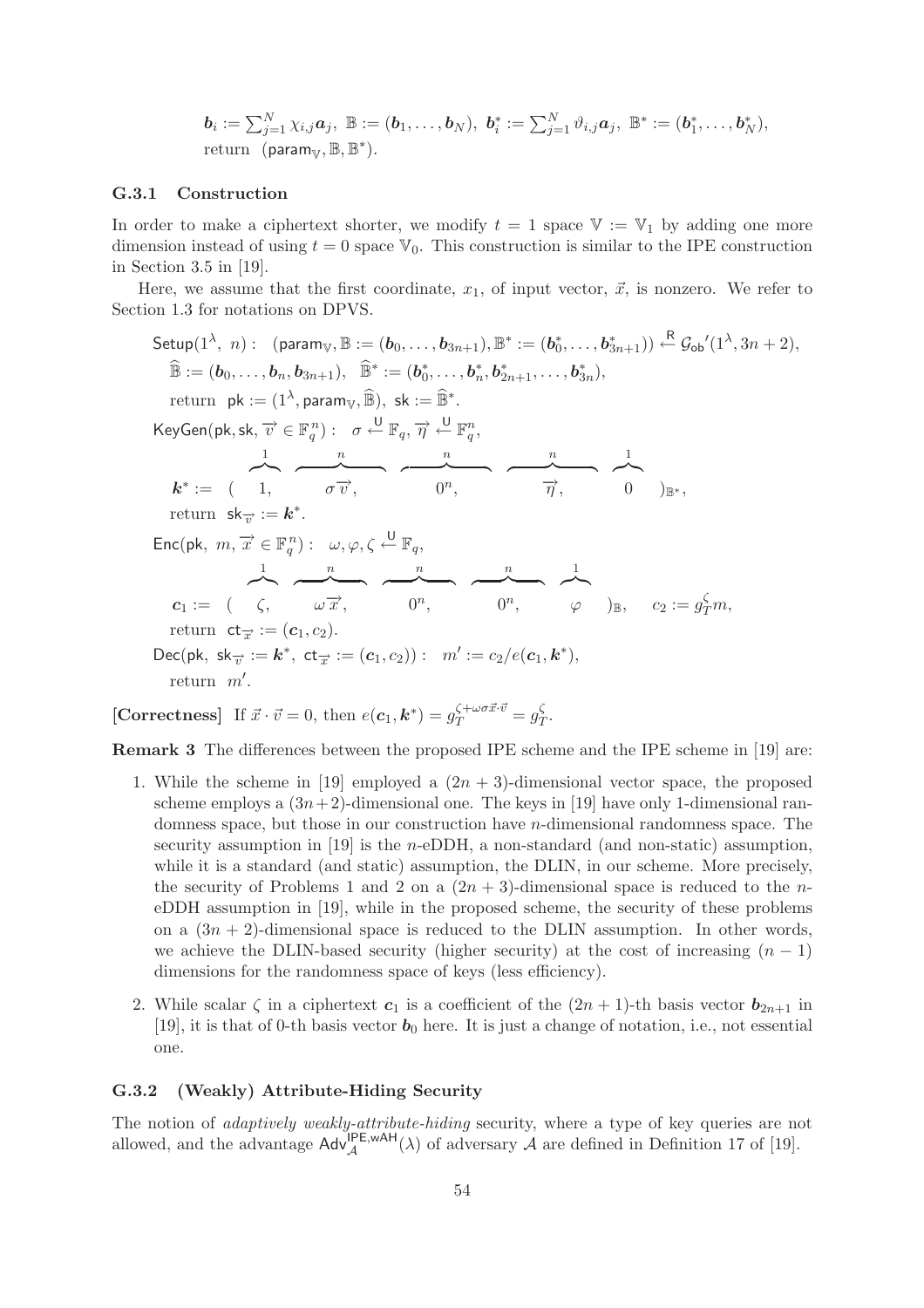**Theorem 5** *The proposed IPE scheme is adaptively weakly-attribute-hiding against chosen plaintext attacks under the DLIN assumption.*

*For any adversary* A, there exist probabilistic machines  $\mathcal{E}_1$  and  $\mathcal{E}_2$ , whose running times are *essentially the same as that of*  $A$ *, such that for any security parameter*  $\lambda$ *,* 

$$
\mathsf{Adv}_{\mathcal{A}}^{\mathsf{IPE,}w\mathsf{AH}}(\lambda) \leq \mathsf{Adv}_{\mathcal{E}_1}^{\mathsf{DLIN}}(\lambda) + \sum_{h=1}^{\nu} \mathsf{Adv}_{\mathcal{E}_{2,h}}^{\mathsf{DLIN}}(\lambda) + \epsilon,
$$

*where*  $\mathcal{E}_{2,h}(\cdot) := \mathcal{E}_2(h,\cdot)$ *,*  $\nu$  *is the maximum number of* A's key queries and  $\epsilon := (6\nu + 5)/q$ .

We will employ Problem 1' and Problem 2' for the proof of Theorem 5, which are almost the same as Problem 1 (in Definition 12) and Problem 2 (in Definition 13), respectively. For completeness, we describe them and the security lemmas here.

**Definition 24 (Problem 1')** *Problem 1' is to guess*  $\beta$ *, given* (param<sub>V</sub>,  $\mathbb{B}, \widehat{\mathbb{B}}^*, e_{\beta,1}, \{e_i\}_{i=2,\dots,n}$ )  $\overset{\sf R}{\leftarrow} \mathcal{G}_{\beta}^{\sf P1'}(1^{\lambda},n)$ , where

$$
G_{\beta}^{\mathsf{P1}'}(1^{\lambda},n): \quad (\text{param}_{\mathbb{V}},\mathbb{B},\mathbb{B}^{*}) \xleftarrow{\mathsf{R}} \mathcal{G}_{\mathsf{ob}}'(1^{\lambda},3n+2),
$$
  
\n
$$
\widehat{\mathbb{B}}^{*} := (\mathbf{b}_{0}^{*},\ldots,\mathbf{b}_{n}^{*},\mathbf{b}_{2n+1}^{*},\ldots,\mathbf{b}_{3n+1}^{*}),
$$
  
\n
$$
\omega \xleftarrow{\mathsf{U}} \mathbb{F}_{q}, \quad \overrightarrow{e}_{1} := (1,0^{n-1}) \in \mathbb{F}_{q}^{n}, \quad \overrightarrow{z} \xleftarrow{\mathsf{U}} \mathbb{F}_{q}^{n}, \quad \gamma \xleftarrow{\mathsf{U}} \mathbb{F}_{q},
$$
  
\n
$$
\mathbf{e}_{0,1} := \begin{pmatrix} 0, & \omega \overrightarrow{e}_{1}, & 0^{n}, & 0^{n}, \\ 0, & \omega \overrightarrow{e}_{1}, & \overrightarrow{z}, & 0^{n}, \\ 0, & \omega \overrightarrow{e}_{1}, & \overrightarrow{z}, & 0^{n}, \\ \mathbf{e}_{1,1} := \begin{pmatrix} 0, & \omega \overrightarrow{e}_{1}, & \overrightarrow{z}, & 0^{n}, \\ 0, & \overrightarrow{z}, & 0^{n}, & \gamma \end{pmatrix}_{\mathbb{B}},
$$
  
\n
$$
\mathbf{e}_{i} := \omega \mathbf{b}_{i} \text{ for } i = 2, \ldots, n,
$$
  
\nreturn  $(\text{param}_{\mathbb{V}}, \mathbb{B}, \mathbb{\widehat{B}}^{*}, \mathbf{e}_{\beta,1}, \{\mathbf{e}_{i}\}_{i=2,\ldots,n}),$ 

 $for \beta \stackrel{\bigcup}{\leftarrow} \{0,1\}$ . For a probabilistic machine B, the advantage of B for Problem 1', Adv $_B^{\mathsf{P1}'}(\lambda)$ , is *similarly defined as in Definition 12.*

**Lemma 24** For any adversary  $\mathcal{B}$ , there exist probabilistic machines  $\mathcal{E}$ , whose running times *are essentially the same as that of B, such that for any security parameter*  $\lambda$ ,  $\mathsf{Adv}_{\mathcal{B}}^{\mathsf{P1}'}(\lambda) \leq$  $\mathsf{Adv}_{\mathcal{E}}^{\mathsf{DLIN}}(\lambda) + 5/q.$ 

The proof of Lemma 24 is similar to that of Lemma 1.

 $\textbf{Definition 25 (Problem 2')}$  *Problem 2' is to guess*  $\beta$ *, given*  $(\text{param}_{\mathbb{V}},\widehat{\mathbb{B}},\mathbb{B}^{*},\{\boldsymbol{h}^*_{\beta,i},\boldsymbol{e}_i\}_{i=1,...,n})$  $\overset{\sf R}{\leftarrow}$   $\mathcal{G}_{\beta}^{\sf P2'}(1^{\lambda},n)$ , where

$$
G_{\beta}^{\mathsf{P2}'}(1^{\lambda}, n) : \quad (\text{param}_{\mathbb{V}}, \mathbb{B}, \mathbb{B}^{*}) \stackrel{\mathsf{R}}{\leftarrow} \mathcal{G}_{\mathsf{ob}}'(1^{\lambda}, 3n + 2),
$$
  

$$
\widehat{\mathbb{B}} := (\mathbf{b}_{0}, \dots, \mathbf{b}_{n}, \mathbf{b}_{2n+1}, \dots, \mathbf{b}_{3n+1}),
$$
  

$$
\delta, \omega \stackrel{\mathsf{U}}{\leftarrow} \mathbb{F}_{q}, \tau \stackrel{\mathsf{U}}{\leftarrow} \mathbb{F}_{q}^{\times}, \quad \begin{pmatrix} \overrightarrow{z}_{1} \\ \vdots \\ \overrightarrow{z}_{n} \end{pmatrix} := Z \stackrel{\mathsf{U}}{\leftarrow} GL(n, \mathbb{F}_{q}), \quad \begin{pmatrix} \overrightarrow{u}_{1} \\ \vdots \\ \overrightarrow{u}_{n} \end{pmatrix} := (Z^{-1})^{\mathrm{T}},
$$
  
for  $i = 1, \dots, n$ ;  

$$
\overrightarrow{e}_{i} := (0^{i-1}, 1, 0^{n-i}) \in \mathbb{F}_{q}^{n}, \quad \overrightarrow{\delta}_{i} \stackrel{\mathsf{U}}{\leftarrow} \mathbb{F}_{q}^{n},
$$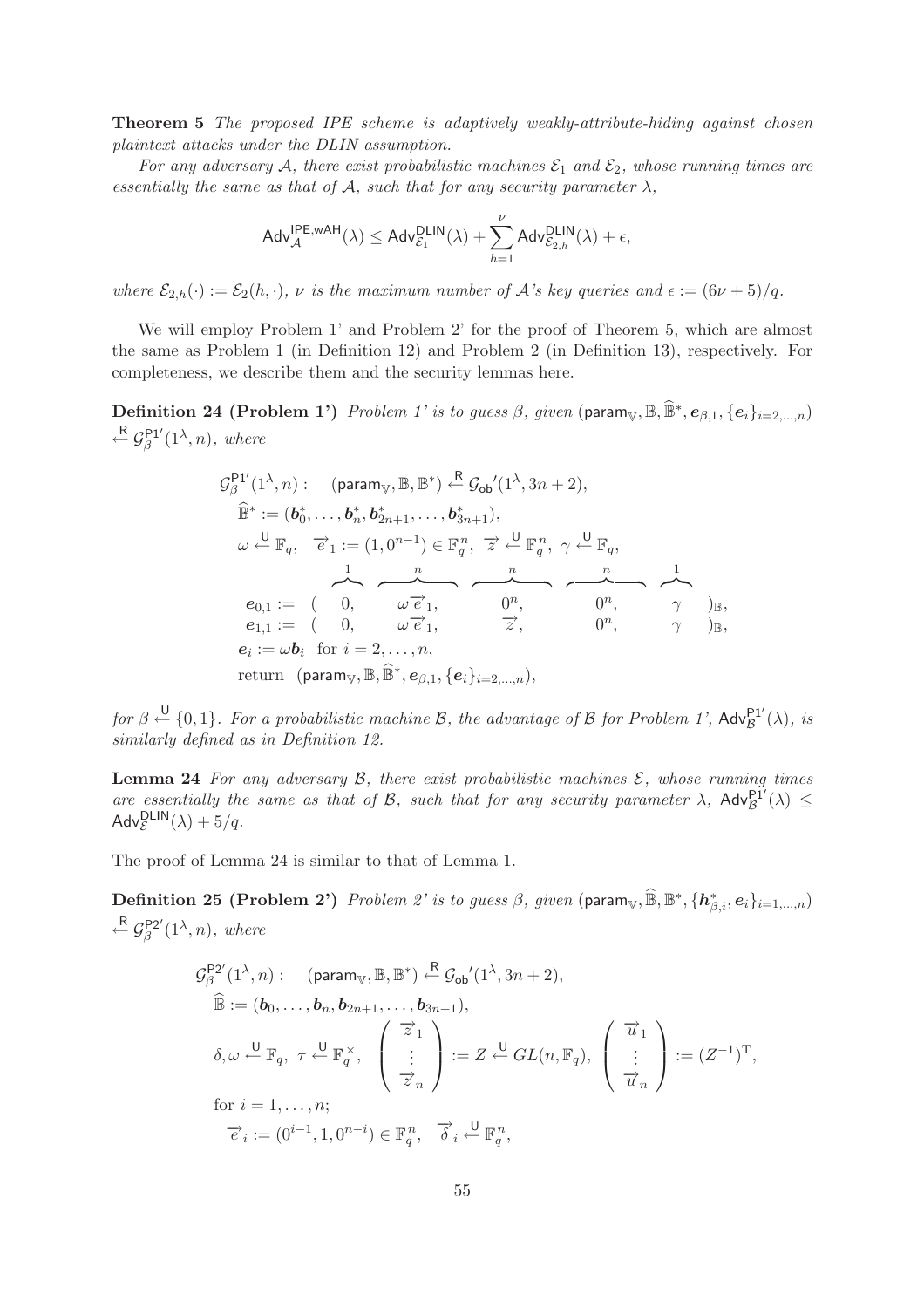| $h_{0i}^* := (0,$                                                                                                                                |  |  | $\delta \vec{e}_i$             | $0^n$ ,                     | $\overrightarrow{\delta}_{i},$ | $\overline{0}$ | $)_{\mathbb{R}^*}$ |
|--------------------------------------------------------------------------------------------------------------------------------------------------|--|--|--------------------------------|-----------------------------|--------------------------------|----------------|--------------------|
| $h_{1,i}^* := (0,$                                                                                                                               |  |  | $\delta \overrightarrow{e}_i$  | $\overrightarrow{u}_i$      | $\overrightarrow{\delta}_i$    | $\overline{0}$ | $)_{\mathbb{R}^*}$ |
| $e_i := (0,$                                                                                                                                     |  |  | $\omega \overrightarrow{e}_i,$ | $\tau \overrightarrow{z}_i$ | $0^n$ .                        |                | )π,                |
| $\operatorname{return}\left(\mathsf{param}_{\mathbb{V}}, \widehat{\mathbb{B}}, \mathbb{B}^*, \{\bm{h}^*_{\beta,i}, \bm{e}_i\}_{i=1,,n} \right),$ |  |  |                                |                             |                                |                |                    |

 $for \beta \stackrel{\bigcup}{\leftarrow} \{0,1\}$ . For a probabilistic adversary B, the advantage of B for Problem 2',  $\mathsf{Adv}_{\mathcal{B}}^{\mathsf{P2}'}(\lambda)$ , *is similarly defined as in Definition 12.*

**Lemma 25** For any adversary  $\beta$ , there exists a probabilistic machine  $\mathcal{E}$ , whose running time *is essentially the same as that of B, such that for any security parameter*  $\lambda$ ,  $\mathsf{Adv}_{\mathcal{B}}^{\mathsf{P2}'}(\lambda) \leq$  $\mathsf{Adv}_{\mathcal{E}}^{\mathsf{DLIN}}(\lambda) + 5/q.$ 

The proof of Lemma 25 is similar to that of Lemma 2.

**Proof of Theorem 5 :** To prove Theorem 5, we consider the following  $(\nu + 3)$  games. In Game 0, a part framed by a box indicates coefficients to be changed in a subsequent game. In the other games, a part framed by a box indicates coefficients which were changed in a game from the previous game.

**Game 0 :** Original game. That is, the reply to a key query for  $\vec{v}$  is:

$$
\mathbf{k}^* := (1, \sigma \overrightarrow{v}, \overrightarrow{0^n}, \overrightarrow{\eta}, 0)_{\mathbb{B}^*},
$$

where  $\sigma \leftarrow \mathbb{F}_q$  and  $\overrightarrow{\eta} \in \mathbb{F}_q^n$ . The challenge ciphertext for challenge plaintexts  $(m^{(0)}, m^{(1)})$  and vectors  $(\vec{x}^{(0)}, \vec{x}^{(1)})$  is:

$$
\mathbf{c}_1 := (\overline{\zeta}, \overline{\omega \overrightarrow{x}^{(b)}}, \overline{0^n}, 0^n, \varphi)_{\mathbb{B}}, \quad c_2 := g_T^{\zeta} m^{(b)},
$$

where  $b \stackrel{\mathsf{U}}{\leftarrow} \{0,1\}; \zeta, \omega, \varphi \stackrel{\mathsf{U}}{\leftarrow} \mathbb{F}_q$ .

**Game 1 :** Game 1 is the same as Game 0 except that  $c_1$  of the challenge ciphertext is:

$$
\mathbf{c}_1:=(\zeta,\,\omega\overrightarrow{x}^{(b)},\,\overrightarrow{r},\,0^n,\,\varphi\,)_\mathbb{B},
$$

where  $\overrightarrow{r} \leftarrow^{\mathsf{U}} \mathbb{F}_q^n$ , and all the other variables are generated as in Game 0. **Game 2-***h*  $(h = 1, ..., \nu)$ : Game 2-0 is Game 1. Game 2-*h* is the same as Game 2- $(h - 1)$ except the reply to the h-th key query for  $\overrightarrow{v}$  is:

$$
\mathbf{k}^* := (1, \sigma \overrightarrow{v}, \overrightarrow{w}, \overrightarrow{\eta}, 0)_{\mathbb{B}^*},
$$

where  $\vec{w} \leftarrow^{\mathsf{U}} \mathbb{F}_q^n$ , and all the other variables are generated as in Game 2- $(h-1)$ . **Game 3 :** Game 3 is the same as Game 2- $\nu$  except that  $c_1$  of the challenge ciphertext is

$$
\mathbf{c}_1 := (\begin{bmatrix} \zeta' \\ \zeta' \end{bmatrix}, \begin{bmatrix} \overrightarrow{x} \\ \overrightarrow{x} \end{bmatrix}, \overrightarrow{r}, 0^n, \varphi)_{\mathbb{B}}, \quad c_2 := g_T^{\zeta} m^{(b)},
$$

where  $\zeta' \stackrel{\cup}{\leftarrow} \mathbb{F}_q$ ,  $\overrightarrow{x}' \stackrel{\cup}{\leftarrow} \mathbb{F}_q^n$  (i.e., independent from  $b \stackrel{\cup}{\leftarrow} \{0,1\}$ ), and all the other variables are generated as in Game  $2-\nu$ .

Let  $\mathsf{Adv}_{\mathcal{A}}^{(0)}(\lambda)$ ,  $\mathsf{Adv}_{\mathcal{A}}^{(1)}(\lambda)$ ,  $\mathsf{Adv}_{\mathcal{A}}^{(2-h)}(\lambda)$  and  $\mathsf{Adv}_{\mathcal{A}}^{(3)}(\lambda)$  be the advantage of  $\mathcal A$  in Game 0, 1, 2-h, and 3, respectively.  $\operatorname{\sf Adv}_{\mathcal{A}}^{(0)}(\lambda)$  is equivalent to  $\operatorname{\sf Adv}_{\mathcal{A}}^{\mathsf{IPE, wAH}}(\lambda)$  and it is obtained that  $\operatorname{\sf Adv}_{\mathcal{A}}^{(3)}(\lambda) = 0$ by Lemma 29.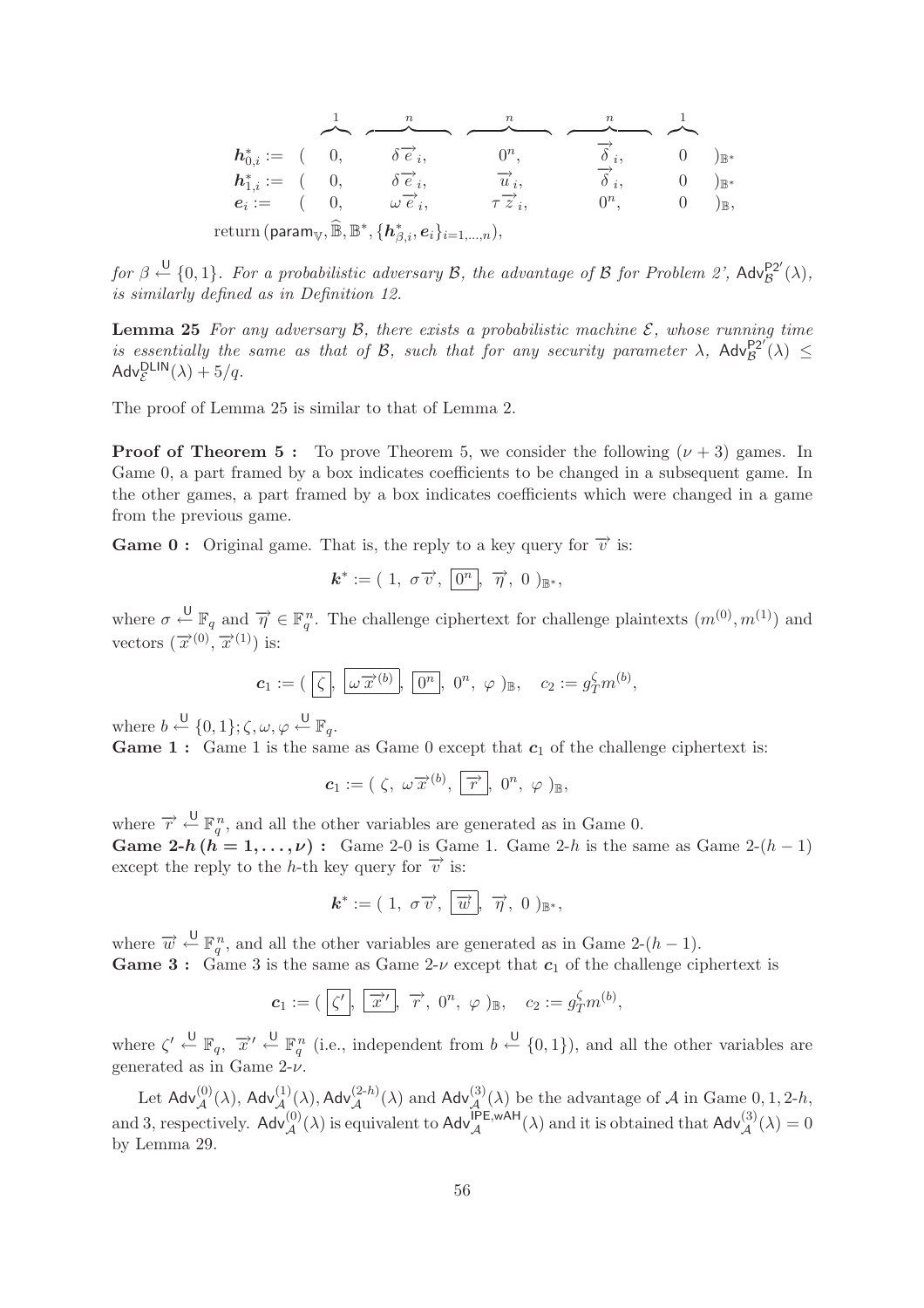We will show three lemmas (Lemmas 26–28) that evaluate the gaps between pairs of  $\mathsf{Adv}_{\mathcal{A}}^{(0)}(\lambda)$ ,  $\mathsf{Adv}_{\mathcal{A}}^{(1)}(\lambda), \mathsf{Adv}_{\mathcal{A}}^{(2-h)}(\lambda)$  for  $h = 1, \ldots, \nu$  and  $\mathsf{Adv}_{\mathcal{A}}^{(3)}(\lambda)$ . From these lemmas and Lemmas 24 and 25, we obtain  $\text{Adv}_{\mathcal{A}}^{IPE, wAH}(\lambda) = \text{Adv}_{\mathcal{A}}^{(0)}(\lambda) \le \left| \text{Adv}_{\mathcal{A}}^{(0)}(\lambda) - \text{Adv}_{\mathcal{A}}^{(1)}(\lambda) \right| + \sum_{h=1}^{\nu} \left| \text{Adv}_{\mathcal{A}}^{(2-(h-1))}(\lambda) - \text{Adv}_{\mathcal{A}}^{(2-h-1)}(\lambda) \right|$  $\left| \text{Adv}_{\mathcal{A}}^{(2-h)}(\lambda) \right| + \left| \text{Adv}_{\mathcal{A}}^{(2-\nu)}(\lambda) - \text{Adv}_{\mathcal{A}}^{(3)}(\lambda) \right| + \text{Adv}_{\mathcal{A}}^{(3)}(\lambda) \leq \text{Adv}_{\mathcal{B}_1}^{p_1}(\lambda) + \sum_{h=1}^{\nu} \text{Adv}_{\mathcal{B}_2}^{(2-h)}(\lambda)$  $\left|\text{Adv}_{\mathcal{A}}^{(2-\nu)}(\lambda) - \text{Adv}_{\mathcal{A}}^{(3)}(\lambda)\right| + \text{Adv}_{\mathcal{A}}^{(3)}(\lambda) \leq \text{Adv}_{\mathcal{B}_1}^{\text{P1}'}(\lambda) + \sum_{h=1}^{\nu} \text{Adv}_{\mathcal{B}_{2,h}}^{\text{P2}'}(\lambda) + \nu/q \leq \frac{1}{2}$  $\mathsf{Adv}_{\mathcal{E}_1}^{\mathsf{DLIN}}(\lambda) + \sum_{h=1}^{\nu} \mathsf{Adv}_{\mathcal{E}_{2,h}}^{\mathsf{DLIN}}(\lambda) + (6\nu + 5)/q.$  This completes the proof of Theorem 5.

Lemma 26 *For any adversary* A, there exists a probabilistic machine  $B_1$ , whose running time *is essentially the same as that of* A, such that for any security parameter  $\lambda$ ,  $|\text{Adv}^{(0)}_{\mathcal{A}}(\lambda) \mathsf{Adv}_{\mathcal{A}}^{(1)}(\lambda)| = \mathsf{Adv}_{\mathcal{B}_1}^{\mathsf{P1}'}(\lambda).$ 

**Proof.** In order to prove Lemma 26, we construct a probabilistic machine  $\mathcal{B}_1$  against Problem 1' by using any adversary  $A$  in a security game (Game 0 or 1) as a black box.

The construction of  $\mathcal{B}_1$  is the same as the machine  $\mathcal{B}_0$  in the proof of Lemma 24 in [19] except for step 5. In the step, when  $\mathcal{B}_1$  gets challenge plaintexts  $(m^{(0)}, m^{(1)})$  and challenge attributes  $(\vec{x}^{(0)}, \vec{x}^{(1)})$  (from A),  $\mathcal{B}_1$  calculates and returns  $(c_1, c_2)$  such that  $c_1 := \zeta b_0 + x_1^{(b)} e_{\beta,1} +$  $\sum_{i=2}^{n} x_i^{(b)} e_i$  and  $c_2 := g_T^{\zeta} m^{(b)}$  where  $e_1$  and  $\{e_i\}_{i=2,\dots,n}$  are from the Problem 1' instance  $\mathcal{B}_1$ obtained,  $\zeta \stackrel{\mathsf{U}}{\leftarrow} \mathbb{F}_q$  and  $b \stackrel{\mathsf{U}}{\leftarrow} \{0,1\}.$ 

Similar to Lemma 24 in [19], if  $\beta = 0$ , the distribution of  $(c_1, c_2)$  generated in step 5 is the same as that in Game 0. If  $\beta = 1$ , the distribution of  $(c_1, c_2)$  generated in step 5 is the same as that in Game 1.

Therefore,  $|\mathsf{Adv}_{\mathcal{A}}^{(0)}(\lambda) - \mathsf{Adv}_{\mathcal{A}}^{(1)}(\lambda)| = \mathsf{Adv}_{\mathcal{B}_1}^{\mathsf{PI}'}(\lambda)$ . This completes the proof of Lemma 26.  $\Box$ 

**Lemma 27** *For any adversary* A, there exists a probabilistic machine  $B_2$ , whose running time *is essentially the same as that of*  $\hat{A}$ *, such that for any security parameter*  $\lambda$ *,*  $|\text{Adv}_{\mathcal{A}}^{(2-(h-1))}(\lambda) \mathsf{Adv}_{\mathcal{A}}^{(2-h)}(\lambda) \leq \mathsf{Adv}_{\mathcal{B}_{2,h}}^{P2'}(\lambda) + \frac{1}{q}, \text{ where } \mathcal{B}_{2,h}(\cdot) := \mathcal{B}_2(h, \cdot).$ 

**Proof.** In order to prove Lemma 27, we construct a probabilistic machine  $\mathcal{B}_2$  against Problem 2' by using any adversary A in a security game (Game  $2-(h-1)$  or  $2-h$ ) as a black box.

The construction of  $\mathcal{B}_2$  is the same as the machine  $\mathcal{B}(:=\mathcal{B}_k)$  in the proof of Lemma 25 in [19] except for the order of basis vectors. That is, while in the IPE scheme in [19], scalar  $\zeta$  is a coefficient of the  $(2n + 1)$ -th basis vector  $b_{2n+1}$  in  $c_1$ , in our IPE scheme, the scalar  $\zeta$  is that of the 0-th basis vector  $b_0$  in  $c_1$  (item 2 of Remark 3). Except for such a notational difference, the simulation of  $\mathcal{B}_2$  is the same as that of  $\mathcal B$  in the proof of Lemma 25 in [19].

Similar to Lemma 25 in [19], the pair of secret key *k*<sup>∗</sup> generated in case (b) of step 4 or 6 and ciphertext  $c_1$  generated in step 5 has the same distribution as that in Game 2- $(h - 1)$ (resp. Game 2-h) when  $\beta = 0$  (resp.  $\beta = 1$ ) except with probability  $\frac{1}{q}$ .

Therefore,  $|\text{Adv}^{(2-(h-1))}_{\mathcal{A}}(\lambda) - \text{Adv}^{(2-h)}_{\mathcal{A}}(\lambda)| \leq \text{Adv}^{P2'}_{\mathcal{B}_{2,h}}(\lambda) + \frac{1}{q}$ . This completes the proof of Lemma 27.  $\Box$ 

**Lemma 28** *For any adversary*  $A$ ,  $\mathsf{Adv}_{\mathcal{A}}^{(2-\nu)}(\lambda) = \mathsf{Adv}_{\mathcal{A}}^{(3)}(\lambda)$ .

**Proof.** To prove Lemma 28, we will show distribution (param<sub>V</sub>,  $\widehat{\mathbb{B}}$ ,  $\{k^{(j)*}\}_{j=1,\dots,\nu}, c_1, c_2\}$ ) in Game  $2-\nu$  and that in Game 3 are equivalent. The proof is the same as that of Lemma 26 in [19] (except for a notational difference in item 2 of Remark 3).

**Lemma 29** *For any adversary*  $A$ ,  $\mathsf{Adv}_{\mathcal{A}}^{(3)}(\lambda) = 0$ .

**Proof.** The value of b is independent from the adversary's view in Game 3. Hence,  $\mathsf{Adv}_{\mathcal{A}}^{(3)}(\lambda) =$  $0.$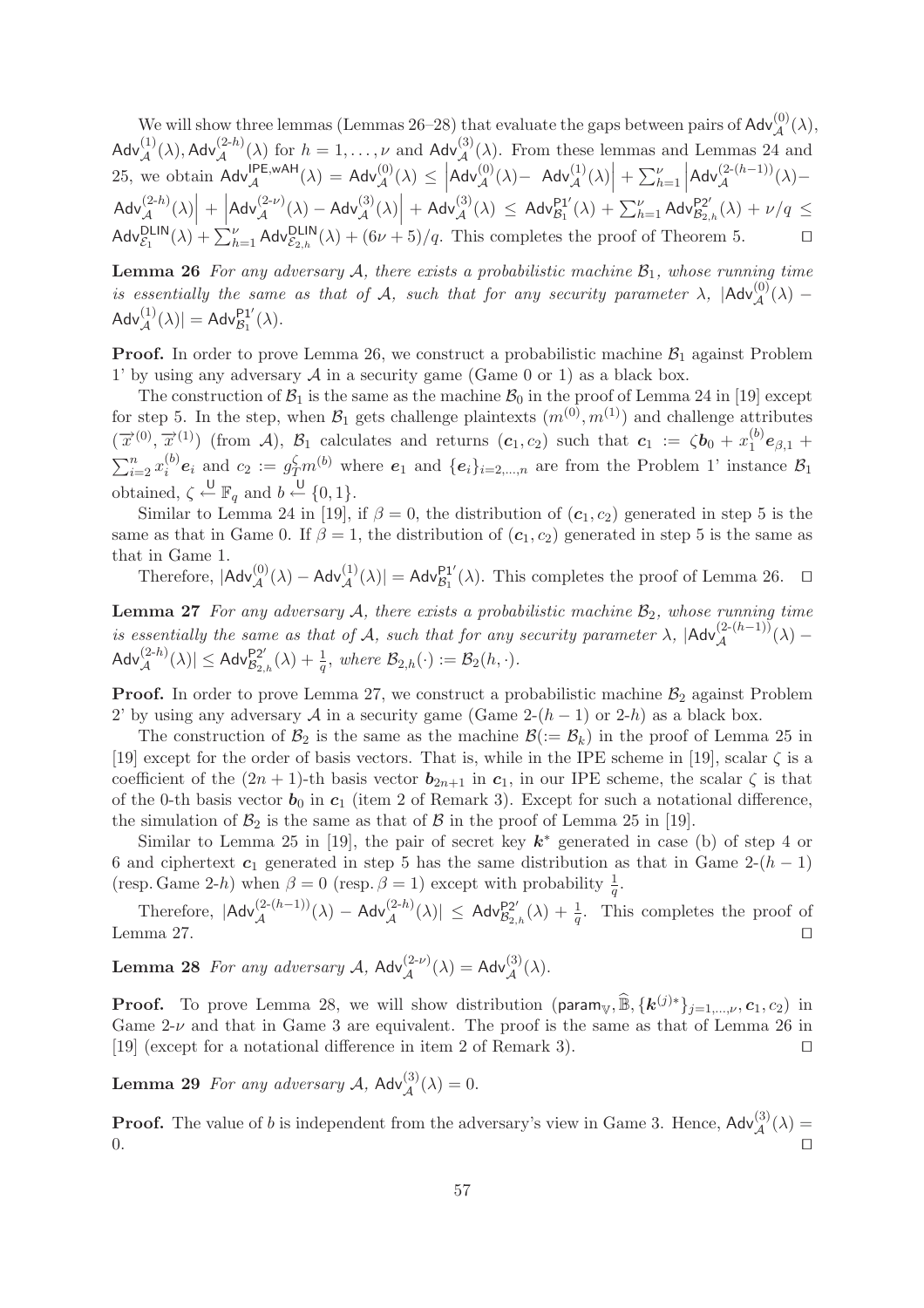# **H HIPE Schemes**

We will show two hierarchical IPE (HIPE) schemes in this appendix. The first one is more efficient but payload-hiding (Appendix H.3), and the second one is (weakly) attribute-hiding but less efficient (Appendix H.4), where these two schemes employ different delegation mechanisms.

## **H.1 Key Idea in Constructing the Proposed HIPEs**

Both schemes (without delegations) are constructed from the KP-FE scheme in Section 6 by specializing the policy to be  $\ell$ -out-of- $\ell$  threshold access structures.

Let  $N := 2(\sum_{t=1}^{d} n_t) + 3$ . The HIPE scheme in [19] employs one (large) vector space of dimension N, where public basis B and (master) secret basis B<sup>∗</sup> consists of  $N^2$  elements in the pairing group G. It leads to that KeyGen and Enc require  $O(N^2)$  scalar multiplications, i.e., they become relatively slow. Our schemes are constructed using separated spaces  $\mathbb{V}_0, \mathbb{V}_1, \ldots, \mathbb{V}_d$  with dimensions 5 and  $3n_t + 1$  for  $t = 1, \ldots, d$  (see Section 6). Hence, the data sizes of dual bases  $\{\mathbb{B}_t, \mathbb{B}_t^*\}_{t=0,1,\dots,d}$  are  $O(\sum_{t=1}^d n_t^2)$ , and then functions KeyGen and Enc become more efficient than those in [19], where the sizes of the dual bases are  $O((\sum_{t=1}^{d} n_t)^2)$ .

The HIPE scheme in Appendix H.3 makes  $\{\mathbb{B}_t^*\}_{t=0,\dots,d}$  public except  $\boldsymbol{b}_{0,3}^*$ , which is denoted by  $\{\widehat{\mathbb{B}}_t^*\}_{t=0,\dots,d}$ , and Delegate uses  $\{\widehat{\mathbb{B}}_t^*\}_{t=0,\dots,d}$ . Master secret key is only one vector  $\boldsymbol{b}_{0,3}^*$ . Since most of keys for delegation are public, secret-key  $sk_{\ell}$  can be small (compared to those in [19]). The scheme, however, cannot be attribute-hiding for  $\vec{x}_t$  for any level  $t = 1, \ldots, d$ , because  ${\{\boldsymbol{b}_{t,1}^*,\ldots,\boldsymbol{b}_{t,n_t}^*\}_{t=1,\ldots,d}} \subset \widehat{\mathbb{B}}_t^*$  are public.

To achieve both attribute-hiding and key delegatability, a (level- $\ell$ ) secret key of the HIPE scheme in Appendix H.4,  $sk_{\ell}$ , consists of 3 types of vector elements,  $k_{\ell, \text{dec}}^*$ ,  $k_{\ell, \text{del}, \cdot}^*$ ,  $k_{\ell, \text{ran}, \cdot}^*$  as in the HIPE scheme [19]. Element  $k^*_{\ell, \text{dec}}$  is used for decryption,  $k^*_{\ell, \text{del}, \cdot}$  is used for delegation, i.e., for embedding any level- $(\ell + 1)$  vector  $\vec{v}_{\ell+1}$  in delegated key  $\mathbf{s}_{\ell+1}^*$ , and  $\mathbf{k}_{\ell, \text{ran},\cdot}^*$  is used for rerandomization of a level- $(\ell + 1)$  key, i.e., for making the distribution of a delegated key equal to that of a freshly-generated key (see Appendix H.4.2). The secret-key size is larger than that in Appendix H.3 due to the additional elements,  $k^*_{\ell, \text{del}, \cdot}$  and  $k^*_{\ell, \text{ran}, \cdot}$ .

## **H.2 Special Notations for the Proposed HIPEs**

To express our delegation mechanisms in the HIPEs compactly, we will introduce new notations, here.

Since we use dual orthonormal basis generator  $\mathcal{G}_{ob}$  given in Section 2,  $X_0 \stackrel{\cup}{\leftarrow} GL(5, \mathbb{F}_q)$  and  $X_t \stackrel{\mathsf{U}}{\leftarrow} GL(3n_t+1,\mathbb{F}_q)$  for  $t=1,\ldots,d$ . By arranging the matrices  $X_0, X_1, \ldots X_d$  diagonally and other off-diagonal parts are zero, we consider a special from of bases generation matrix  $X \in \mathbb{F}_q^{N \times N}$  with  $N := 5 + \sum_{t=1}^d (3n_t + 1)$ , where

$$
X:=\left(\begin{array}{cccc}X_0&&&\\&X_1&&\\&&\ddots&\\&&&X_d\end{array}\right),
$$

and our HIPEs are constructed on the one vector space  $\mathbb{V} \left( \cong \mathbb{G}^N \right)$  with special bases induced by X. In other words, the matrix X gives direct sum decomposition  $\mathbb{V} \cong \mathbb{V}_0 \oplus \mathbb{V}_1 \oplus \cdots \oplus \mathbb{V}_d$  $(\text{resp. } \mathbb{V}^* \cong \mathbb{V}_0^* \oplus \mathbb{V}_1^* \oplus \cdots \oplus \mathbb{V}_d^*), \text{ where } \mathbb{V}_t := \text{span}\langle \mathbb{B}_t \rangle \ (\text{resp. } \mathbb{V}_t^* := \text{span}\langle \mathbb{B}_t^* \rangle) \text{ for } t = 0, \ldots, d.$ Based on this isomorphism, i.e., embedding of  $\mathbb{V}_t$  (resp.  $\mathbb{V}_t^*$ ) in  $\mathbb{V}$  (resp.  $\mathbb{V}^*$ ), we define the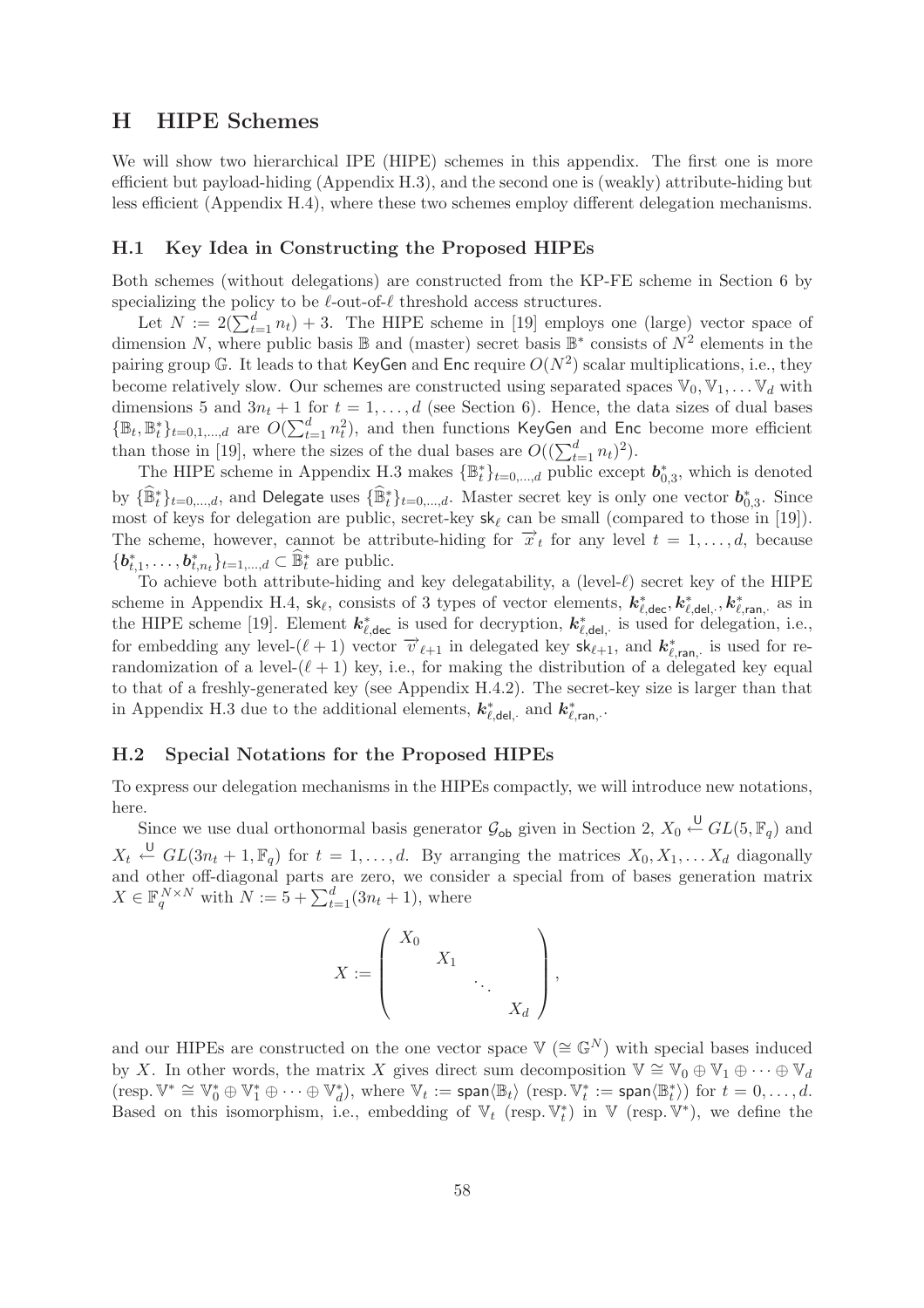following notations as:

$$
((\overrightarrow{x}_0)_{\mathbb{B}_0},\ldots,(\overrightarrow{x}_d)_{\mathbb{B}_d}) + ((\overrightarrow{y}_0)_{\mathbb{B}_0},\ldots,(\overrightarrow{y}_d)_{\mathbb{B}_d}) := ((\overrightarrow{x}_0 + \overrightarrow{y}_0)_{\mathbb{B}_0},\ldots,(\overrightarrow{x}_d + \overrightarrow{y}_d)_{\mathbb{B}_d})
$$
  
\nwhere  $((\overrightarrow{x}_0)_{\mathbb{B}_0},\ldots,(\overrightarrow{x}_d)_{\mathbb{B}_d}), ((\overrightarrow{y}_0)_{\mathbb{B}_0},\ldots,(\overrightarrow{y}_d)_{\mathbb{B}_d}) \in \mathbb{V} \cong \mathbb{V}_0 \oplus \mathbb{V}_1 \oplus \cdots \oplus \mathbb{V}_d,$   
\n
$$
(\overrightarrow{x})_{\mathbb{B}_t} := ((\overrightarrow{0})_{\mathbb{B}_0},\ldots,(\overrightarrow{0})_{\mathbb{B}_{t-1}},(\overrightarrow{x})_{\mathbb{B}_t},(\overrightarrow{0})_{\mathbb{B}_t+1},\ldots,(\overrightarrow{0})_{\mathbb{B}_d}) \in \mathbb{V},
$$
  
\n
$$
((\overrightarrow{x}_0)_{\mathbb{B}_0},(\overrightarrow{x}_t)_{\mathbb{B}_t}:t=1,\ldots,\ell) := ((\overrightarrow{x}_0)_{\mathbb{B}_0},\ldots,(\overrightarrow{x}_\ell)_{\mathbb{B}_\ell}) := \sum_{t=0}^{\ell}(\overrightarrow{x}_t)_{\mathbb{B}_t} \in \mathbb{V},
$$
  
\n
$$
((\overrightarrow{x}_0)_{\mathbb{B}_0},(\overrightarrow{x}_t)_{\mathbb{B}_t}:t=1,\ldots,\ell,(\overrightarrow{x}_\tau)_{\mathbb{B}_\tau}) := ((\overrightarrow{x}_0)_{\mathbb{B}_0},\ldots,(\overrightarrow{x}_\ell)_{\mathbb{B}_\ell},(\overrightarrow{x}_\tau)_{\mathbb{B}_\tau})
$$
  
\n
$$
:= \sum_{t=0,\ldots,\ell,\tau}(\overrightarrow{x}_t)_{\mathbb{B}_t} \in \mathbb{V},
$$
  
\n
$$
e(\mathbf{c},\mathbf{k}^*) := \prod_{t=0}^d e(\mathbf{c}_t,\mathbf{k}^*) \quad \text{where } \mathbf{c} := (\
$$

and all the above notations are applied to the case with  $\{\mathbb{B}_{t}^{*}\}_{t=0,\dots,d}$  instead of  $\{\mathbb{B}_{t}\}_{t=0,\dots,d}$ 

# **H.3 Efficient Payload-Hiding HIPE Scheme**

# **H.3.1 Construction**

Setup(1<sup>λ</sup>, 
$$
\overrightarrow{n}
$$
 := (d; n<sub>1</sub>,..., n<sub>d</sub>)): (param <sub>$\overrightarrow{n}$</sub> , {B<sub>*t*</sub>, B<sub>*t*</sub><sup>\*</sup>}<sub>*t*=0,...,d</sub>) <sup>£</sup> G<sub>ob</sub>(1<sup>λ</sup>,  $\overrightarrow{n}$ ),  
\nB<sub>0</sub> := (b<sub>0,1</sub>, b<sub>0,3</sub>, b<sub>0,5</sub>), B<sub>*t*</sub> := (b<sub>*t*,1</sub>,..., b<sub>*t*,n<sub>*t*</sub>, b<sub>*t*,2n<sub>*t*+1</sub>) for *t* = 1, ..., *d*,  
\nB<sub>*t*</sub><sup>\*</sup> := (b<sub>0,1</sub><sup>\*</sup>, b<sub>*t*</sub><sub>0</sub>, b<sub>*t*</sub><sup>\*</sup>), B<sub>*t*</sub><sup>\*</sup> := (b<sub>*t*,1</sub><sup>\*</sup>,..., b<sub>*t*,n<sub>*t*</sub>, b<sub>*t*,2n<sub>*t*+1</sub>,..., b<sub>*t*,3n<sub>*t*</sub>) for *t* = 1, ..., *d*,  
\nreturn pk := (1<sup>λ</sup>, param<sub>*n*</sub>, {B<sub>*t*</sub><sup>\*</sup>, *t*=0,...,*d*), sk := b<sub>0,3</sub><sup>\*</sup>.  
\nKeyGen(pk, sk, ( $\overrightarrow{v}$ 1,...,  $\overrightarrow{v}$ ) ∈ E<sub>*t*<sub>*t*</sub><sup>\*</sup> +<sup>1</sup> →*v* · √ E<sub>*t*<sub>*t*</sub><sup>\*</sup> = ( (-s<sub>0</sub>, 0, 1, η<sub>0</sub>, 0) B<sub>*t*</sub>, ( s<sub>*t*</sub>  $\overrightarrow{e}$  *t*<sub>*t*</sub> 1 + θ<sub>*t*</sub>  $\overrightarrow{v}$ , 0) B<sub>*t*</sub><sup>\*</sup> : *t* = 1,..., *ℓ*),</sub></sub></sub></sub></sub></sub></sub>

# **H.3.2 Security**

The definition of *adaptively payload-hiding* security and the advantage  $\text{Adv}_{\mathcal{A}}^{\text{HIPE,PH}}(\lambda)$  of adversary  $A$  can be obtained through a straightforward extension of that of HIBE, e.g., [16], with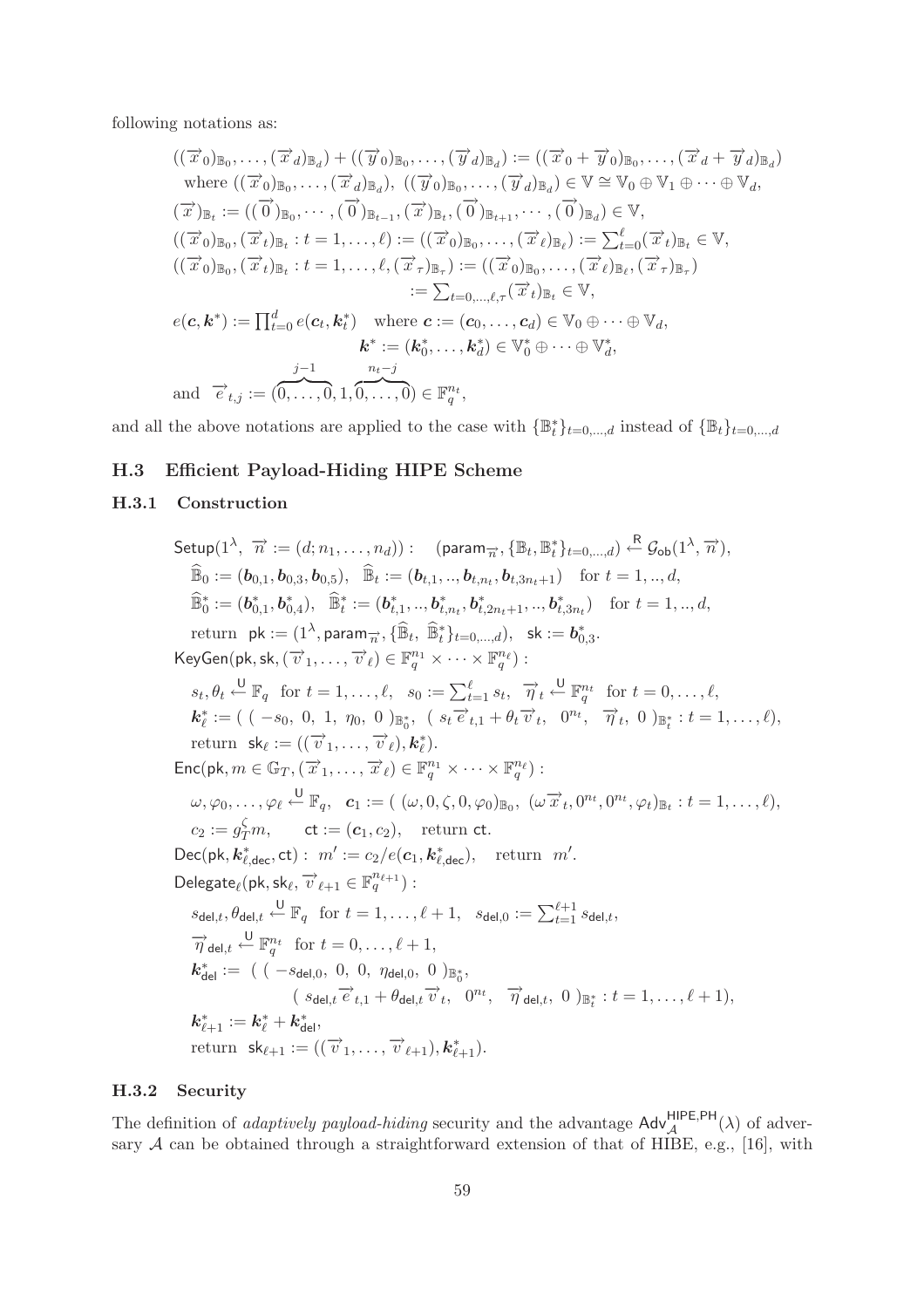replacing ID-matching by vector-orthogonality.

**Theorem 6** *The proposed HIPE scheme is adaptively payload-hiding against chosen plaintext attacks under the DLIN assumption.*

*For any adversary* A, there exist probabilistic machines,  $\mathcal{E}_1$  and  $\mathcal{E}_2$ , whose running times are *essentially the same as that of*  $\mathcal{A}$ *, such that for any security parameter*  $\lambda$ *,* 

$$
\mathsf{Adv}_{\mathcal{A}}^{\mathsf{HIPE},\mathsf{PH}}(\lambda) \leq \mathsf{Adv}_{\mathcal{E}_1}^{\mathsf{DLIN}}(\lambda) + \sum_{h=1}^{\nu} \mathsf{Adv}_{\mathcal{E}_{2,h}}^{\mathsf{DLIN}}(\lambda) + \epsilon,
$$

*where*  $\mathcal{E}_{2,h}(\cdot) := \mathcal{E}_2(h,\cdot)$ *, v is the maximum number of adversary* A's key queries, and  $\epsilon =$  $(d\nu + 8\nu + d + 7)/q$ .

**Proof Outline of Theorem 6 :** To prove Theorem 6, we consider the following  $(\nu + 3)$ games. In Game 0, a part framed by a box indicates coefficients to be changed in a subsequent game. In the other games, a part framed by a box indicates coefficients which were changed in a game from the previous game.

**Game 0 :** Original game. That is, the reply to a key query consists of:

$$
\mathbf{k}_{\ell}^* := ( ( -s_0, \boxed{0}, 1, \eta_0, 0)_{\mathbb{B}_0^*}, ( s_t \overrightarrow{e}_{t,1} + \theta_t \overrightarrow{v}_t, \boxed{0^{n_t}}, \overrightarrow{\eta}_t, 0)_{\mathbb{B}_t^*} : t = 1, \ldots, \ell ).
$$

The challenge ciphertext consists of:

$$
\mathbf{c}_1 := ( \ (\omega, \boxed{0}, \boxed{\zeta}, 0, \varphi_0)_{\mathbb{B}_0}, \ (\omega \overrightarrow{x}_t, \boxed{0^{n_t}}, 0^{n_t}, \varphi_t)_{\mathbb{B}_t} : t = 1, \ldots, \ell \ ), \qquad c_2 := g_T^{\zeta} m.
$$

**Game 1 :** Game 1 is the same as Game 0 except the following procedures.

- 1. When a create key query is issued by  $A$ , the challenger of the game only records the specified predicates, and when a create delegated key query is issued, the challenger only records the specified keys and predicates. In this step, just the query is recorded, but no corresponding key is created.
- 2. When a reveal key query is issued for a hierarchical (level- $\ell$ ) predicate  $(\vec{v}_1,\ldots,\vec{v}_\ell)$  which has been already recorded, the challenger creates the queried key by using KeyGen.

**Game 2 :** Same as Game 1 except that the challenge ciphertext is:

$$
\mathbf{c}_1 := ( \ (\omega, \boxed{w_0}, \zeta, 0, \varphi_0) \mathbb{B}_0, \ (\omega \overrightarrow{x}_t, \boxed{\overrightarrow{w}_t}, 0^{n_t}, \varphi_t) \mathbb{B}_t : t = 1, \ldots, \ell \ ), \qquad c_2 := g_T^{\zeta} m,
$$

where  $w_0 \stackrel{\bigcup}{\leftarrow} \mathbb{F}_q$ ,  $\overrightarrow{w}_t \stackrel{\bigcup}{\leftarrow} \mathbb{F}_q^{n_t}$ .

**Game 3-***h*  $(h = 1, \ldots, \nu)$  : Game 3-0 is Game 2. Game 3-h is the same as Game 3- $(h - 1)$ except that the h-th reveal key query's reply,  $k^*_{\ell}$ , is:

$$
\mathbf{k}_{\ell}^{*} := ( ( -s_{0}, \overline{r_{0}}, 1, \eta_{0}, 0)_{\mathbb{B}_{0}^{*}}, ( s_{t} \overrightarrow{e}_{t,1} + \theta_{t} \overrightarrow{v}_{t}, \overrightarrow{r}_{t}, \overrightarrow{\eta}_{t}, 0)_{\mathbb{B}_{t}^{*}} : t = 1, ..., \ell ),
$$

where  $r_0 \stackrel{\cup}{\leftarrow} \mathbb{F}_q$ ,  $\overrightarrow{r}_t \stackrel{\cup}{\leftarrow} \mathbb{F}_q^{n_t}$  for  $t = 1, \ldots, \ell$ , and the other variables are generated as in Game  $3-(h-1)$ .

**Game 4 :** Game 4 is the same as Game 3-ν except that the challenge ciphertext is:

$$
\mathbf{c}_1 := ( \ (\omega, w_0, \zeta', 0, \varphi_0)_{\mathbb{B}_0}, \ (\omega \overrightarrow{x}_t, \overrightarrow{w}_t, 0^{n_t}, \varphi_t)_{\mathbb{B}_t} : t = 1, \ldots, \ell \ ), \qquad c_2 := g_T^{\zeta} m,
$$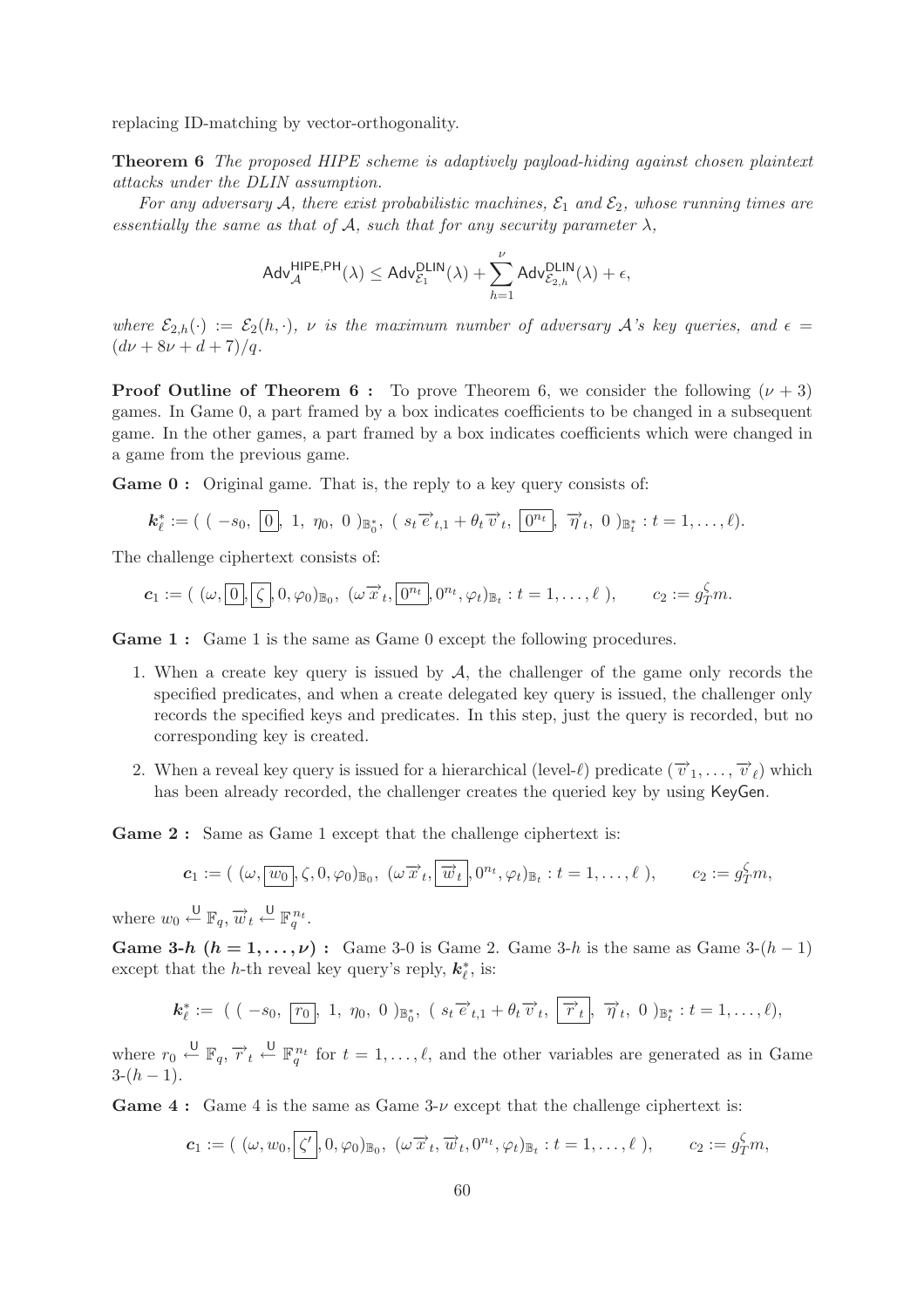where  $\zeta, \zeta' \stackrel{\mathsf{U}}{\leftarrow} \mathbb{F}_q$ .

Let  $\mathsf{Adv}_{\mathcal{A}}^{(0)}(\lambda)$ ,  $\mathsf{Adv}_{\mathcal{A}}^{(1)}(\lambda)$ ,  $\mathsf{Adv}_{\mathcal{A}}^{(2)}(\lambda)$ ,  $\mathsf{Adv}_{\mathcal{A}}^{(3-h)}(\lambda)$  and  $\mathsf{Adv}_{\mathcal{A}}^{(4)}(\lambda)$  be the advantage of  $\mathcal{A}$  in Game 0, Game 1, Game 2, Game 3-h and Game 4. It is obtained that  $\mathsf{Adv}^{(4)}_{\mathcal{A}}(\lambda) = 0$ .

We can evaluate the gaps between pairs of the above advantages using Problems 1 and 2 as in the proof of Theorem 1.

# **H.4 Attribute-Hiding HIPE Scheme**

#### **H.4.1 Construction**

 $\mathsf{Setup}(1^\lambda, \overrightarrow{n} := (d; n_1, \ldots, n_d)) : \quad (\mathsf{param}_{\overrightarrow{n}}, \{\mathbb{B}_t, \mathbb{B}_t^*\}_{t=0,\ldots,d}) \overset{\mathsf{R}}{\leftarrow} \mathcal{G}_{\mathsf{ob}}(1^\lambda, \overrightarrow{n}),$  $\widehat{\mathbb{B}}_0 := (\boldsymbol{b}_{0,1}, \boldsymbol{b}_{0,3}, \boldsymbol{b}_{0,5}), \quad \widehat{\mathbb{B}}_t := (\boldsymbol{b}_{t,1},..,\boldsymbol{b}_{t,n_t}, \boldsymbol{b}_{t,3n_t+1}) \quad \text{for } t = 1,..,d,$  $\widehat{\mathbb{B}}_0^* := (\boldsymbol{b}_{0,1}^*, \boldsymbol{b}_{0,3}^*), \quad \widehat{\mathbb{B}}_t^* := (\boldsymbol{b}_{t,1}^*,.., \boldsymbol{b}_{t,n_t}^*) \quad \text{for } t = 1,..,d,$ return  $\mathsf{pk} := (1^{\lambda}, \mathsf{param}_{\overrightarrow{n}}, \{\widehat{\mathbb{B}}_t\}_{t=0,\dots,d}, \mathbf{b}_{0,4}^*, \{\mathbf{b}_{t,2n_t+1}^*,.., \mathbf{b}_{t,3n_t}^*\}_{t=1,\dots,d}), \mathsf{sk} := \{\widehat{\mathbb{B}}_t^*\}_{t=0,\dots,d}.$  $\mathsf{KeyGen}(\mathsf{pk},\mathsf{sk},(\overrightarrow{v}_1,\ldots,\overrightarrow{v}_\ell)\in\mathbb{F}_q^{n_1}\times\cdots\times\mathbb{F}_q^{n_\ell})$  : for  $j = 1, \ldots, 2\ell; \ \tau = \ell + 1, \ldots, d; \ \iota = 1, \ldots, n_{\tau};$  $\psi, s_{\mathsf{dec},t}, s_{\mathsf{ran},1,j,t}, \theta_{\mathsf{dec},t}, \theta_{\mathsf{ran},1,j,t} \stackrel{\mathsf{U}}{\leftarrow} \mathbb{F}_q \ \ \text{ for } t = 1, \ldots, \ell,$  $s_{\mathsf{del},(\tau,\iota),t}, s_{\mathsf{ran},2,\tau,t}, \theta_{\mathsf{del},(\tau,\iota),t}, \theta_{\mathsf{ran},2,\tau,t} \overset{\mathsf{U}}{\leftarrow} \mathbb{F}_q \ \ \ \text{for} \ \ t=1,\ldots,\ell+1,$  $s_{\mathsf{dec},0} := \sum_{t=1}^\ell s_{\mathsf{dec},t}, \ \ s_{\mathsf{del},(\tau,\iota),0} := \sum_{t=1}^{\ell+1} s_{\mathsf{del},(\tau,\iota),t},$  $s_{\mathsf{ran},1,j,0} := \sum_{t=1}^\ell s_{\mathsf{ran},1,j,t}, \ \ s_{\mathsf{ran},2,\tau,0} := \sum_{t=1}^{\ell+1} s_{\mathsf{ran},2,\tau,t},$  $\overrightarrow{\eta}_{\text{dec},t}$ ,  $\overrightarrow{\eta}_{\text{ran},1,j,t} \leftarrow \mathbb{F}_q^{n_t}$  for  $t = 0, \ldots, \ell$ ,  $\overrightarrow{\eta}_{\mathsf{del},(\tau,\iota),t}$ ,  $\overrightarrow{\eta}_{\mathsf{ran},2,\tau,t} \stackrel{\mathsf{U}}{\leftarrow} \mathbb{F}_q^{n_t}$ , for  $t = 0,\ldots,\ell+1$ ,  $k^*_{\ell, \text{dec}} :=$  ( (  $-s_{\text{dec},0}, 0, 1, \eta_{\text{dec},0}, 0 \rangle_{\mathbb{B}^*_0},$  $(s_{\text{dec},t} \overrightarrow{e}_{t,1} + \theta_{\text{dec},t})$  $\overrightarrow{v}_t, \quad 0^{n_t}, \quad \overrightarrow{\eta}_{\text{dec},t}, 0)_{\mathbb{B}_t^*}: t = 1, \ldots, \ell,$  $\bm{k}_{\ell,{\mathsf{del}},(\tau,\iota)}^*:= \; \; ( \; (\;-s_{\mathsf{del},(\tau,\iota),0}, \; 0, \; 0, \; \eta_{\mathsf{del},(\tau,\iota),0}, \; 0 \; )_{\mathbb{B}^*_0},$  $(s_{\text{del},(\tau,\iota),t} \overrightarrow{e}_{t,1} + \theta_{\text{del},(\tau,\iota),t} \overrightarrow{v}_t, 0^{n_t}, \quad \overrightarrow{\eta}_{\text{del},(\tau,\iota),t}, 0)_{\mathbb{B}^*_t} : t = 1,\ldots,\ell,$  $(s_{\text{del},(\tau,\iota),\ell+1}\overrightarrow{e}_{\tau,1}+\psi\overrightarrow{e}_{\tau,\iota},\qquad 0^{n_{\tau}},\qquad \overrightarrow{\eta}_{\text{del},(\tau,\iota),\ell}$  $_{+1}$ , 0 )<sub>B<sup>\*</sup></sub></sup>,  $\bm{k}^*_{\ell, \mathsf{ran}, 1, j} :=$  (  $(-s_{\mathsf{ran},1,j,0}, 0, 0, \eta_{\mathsf{ran},1,j,0}, 0)_{\mathbb{B}^*_0},$  $(s_{\text{ran},1,j,t} \overrightarrow{e}_{t,1} + \theta_{\text{ran},1,j,t} \overrightarrow{v}_t, \quad 0^{n_t}, \quad \overrightarrow{\eta}_{\text{ran},1,j,t}, 0)_{\mathbb{B}_t^*}: t = 1,\ldots,\ell),$  $\bm{k}^*_{\ell, \mathsf{ran}, 2, \tau} :=$  (  $(-s_{\mathsf{ran}, 2, \tau, 0}, 0, 0, \eta_{\mathsf{ran}, 2, \tau, 0}, 0)_{\mathbb{B}^*_0},$  $(s_{\text{ran},2,\tau,t} \overrightarrow{e}_{t,1} + \theta_{\text{ran},2,\tau,t} \overrightarrow{v}_t, \quad 0^{n_t}, \quad \overrightarrow{\eta}_{\text{ran},2,\tau,t}, 0)_{\mathbb{B}^*_t} : t = 1, \ldots, \ell,$  $(s_{\text{ran}.2,\tau.\ell+1} \overrightarrow{e}_{\tau 1}.$  $+1\overrightarrow{e}_{\tau,1}$ ,  $0^{n_{\tau}}, \overrightarrow{\eta}_{\text{ran},2,\tau,\ell+1}, 0)_{\mathbb{B}^*_{\tau}}$ ),  $\mathsf{sk}_\ell := (\mathbf{k}_{\ell, \mathsf{dec}}^*, \{\mathbf{k}_{\ell, \mathsf{del},(\tau, \iota)}^*\}_{\tau = \ell+1, \dots, d; \,\, \iota = 1, \dots, n_\tau}, \{\mathbf{k}_{\ell, \mathsf{ran}, 1, j}^*,\; \mathbf{k}_{\ell, \mathsf{ran}, 2, \tau}^*\}_{j = 1, \dots, 2\ell; \,\, \tau = \ell+1, \dots, d}),$ return  $sk_{\ell}$ .  $\mathsf{Enc}(\mathsf{pk}, m \in \mathbb{G}_T, (\overrightarrow{x}_1, \ldots, \overrightarrow{x}_\ell) \in \mathbb{F}_q^{n_1} \times \cdots \times \mathbb{F}_q^{n_\ell})$ :  $\omega, \varphi_0, \ldots, \varphi_\ell \stackrel{\mathsf{U}}{\leftarrow} \mathbb{F}_q, \ \ \ \boldsymbol{c}_1 := ( \ (\omega, 0, \zeta, 0, \varphi_0)_{\mathbb{B}_0}, \ (\omega \overrightarrow{x}_t, 0^{n_t}, 0^{n_t}, \varphi_t)_{\mathbb{B}_t} : t = 1, \ldots, \ell ),$  $c_2 := g_T^{\zeta} m$ , ct :=  $(c_1, c_2)$ , return ct.  $Dec(\mathsf{pk}, \mathbf{k}_{\ell, \text{dec}}^*, \text{ct}): m' := c_2/e(\mathbf{c}_1, \mathbf{k}_{\ell, \text{dec}}^*), \text{ return } m'.$  $\mathsf{Delegate}_\ell(\mathsf{pk},\mathsf{sk}_\ell,\overrightarrow{v}_{\ell+1}:=(v_{\ell+1,1},\ldots,v_{\ell+1,n_{\ell+1}})):$ for  $j' = 1, \ldots, 2(\ell + 1); \ \tau = \ell + 2, \ldots, d; \ \iota = 1, \ldots, n_{\tau};$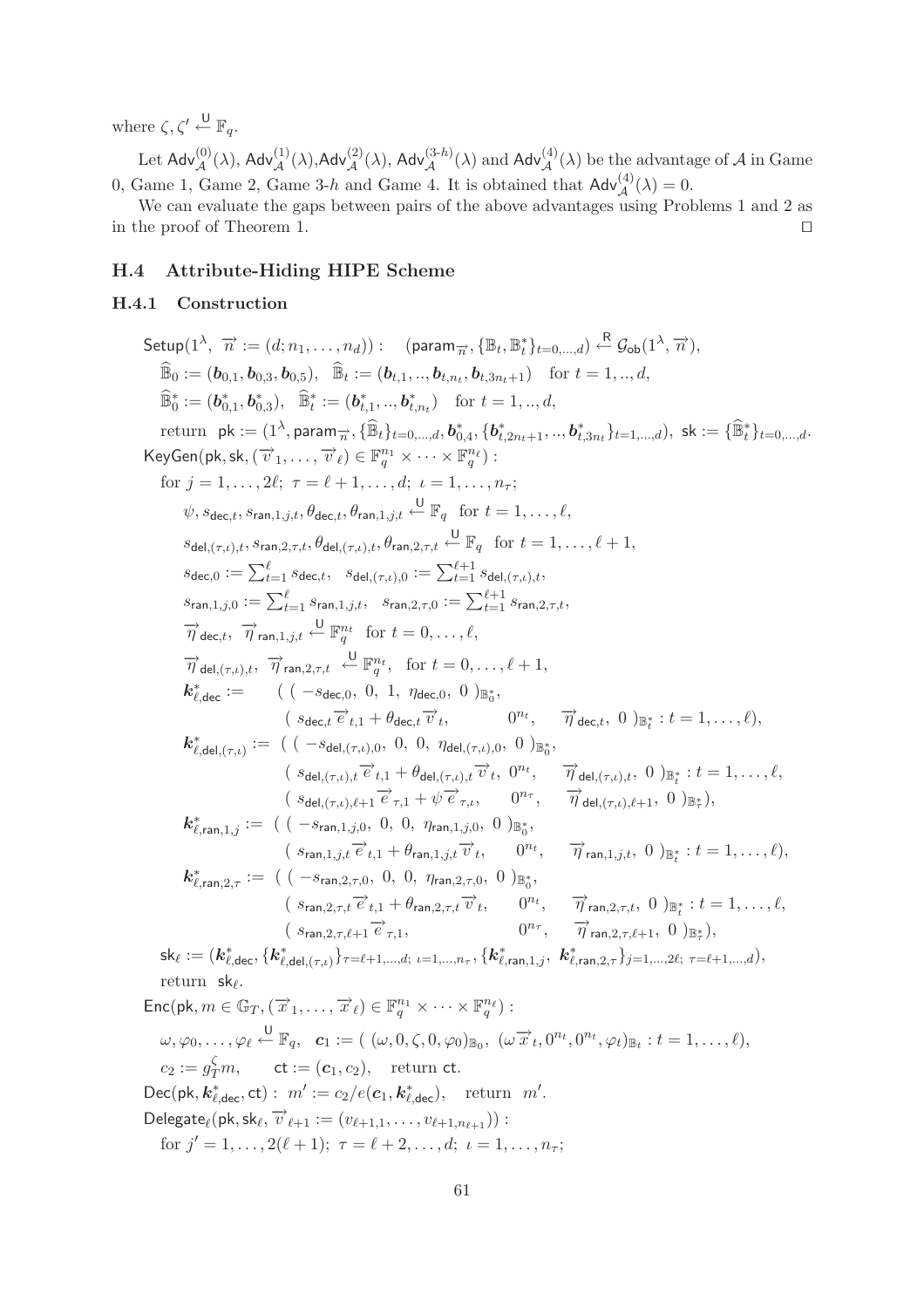$$
\phi_{\text{del},(\tau,\iota)}, \phi_{\text{ran},2,\tau}, \psi' \stackrel{\text{U}}{\leftarrow} \mathbb{F}_{q},
$$
\n
$$
p_{\text{dec}}^{*}, p_{\text{del},(\tau,\iota)}^{*}, p_{\text{ran},1,j'}^{*}, p_{\text{ran},2,\tau}^{*} \stackrel{\text{R}}{\leftarrow} \text{CoreDel}_{\ell}(\text{pk},\text{sk}_{\ell}, \overrightarrow{v}_{\ell+1}),
$$
\nwhere 
$$
\text{CoreDel}_{\ell}(\text{pk},\text{sk}_{\ell}, \overrightarrow{v}_{\ell+1}): \sigma, \alpha_{j} \stackrel{\text{U}}{\leftarrow} \mathbb{F}_{q} \text{ for } j = 1,\ldots,2\ell+1,
$$
\nreturn 
$$
p^{*} := \sigma(\sum_{i=1}^{n_{\ell+1}} v_{\ell+1,i} \mathbf{k}_{\ell,\text{del},(\ell+1,i)}^{*}) + \sum_{j=1}^{2\ell} \alpha_{j} \mathbf{k}_{\ell,\text{ran},1,j}^{*} + \alpha_{2\ell+1} \mathbf{k}_{\ell,\text{ran},2,\ell+1}^{*},
$$
\n
$$
r_{\text{dec}}^{*}, r_{\text{ran},1,j'}^{*} \stackrel{\text{U}}{\leftarrow} \text{span}\langle b_{0,4}^{*}, \{b_{t,2n_{t}+i}^{*}\}_{t=1,\ldots,\ell+1}; i=1,\ldots,n_{t}\rangle,
$$
\n
$$
r_{\text{del},(\tau,\iota)}^{*}, r_{\text{ran},2,\tau}^{*} \stackrel{\text{U}}{\leftarrow} \text{span}\langle b_{0,4}^{*}, \{b_{t,2n_{t}+i}^{*}\}_{t=1,\ldots,\ell+1,\tau}; i=1,\ldots,n_{t}\rangle,
$$
\n
$$
\mathbf{k}_{\ell+1,\text{dec}}^{*} := \mathbf{k}_{\ell,\text{dec}}^{*} + p_{\text{dec}}^{*} + r_{\text{dec}}^{*},
$$
\n
$$
\mathbf{k}_{\ell+1,\text{del},(\tau,\iota)}^{*} := p_{\text{del},(\tau,\iota)}^{*} + \phi_{\text{del},(\tau,\iota)} \mathbf{k}_{\ell,\text{ran},2,\tau}^{*} + \psi' \mathbf{k}_{\ell,\text{del},(\tau,\iota)}^{*} + r_{\
$$

# **H.4.2 Equivalence of Delegated and Freshly-Generated Keys**

**Lemma 30** If  $\mathsf{sk}_\ell$  is generated by KeyGen(pk,  $\mathsf{sk}, (\overrightarrow{v}_1, \ldots, \overrightarrow{v}_\ell))$ , the distribution of  $\mathsf{sk}_{\ell+1}$  generated by Delegate(pk,  $sk_{\ell}$ ,  $\overrightarrow{v}_{\ell+1}$ ) *is equivalent to that of*  $sk_{\ell+1}$  *generated by* KeyGen(pk,  $sk$ ,  $(\overrightarrow{v}_1, \ldots, \overrightarrow{v}_{\ell}, \overrightarrow{v}_{\ell+1})$ ) *except with probability at most*  $(2d - 2\ell + 3)/q$ .  $(\overrightarrow{v}_{\ell+1})$ ) *except with probability at most*  $(2d - 2\ell + 3)/q$ .

**Proof.** The distribution of (a part of) level- $\ell$  key  $k_{\ell,J}^*$  for  $J =$  dec, (ran, 1, 1),..., (ran, 1, 2 $\ell$ ) is represented by that of the 2l coefficients,  $(s_{J,1},\ldots,s_{J,\ell},\theta_{J,1},\ldots,\theta_{J,\ell}),$  of  $(\vec{e}_{1,1},\ldots,\vec{e}_{\ell,1},\vec{v}_1,\ldots,\vec{v}_{\ell})$  (and random-part coefficients,  $\vec{\eta}_{J,t}$ ). The distribution of level-l key  $\mathbf{k}_{\ell,J}^*$  for  $J =$ ) (and random-part coefficients,  $\vec{\eta}_{J,t}$ ). The distribution of level- $\ell$  key  $\vec{k}_{\ell,J}^*$  for  $J = (\text{del}, (\ell +$  $(1, 1), \ldots$ , (del,  $(d, n_d)$ ) (resp.  $J = (ran, 2, \ell+1), \ldots$ , (ran, 2, d)) is represented by that of the  $2\ell+2$  $(\text{resp. } 2\ell+1) \text{ coefficients}, (s_{J,1},\ldots,s_{J,\ell},s_{J,\tau},\theta_{J,1},\ldots,\theta_{J,\ell},\psi), \text{ of }(\vec{e}_{1,1},\ldots,\vec{e}_{\ell,1},\vec{e}_{\tau,1},\vec{v}_1,\ldots,\vec{v}_{\ell,1})$  $(\text{resp. } 2\ell+1) \text{ coefficients}, (s_{J,1},\ldots,s_{J,\ell},s_{J,\tau},\theta_{J,1},\ldots,\theta_{J,\ell},\psi), \text{ of } (\vec{e}_{1,1},\ldots,\vec{e}_{\ell,1},\vec{e}_{\tau,1},\vec{v}_1,\ldots,\vec{v}_{\ell},\vec{e}_{\tau,1},\vec{v}_1,\ldots,\vec{v}_{\ell})$ <br>  $(\text{resp. } (s_{J,1},\ldots,s_{J,\ell},s_{J,\tau},\theta_{J,1},\ldots,\theta_{J,\ell}), \text{ of } (\vec{e}_{1,1},\ldots,\vec{e}_{\ell,1},\vec{$ part coefficients,  $\overrightarrow{\eta}_{J,t}$ ).

Similarly, the distribution of level- $(\ell+1)$  key  $k^*_{\ell+1,J}$  is represented by that of the  $2(\ell+1)$ ,  $2(\ell+1)$  $(1) + 2 \text{ or } 2(\ell+1) + 1 \text{ coefficients}, \overrightarrow{y}_J := (s_{J,1}, \ldots, s_{J,\ell}, \theta_{J,1}, \ldots, \theta_{J,\ell}), (s_{J,1}, \ldots, s_{J,\ell}, s_{J,\tau}, \theta_{J,1}, \ldots, s_{J,\ell})$  $\theta_{J,\ell}, \psi$ ), or  $(s_{J,1}, \ldots, s_{J,\ell}, s_{J,\tau}, \theta_{J,1}, \ldots, \theta_{J,\ell}).$ 

Claim 3 shows the coefficients of delegated key is uniformly distributed in the first case.

**Claim 3** If  $sk_{\ell}$  is generated by KeyGen(pk, sk,  $(\vec{v}_1, \ldots, \vec{v}_{\ell})$ ), the distribution of  $k^*_{\ell+1, \text{ran}, 1, j'}$  gen $erated \ in \ Delegate(pk, sk_{\ell}, \overrightarrow{v}_{\ell+1}) \ is \ equivalent \ to \ that \ of \ k^*_{\ell+1, ran,1,j'} \ generated \ by \ KeyGen(pk, sk, k)$  $(\overrightarrow{v}_1,\ldots,\overrightarrow{v}_\ell,\overrightarrow{v}_{\ell+1}))$  *except with probability at most* 3/q.

**Proof of Claim 3.** The distribution of  $k_{\ell,J}^*$   $(J = (\text{del}, (\tau, \iota)),(\text{ran}, 1, j),(\text{ran}, 2, \tau))$  in  $\mathsf{sk}_{\ell}$  is represented by  $2\ell + 1$ -dimensional vectors as (except for  $\psi$ ):

$$
\overrightarrow{y}_{\ell,J} := (s_{\ell,J,1}, \ldots, s_{\ell,J,\ell}, s_{\ell,J,\tau}, \theta_{\ell,J,1}, \ldots, \theta_{\ell,J,\ell}) \text{ if } J = (\text{del}, (\tau, \iota)),
$$
  
\n
$$
:= (s_{\ell,J,1}, \ldots, s_{\ell,J,\ell}, 0, \theta_{\ell,J,1}, \ldots, \theta_{\ell,J,\ell}) \text{ if } J = (\text{ran}, 1, j),
$$
  
\n
$$
:= (s_{\ell,J,1}, \ldots, s_{\ell,J,\ell}, s_{\ell,J,\tau}, \theta_{\ell,J,1}, \ldots, \theta_{\ell,J,\ell}) \text{ if } J = (\text{ran}, 2, \tau).
$$

The coefficients  $\overrightarrow{y}_{\ell+1, \text{ran},1,j'}$  of  $\mathbf{k}^*_{\ell+1, \text{ran},1,j'}$  except for that of  $\overrightarrow{v}_{\ell+1}$  are given as:

$$
\overrightarrow{y}_{\ell+1, \text{ran}, 1, j'} := (s_{\ell+1, \text{ran}, 1, j', 1}, \dots, s_{\ell+1, \text{ran}, 1, j', \ell+1}, \theta_{\ell+1, \text{ran}, 1, j', 1}, \dots, \theta_{\ell+1, \text{ran}, 1, j', \ell})
$$
\n
$$
= \sigma_{\text{ran}, 1, j'} \sum_{i=1}^{n_{\ell+1}} v_{\ell+1, i} \overrightarrow{y}_{\ell, \text{del}, (\ell+1, i)} + \sum_{j=1}^{2\ell} \alpha_{\text{ran}, 1, j', j} \overrightarrow{y}_{\ell, \text{ran}, 1, j} + \alpha_{\text{ran}, 1, j', 2\ell+1} \overrightarrow{y}_{\ell, \text{ran}, 2, \ell+1}
$$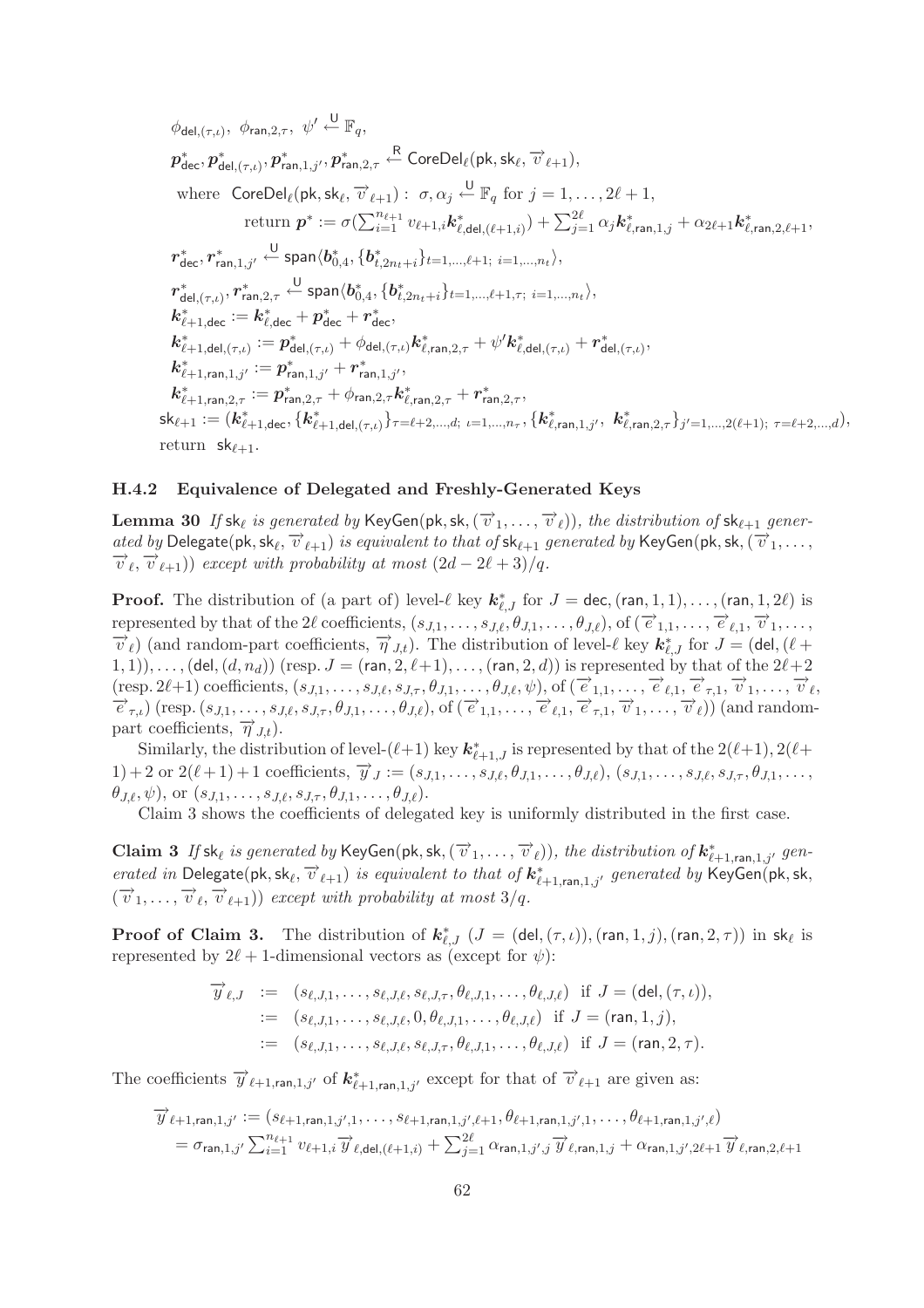$$
= \sigma_{\text{ran},1,j'} \sum_{i=1}^{n_{\ell+1}} v_{\ell+1,i} \overrightarrow{y}_{\ell,\text{del},(\ell+1,i)} + \overrightarrow{\alpha}_{\text{ran},1,j'} \cdot Y_{\ell,\text{ran}} \in \mathbb{F}_q^{2\ell+1},
$$
  
where  $\overrightarrow{\alpha}_{\text{ran},1,j'} := (\alpha_{\text{ran},1,j',1}, \dots, \alpha_{\text{ran},1,j',2\ell}, \alpha_{\text{ran},1,j',2\ell+1}) \xleftarrow{\mathbb{U}} \mathbb{F}_q^{2\ell+1},$   

$$
Y_{\ell,\text{ran}} := \begin{pmatrix} \overrightarrow{y}_{\ell,\text{ran},1,1} \\ \vdots \\ \overrightarrow{y}_{\ell,\text{ran},1,2\ell} \\ \overrightarrow{y}_{\ell,\text{ran},2,\ell+1} \end{pmatrix} \in \mathbb{F}_q^{(2\ell+1)\times(2\ell+1)}.
$$

Moreover, the coefficient of  $\overrightarrow{v}_{\ell+1}$  in  $\boldsymbol{k}^{ran,1,j'}$  of level- $(\ell+1)$  is given by  $\theta_{\ell+1,ran,1,j',\ell+1} := \sigma_{ran,1,j'}$ .  $\psi$ , where  $\psi$  is given in the level- $\ell$  key and  $\sigma_{\text{ran},1,j'}$  is generated in CoreDel<sub>l</sub> in the delegation.

We consider the joint distribution of  $\overrightarrow{y}_{\ell+1,ran,1,j'}$  and  $\theta_{\ell+1,ran,1,j',\ell+1}$ , i.e.,  $\{s_{\ell+1,ran,1,j',t},$  $\{\theta_{\ell+1, \mathsf{ran}, 1, j', t}\}_{t=1,...,\ell+1}.$ 

If the matrix  $Y_{\ell, \text{ran}}$  is regular and  $\psi \neq 0$ , since  $\overrightarrow{\alpha}_{\text{ran},1,j'} \stackrel{\cup}{\leftarrow} \mathbb{F}_q^{2\ell+1}, \sigma_{\text{ran},1,j'} \stackrel{\cup}{\leftarrow} \mathbb{F}_q$ , and variables  $\vec{\alpha}_{\text{ran},1,j'} \cdot Y_{\ell,\text{ran}}$  and  $\sigma_{\text{ran},1,j'} \cdot \psi$  are independent,  $(\vec{y}_{\ell+1,\text{ran},1,j'}, \theta_{\ell+1,\text{ran},1,j',\ell+1}) \in \mathbb{F}_q^{2(\ell+1)}$  for  $j' =$  $1, \ldots, 2(\ell + 1)$  are uniformly and independently distributed in  $\mathbb{F}_q^{2(\ell+1)}$ .

Here,  $Y_{\ell, \text{ran}}((2\ell+1) \times (2\ell+1)$  matrix) of  $\mathsf{sk}_{\ell}$  is regular and  $\psi \neq 0$  except with probability at most  $2/q + 1/q = 3/q$ , from Claim 4.

Since  $k^*_{\ell+1, \text{ran}, 1, j'} + b^*_{0,3}$   $(j' = 1, \ldots, 2(\ell + 1))$  has the same distribution as  $k^*_{\ell+1, \text{dec}}$ , Lemma 30 holds for  $k^*_{\ell+1,\text{dec}}$  from Claim 3.

For  $k^*_{\ell+1, \text{ran}, 2, \tau}$  ( $\tau = \ell+2, \ldots, d$ ), the level- $(\ell+1)$  coefficient  $s_{\ell+1, \text{ran}, 2, \tau, \ell+1}$  of  $\vec{e}_{\tau,1}$  is given by  $\phi_{\sf ran,2,\tau}\cdot s_{\ell,\sf ran,2,\tau,\ell+1}$  where  $\phi_{\sf ran,2,\tau}$  is generated in  ${\sf Delegate}_\ell$  and  $s_{\ell,\sf ran,2,\tau,\ell+1}$  the level- $\ell$  coefficient of  $\vec{e}_{\tau,1}$ . Therefore, Lemma 30 holds for  $k^*_{\ell+1, \text{ran}, 2,\tau}$  from Claim 3 except for negligible probability, i.e., at most  $(d - \ell)/q$ .

Since  $k^*_{\ell+1,\text{ran},2,\tau} + \psi b^*_{\tau,\iota}$  ( $\tau = \ell+2,\ldots,d; \iota = 1,\ldots,n_\tau$ ) has the same distribution as  $k^*_{\ell+1,\text{del},(\tau,\iota)}$ , Lemma 30 holds for  $k^*_{\ell+1,\text{del},(\tau,\iota)}$  from Claim 3 except for negligible probability, i.e., at most  $(d - \ell + 1)/q$ .

Therefore, Lemma 30 holds except for negligible probability, i.e., at most  $\left(\frac{2d-2\ell+3}{q}\right)$ . □

**Claim 4 (Claim 4 in [19])** Let  $q > 2$  and  $\Delta := \{M | \det M \neq 0\} \subset \mathbb{F}_q^{l \times l}$ . Then,  $\frac{|\Delta|}{q^{l^2}} < \frac{2}{q}$ .

#### **H.4.3 Security**

The definition of *adaptively weakly-attribute-hiding* security and the advantage  $\text{Adv}_{\mathcal{A}}^{\text{HIPE,} \text{wAH}}(\lambda)$ of adversary  $A$  are shown in Definition 47 of the full version of [19]. In the definition, the levels l and l' of the two challenge vectors given by an adversary,  $(\overrightarrow{x}_i^{(0)})_{i=1,\dots,\ell}$  and  $(\overrightarrow{x}_i^{(1)})_{i=1,\dots,\ell'}$ , can be different, i.e.,  $\ell \neq \ell'$  is allowed. The proposed HIPE scheme only satisfies the security definition under the restriction that  $\ell = \ell'$ . Here, this restricted security ensures the anonymity of attributes of a ciphertext but with revealing the number of levels of attributes, while the security definition in [19] ensures the anonymity of attributes as well as the number of levels. (The HIPE scheme in [19] satisfies the unrestricted security.) Our scheme can be modified to satisfy the unrestricted security in [19] as: when generating a ciphertext in Enc, input vectors  $(\vec{x}_i)_{i=1,\dots,\ell}$  are padded with random vectors  $(\vec{x}_i)_{i=\ell+1,\dots,d}$  for a maximum level d, in the same manner as the HIPE in [19].

**Theorem 7** *The proposed HIPE scheme is adaptively weakly-attribute-hiding against chosen plaintext attacks under the DLIN assumption.*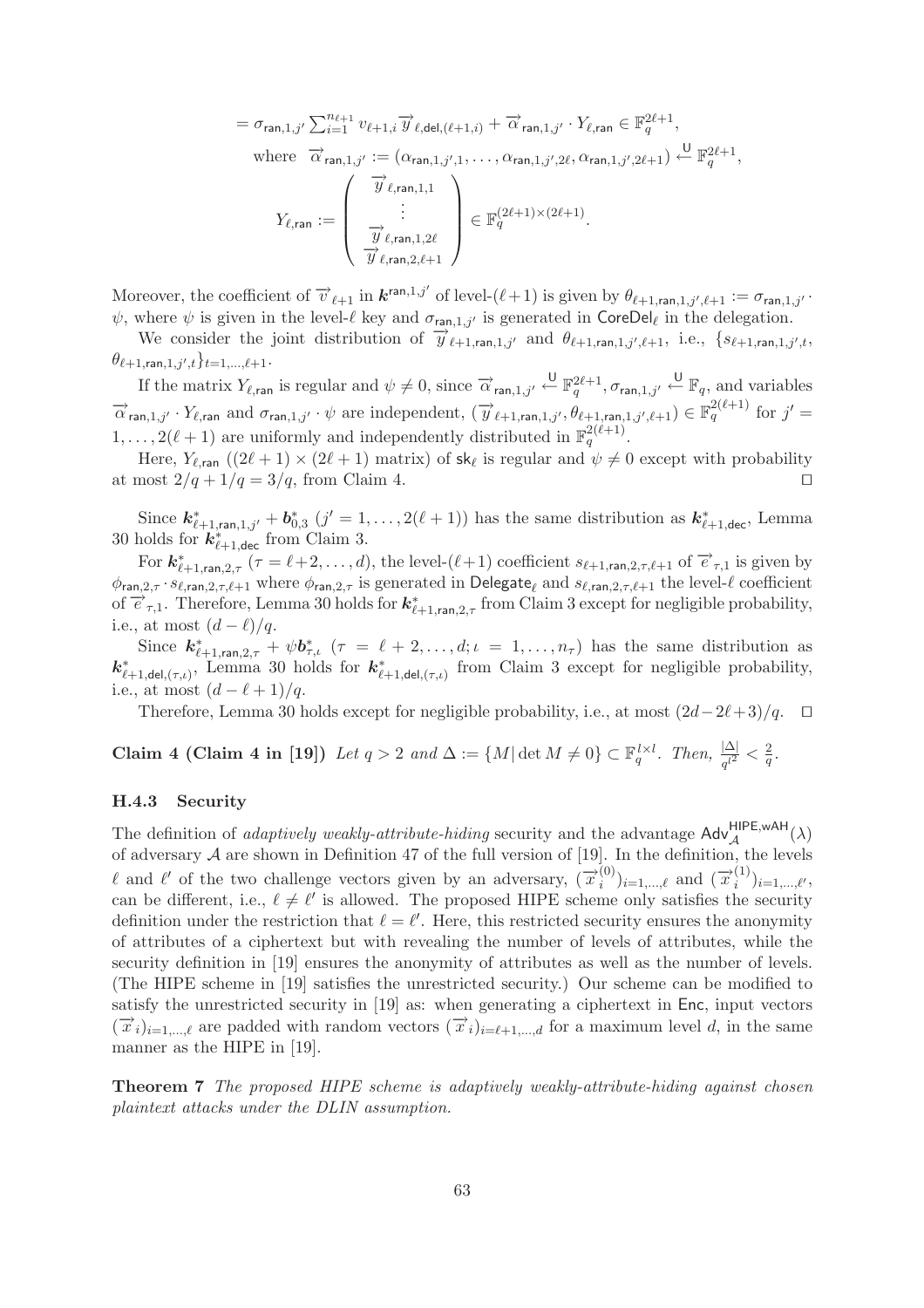*For any adversary* A, there exist probabilistic machines,  $\mathcal{E}_1$  and  $\mathcal{E}_2$ , whose running times are *essentially the same as that of*  $\mathcal{A}$ *, such that for any security parameter*  $\lambda$ *,* 

$$
\mathsf{Adv}_{\mathcal{A}}^{\mathsf{HIPE,}w\mathsf{AH}}(\lambda)<\mathsf{Adv}_{\mathcal{E}_1}^{\mathsf{DLIN}}(\lambda)+\sum_{h=1}^{\nu}\sum_{I=1}^{L}\mathsf{Adv}_{\mathcal{E}_{2,(h,I)}}^{\mathsf{DLIN}}(\lambda)+\epsilon,
$$

*where*  $\mathcal{E}_{2,(h,I)}(\cdot) := \mathcal{E}_2((h,I),\cdot)$  *(h = 1,...,v; I = 1,...,L), v is the maximum number of adversary*  $\overrightarrow{A}$ 's key queries,  $L := d + 2 + \sum_{\tau=2}^{d} n_{\tau}$ , and  $\epsilon = ((d + 8)L\nu + 3d + 8)/q$ .

**Proof Outline of Theorem 7:** To prove Theorem 7, we consider the following  $(L\nu + 3)$ games. In Game 0, a part framed by a box indicates coefficients to be changed in a subsequent game. In the other games, a part framed by a box indicates coefficients which were changed in a game from the previous game.

**Game 0 :** Original game. That is, the reply to a key query consists of:

$$
k_{\ell, \text{dec}}^* := \begin{array}{ll}\n\left( (-s_{\text{dec}, 0}, \overline{0}, 1, \eta_{\text{dec}, 0}, 0)_{\mathbb{B}_0^*}, \\
(s_{\text{dec}, t} \overrightarrow{e}_{t,1} + \theta_{\text{dec}, t} \overrightarrow{v}_t, \overline{0}^n, \overline{\eta}_{\text{dec}, t}, 0)_{\mathbb{B}_t^*} : t = 1, \ldots, \ell), \\
k_{\ell, \text{del}, (\tau, \iota)}^* := \left( (-s_{\text{del}, (\tau, \iota), 0}, \overline{0}, \eta_{\text{del}, (\tau, \iota), 0}, 0)_{\mathbb{B}_0^*}, \overline{\eta}_{\text{det}, (\tau, \iota), t}, 0)_{\mathbb{B}_t^*} : t = 1, \ldots, \ell, \\
(s_{\text{del}, (\tau, \iota), t} \overrightarrow{e}_{t,1} + \theta_{\text{del}, (\tau, \iota), t} \overrightarrow{v}_t, \overline{0}^n, \overline{\eta}_{\text{del}, (\tau, \iota), t}, 0)_{\mathbb{B}_t^*} : t = 1, \ldots, \ell, \\
(s_{\text{del}, (\tau, \iota), \ell+1} \overrightarrow{e}_{\tau,1} + \psi \overrightarrow{e}_{\tau, \iota}, \overline{0}^n, \overline{\eta}_{\text{del}, (\tau, \iota), \ell+1}, 0)_{\mathbb{B}_t^*}, \\
(s_{\text{cal}, (\tau, \iota), \ell+1} \overrightarrow{e}_{t,1} + \theta_{\text{ran}, 1, j, 0}, 0)_{\mathbb{B}_0^*}, \quad \overline{\eta}_{\text{ran}, 1, j, t}, 0)_{\mathbb{B}_t^*} : t = 1, \ldots, \ell), \\
k_{\ell, \text{ran}, 2, \tau}^* := \left( (-s_{\text{ran}, 2, \tau, 0}, \overline{0}, 0, \eta_{\text{ran}, 2, \tau, 0}, 0)_{\mathbb{B}_0^*}, \right. \\
(s_{\text{ran}, 2, \tau, t} \overrightarrow{e}_{t, 1} + \theta_{\text{ran}, 2, \tau, t}, \overrightarrow{v}_t, \overline{0}^n, \overline{\eta}_{\text{ran}, 2, \tau, t}, 0
$$

The challenge ciphertext consists of:

$$
\mathbf{c}_1 := ( \ (\omega, \boxed{0}, \boxed{\zeta}, 0, \varphi_0) \mathbb{B}_0, \ (\omega \overrightarrow{x}_t, \boxed{0^{n_t}}, 0^{n_t}, \varphi_t) \mathbb{B}_t : t = 1, \ldots, \ell \ ),
$$
  

$$
c_2 := g_T^{\zeta} m.
$$

**Remark 4** In the following, queried keys,  $k_{\ell,J}^*$  for  $J \in \{\text{dec},(\text{del},(\tau,\iota)),(\text{ran},1,j),(\text{ran},2,\tau) | j =$  $1, \ldots, 2\ell, \tau = \ell + 1, \ldots, d, \iota = 1, \ldots, n_{\tau}$ , are described in a unified way as:

$$
\mathbf{k}_{\ell,J}^* := \left( \begin{array}{cc} (-s_{J,0}, \boxed{0}], 1, \eta_{J,0}, 0 \end{array} \right)_{\mathbb{B}_0^*},
$$
  
\n
$$
\left( \begin{array}{c} s_{J,t} \overrightarrow{e}_{t,1} + \theta_{J,t} \overrightarrow{v}_t, \boxed{0^{n_t}}, \overrightarrow{\eta}_{J,t}, 0 \end{array} \right)_{\mathbb{B}_t^*} : t = 1, \dots, \ell
$$
  
\n
$$
\left( \begin{array}{c} s_{J,\ell+1} \overrightarrow{e}_{\tau,1} + \widetilde{\psi} \overrightarrow{e}_{\tau,\ell}, \boxed{0^{n_{\tau}}}, \overrightarrow{\eta}_{J,\ell+1}, 0 \end{array} \right)_{\mathbb{B}_\tau^*},
$$
  
\nwhere  $s_{J,\ell+1} := 0, \overrightarrow{\eta}_{J,\ell+1} := 0^{n_{\tau}}$  if  $J = \text{dec}, (\text{ran}, 1, j),$   
\n $\widetilde{\psi} := \psi$  if  $J = (\text{del}, (\tau, \iota)), \overrightarrow{\psi} := 0$  otherwise,

and all the other variables, i.e.,  $s_{J_i}$ ,  $\theta_{J_i}$  for  $J \neq$  dec, (ran, 1, j), are defined in the description of Game 0. (This notation is well-defined when  $J = \text{dec}$ ,  $(\text{ran}, 1, j)$  and  $\tau = \ell + 1, \ldots, d$ .)

**Game 1 :** Game 1 is the same as Game 0 except the following procedures.